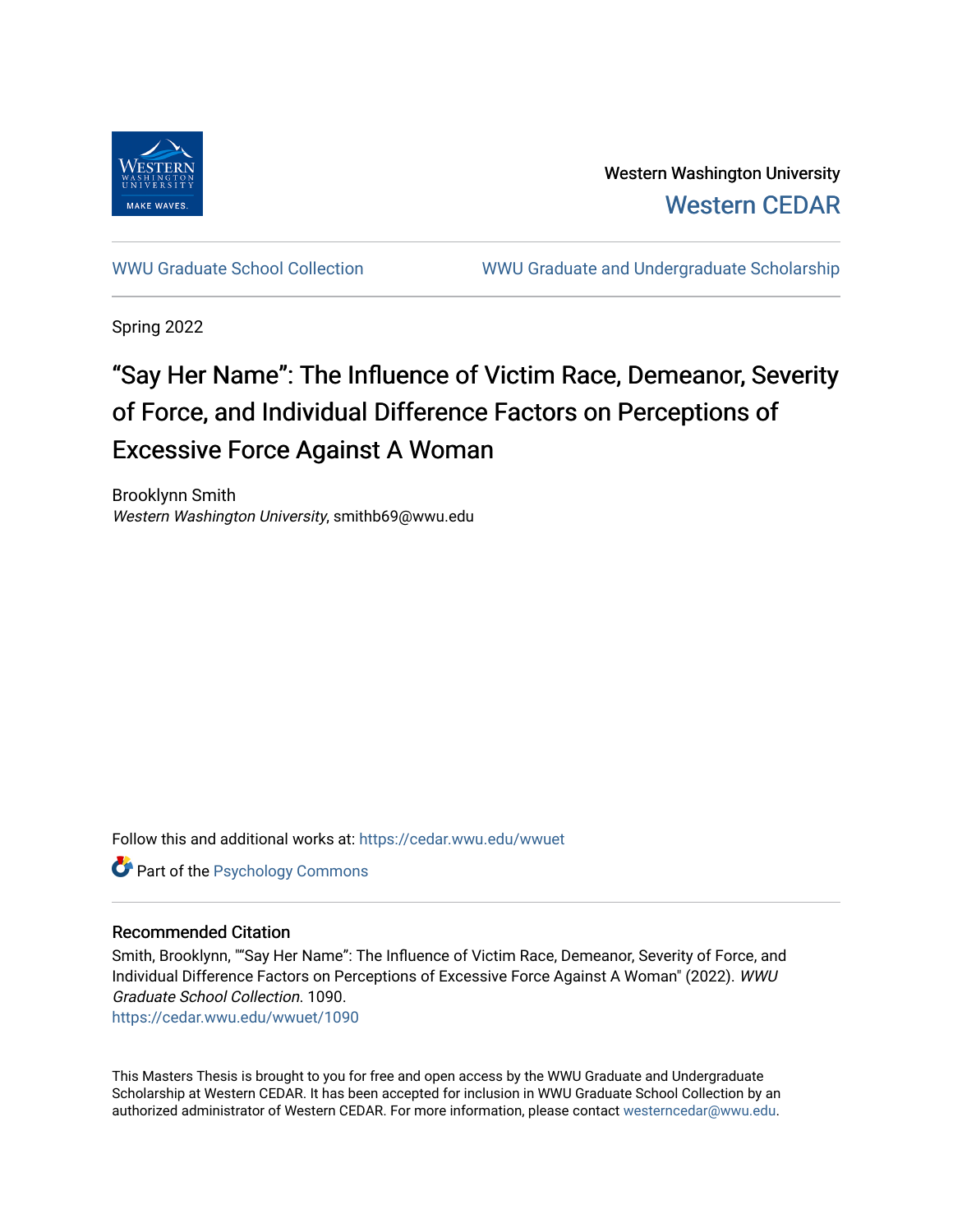# **"Say Her Name": The Influence of Victim Race, Demeanor, Severity of Force, and Individual Difference Factors on Perceptions of Excessive Force Against A Woman**

By

Brooklynn S. Smith

Accepted in Partial Completion of the Requirements for the Degree Master of Science

# ADVISORY COMMITTEE

Dr. David Sattler, Chair

Dr. Jennifer Devenport

Dr. Keith Williams

# GRADUATE SCHOOL

David L. Patrick, Dean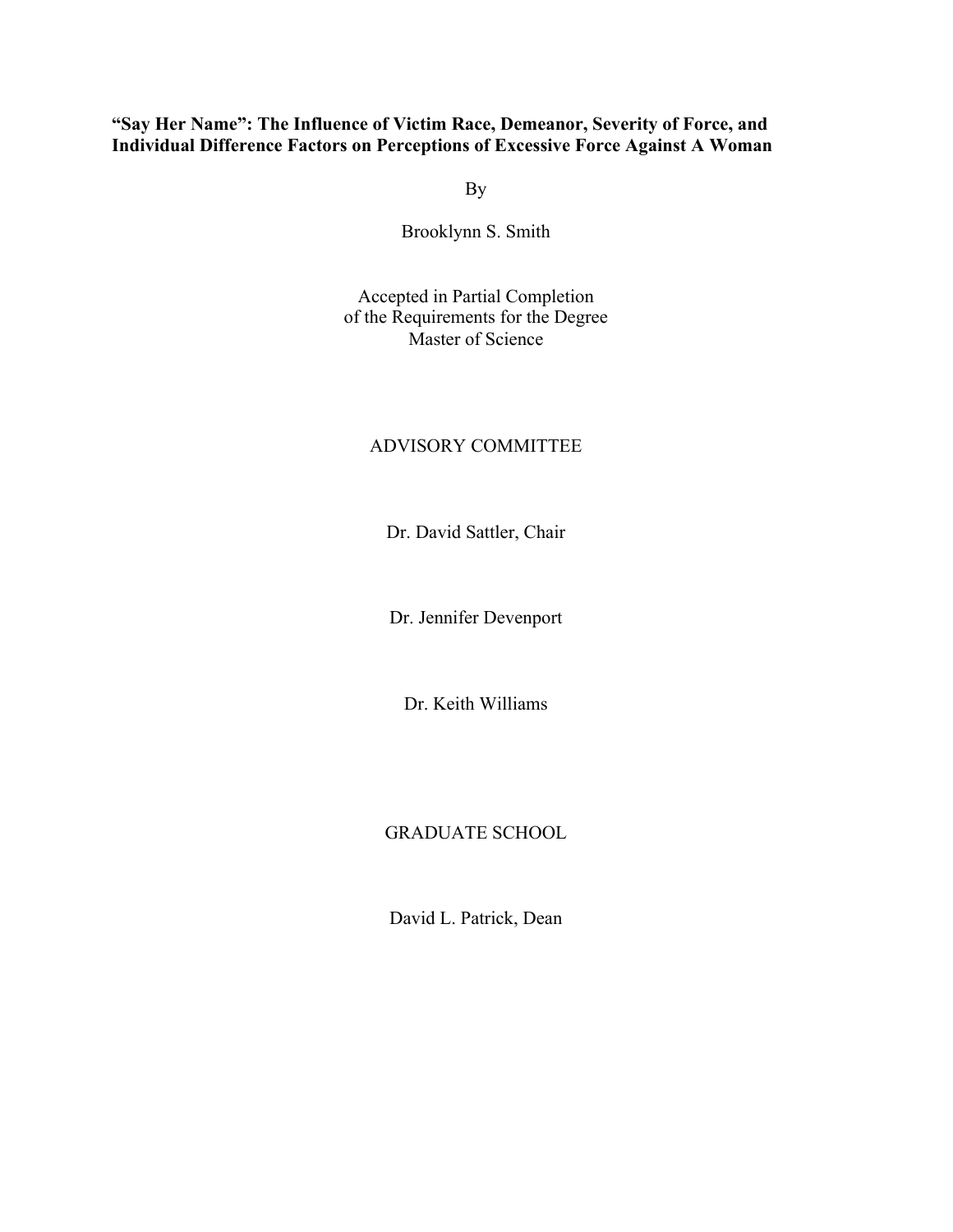# **Master's Thesis**

In presenting this thesis in partial fulfillment of the requirements for a master's degree at Western Washington University, I grant to Western Washington University the non-exclusive royalty-free right to archive, reproduce, distribute, and display the thesis in any and all forms, including electronic format, via any digital library mechanisms maintained by WWU.

I represent and warrant this is my original work, and does not infringe or violate any rights of others. I warrant that I have obtained written permissions from the owner of any third party copyrighted material included in these files.

I acknowledge that I retain ownership rights to the copyright of this work, including but not limited to the right to use all or part of this work in future works, such as articles or books.

Library users are granted permission for individual, research and non-commercial reproduction of this work for educational purposes only. Any further digital posting of this document requires specific permission from the author.

Any copying or publication of this thesis for commercial purposes, or for financial gain, is not allowed without my written permission.

Brooklynn S. Smith

April 12, 2022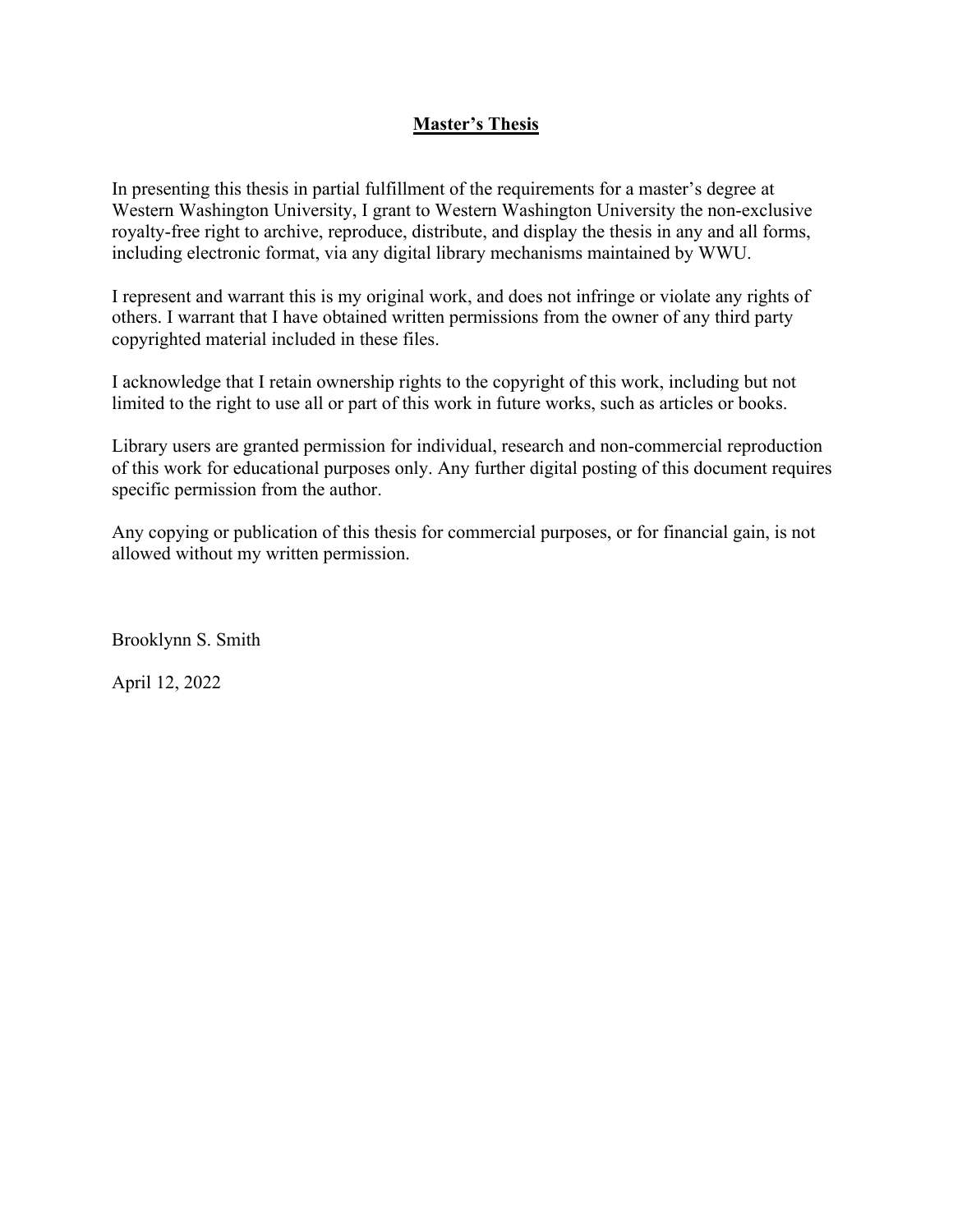**"Say Her Name": The Influence of Victim Race, Demeanor, Severity of Force, and Individual Difference Factors on Perceptions of Excessive Force Against A Woman**

# A Thesis Presented to The Faculty of Western Washington University

In Partial Fulfillment Of the Requirements for the Degree Master of Science

> by Brooklynn S. Smith May, 2022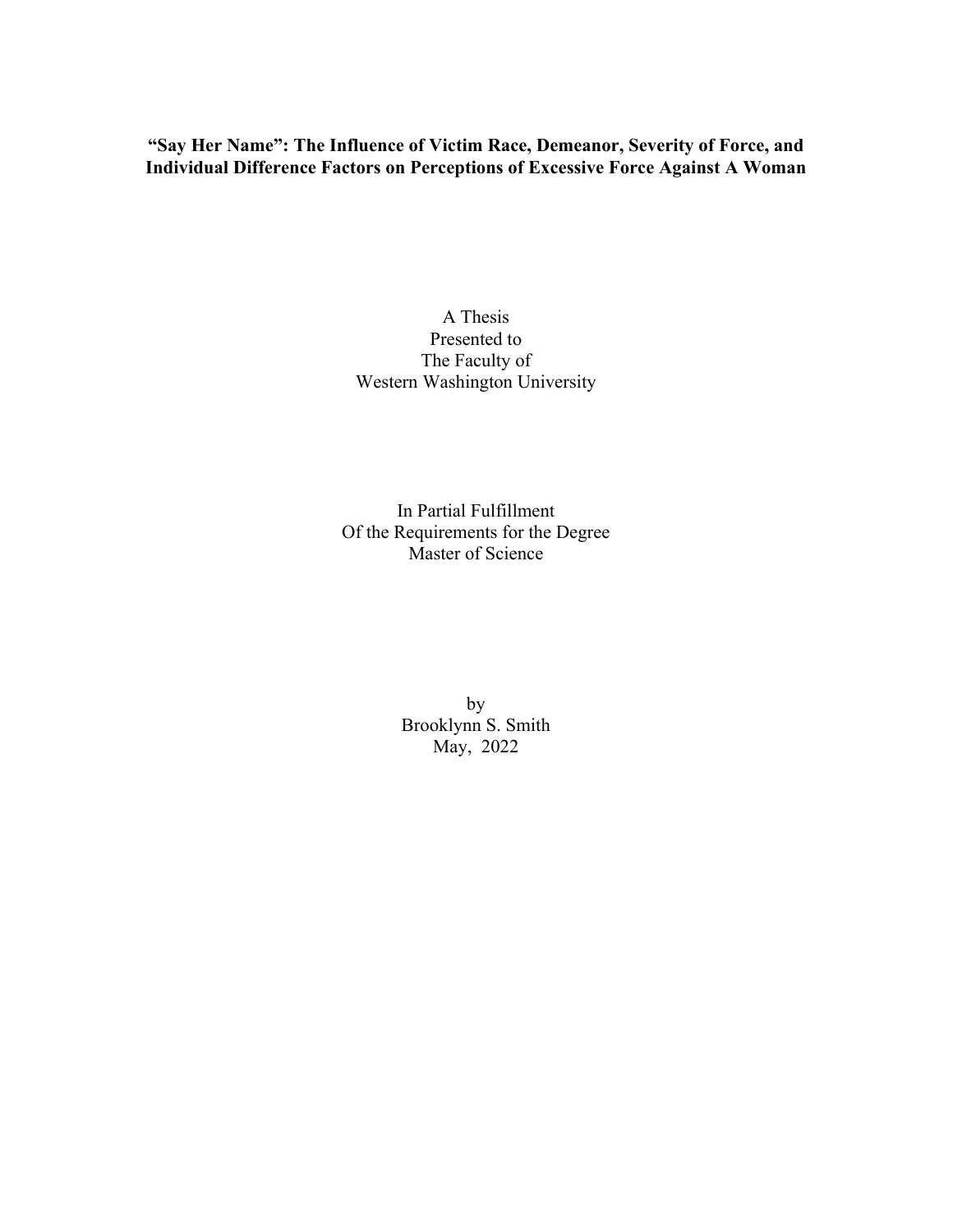## **Abstract**

The Black Lives Matter movement has increased public awareness concerning discriminatory experiences Black people may experience in interactions with police in the United States. Despite this renewed public consciousness, there is a lacuna of empirical research investigating Black women's unique experiences of prejudice and how public perceptions shape them. Research is needed to understand factors that influence perceptions of women who experience discriminatory treatment by police and barriers that may hinder social change. The current study investigated how a woman's racial identity (Black, White), demeanor (i.e., attitude directed towards the officer; respectful, confrontational), and the severity of the force used against her by the police officer (injured, fatal) influence participants' evaluations of blame and perceptions of discrimination for both the woman and officer. It was expected that when the female victim treated the officer respectfully but was fatally wounded, participants would elicit less victim blame, more officer blame, and perceive that the victim experienced more gender discrimination, but only when the woman was also White. However, when the female victim is Black, perceptions of the victim's blameworthiness and racial discrimination will be high, and officer blame and gender discrimination will be lower regardless of her demeanor and the severity of the force used against her. In addition, ethnic identity and authoritarianism were tested as moderators. The participants were 203 individuals across the United States who were recruited using an online crowdsourcing platform, MTurk. Participants read a news story depicting an incident between a woman and a police officer during a routine traffic stop. They then answered questions pertaining to their opinions of the victim and the officer. Utilizing a Multivariate Analysis of Covariance (MANCOVA), the results showed main effects of severity of force and victim race, where participants perceived more excessive police use of force towards the fatally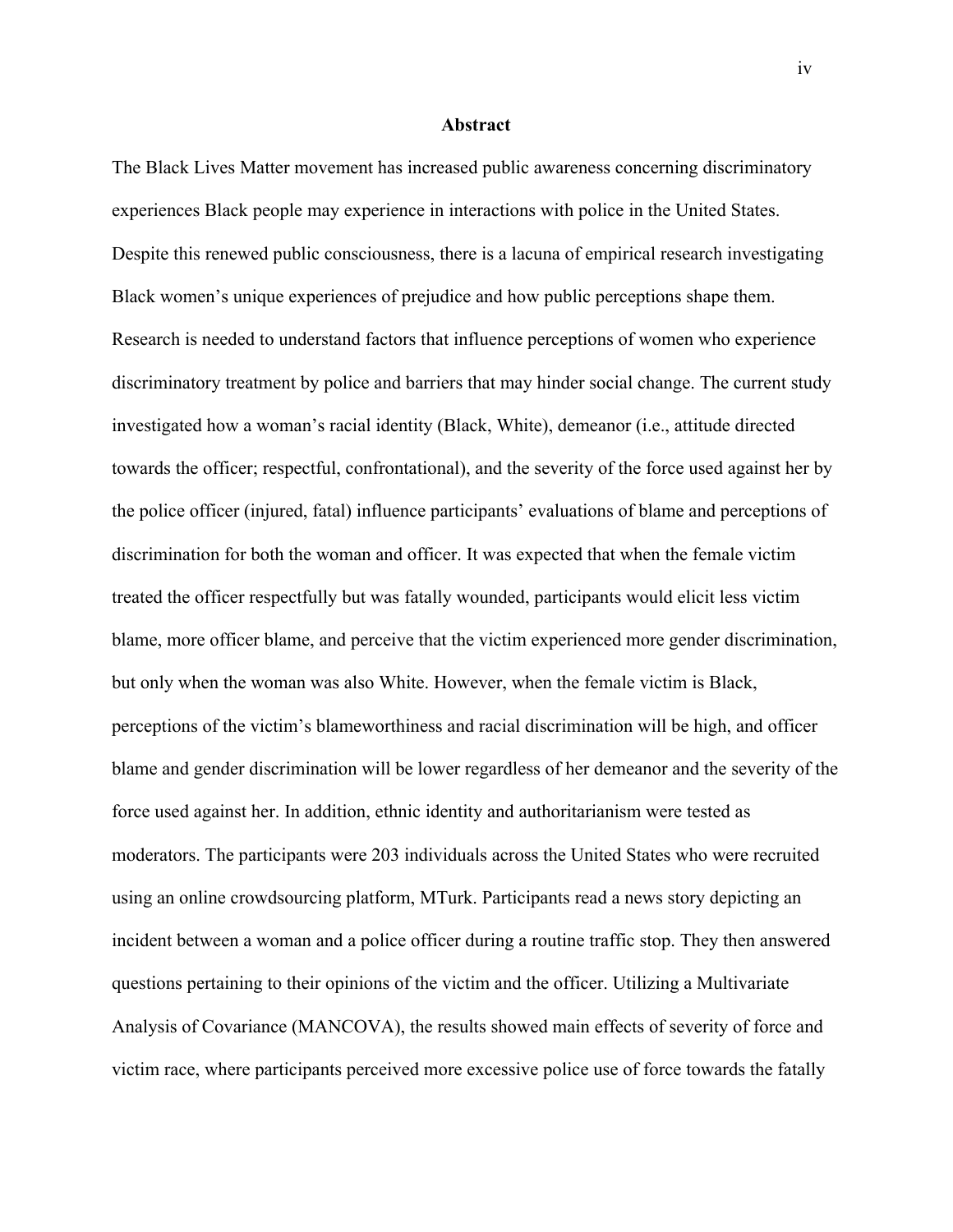wounded victim and the Black woman. In order to test whether ethnic identity and authoritarianism moderated the effect of victim race, demeanor, and severity of force on each outcome variable, eight multiple linear regressions were conducted. The results indicate that valuing one's ethnic identity influenced participants' perceptions of gender discrimination for the White victim, such that individuals higher in ethnic identity perceived the respectful White victim as experiencing less gender discrimination when she was killed than when she was injured. Interestingly, valuing one's ethnic identity did not significantly moderate the effect of demeanor and severity of force on participants' perceptions of gender discrimination for the Black victim. Ethnic identity and authoritarianism may generally relate to perceptions of excessive force, with those who scored higher on these measures being more likely to evaluate the victim negatively. This study is one of the first to empirically investigate factors that may contribute to negative perceptions of women who have been subjected to excessive police use of force. These findings could have implications for legal outcomes for women who are victims of intersectional violence and police officers.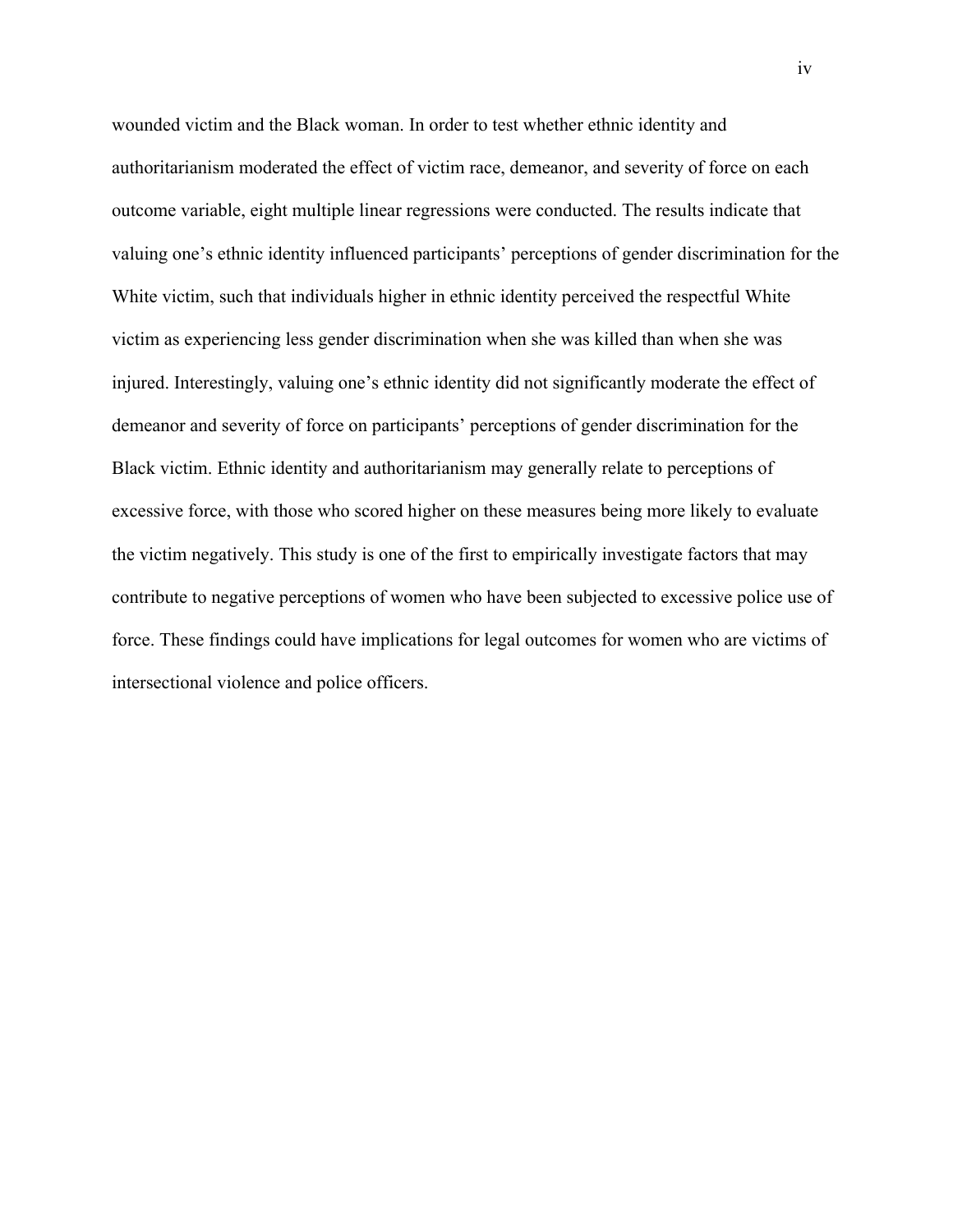# **Acknowledgements**

First and foremost, I would like to express my deep gratitude to my advisor, Dr. David Sattler, for all of his support and patient guidance on this project and during my time in graduate school. I would also like to offer my thanks to Dr. Jennifer Devenport and Dr. Keith Williams (Assistant Chief of Police, WWU University Police) for serving on my committee and offering crucial feedback on the thesis design and manuscript. My grateful thanks are also extended to Dr. Alex Czopp, Dr. Kristi Lemm, and Dr. James Johnson (University of the South Pacific, Fiji) for their helpful advice and assistance with data analysis.

Finally, I wish to recognize my fiancé, Joseph Galeno, for his unwavering support and encouragement during this process.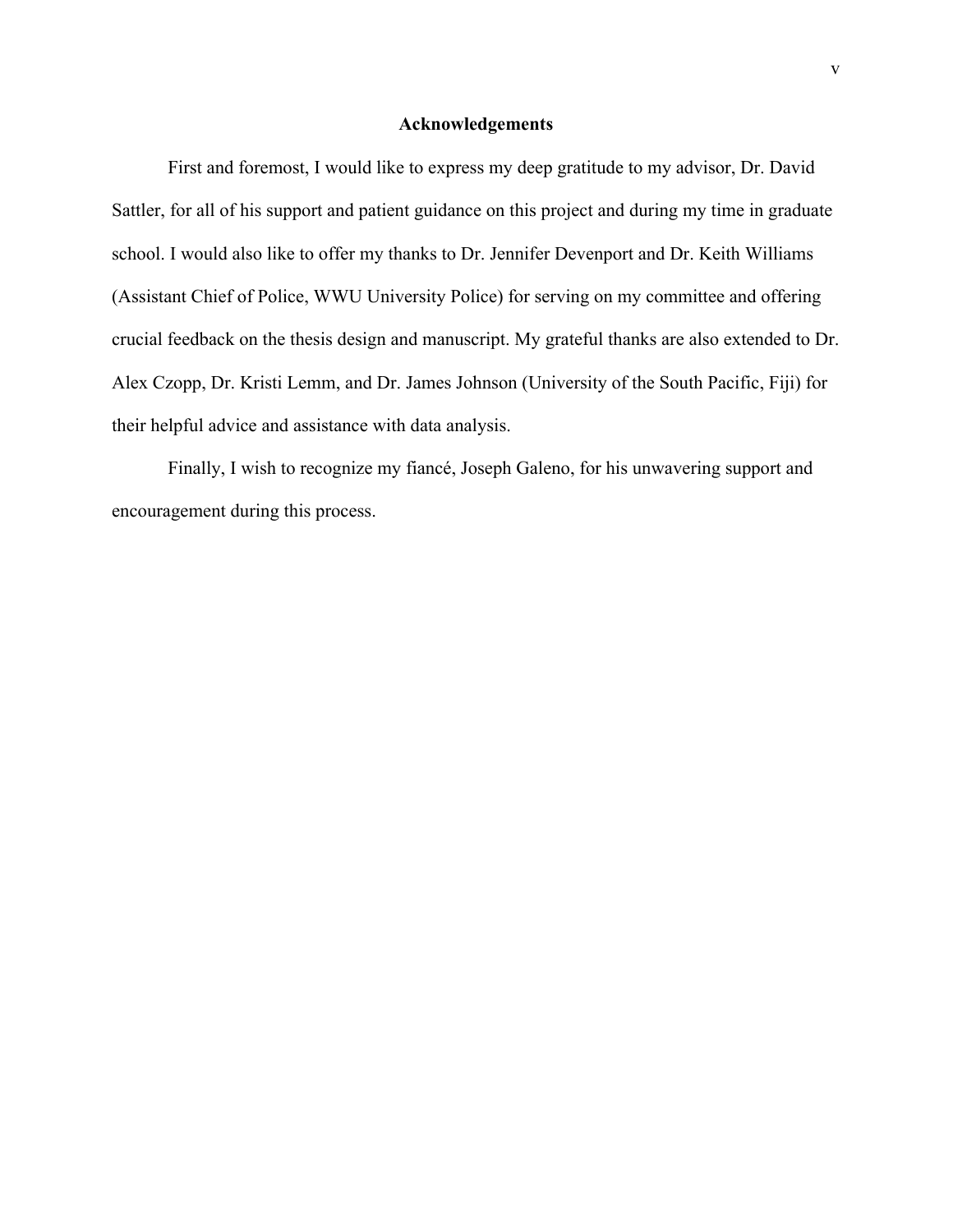# **Table of Contents**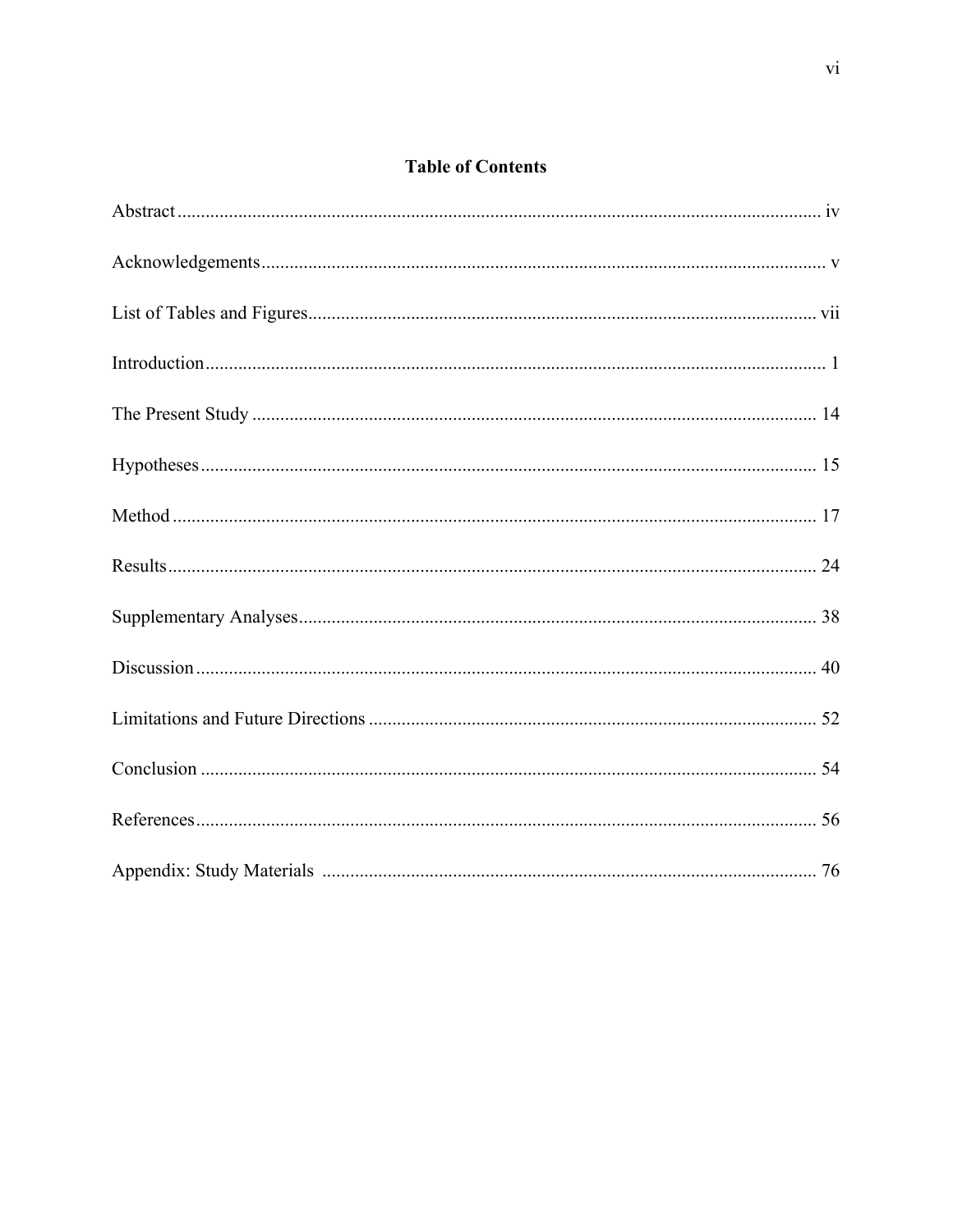# **List of Tables and Figures**

| Table 3: Univariate Effects of Victim Race and Severity of Force on Dependent Variables  30 |
|---------------------------------------------------------------------------------------------|
| Figure 2: The Interaction Between Force, Demeanor, and Ethnic Identity on Perceived Gender  |
|                                                                                             |
| Figure 3: The Interaction Between Force, Demeanor, and Ethnic Identity on Perceived Gender  |
|                                                                                             |
| Figure 4: The Interaction Between Victim Race and Authoritarianism on Perceived Racial      |
|                                                                                             |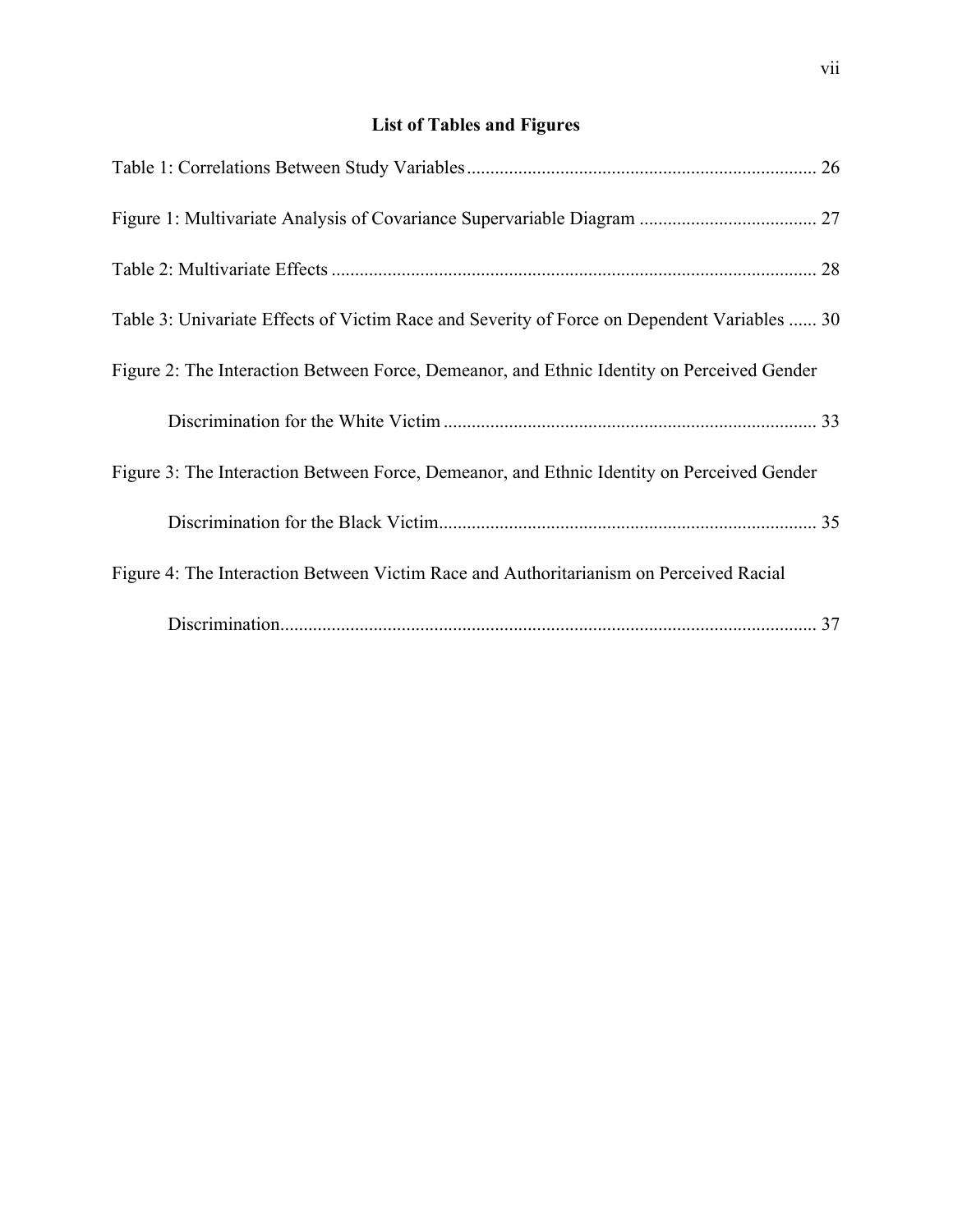## **Introduction**

Law enforcement officers are often in situations that require them to make split-second decisions to protect their lives and the lives of others. There are numerous instances where it is reasonable and necessary for police officers to use physical force as authorized by law. However, there are times when police officers use force that exceeds what is reasonably considered to be necessary (National Institute of Justice, 2020). This study focuses on incidents of excessive police use of force. Excessive use of force is a social issue because it can result in injury or even death and impact public opinion of the police and the civilians who disproportionately experience excessive force.

Highly publicized police use of force incidents has prompted increased focus and concern about excessive police violence against Black Americans. Specifically, videos and reports of Black individuals being injured or killed by police has sparked national outrage and Black Lives Matter protests about the disproportionate use of excessive, and often lethal, force against Black people and has spurred efforts for police reform. Lethal police violence against Black men, from the 1991 beating of Rodney King to the fatal shooting of Michael Brown in 2014, and the death of George Floyd in 2020, has prompted national discussions about racialized police violence (i.e., racial disparities in police violence that is sustained by systemic discrimination), and has led to increased empirical investigation and calls for change (Crenshaw et al., 2015).

Black women also experience police violence, ranging from profiling to excessive and lethal use of force, yet their experiences receive disproportionately less attention and empirical investigation (Crenshaw et al., 2015; Jacobs, 2017; Money, 2020). Crenshaw et al. (2015) argue that the focus on Black women's stories is essential to elucidate the harsh reality of racialized police violence in the United States. Stories of Black women who have died at the hands of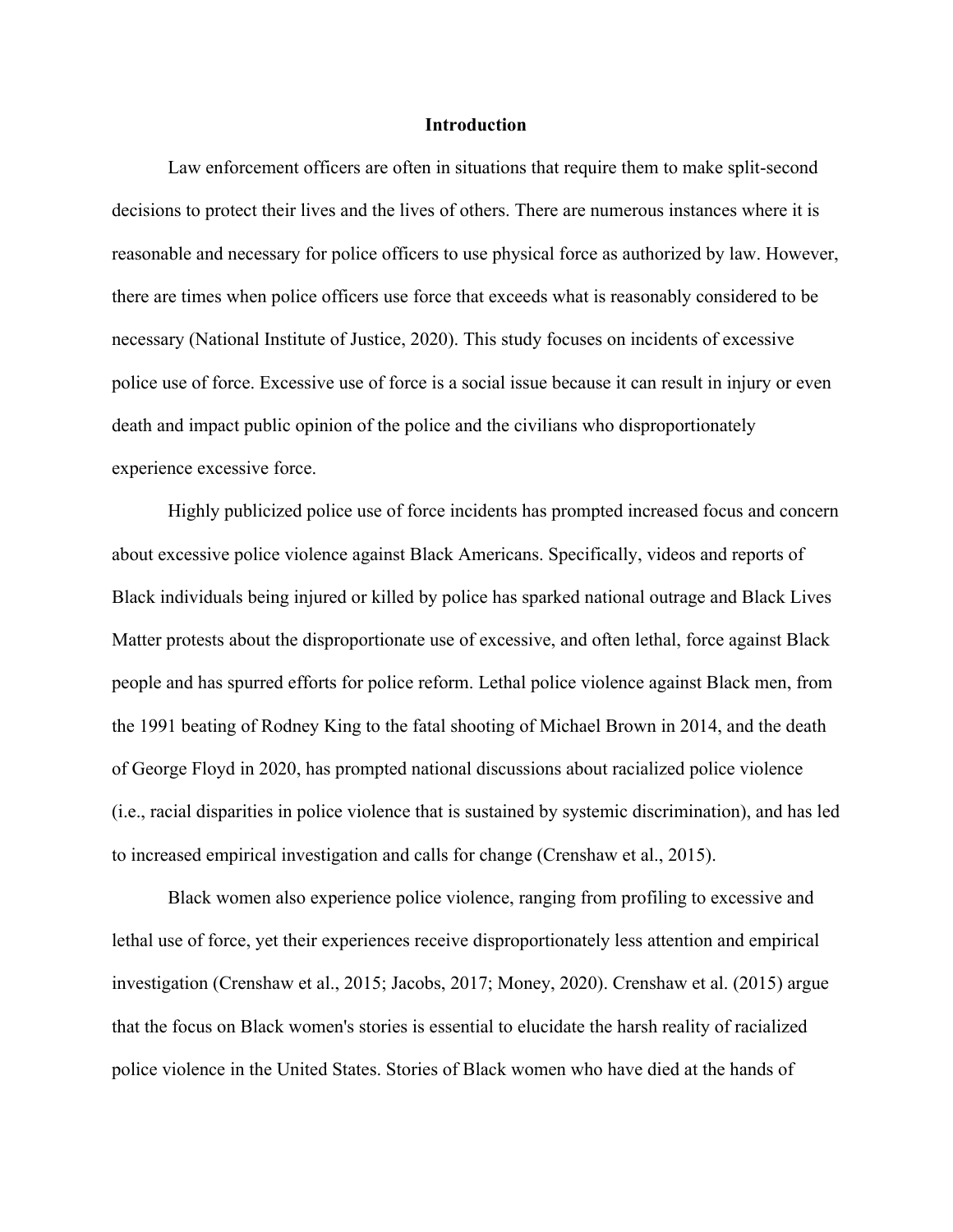police reveal that Black women experience abusive policing practices (Ritchie, 2017). For example, in March 2012, 22-year-old Rekia Boyd was shot by a White, off-duty police officer as she was standing in an alley with her back turned while she was hanging out with her friends (Crenshaw et al., 2015). In October 2019, 28-year-old Atatiana Jefferson was fatally shot in front of her 8-year-old nephew as she looked out of her bedroom window by a White police officer in her backyard after her neighbor called police to perform a wellness check (Lopez, 2019). Just five months later, 26-year-old Breonna Taylor was fatally shot in her apartment by White police officers executing a no-knock warrant during a narcotics investigation (Iati et al., 2020). These incidents of police violence against Black women underscore the critical need to examine factors that influence police use of force towards Black women and the problematic perceptions of Black women who experience such violence.

Black women are more likely to be victims of police violence than White women (Fedina et al., 2018). Despite accounting for fewer than 13 percent of all women in the United States, approximately 20% of all women killed by police are Black, and nearly 28% of those Black women were unarmed when killed by police (Iati et al., 2020). After conducting an in-depth review of police-related killings from 2015 to 2017, Johnson et al. (2018) discovered that while 60% of all women killed by police were armed, 57.2 percent of Black women killed by police were unarmed. Black women were the only race-gender category in which the majority of its members were unarmed when they were killed (Johnson et al., 2018).

Black women are more likely than White women to be pulled over in traffic stops (Kajstura, 2019). Black women are also more likely to be arrested and imprisoned than White women, accounting for the majority of women in jails (Kajstura, 2019). According to a study of police tactics in New York City, over half of the women stopped by police in 2013 were Black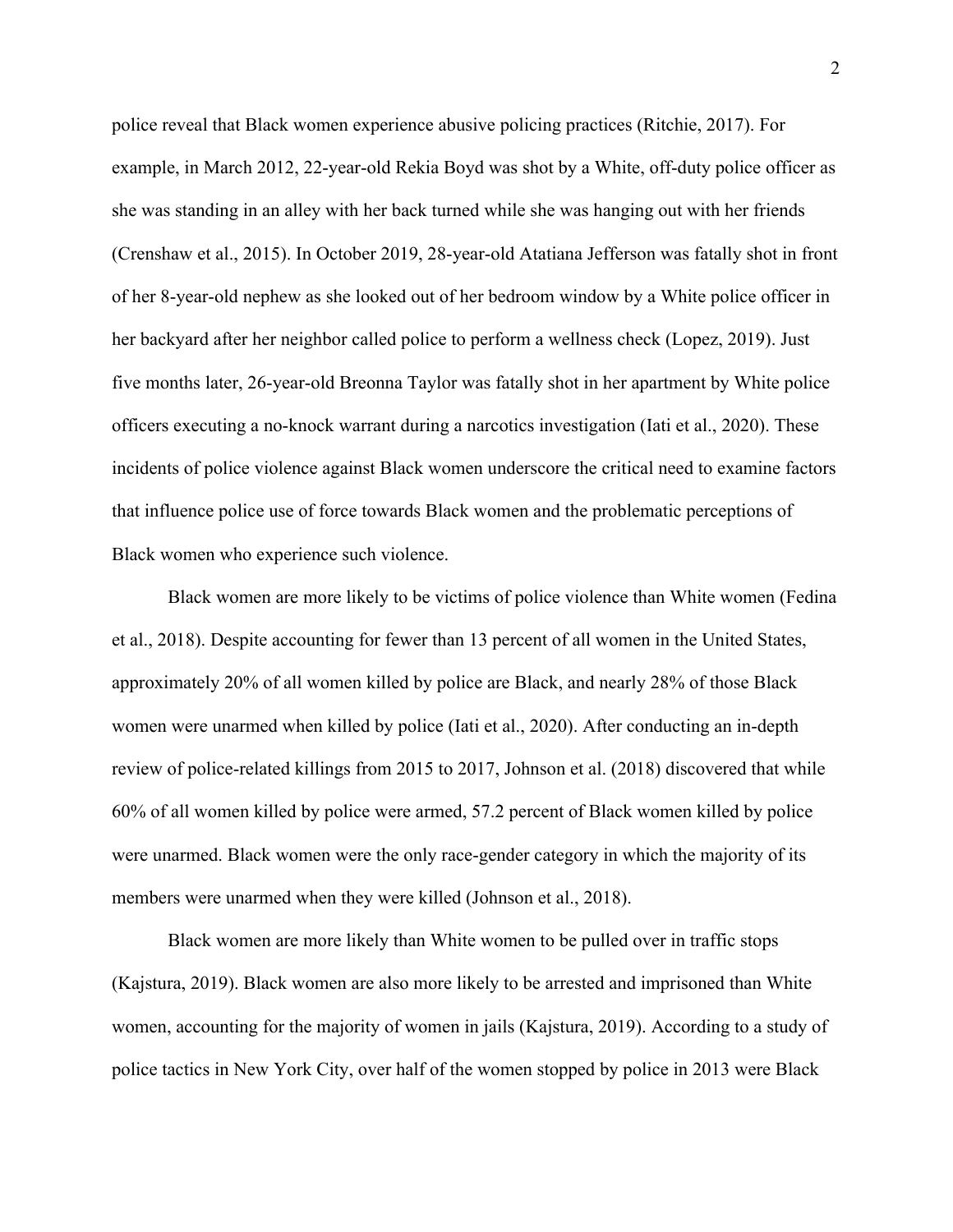(53.4%), while only 13.4% were White. For Black men and women, the rates of racial disparities in stops, frisks, and arrests were similar (Crenshaw et al., 2015). These startling statistics illustrate some of the racial disparities in police violence against women.

According to Crenshaw et al. (2015), the failure to include Black women in the mainstream discourse on police use of force has ramifications for police accountability. Police officers may face little to no repercussions for killing or injuring unarmed Black women (Amuchie, 2016). For example, the officers involved in Breonna Taylor's death faced minor consequences for shooting her. Out of the three officers involved, only one officer was indicted on a charge of "wanton endangerment" for shooting the neighboring apartment walls; however, he was not charged for killing Breonna Taylor (Iati et al., 2020). Similarly, a judge absolved the off-duty officer who shot unarmed Rekia Boyd in the back of the head of all charges (Crenshaw et al., 2015). According to Dewan (2020), few police officers are charged with a felony such as murder or manslaughter when they use fatal force while on duty, and only about a third of those officers are convicted. Even as tens of thousands of Americans protest against excessive use of force and demand reforms, there is still a gap between how the public perceives police violence and how it is dealt with in court. Few convictions and little prison time for police who use excessive force are in part a result of broad legal standards that give police the benefit of the doubt despite misbehavior and bad judgment such as racial profiling Black suspects.

Although police officers are afforded legal liberties to apply force, the apparent discrepancies in the treatment of Black and White women by police raises a central question: What are the characteristics or factors that contribute to Black women's disproportionate vulnerability to police violence? The statistics concerning police use of force against Black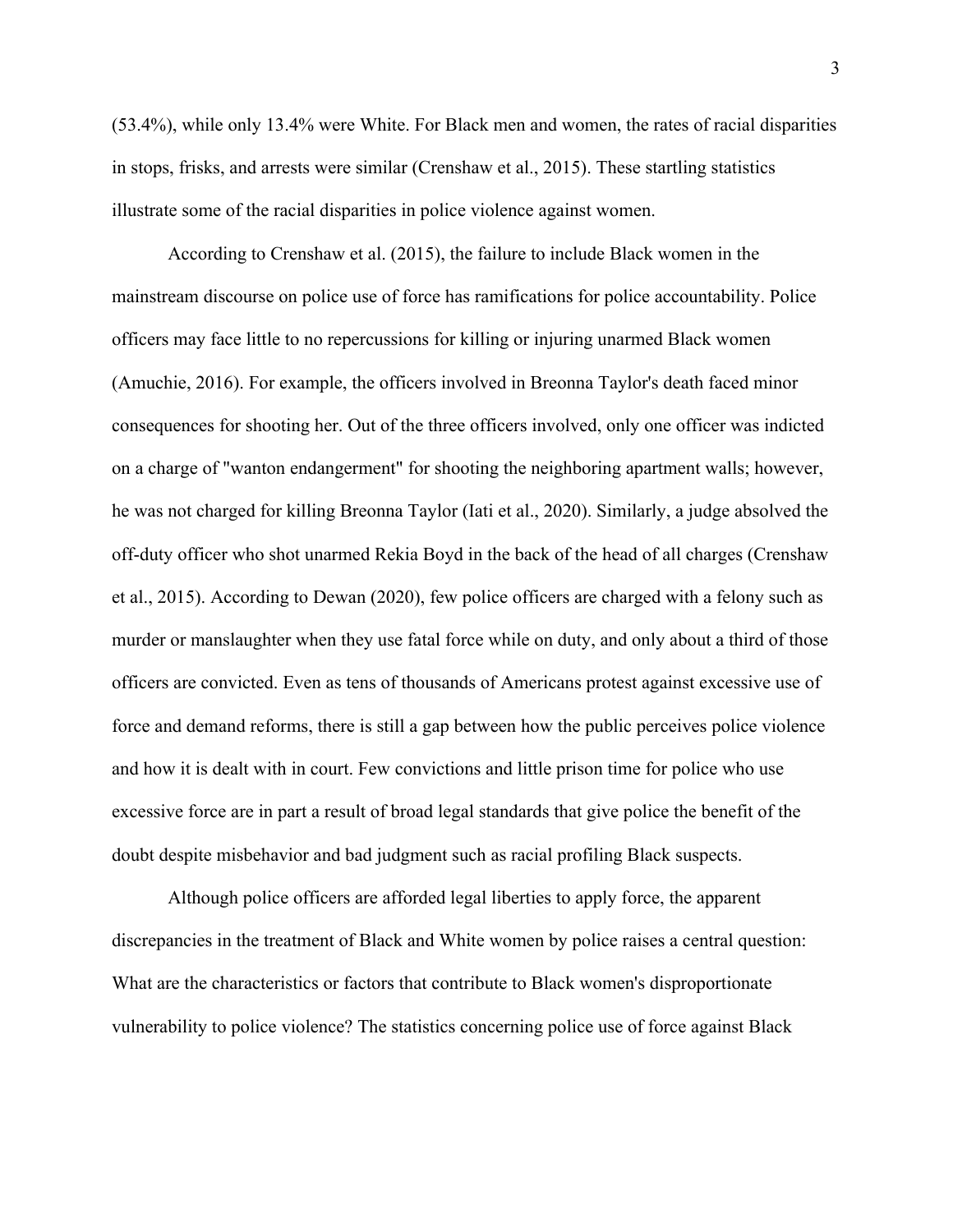women suggest that being a woman and being Black may make them susceptible to excessive force (Amuchie, 2016).

# **Multiple Identities: Intersectionality**

Black women possess multiple identities: an ethnic identity and a gender identity. Race, gender, and other identity categories may affect an individual's access to opportunity as well as their exposure to oppression and disadvantage (Collins, 2015), and may impact how they are viewed, understood, and treated (Coles & Pasek, 2020). These identities are often perceived immediately and automatically (Ito & Urland, 2003) and can contribute to unique patterns of oppression and privilege (referred to as *intersectionality*; Crenshaw, 1989). For example, a highly educated Black woman may experience class advantage and opportunity, yet may experience race and gender-based discrimination within the workplace (e.g., difficulty being promoted). Similarly, a highly educated White woman may experience advantages based on her class and race but experience gender-based discrimination in the workforce (e.g., her expertise is questioned).

Intersectionality is a lens for understanding the way in which complex forms of inequality (based on an individual's identities) often operate together and exacerbate each other (Collins, 1998). Individuals with intersecting identities may be regarded as non-prototypical group members, according to the intersectionality invisibility paradigm (Purdie-Vaughns & Eibach, 2008). Individuals who exist at the intersection of subordinate identities may be "invisible" because they are not wholly recognized as group members; their attributes and experiences are skewed or ignored to fit them into more prototypical categories (Purdie-Vaughns & Eibach, 2008). Indeed, empirical research has found an association of Whiteness with femininity and Blackness with masculinity in the White American worldview. Participants in one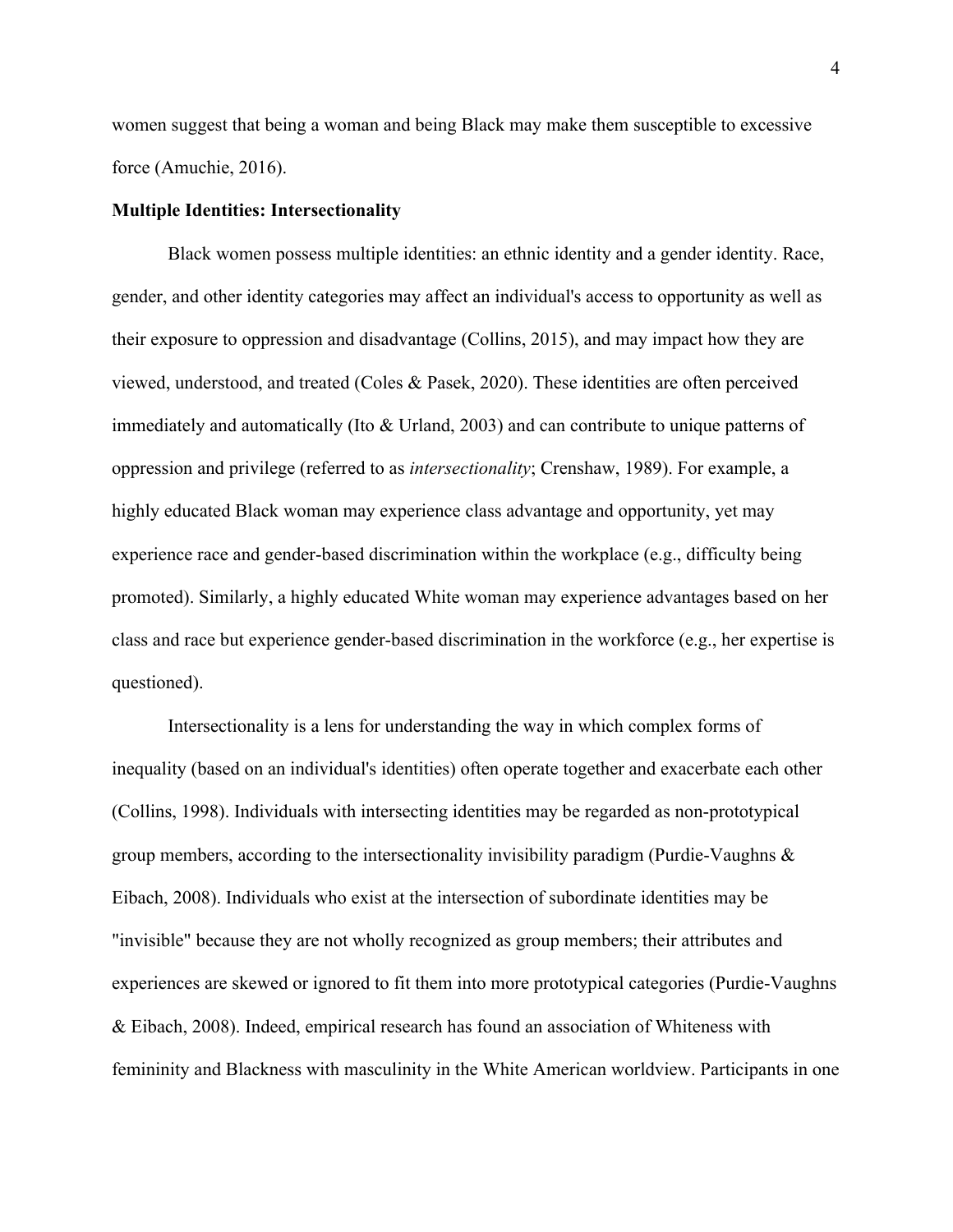study who were shown photographs of Black and White men and women and asked to identify the gender of the person shown frequently miscategorized Black women as men, making more errors than any other group (Goff et al., 2004). Due to the compounding experiences of genderbased and race-based discrimination, Black women are disproportionately ignored and mistreated compared to White women and Black men (Eigenberg & Park, 2016). Individuals tend to view discrimination through a single axis (e.g., White women experience gender bias, Black men experience racial bias). Thus, Black women's experiences of discrimination do not fit neatly within the single categories of either "racism" or "sexism" (Crenshaw, 1989).

Black women's experiences of oppression due to their race and gender are also reflected in the public's perceptions of police violence against them. Research suggests that the American public generally assumes that police violence primarily happens to men and that unjust police violence primarily happens to Black men. As a result, cases involving police violence against Black women have not received the same degree of scrutiny or national attention (Lewis  $\&$ Grzanka, 2016). In order to understand how police violence against Black women differs from police violence against White women or Black men, it is crucial to analyze how race and gender interact to create unique stereotypes of Black women (Kang & Bodenhausen, 2015).

People's position in the social hierarchy and their identities, such as their race and gender, may influence their perceptions of police violence against Black women (Cochran & Warren, 2012). For example, Johnson and Kuhns (2009) suggest that White individuals are more likely to approve of police use of force compared to underrepresented group members, especially when the victim/suspect is a member of a minority group. Additionally, men typically demonstrate more prejudice than women (Dovidio, 2001; Dozo, 2015). Therefore, White men may be more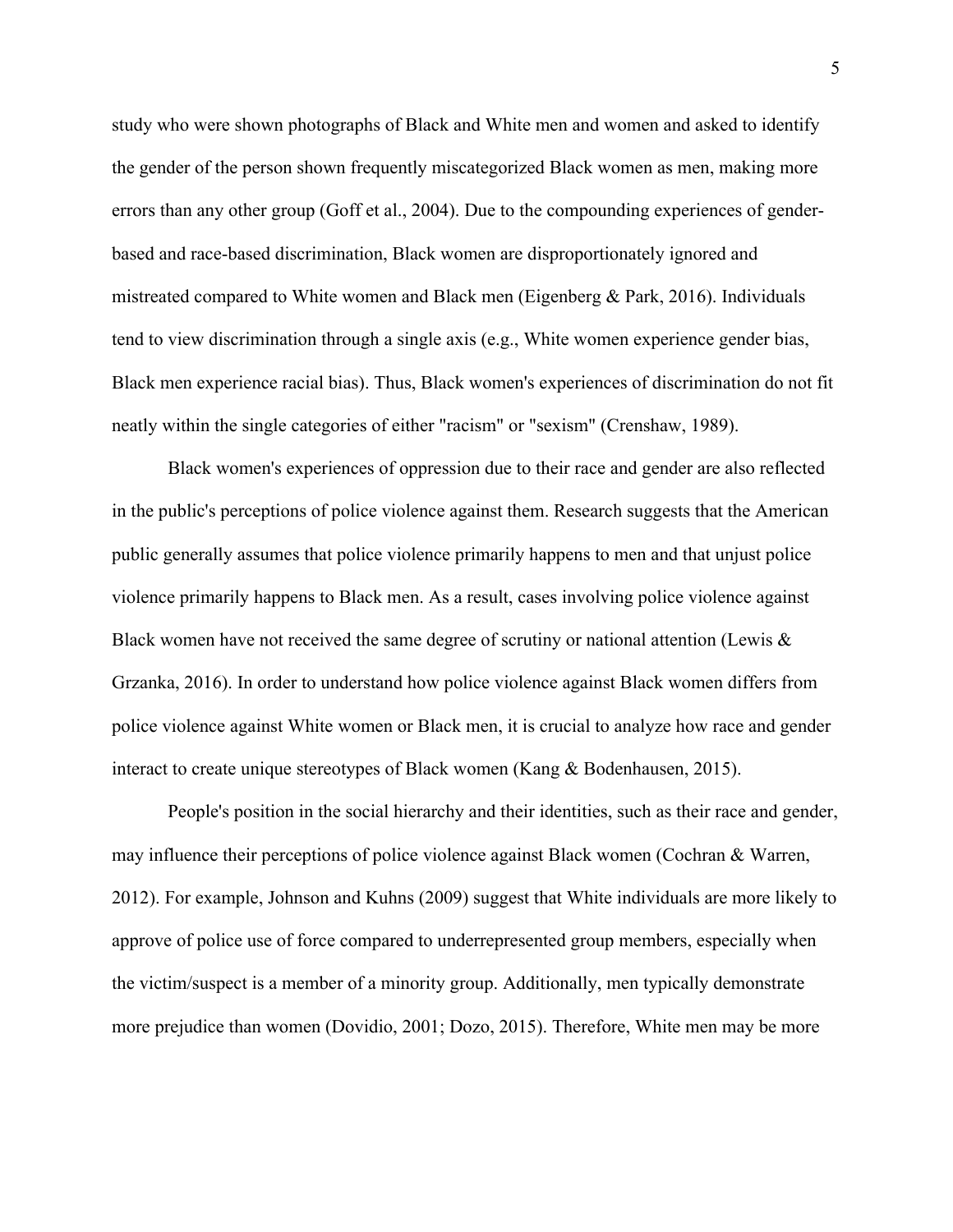likely than White women to justify improper use of force by an officer and perceive the victim as more blameworthy because of their privileged position in a male- and White-dominant society.

## **Stereotypes**

Cultural representations and stereotypes of Black women differ from those of White women. Although a Black woman and a White woman share a common social group (gender identity), they may have very different experiences surrounding prejudice and discrimination based on stereotypes (Kaiser & Wilkins, 2010). In the United States, a 'typical' woman may be expected to have feminine features and be interpersonally oriented, attractive, caring, and social (Fiske et al., 2002; Goh et al., 2021). Indeed, some people hold stereotypes of White women as innocent, sensitive, and naïve, allowing White women to embody this idealized expectation of womanhood (Fiske, 2017; Ghavami & Peplau, 2013). By contrast, others may hold stereotypes of Black women as 'angry Black women' who are strong, loud, domineering, and rude, differentiating them from prototypical (White) women. This violation of society's idealized representation of a 'woman' (Davis et al., 2018) can serve to masculinize Black women, which may lead others to perceive them as a greater threat (Thomas et al., 2014).

Additionally, stereotypes of Black women as dominant, angry, and aggressive may normalize racism, sexism, and other forms of injustice (Amuchie, 2016). For example, the manner in which news outlets report a crime can create an exaggerated perception of crime rates and can convey racial bias against Black women and men (Dorfman & Schiraldi, 2001), especially when Black women are portrayed as criminals or as perpetrators of violence (Chiricos & Eschholz, 2002; Duke & Gaither, 2017). Given that the public widely relies on news media as a source of information about crime and crime policy, exaggerated disparities have significant consequences on public perceptions (Warr, 2000). The portrayal of Black women can normalize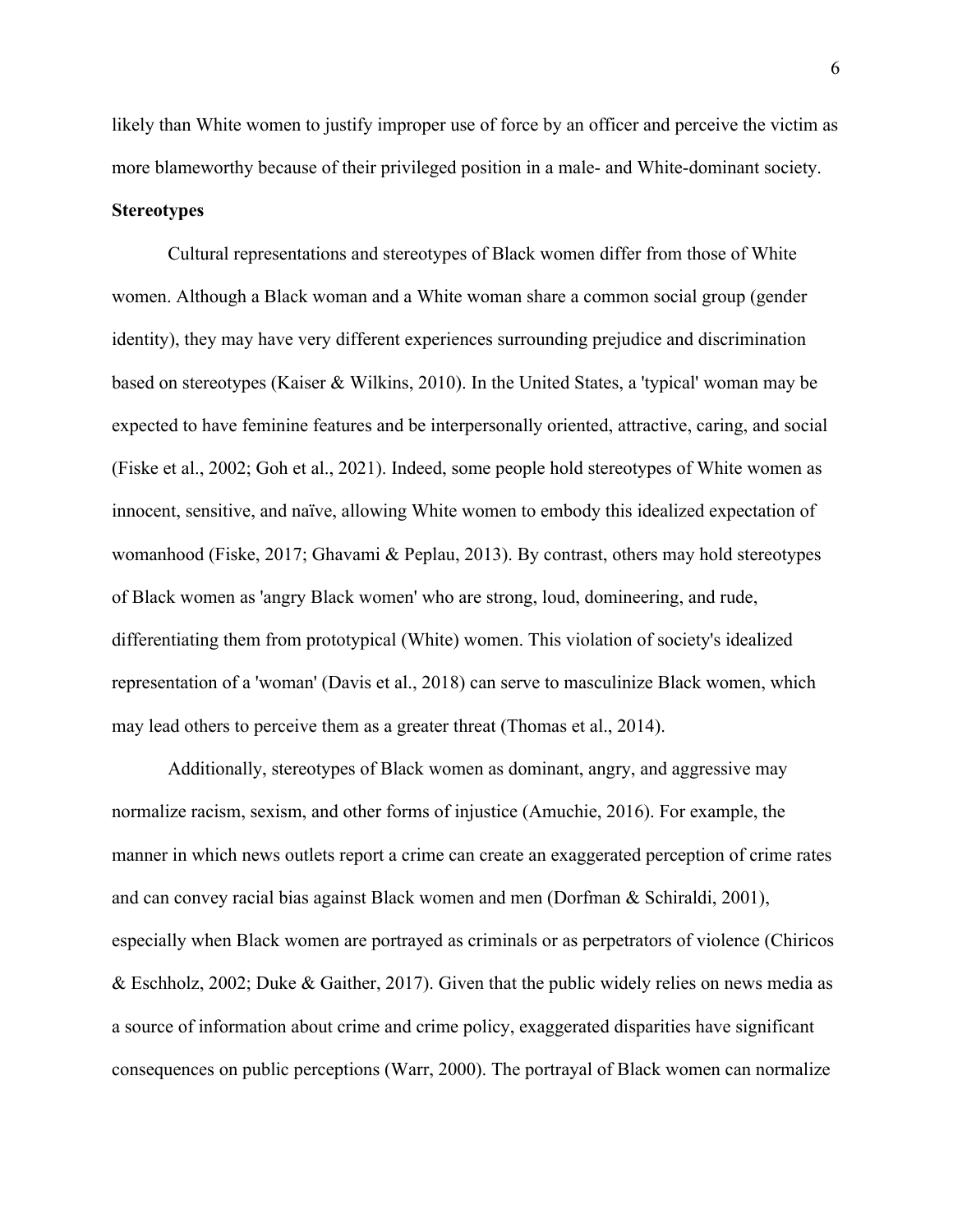police violence against them (Amuchie, 2016), which can adversely impact how Black women are treated by the police and judged by the public (Unok, 2020).

# **Perceptions of Police Use of Force**

*Stereotypes and Police Actions.* When police officers engage with a threatening individual, police officers may use varying degrees of force as allowed by law (National Institute of Justice, 2016). This force continuum can range from no force to lethal force (Celestin & Kruschke, 2019). For example, low to intermediate use of force includes verbal force (e.g., nonthreatening directives to gain compliance), physical force (e.g., holding, grasping), and lesslethal means such as blunt impact (e.g., a baton), chemicals (e.g., pepper spray), or conducted energy devices (e.g., tasers; Kahn et al., 2016). Within a single interaction, a police officer's decision concerning the degree and manner of force to employ is influenced by the context of the interaction (Goff et al., 2016). Officers frequently determine reasonable force in the heat of the moment based on their perception of the situation (Atherley & Hickman, 2014). Given the dynamics of a situation and the need to make rapid judgments, an officer's appraisal of the incident may be influenced by stereotypes and bias (Steen et al., 2005); these factors may lead to greater use of force, including the probability of lethal force against Black women than against White women due, in part, to stereotypes concerning the threat posed by the individual based on their identities (Correll et al., 2011).

Analyzing the context of incidents involving use of force directed toward Black women is critical to understanding how intersectional stereotypes lead to police violence (Nadal et al., 2017). For example, incidents of police violence against Black women, such as the death of Margaret Mitchell and the maiming of Jonie Pratt, illustrate how stereotypes color Black women's experiences with police. On May 21, 1999, Margaret Mitchell was shot dead by a Los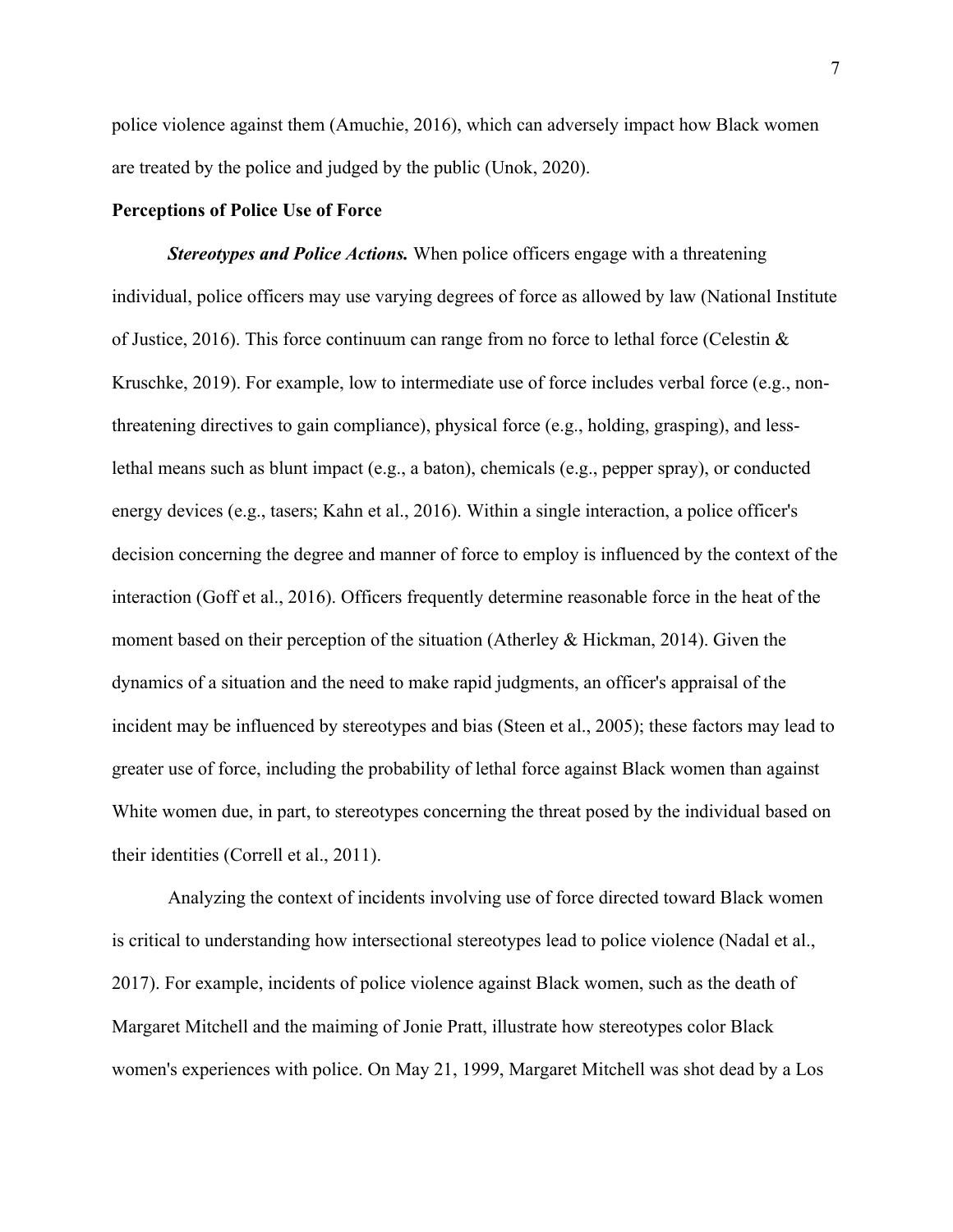Angeles Police Department police officer on the streets where she lived (Lait & Glover, 2000). Residents described Margaret Mitchell as sweet and harmless. Based on eyewitness accounts, officers stopped Margaret Mitchell as she pushed a shopping cart down the street. When an eyewitness sought to intervene, Margaret Mitchell reportedly ran away from the officers, who shot her in the back. The officers later claimed that Margaret Mitchell—who weighed 102 pounds at five foot one—lunged at them with a screwdriver, causing them to fear for their lives (Lait & Glover, 2000). The officers' narrative is in stark contrast to eyewitness accounts, which provides support for the view that the police officers perceived Margaret Mitchell as a criminal and dangerous due to stereotypes, and fits within the broader pattern of police officers using stereotypes to interpret Black women's behavior.

In many cases like Margaret Mitchell's, Black women killed by police were alleged to be armed or dangerous. However, witness accounts often dispute officers' versions, and suggest that less lethal force could have been employed (Ritchie, 2017). Importantly, police officer fears are often perceived to be reasonable even when Black women have done nothing wrong (Fiske et al., 1987; Goff et al., 2008).

On April 4, 2006, an officer approached Jonie Pratt while she was parked in her driveway (Fox News, 2006). When the officer approached her, he drew his gun and demanded that Jonie Pratt get out of her car. When she questioned why the officer approached her, the officer pulled Jonie Pratt out of her car, verbally assaulted her, pepper-sprayed her, pulled her hair, and punched her in the face. The officer claimed that he stopped Jonie Pratt because she ran two stop signs. As a result of the officers' unwarranted aggression, Jonie Pratt sustained a black eye, a swollen forehead, and a fractured left wrist (Fox News, 2006). The officers' actions against Jonie Pratt reflect the broader pattern of Black women being profiled and abused because a police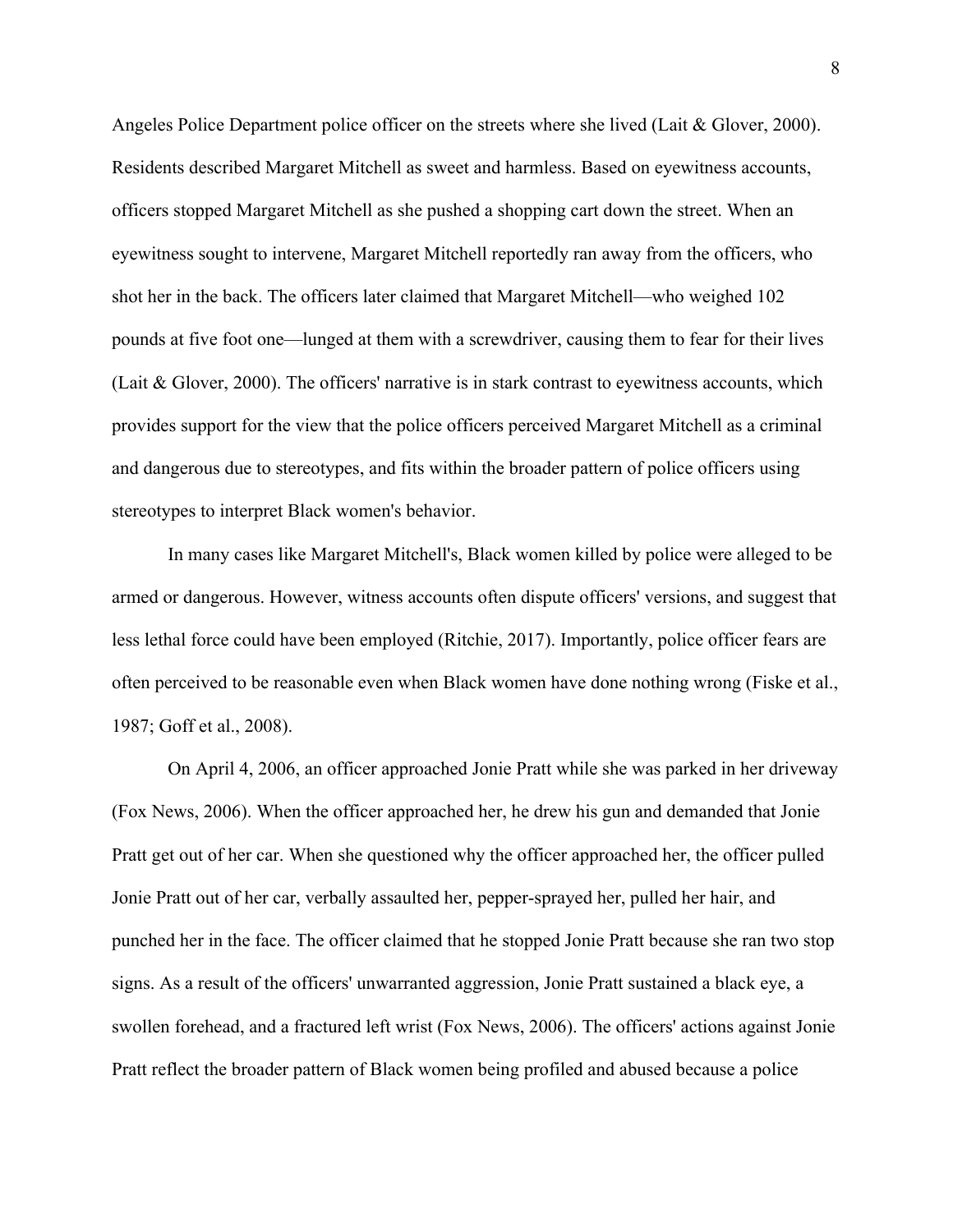officer perceived a Black woman as a threat. The officer did not face any consequences for brutally beating Jonie Pratt due to insufficient evidence. His use of excessive force against her highlights how stereotypes can promote discriminatory violence against Black women. Cases such as Margaret Mitchell and Jonie Pratt provide evidence for how stereotypes arise from, and are reinforced by, discrimination that then serves to justify police violence towards Black women in the eyes of the general public (Crenshaw et al., 2015; Dovidio et al., 2010).

*Stereotypes and Public Perceptions of Police Violence.* Stereotypical characterizations of Black women may serve as a rationale for blaming Black female victims of police violence. Specifically, stereotypes that Black women are strong and masculine may lead others to perceive a Black woman as less victimized than White female victims (Dovidio et al., 2010), which may have significant legal implications due to the public's involvement in important decisions such as determining whether to indict and/or convict offending officer(s) or compensate the victim (Johnson, Sattler, Ginther, Smith, Otton, & Dierckx, under review). Indeed, studies investigating the criminal justice system and sentencing show that White jurors tend to support harsher punishments for crimes involving Black individuals compared to crimes involving White individuals (Sommers, 2006). Johnson et al. (under review) investigated whether a woman's race influenced White participants' perceptions of an incident of police use of force. They found that when participants scored high on a measure of prejudice and valued (i.e., reported feeling sympathy for) the officer involved, participants perceived an unarmed Black woman as more blameworthy for the lethal force used against her and perceived the police officer as less culpable for her death compared to a White woman in the same situation. Stereotypical perceptions of Black women prompt questions about what other factors (beyond victim race)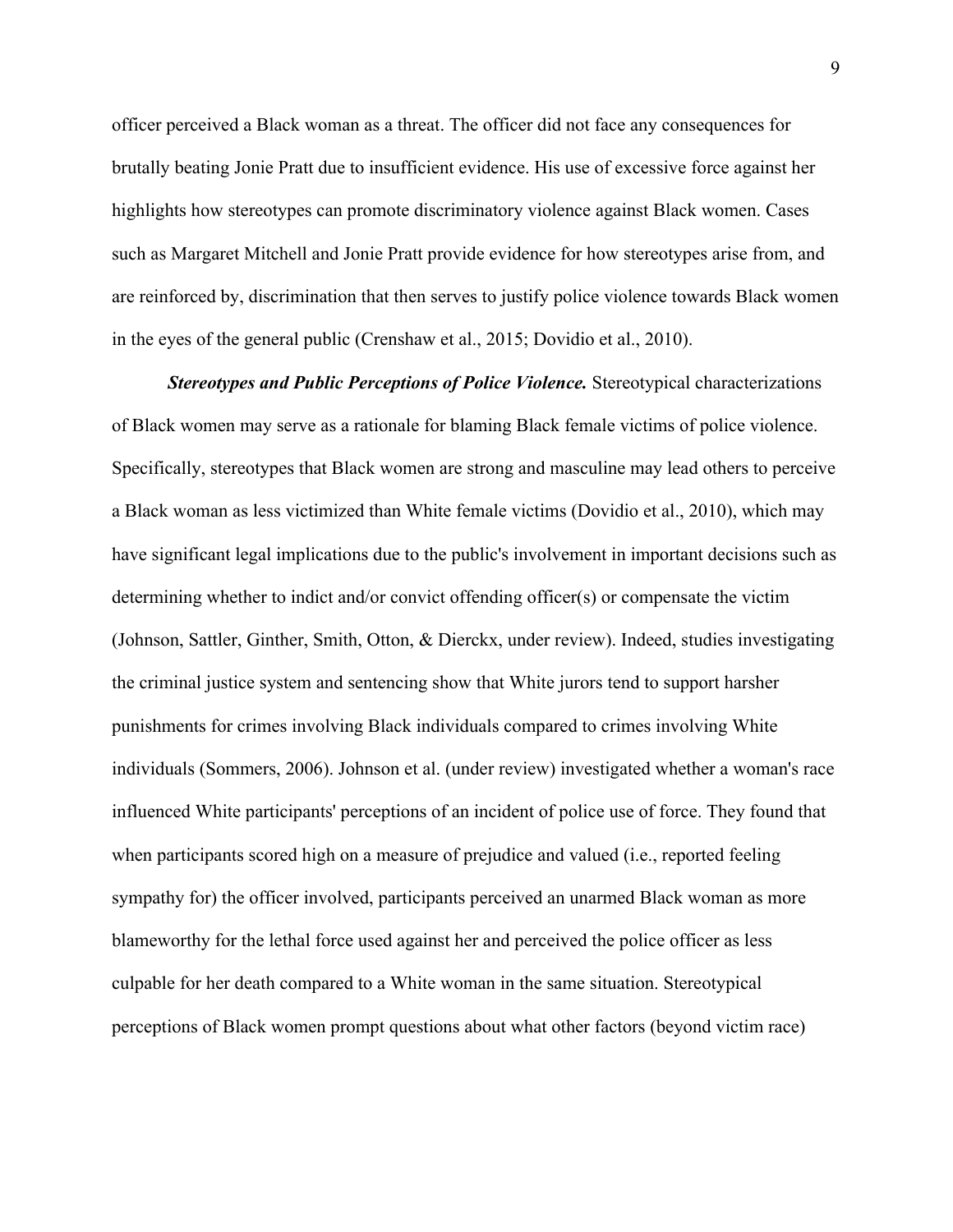may influence public opinions as well as legal proceedings for the offending police officer(s) (Dukes & Gaither, 2017).

*Factors that Influence Victim Blame.* A woman's demeanor in an interaction with a police officer may influence whether the public blames her for the excessive force used against her (Money, 2020). Specifically, a Black woman's confrontational attitude towards an officer may be perceived as disrespectful compared to a White woman with a similar demeanor (Johnson et al., under review). When Margaret Mitchell did not stop running in response to the officers' directive, the officers shot her (Lait & Glover, 2000). When Jonie Pratt questioned why an officer approached her, the officer became physically aggressive (Amuchie, 2016). In both cases, Margaret Mitchell and Jonie Pratt's perceived non-compliance with the officer(s) appears to have been interpreted utilizing stereotypes, thereby justifying the force used against them (Crenshaw et al., 2015). When performed by a Black woman, behaviors such as resisting arrest or verbal/physical aggression may be perceived to be more violent and, therefore, more deserving of a forceful response by a police officer than if the woman were White (Money, 2020; Greenwald et al., 2003).

When a victim's behavior(s) is perceived to validate negative stereotypes, individuals are more likely to judge the victim as being more at fault for her death or injuries than when the victim does not adhere to stereotypes of Black women (Dukes & Gaither, 2017). While the victim's behavior may influence perceptions of the victim, the level of force used by the officers involved in the incident may have a powerful effect on shaping how incidences of police violence are viewed and how blame is applied.

Prior research on excessive use of force has primarily focused on instances where deadly force is used against marginalized groups (Ucok, 2020). In the same vein, social psychological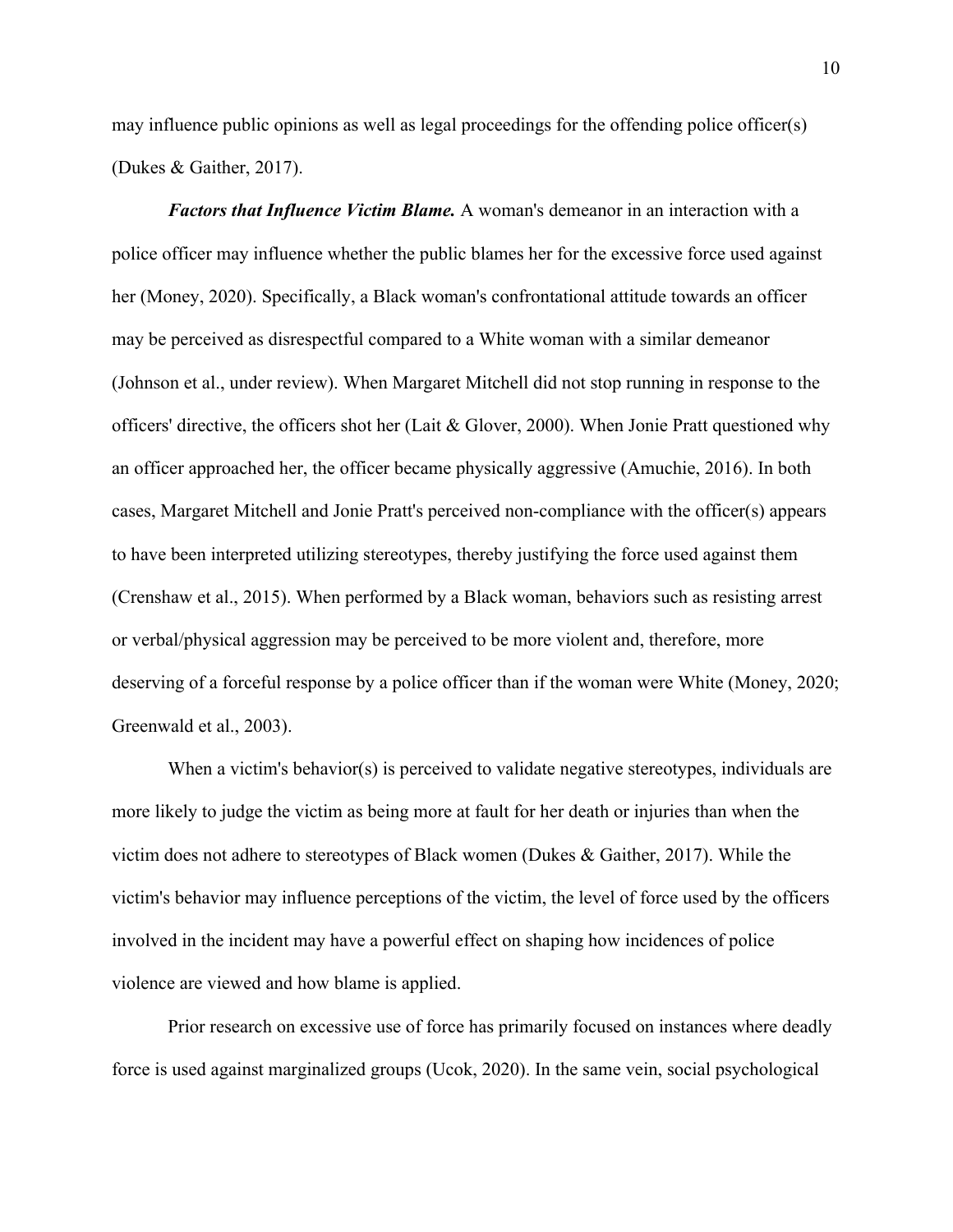research has primarily focused on how stereotypical views of Black Americans influence perceptions of the use of deadly excessive force against them (Cochran & Warren, 2012; Kahn & McMahon, 2015). These results suggest that White participants are more likely to justify lethal force against an unarmed Black woman compared to an unarmed White woman (Johnson et al., under review). Nevertheless, simply focusing on deadly police violence against Black women limits the ability to describe how negative intersectional stereotypes affect perceptions of nonfatal police violence. Routine, non-lethal force used against Black women in police interactions may have severe consequences for public opinion by reinforcing and normalizing stereotypes of Black women as criminal, aggressive, and violent, thereby justifying the disparate treatment of Black women by police (Nadal et al., 2017).

#### **Individual Differences and Stereotypes**

Stereotype-based judgments are not inevitable, and individual differences in attitudes and personality predict the likelihood that individuals will engage in stereotyping and whether they will protest unjust police violence (Stewart & Tran, 2018). There is clear evidence of variability in the extent that the American public has favorable and supportive attitudes toward police officers (Johnson & Lecci, 2020; Mbuba, 2010; Miller & Davis, 2008). In other words, there is variability in the degree to which people support the use of violence by the police and whether such violence is appropriate (Jacobs, 2017). Therefore, it is essential to examine prejudicial beliefs and traits and how they might predict individuals' reactions to an incident of police violence against a White or Black woman. Ethnic identity and authoritarianism are a few factors that may predict variability in support for police violence against a Black woman.

*Ethnic Identity*. The degree of identification among dominant group members may significantly predict perceptions of unjustified police violence against a woman. Specifically, a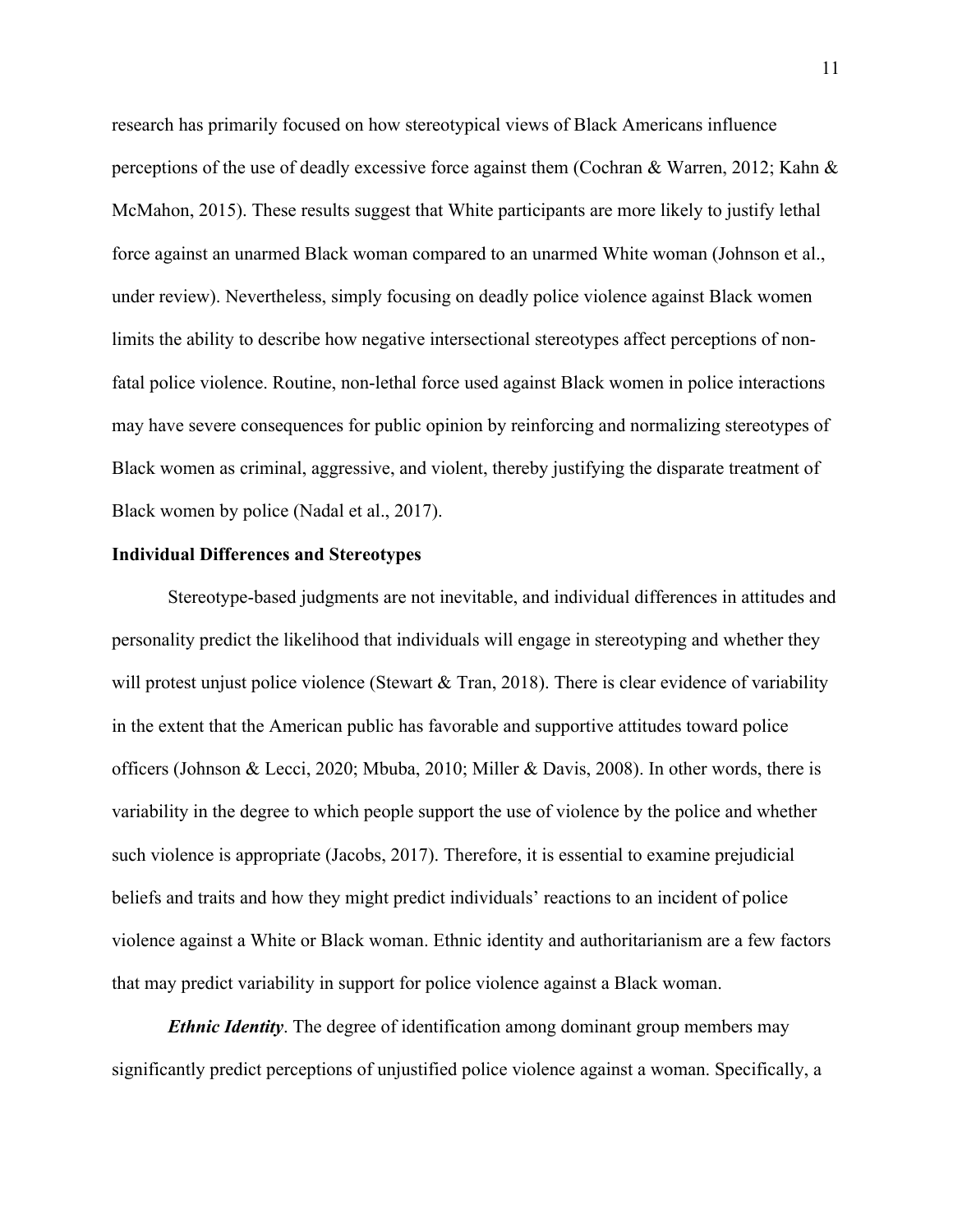large body of social psychological research has found that those who value their ethnic identity are more likely to favor groups to which they belong over groups in which they do not belong.

This phenomenon is known as ingroup bias (Dovidio & Gaertner, 1986; Perdue et al., 1990). Ingroup bias manifests itself in a variety of ways, including recalling more negative than positive outgroup behaviors (Corenblum, 2003), evaluating a behavior more positively when performed by an ingroup member than when performed by an outgroup member (Schruijer et al., 1994), providing greater rewards to ingroup members (Tajfel & Turner, 1986), and attributing negative behaviors performed by an outgroup member to internal, dispositional factors while attributing negative behaviors performed by an ingroup member to external factors (Sherman & Kim, 2005). According to a previous study, White Americans who identify strongly with their ethnicity are more likely to be prejudiced against minorities; for example, they are more likely to dismiss the necessity for multicultural initiatives that celebrate diversity (Morrison & Chung, 2011).

Research has been relatively mixed on whether underrepresented groups show outgroup bias (i.e., favoring Whites). Blodorn and colleagues (2016) discovered that ethnic identity was positively related to perceived racism for Black Americans but negatively related for White Americans, implying that high-identified White Americans are more likely to react negatively to the Black female victim than low-identified White Americans. In contrast, high-identified Black Americans may be more likely to react positively to the Black female victim. Minority groups, on the other hand, have been found to have ingroup prejudice or a preference for other ethnic groups. Indeed, studies show that members of minority groups internalize stereotypes and cultural messages about their group that associate "White" with "good" and "Black" with "evil," leading them to implicitly favor Whites. As a result, members of high-identified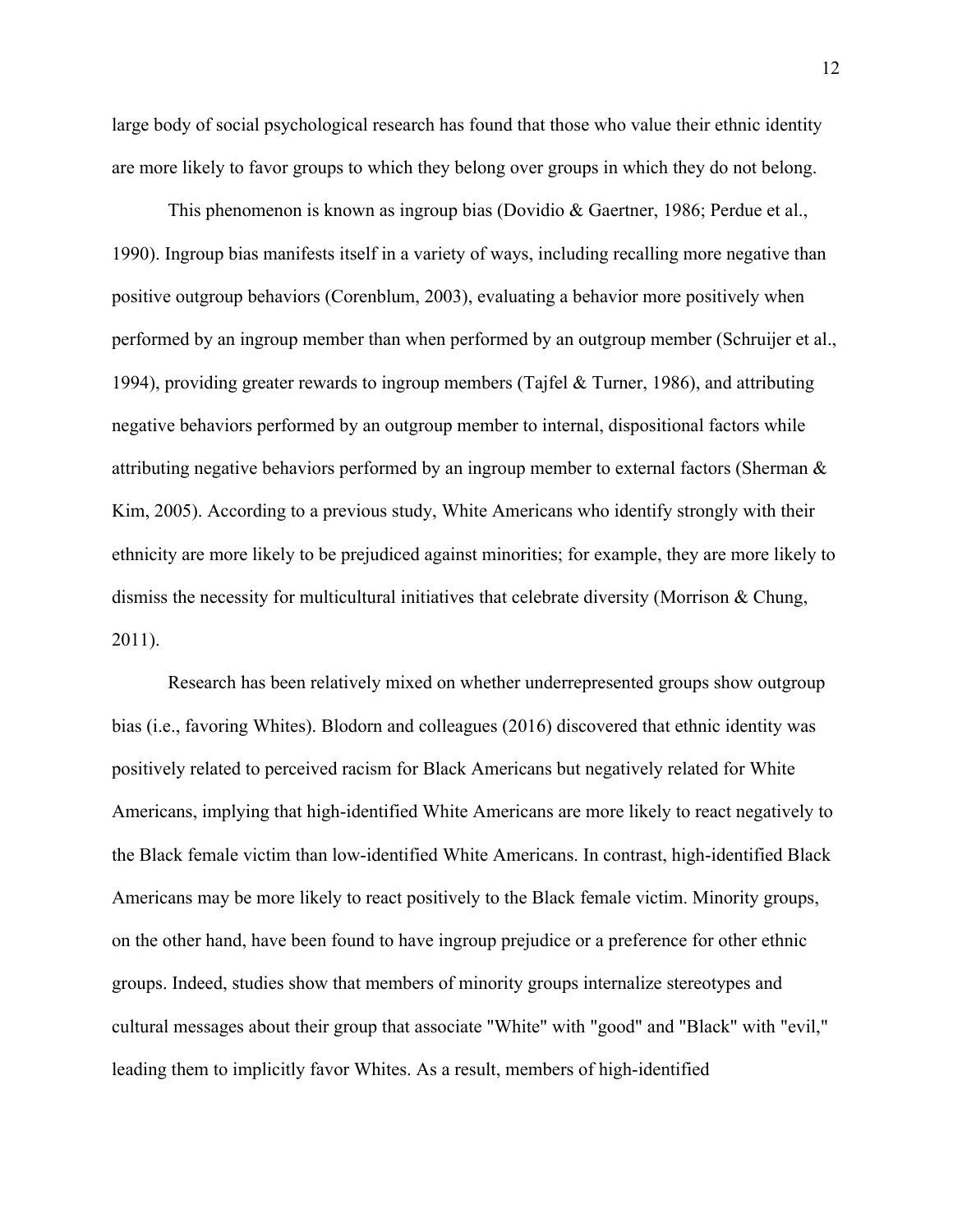underrepresented groups may judge the Black victim poorly if she appears to confirm negative stereotypes about Blacks (e.g., being disrespectful and aggressive with the officer).

*Authoritarianism*. Authoritarianism, according to Boehm (1968), is linked with rightwing philosophy, acceptance of acts constituted by authority (even if illegal), and a tendency to exhibit prejudice against members of ethnic minority groups, as well as a more punitive response in general. Thus, authoritarianism can lead to inflexibility and oppression within a legal context (Henderson, 1991). A meta-analysis by Narby and colleagues (1993) revealed that individual differences in authoritarianism predicted juror perceptions and were linked to verdict choice in criminal trials. In other words, scoring higher on a measure of authoritarianism predicted harsher sentences for minorities.

Specifically, Packer (1968) found that individuals who strongly endorse authoritarian values regard the control and reduction of criminal behavior as the fundamental purpose of the criminal justice system. Authoritarians tend to believe that efficiency in the criminal justice system must be preserved at all costs (Packer, 1968). As a result, they have a higher level of trust in law enforcement and other criminal justice actors to carry out their responsibilities of apprehending and prosecuting offenders while acquitting the innocent. These people consider the presumption of innocence and the burden of proof as unnecessary roadblocks, and they support institutionalized authority's control over the accused's rights (Boehm, 1968).

On the other hand, individuals lower on authoritarianism may doubt the criminal justice system's ability to adequately carry out its tasks in apprehending and prosecuting criminals (Packer, 1968). They tend to prioritize the accused's rights, are concerned about innocent people being unfairly convicted, and emphasize the necessity of procedural safeguards in upholding the integrity of the process, even if it means releasing people who are guilty (Boehm, 1968).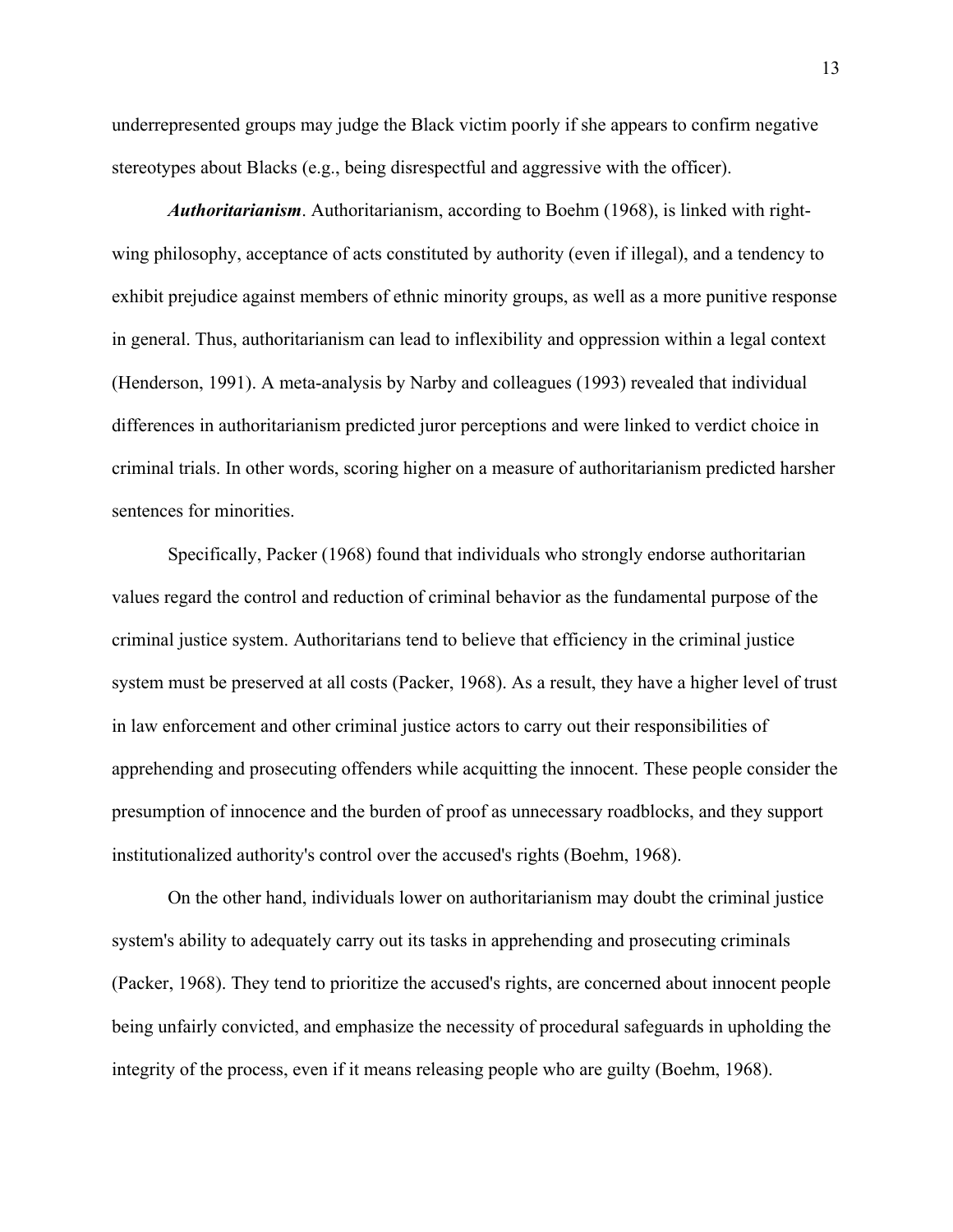Therefore, individuals who score high on a measure of authoritarianism may be more likely to hold negative attitudes toward a Black female victim, especially when she is perceived to be violating society's morals and standards, which is relevant given stereotypes portraying Black women as deviant and aggressive (Money, 2020). Furthermore, individuals high in authoritarianism are more likely to rely on authority to make decisions and thereby be more likely to endorse police use of force, especially against a Black woman, which can be consequential given judiciary power these individuals may have in determining who loses their freedom, property, and potentially their life (Cutler, 2008).

## **The Present Study**

This study addresses a lacuna in the literature by analyzing perceptions of police use of force against a Black and a White woman, and adds to a budding body of work that focuses on Black women as targets of biased policing (e.g., Brown-Ianuzzi et al., 2021; Johnson et al., under review; Money, 2020). This study responds to reports that women, particularly women of color, are left out of discussions about police brutality and are underrepresented in the media (Crenshaw et al., 2015; Ritchie, 2017). Furthermore, this study used an intersectionality framework to examine how a woman's social identity(s) and contextual factors regarding a police-civilian interaction (i.e., attitude toward the officer; the severity of force used against her) influence how the public perceives the female victim and the officer involved. Understanding why women are underrepresented in discussions on discriminatory policing begins with examining the factors that may cause disparities in perceptions of police use of force. Police officers may not be held accountable and policies are unlikely to change without public demands for justice for Black women. Thus, victim race, the victim's attitude directed at the officer, the degree of violence exerted by the police officer against the victim, and individual difference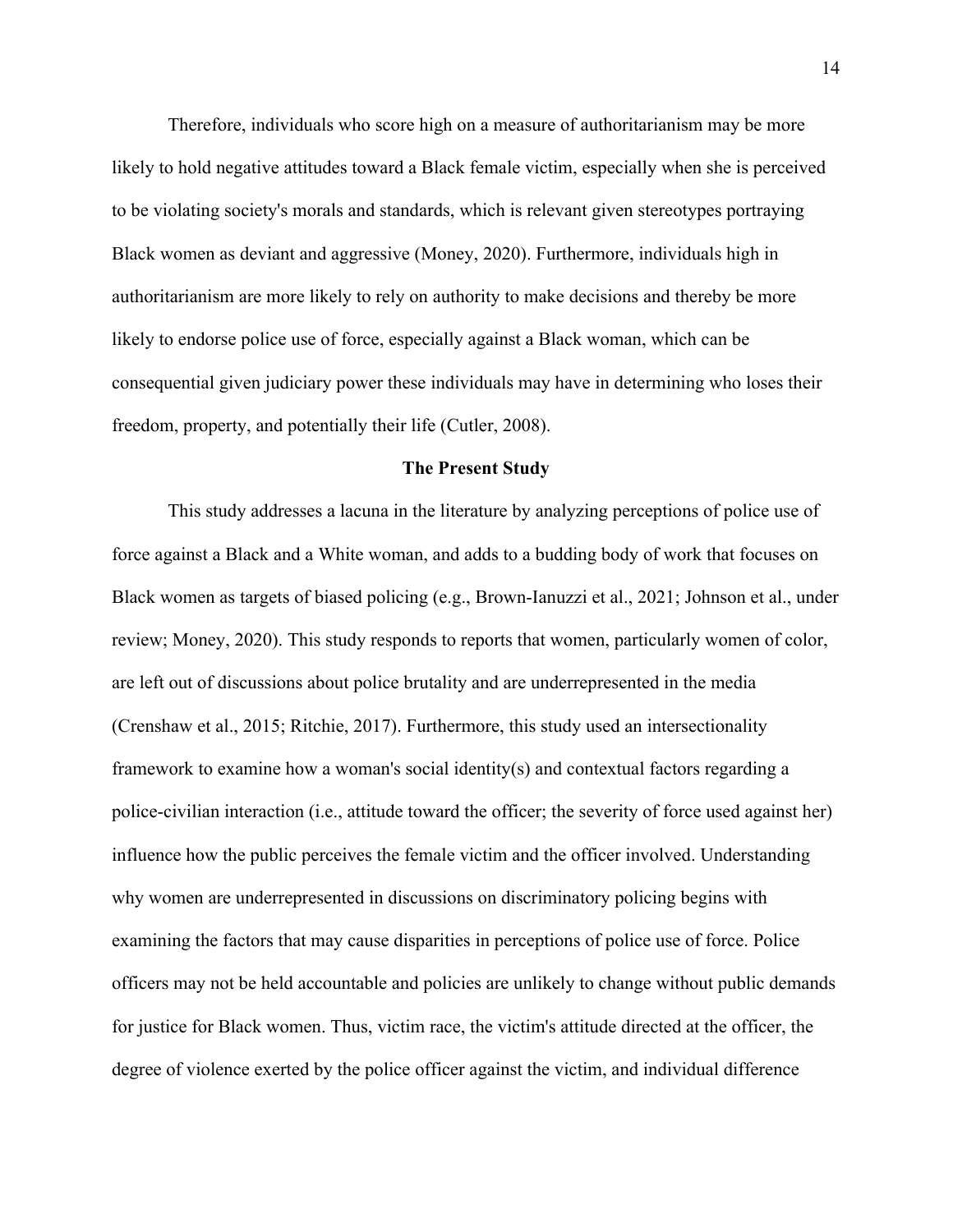factors may affect how an incident of police violence against a woman is viewed and how blame is applied to the victim and the officer by the public.

The current study utilizes a 2 (Victim Race: Black, White) x 2 (Demeanor: Respectful, Disrespectful) x 2 (Severity of Force: Injured, Fatal) experimental design to examine how victim race and contextual factors influence differential outcomes in police use of force against a woman. Specifically, perceptions of victim blame, officer blame, perceived racial discrimination, and perceived gender discrimination are examined. Ethnic identity and authoritarianism were tested as moderators of these results.

## **Hypotheses**

There are two main hypotheses, focusing on the effect of race, demeanor, and severity of force on perceptions of police use of force against a woman:

*Hypothesis 1 (HYP 1)*: There will be significant interactions between race, demeanor, and severity of force on perceptions of excessive police use of force when controlling for participants' ethnic identity and authoritarianism. Main effects of race, demeanor, and severity of force are hypothesized, where participants would blame the victim less, blame the officer more, and perceive more gender discrimination when the woman is White, respectful, and killed compared to when she is Black, disrespectful, and injured (with the exception of racial discrimination, where participants should perceive more racial discrimination when the female victim is Black compared to White). These effects are hypothesized to be qualified by a significant three-way interaction between race, demeanor, and severity of force. Specifically, it is expected that when the female victim is White, demeanor and force will affect participant's perceptions of blame and discrimination, such that when the respectful White victim is killed during the interaction, she will incur less blame, participants will perceive more gender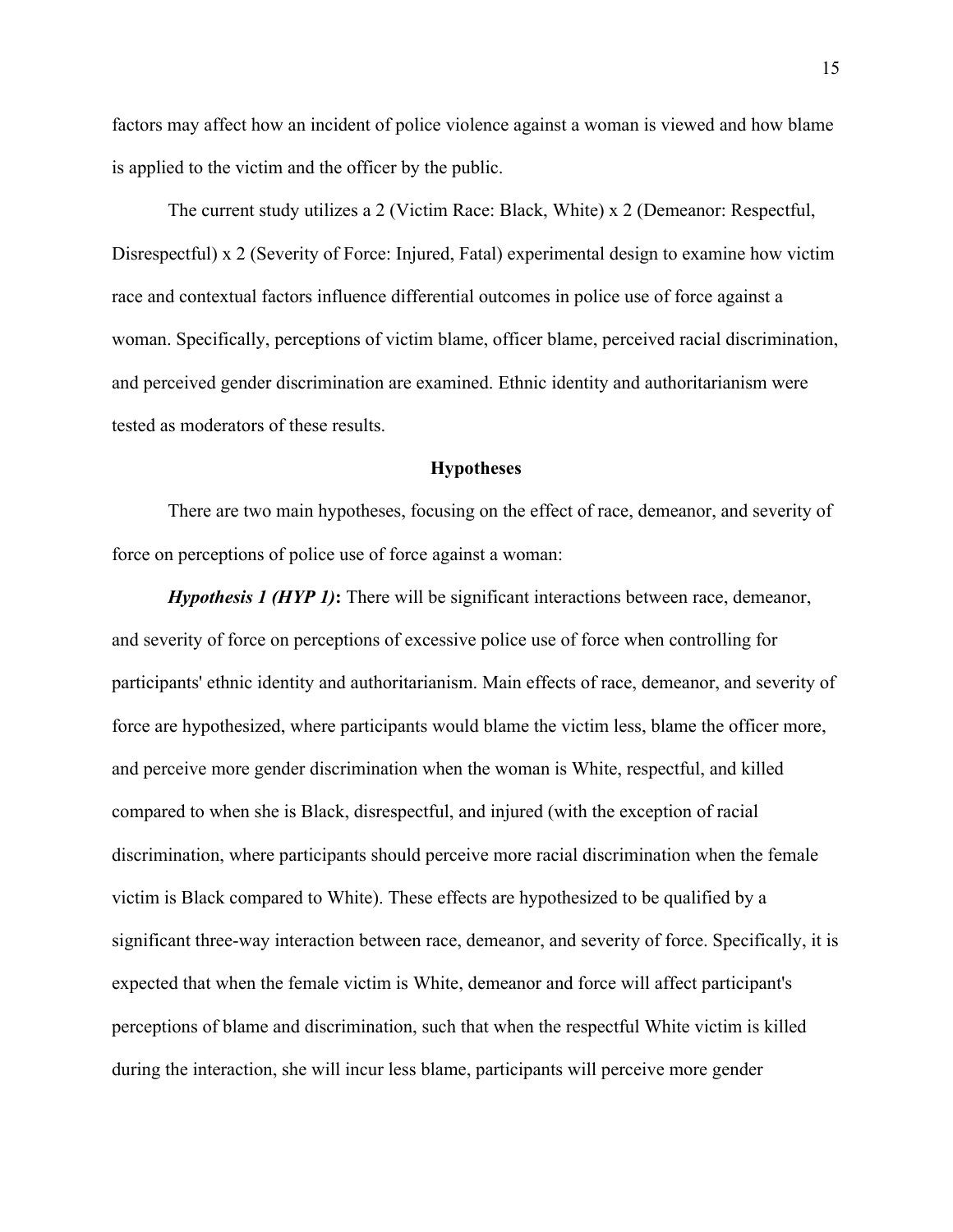discrimination, and blame the officer more than when the White woman is disrespectful and injured. However, when the female victim is Black, demeanor and severity of force will have a weaker effect, such that perceptions of the victim's blameworthiness and racial discrimination will be high, and officer blame and gender discrimination will be lower regardless of her demeanor and the severity of force used against her.

*Hypothesis 2a (HYP 2a)*: After controlling for authoritarianism, ethnic identity should moderate the interaction between victim race, severity of force, and demeanor. Specifically, at lower levels of ethnic identity, the three-way interaction is not predicted to be significant, such that individuals lower in ethnic identity would perceive less victim blame, more officer blame, more gender discrimination, and more racial discrimination (no effect on racial discrimination is hypothesized for the White victim) regardless of victim race, severity of force, and demeanor. However, at higher levels of ethnic identity, the three-way interaction should be significant. More specifically, for the White victim, those high in ethnic identity should perceive less victim blame, more officer blame, and more gender discrimination when the victim is respectful and killed (compared to disrespectful and injured). Whereas, when the victim is Black, individuals who score higher on ethnic identity should judge her more harshly (more victim blame, less officer blame, less perceived racial and gender discrimination), especially when she was disrespectful and injured.

*Hypothesis 2b (HYP 2b)*: After controlling for ethnic identity, the interactions between race, demeanor, and severity of force will be strengthened by participant's authoritarianism, such that individuals who score higher (compared to lower) in authoritarianism should perceive more victim blame, less officer blame, and perceive less gender discrimination when the victim is Black, and especially when she is disrespectful and injured. More specifically, at lower levels of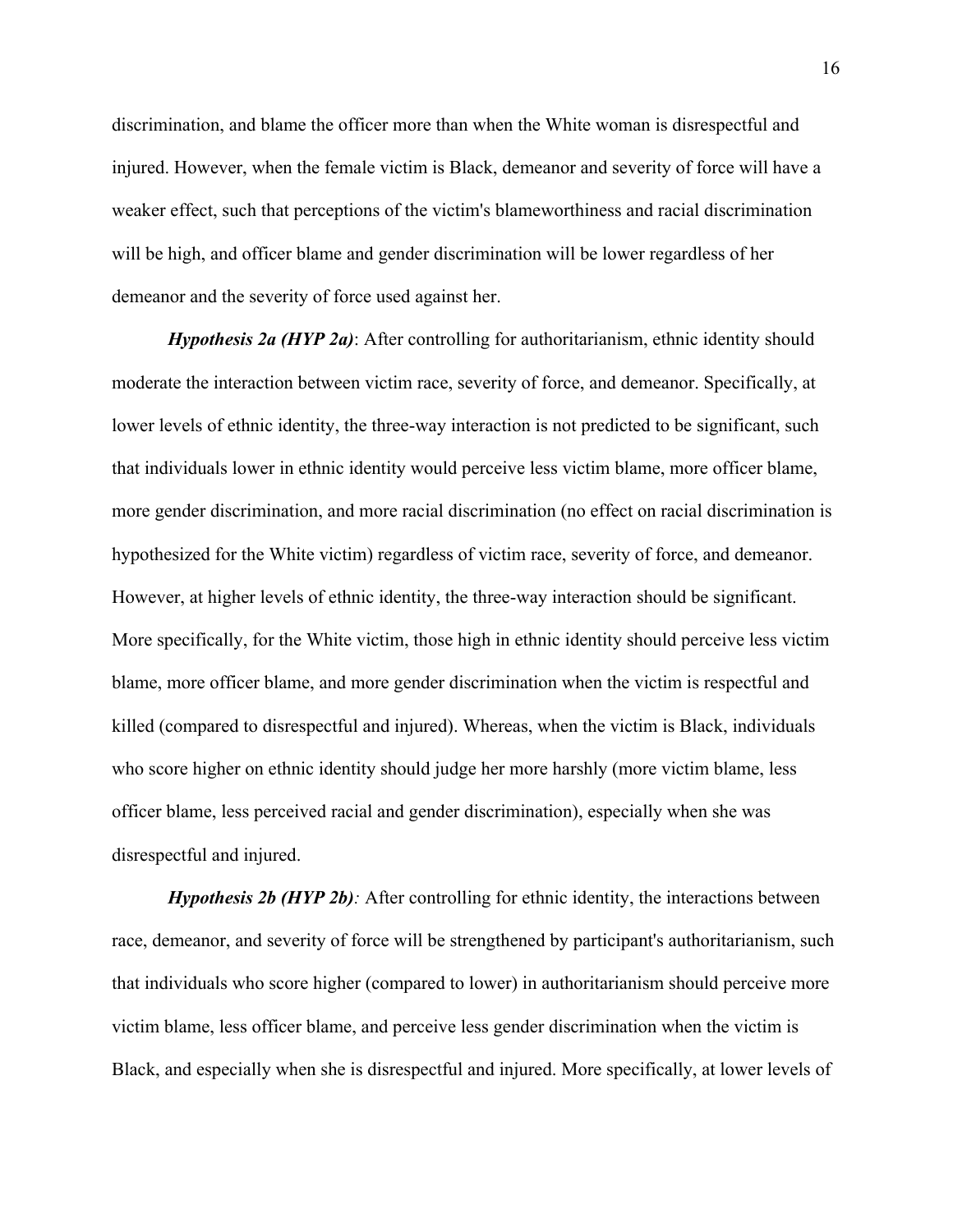authoritarianism, the three-way is not predicted to be significant, such that individuals lower in authoritarianism would perceive less victim blame, more officer blame, more gender discrimination, and more racial discrimination (no effect on racial discrimination is hypothesized for the White victim) regardless of victim race, severity of force, and demeanor. At higher levels of authoritarianism, the three-way interaction should be significant. For the White victim, those high in authoritarianism should perceive more victim blame, less officer blame, and less gender discrimination when the victim is disrespectful and injured (compared to respectful and killed). Whereas, when the victim is Black, individuals who score higher on authoritarianism should judge her more harshly (more victim blame, less officer blame, less perceived racial and gender discrimination), especially when she was disrespectful and killed.

#### **Method**

## **Sample: Power Analysis**

A priori power analyses were conducted with G\*Power to estimate the sample size to detect an effect. To test HYP 1, a prospective analysis for ordinary least square multivariate analysis of covariance (MANOVA): Special effects and interactions producing a small-tomoderate effect ( $f^2 = .13$ ) with a power level at .80 recommended a total sample size of 45<sup>1</sup> (G\*Power; Faul et al., 2007). To test HYP 2a and 2b, a prospective analysis for OLS multiple linear regression: Fixed model,  $R^2$  increase producing a small-to-moderate effect ( $f^2 = .08$ ) with a power level of .80 recommended a total sample size of 155.

# **Participants**

The initial sample included 276 individuals across the United States who were recruited using Amazon Mechanical Turk (MTurk). MTurk is a crowdsourcing platform where people

<sup>&</sup>lt;sup>1</sup> Notably, the degrees of freedom denominator was 148. The degrees of freedom for the interaction term in a MANOVA is inflated compared to the estimated sample size because each participant is counted on multiple measures.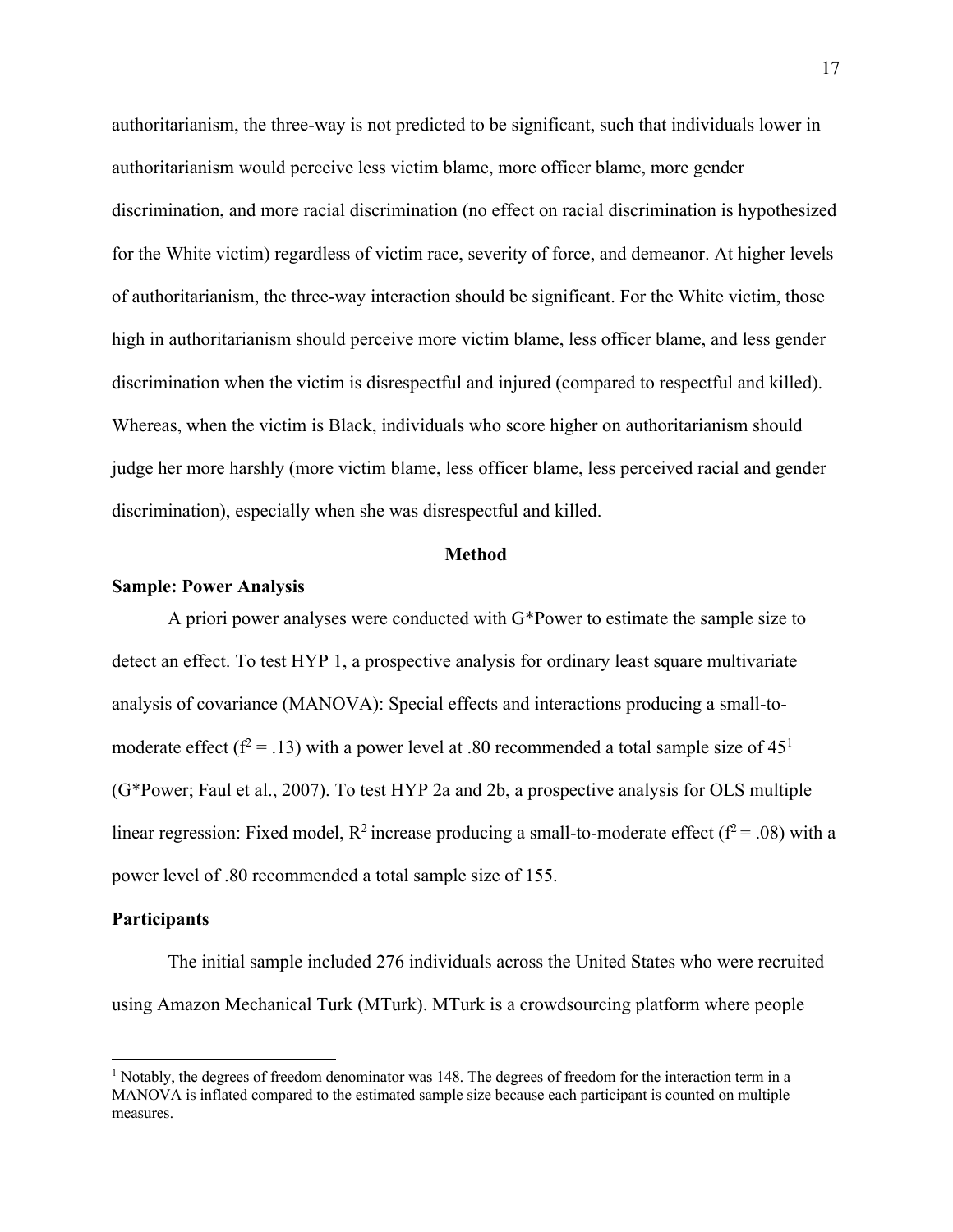(workers) agree to be study participants in exchange for payment. In comparison to college students, MTurk participants often produce a more demographically diverse sample (Buhrmester et al., 2011). Although according to the Pew Research Center, U.S. MTurk participants tend to be more educated but have lower household incomes than the general population (Hitlin, 2016).

To participate in the study, individuals had to be 18 years of age or older, have a MTurk reputation score of .90 or higher (which helps to ensure quality data), and reside in the United States. Numerous additional measures ensured quality data. First, participants had to correctly respond to a number of attention checks (e.g., "If you are reading this item, respond with not at all"). Second, participants who completed the study in an amount of time suggesting they were not adequately reading the questions (i.e., less than 450 seconds,  $N = 69$ ) were excluded from the analyses. The 450-second cutoff was calculated using a general formula that estimated the minimum time it would take to finish the study based on the number of questions and length of the survey. According to CloudResearch, MTurk workers tend to spend an average of 5.53 to 8.3 seconds on each question in longer studies (2020). Thus, participants should have taken about 376 to 565 seconds to complete the current study. In addition, responses that were extreme and inconsistent with their other answers, suggesting they were not carefully reading items  $(N =$ 4; e.g., reporting being pulled over 140 times in 12 months but only 4 times in their lifetime) were not included in the analyses. In total, 73 participants were removed from the final sample.

The final sample included 203 individuals. This sample size satisfies the power analyses indicating the sample size needed to detect small-to-medium effect sizes for each test. The majority of the participants identified as male (56.2%), followed by female (42.4%), transgender (1%), and declined to state (.05%). Most were White (76.8%), with 9.4% of participants identifying as Black, 7.9% as Asian, 4.4% as Multiracial, 1% as Latino/a/Hispanic, 1% as Native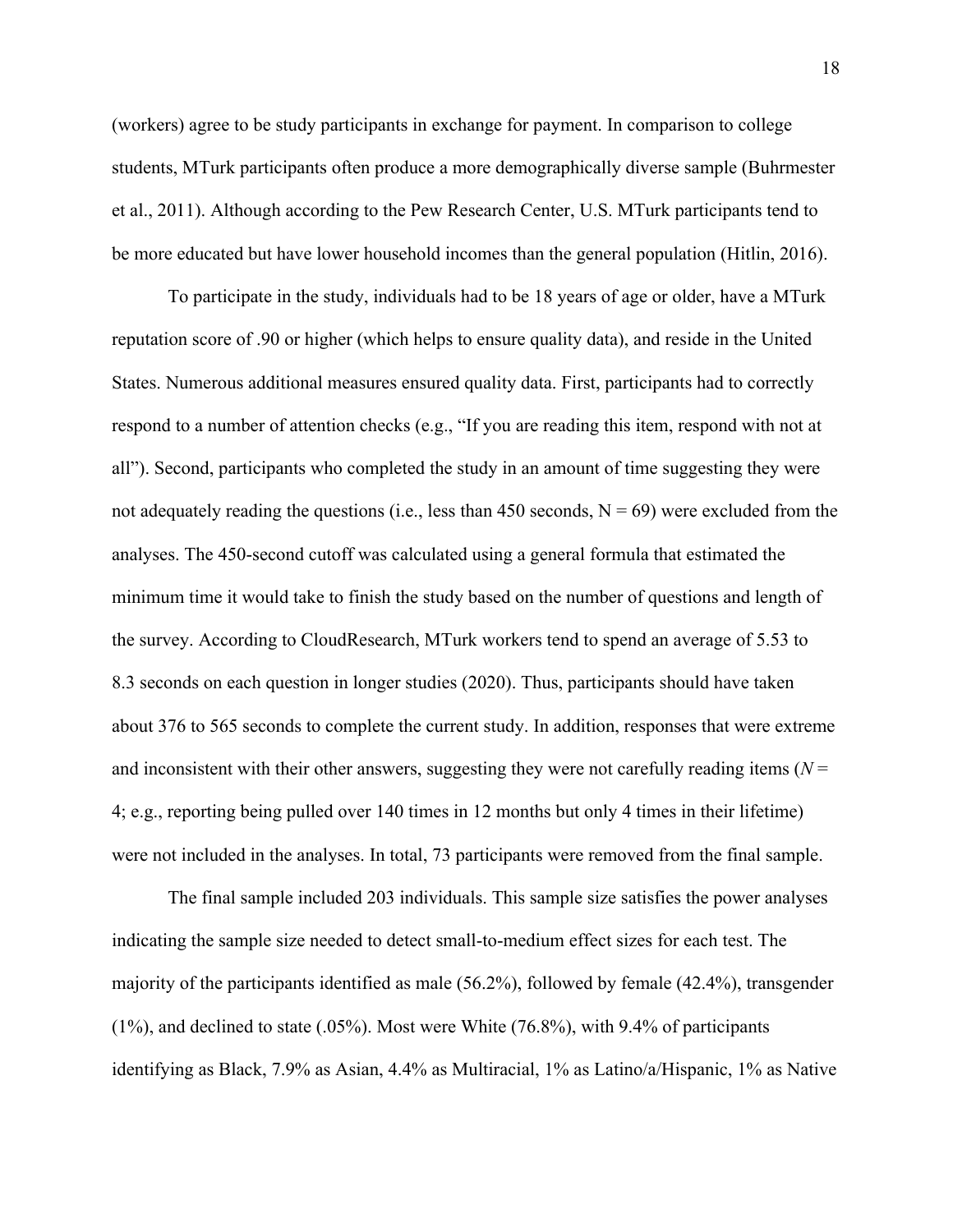American/Indigenous, and one participant indicated "Other" and specified their ethnic identity as Latino and White. Participants ranged in age from 22 to 74 ( $M = 39.79$ ;  $SD = 11.47$ ). Most participants reported their highest level of education as a Bachelor's degree (48.8%), followed by some college (21.2%), with 13.3% indicating an advanced/postgraduate degree, 16.3% indicating a high school diploma, and 0.5% indicating less than a high school diploma. Participants' political ideology was left-leaning (44.8%), right-leaning political views (38.4%), neutral or neither liberal or conservative (15.8%), and 1% declined to answer. About three-quarters (72.4%) lived in an urban area and about one-quarter (27.6%) lived in a rural area.

# **Materials**

The materials were presented in the following order (see Appendix for study materials).

**Demographics**. Demographic questions asked for information about age, gender identity, ethnic identity, education level, political ideology, and location.

**Multigroup Ethnic Identity Measure** (Phinney, 1992). The 12-item Multigroup Ethnic Identity Measure assessed the degree to which participants identified with their ethnic group. Reliability was excellent,  $a = 0.90$ . Participants indicated their levels of agreement with each item on a 4-point Likert response scale (1 = *Strongly Disagree*, 4 = *Strongly Agree*), with higher scores relating to stronger commitment to one's ethnic group. Subscales include Ethnic Identity  $(a = .83;$  "I have spent time trying to find out more about my ethnic group, such as its history, traditions, and customs") and Affirmation, belonging, and commitment (*a = .*89; "I feel a strong attachment towards my own ethnic group").

**Authoritarianism** (Kravitz et al., 1993). To measure authoritarianism, the 23-item revised Legal Attitudes Questionnaire assessed the extent to which participants agreed with authoritarian attitudes within a legal context ( $a = .80$ ). Participants indicated their levels of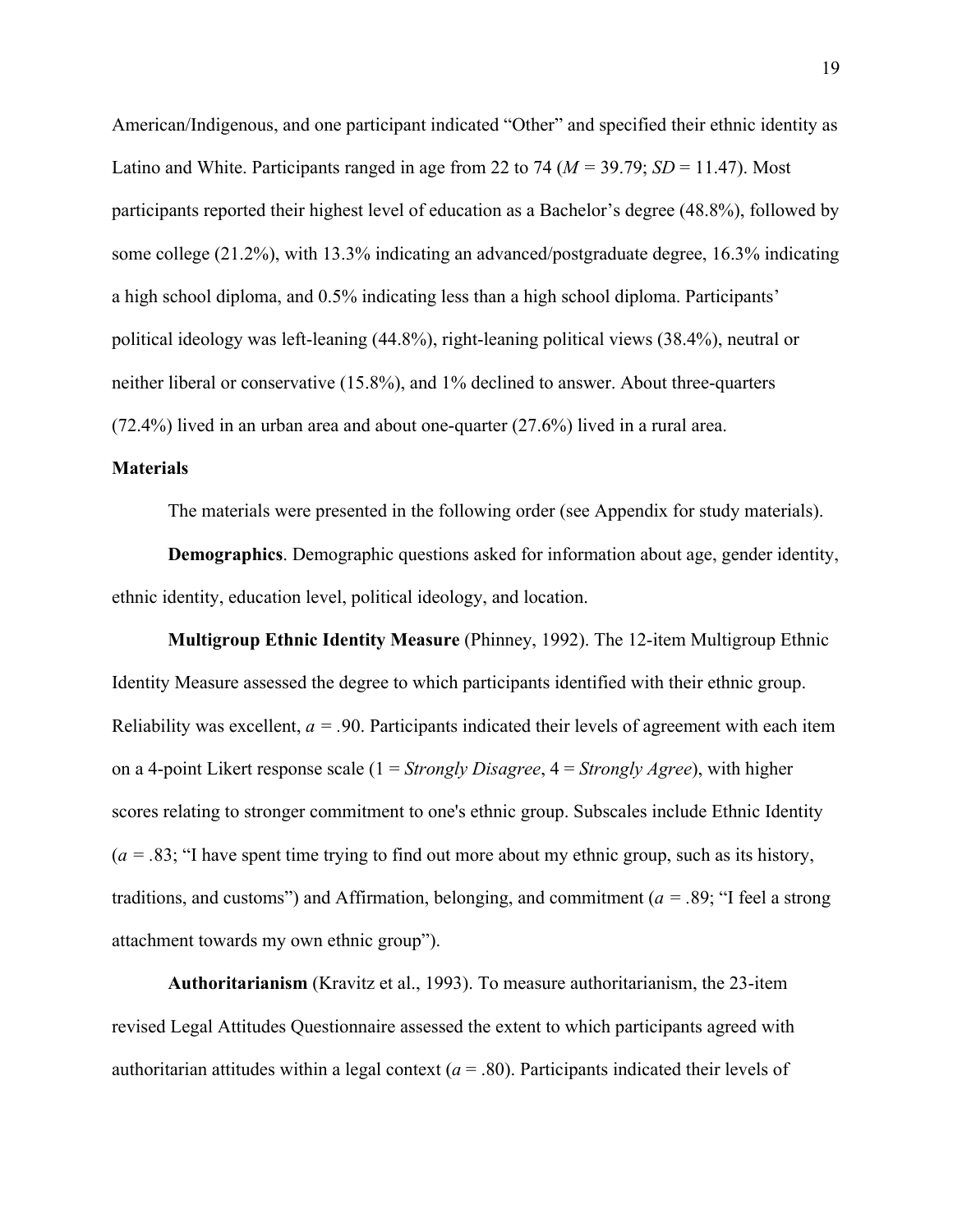agreement on a 5-point Likert response scale (1 = *Strongly Disagree*, 5 = *Strongly Agree*), with higher scores indicating a greater endorsement of authoritarian attitudes. Subscales include authoritarian ( $a = 0.86$ ; "The law coddles criminals to the detriment of society"), antiauthoritarian ( $a = .75$ ; "Wiretapping by anyone or for any reason should be completely illegal") and egalitarian (*a = .*68; "All too often, minority group members do not get fair trials"). Both anti-authoritarian and egalitarian items were reverse-coded.

**Police interaction news story.** Participants were randomly assigned to read a fictitious news story, which was used to manipulate the race of a female victim, demeanor of the female victim, and the severity of force used by the police officer against the victim (see Appendix for the news story).

Participants were informed that the story involved a legal matter, and that they would make judgments about the situation and those who were involved. The story involved a White male police officer who pulled over either a Black or White woman who was driving late at night. The story revealed that video recorded by the officer's bodycam showed he first asked the woman why she "changed lanes erratically" and if she "had been drinking." She responded by saying, "I have done nothing wrong! Are you targeting and harassing me because of who I am?" or saying, "Sir, I didn't realize I changed lanes so quickly." Then the police officer asked for her license and registration. She either replied, "Why should I have to give you my driver's license? Don't you have something better to do?" or "Yes, officer. Here is my driver's license" while handing her license and registration to the officer. The police officer then directed her to get out of the car. As she began to slowly get out of the car, she moved her right hand towards her purse, which was in the front seat. The officer immediately yelled "Stop and put your hands up!" but Samantha Anderson continued reaching for her purse. The officer then either opened fire with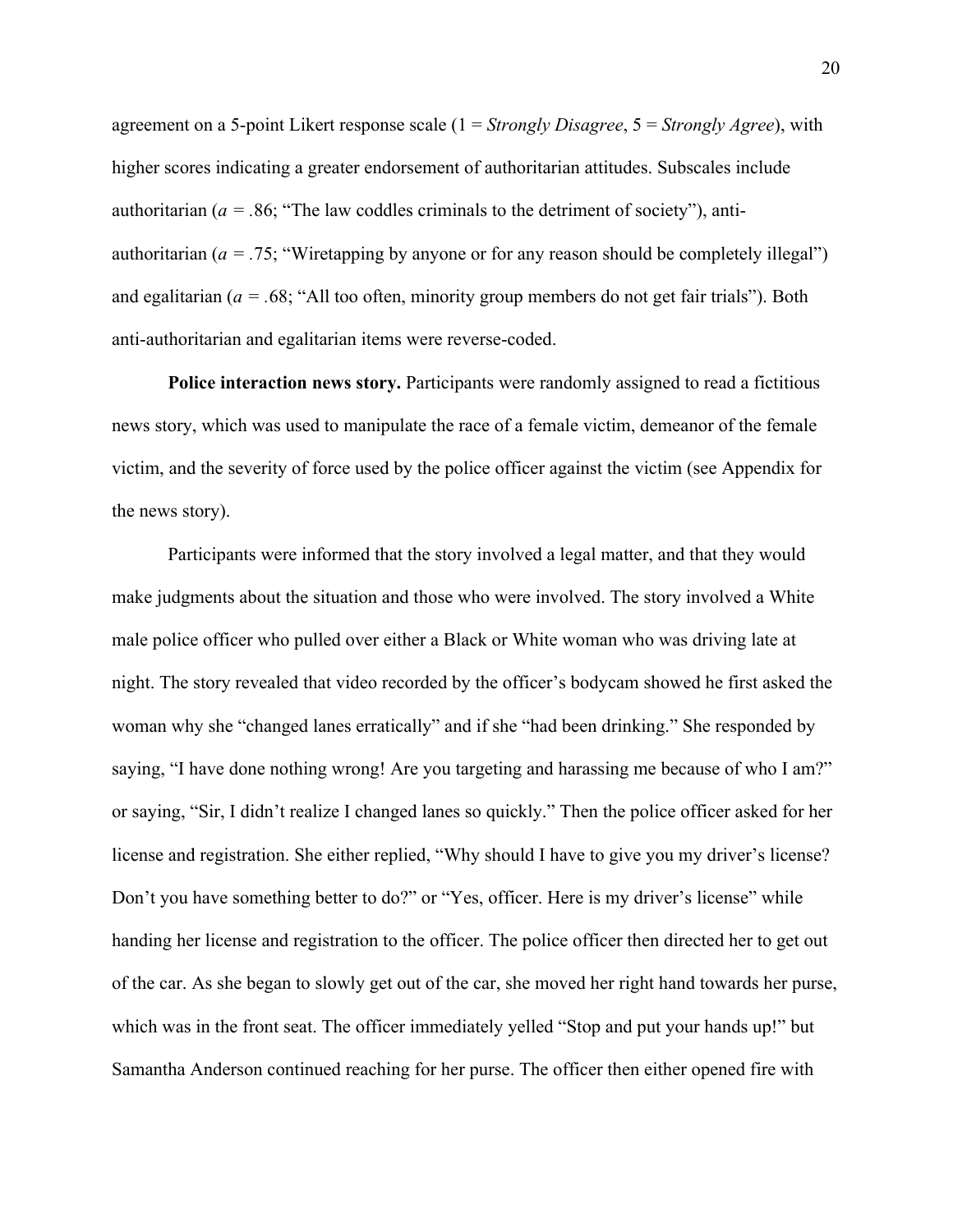his gun, fatally killing her or grabbed her arm, forcibly pulling her from the car and handcuffed her. A search of her car showed that she did not have a weapon in her purse. A lawsuit was filed against the police department and is seeking to have the officer charged in court and fired. In his statement the officer said that what happened to her "was devastating" but she "brought this upon herself" by her actions. The police department released a statement that the officer's actions were in the line of duty and that he felt "severely threatened" by the woman's actions. After reading the scenario, participants completed measures assessing victim blame, officer blame, gender discrimination, and racial discrimination.

**Perceived Victim Blame***.* Six items assessed the extent to which participants were certain that "Samantha Anderson is responsible for the events that occurred during the traffic stop" and to what extent do participants feel like "Samantha Anderson was a threat to the officer's safety." Reliability was excellent, *a = .*90. Participants indicated their levels of agreement on a 5-point Likert response scale (1 = *Not at All*, 5 = *Very Much*), with higher scores indicating greater perceptions of the victim's blameworthiness. The items were summed and averaged to create a perceived victim blame score.

**Perceived Officer Blame.** Six items assessed the extent to which participants were certain that "Officer Billy Warner should be held responsible for the incident" and to what extent do they feel like "Officer Billy Warner should be fired from the Police Department." Reliability was excellent,  $a = .94$ . Participants indicated their levels of agreement on a 5-point Likert response scale (1 = *Not at All*, 5 = *Very Much*), with higher scores indicating greater perceptions of the officer's blameworthiness. Officer blame was computed by averaging responses.

**Perceived Racial Discrimination.** One item assessed the extent to which participants were certain that "Samantha was treated differently because of her race." Participants indicated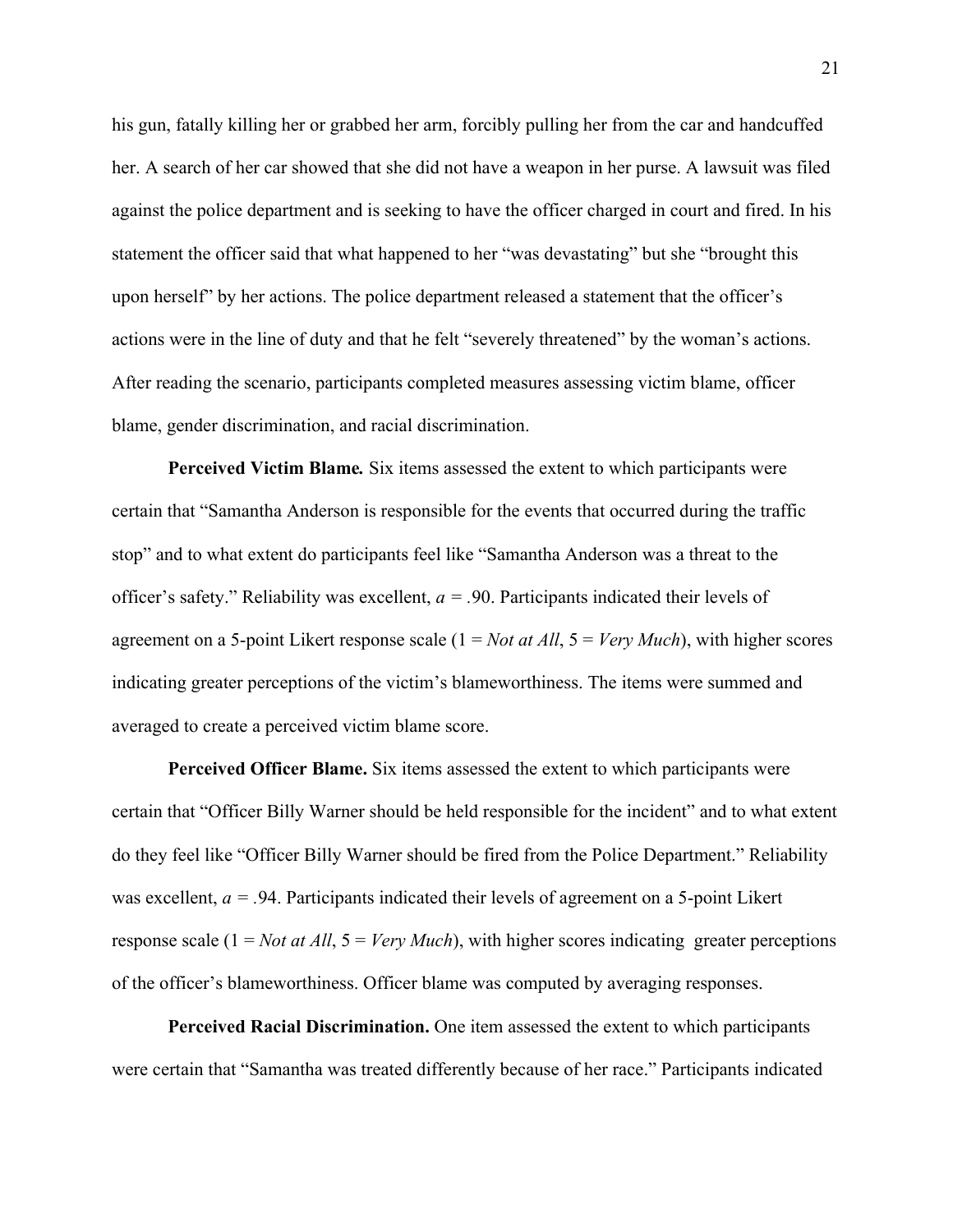their levels of agreement on a 5-point Likert response scale (1 = *Strongly Disagree*, 5 = *Strongly Agree*), with higher scores indicating greater perceived racial bias directed towards the female victim.

**Perceived Gender Discrimination***.* One item assessed the extent to which participants were certain that "Samantha was treated differently because of her gender." Participants indicated their levels of agreement on a 5-point Likert response scale (1 *= Strongly Disagree,* 5 *= Strongly Agree*), with higher scores indicating greater perceived gender bias directed towards the female victim.

# **Procedure**

This project was approved by the Western Washington University Institutional Review Board. Informed consent information was presented and all responses were confidential. If consent was given, participants completed demographic items, followed by ethnic identity and authoritarianism questionnaires, the experimental manipulation, and measures asking about perceptions of the incident (see Appendix). All data was collected within three days in October 2021. To reduce the likelihood that the experimental manipulation would influence participants' scores on the identity and attitude measures, both the ethnic identity and authoritarianism measures were completed prior to the experimental manipulation (cf. Johnson & Lecci, 2020).

The study took approximately 20 minutes to complete. Participants were debriefed, and informed that the fictional story was based on actual events. They received \$4.00 as compensation for their participation (in addition to a \$1.60 MTurk charge per participant).

# **Design and Data Analytic Plan**

This study utilized a 2 x 2 x 2 between-subjects experimental design to test how the victim's racial identity, demeanor, and the severity of force influences outcomes related to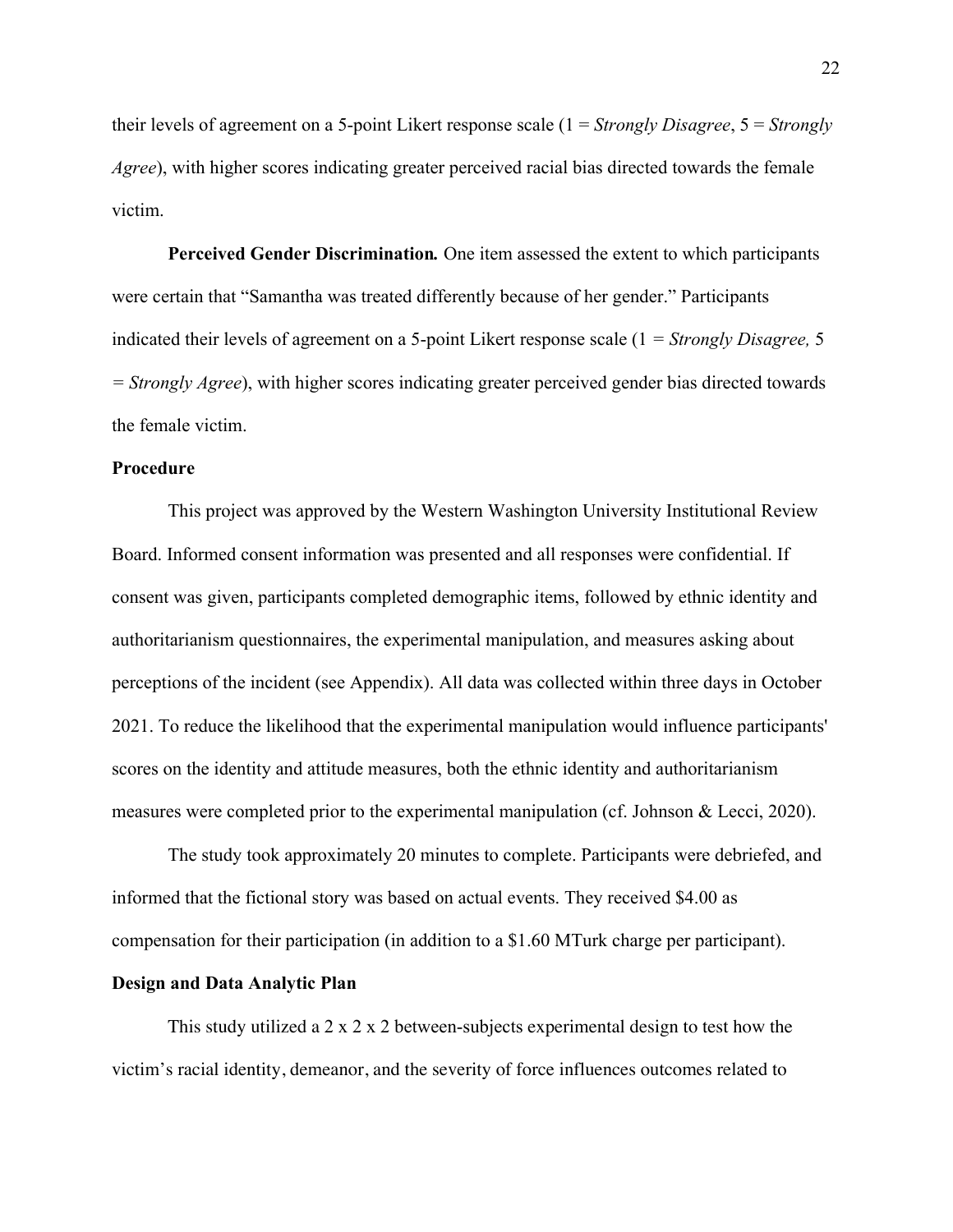excessive police use of force against a woman. More specifically, victim blame (i.e., when the victim is held responsible for the force used against her), officer blame (i.e., when the police officer is held responsible for using excessive force), perceived racial discrimination (i.e., perceiving unjust and unfair treatment as a result of the victim's race), and perceived gender discrimination (i.e., perceiving unjust and unfair treatment as a result of the victim's gender) were assessed.

To test HYP 1, a factorial multivariate analysis of covariance (MANCOVA) was conducted to determine the effects of victim race, demeanor, and severity of force (and their interactions) on perceptions of excessive police use of force after controlling for authoritarianism and participants' ethnic identity. A MANCOVA was an optimal approach due to it's combination of multiple related dependent variables into a single value that maximizes differences across groups (Bray & Maxwell, 1985). Additionally, a MANCOVA allows the ability to control the overall alpha level (at .05) and evaluate the mean differences on all of the dependent variables (victim blame, officer blame, racial discrimination, and gender discrimination) simultaneously while controlling for the intercorrelations among them (Huberty & Morris, 1989). Covariates are added so that it can reduce error terms and so that the analysis eliminates the covariates' effect on the relationship between the independent grouping variable and the dependent variables (Smith, 1958).

To test HYP 2a and HYP 2b, eight hierarchical regressions were conducted to test whether participants' ethnic identity and authoritarianism (separately) would moderate the influence of victim race, demeanor, and severity of force. Hierarchical regression was selected because of its ability to test moderation with multiple predictors, indicate significant changes in  $R<sup>2</sup>$ , and ensure that any three-way interactions were not qualified by two-way interactions or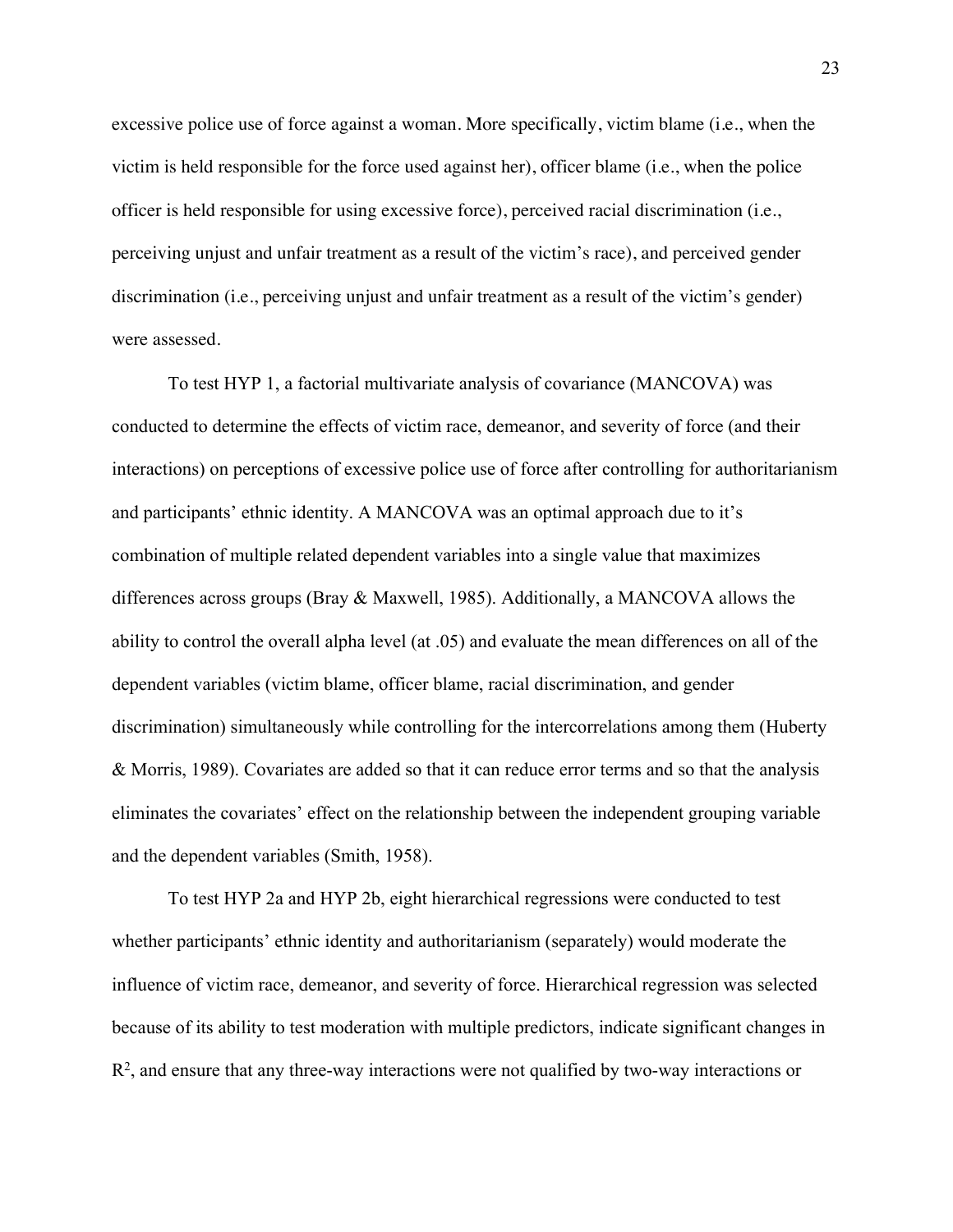main effects. Most importantly, these tests maintain ethnic identity and authoritarianism as continuous variables. Both covariates were centered at the sample means (Aiken & West, 1991). The categorical independent variables were dummy coded. Authoritarianism was controlled in all tests regarding ethnic identity and vice versa.

Additionally, previous research has found that participant characteristics such as ethnicity and gender can influence how people react to excessive police use of force (Tyler, 2005). Furthermore, research has revealed demographic differences in attitudes towards police (Ekins, 2016), valuing one's ethnic identity (Goff et al., 2008), and authoritarianism (Boehm, 1968). Thus, although participant demographics and attitudes towards police were not the main focus of this study, they were considered in supplementary analyses.

#### **Results**

#### **Preliminary Analyses**

Scales were constructed with item responses averaged to represent overall scores for each participant. Outliers, accuracy, and missing data were then assessed. No multivariate outliers were marked through the use of Mahalanobis Distances. Box plots and scatterplots revealed as many as nine univariate outliers, but they did not significantly alter any statistical results and were thus retained. No missing data was present. Next, descriptive statistics and bivariate correlations among the study variables were computed to test for multicollinearity and to assess the relationship between variables (see Table 1). Two tests examined multicollinearity. No Pearson's correlations were greater than  $r = .90$  which suggests that multicollinearity is not an issue for the multivariate analysis of variance (Belinda & Peat, 2014; Bray & Maxwell, 1985). In addition, to further examine any potential multicollinearity for the multiple linear regression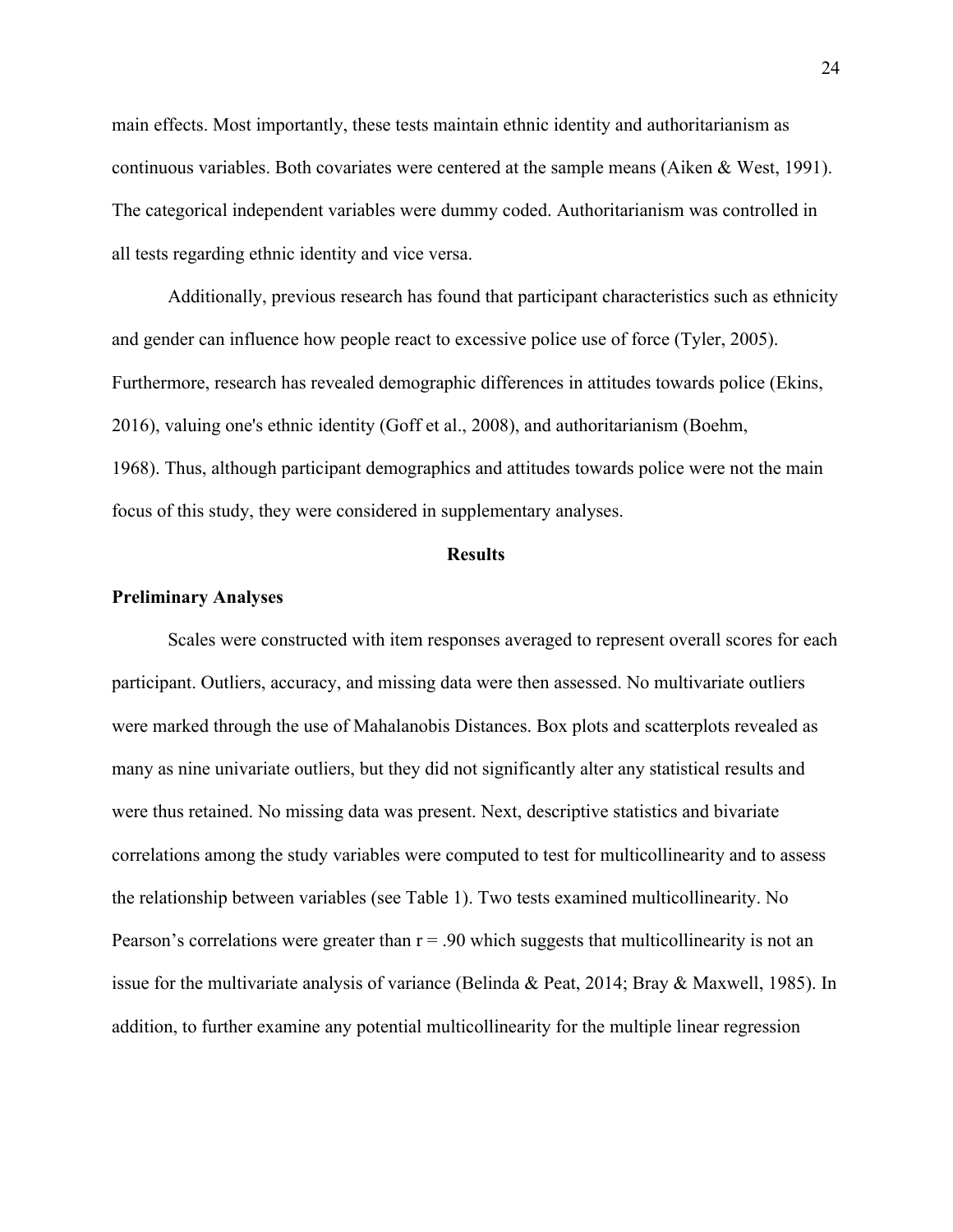models, variance inflation factors<sup>2</sup> (VIF) were measured on each dependent variable. The obtained VIF values were  $> 1$ ; therefore, it can be concluded that multicollinearity is not an issue in this data (Hair et al., 2014). Next, a p-plot of regression standardized residuals tested for nonlinearity. The points were relatively clustered around the horizontal line, meeting the assumption of multivariate linearity (Buchanan, 2015). By plotting the residuals against fitted values, the results showed that the trend is mostly centered around zero and with the exception of a few values. Since the variance around zero was scattered uniformly and randomly, it was determined that the heteroskedasticity assumption was satisfied. To test univariate normality, skew and kurtosis were assessed. Both skew and kurtosis were between +/- 2, which was considered acceptable (West et al., 1995).

Pearson's correlations were conducted to assess the relationships and patterns between dependent variables and covariates. Table 1 shows that for authoritarianism, higher scores were positively associated with victim blame, and negatively correlated with officer blame, perceived racial discrimination, and perceived gender discrimination. Thus, individuals who endorsed more authoritarianism were more likely to perceive the victim as more blameworthy, the officer as less culpable, and perceive that the victim experienced less discrimination. Higher valuing of one's ethnic identity was also positively associated with victim blame, perceived racial discrimination, and perceived gender discrimination, but was not significantly correlated with officer blame. Interestingly, individuals who highly valued their ethnic identity were more likely to perceive the victim as more blameworthy, but were also where more likely to perceive that the victim experienced more discrimination. Ethnic identity and authoritarianism were positively correlated,

<sup>&</sup>lt;sup>2</sup> In an ordinary least square (OLS) regression analysis, the variance inflation factor (VIF) is used to detect the severity of multicollinearity. Small VIF values suggest poor correlation among variables, under ideal conditions VIF  $\leq$  3. However, if VIF is  $> 1$  and  $\leq$  10, it is acceptable.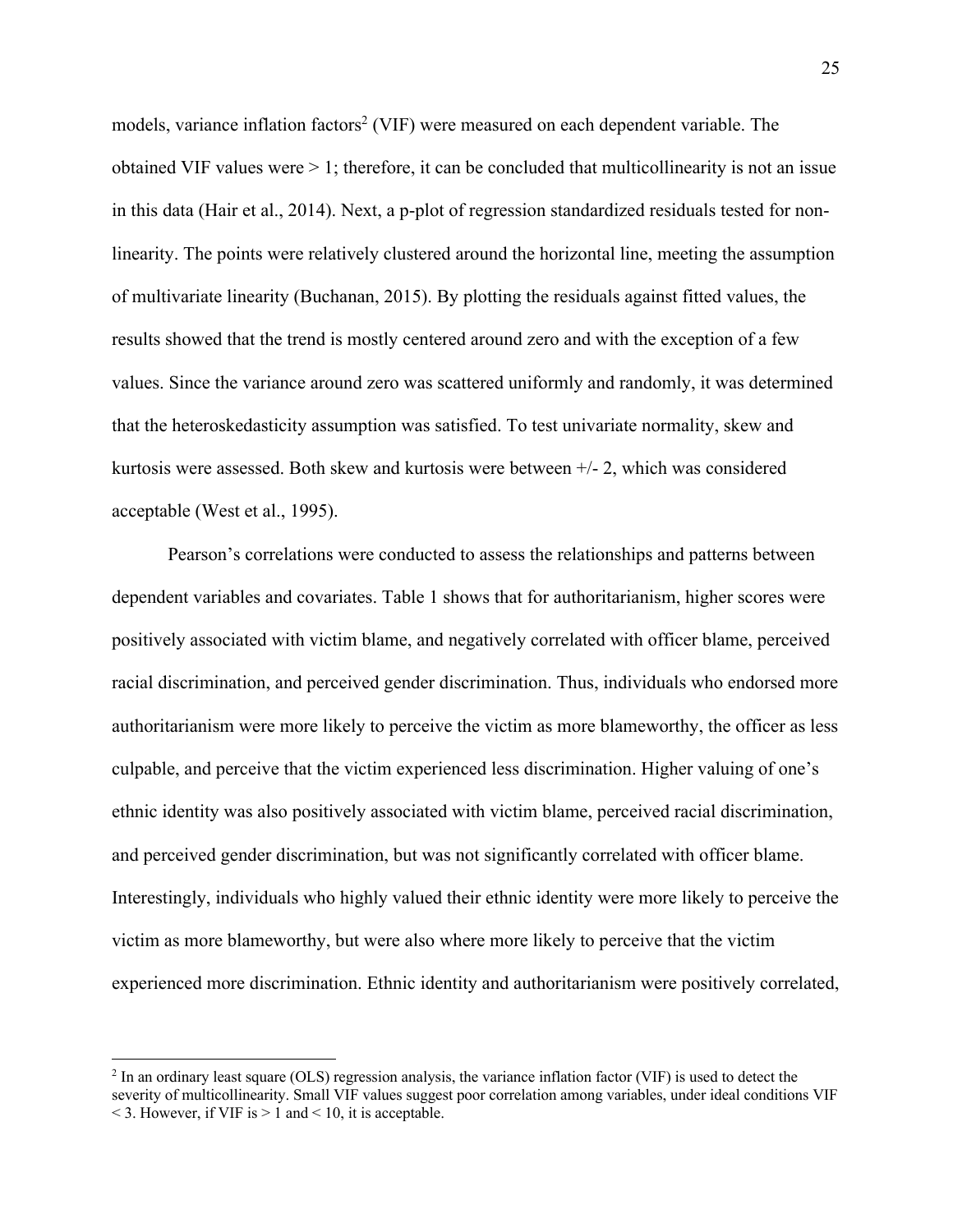such that individuals who endorsed more authoritarianism where also more likely to highly value their ethnic identity. Indeed, negative evaluations of the victim (i.e., victim blame) were associated with less officer blame, and less perceived racial discrimination, and less perceived gender discrimination. Whereas negative evaluations of the officer were associated with more perceived racial discrimination and gender discrimination. These results suggest that individual differences in ethnic identity and authoritarianism play a significant role in participants' perceptions of a police-civilian interaction. Evaluations of the victim, the officer, and whether the officer acted discriminatorily are all relevant to participants' perceptions of excessive force.

# **Table 1**

| Variable                                            | $\overline{M}$ | SD       | -1                 | 2                 | 3                     | 4        | 5        | 6 |
|-----------------------------------------------------|----------------|----------|--------------------|-------------------|-----------------------|----------|----------|---|
| 1. Ethnic Identity                                  | 2.80           | $0.64 -$ |                    |                   |                       |          |          |   |
| 2. Authoritarianism                                 | 2.63           |          | $0.54$ .22**       |                   |                       |          |          |   |
| 3. Victim Blame                                     | 2.74           | -1.11    |                    | $.25***$ $.50***$ |                       |          |          |   |
| 4. Officer Blame                                    | 3.13           |          | $1.19 - 0.01$      |                   | $-43***$ $-76***$ $-$ |          |          |   |
| 5. Racial Discrimination                            |                |          | $2.65$ 1.47 $.15*$ | $-19**$           | $-.26***$ .54*** –    |          |          |   |
| 6. Gender Discrimination 2.43 $1.34$ .26*** $-.15*$ |                |          |                    |                   | $-.18*$               | $.48***$ | $.64***$ |   |

 $\overline{\ast p}$  < .05;  $\overline{\ast p}$  < .01;  $\overline{\ast \ast p}$  < .001

# **Hypothesis Testing**

**HYP 1.** To test HYP 1, a between-subjects factorial MANCOVA was conducted on the linear combination of the four dependent variables: victim blame, officer blame, racial discrimination, and gender discrimination, after controlling for authoritarianism and ethnic identity scores (see Figure 1). If there are significant mean differences on the supervariable (referred to as perceptions of excessive police use of force), the effects will be assessed on each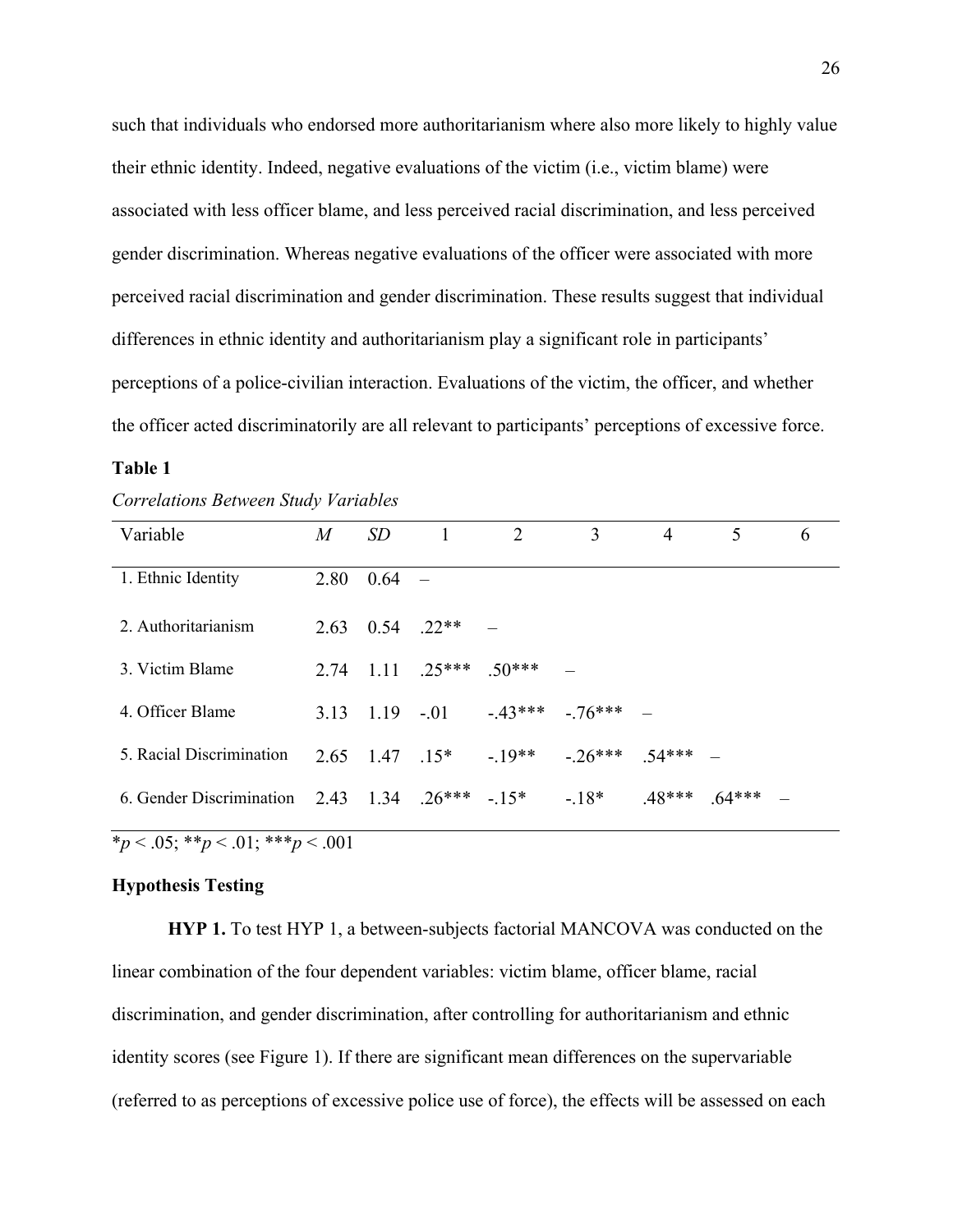dependent variable independently (an ANCOVA). A preliminary evaluation of the data showed that the assumptions (i.e., normality, linearity, multicollinearity) for MANCOVA were met. Additionally, the *Box's M* (88.24) was not significant,  $p(0.151) > a(0.001)$ , indicating that there are no significant differences between covariance matrices (i.e., multivariate homogeneity of variance; Nichols, 1993). Multiple Levene's tests (one for each dependent variable) confirmed equal variance across independent variable groups. Therefore, the assumptions for homogeneity are not violated, and Wilk's Lambda is an appropriate test to use.

## **Figure 1**

*Multivariate Analysis of Covariance Supervariable Diagram*



*Note.* A MANCOVA generates a new DV (variable, supervariable, linear combination of DV's) and then runs an ANCOVA on the supervariable (Y\*). For each of the main effects and interaction effects, a different linear combination of the DV's is constructed separately in a factorial design (more than one IV).

**Multivariate Effects**. Main effects for victim race, demeanor, and severity of force were predicted to be qualified by a significant interaction on perceptions of excessive police use of force, where the respectful White woman who was killed was predicted to elicit greater perceptions of excessive police use of force. The three-way interaction<sup>3</sup> was not statistically significant  $(p > .05)$ . However, Wilks' criterion showed that perceptions of excessive use of force (i.e., the combined dependent variables or supervariable) were statistically significant by levels

<sup>&</sup>lt;sup>3</sup> Some two- and three-way interactions were significant at the univariate level, but because the effects were not captured by the supervariable, these effects are not discussed.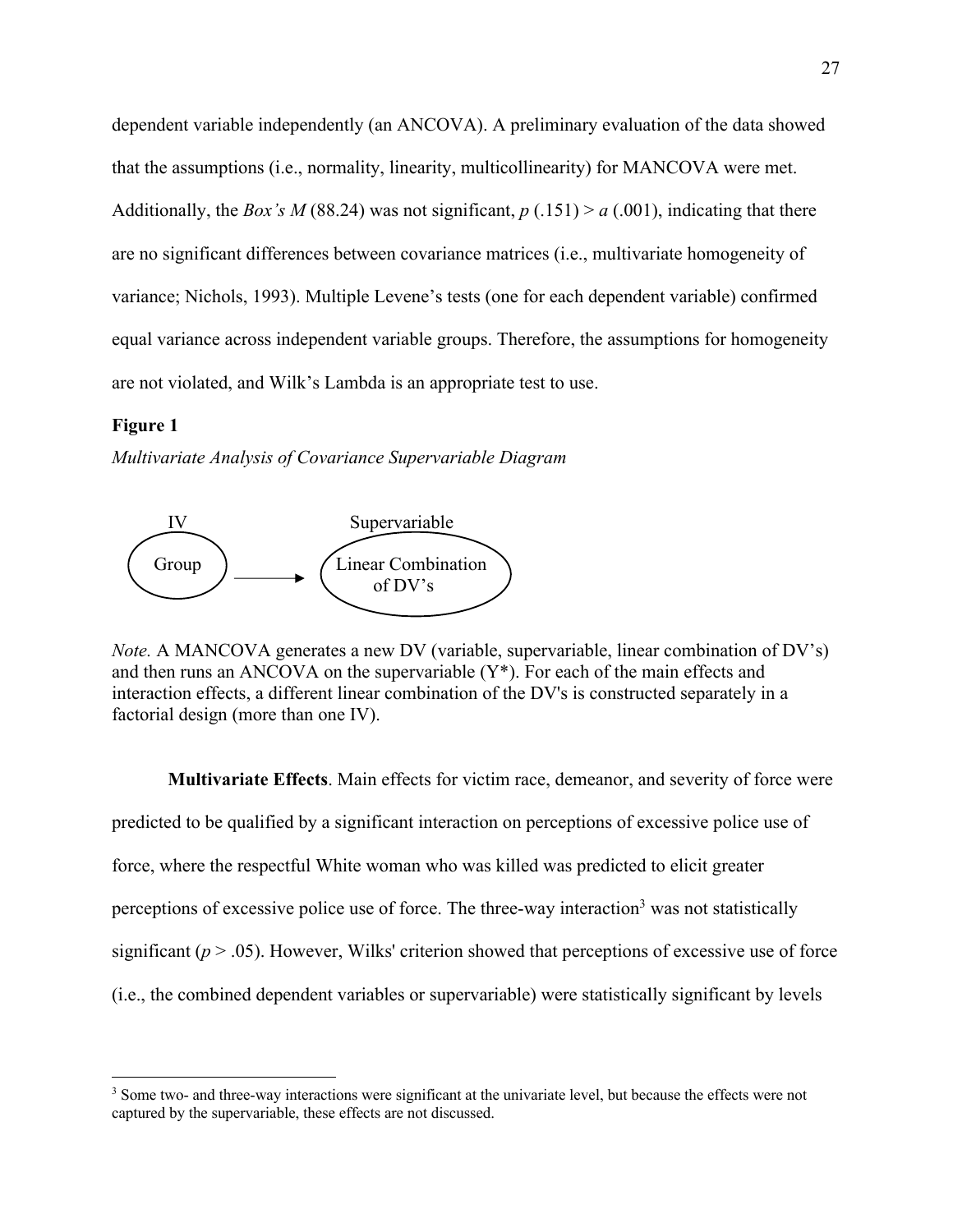of severity of force and victim race after controlling for authoritarianism and participants' ethnic identity, which partially supports HYP 1 (see Table 2). Notably, the main effect for demeanor did not reach statistical significance. These multivariate results indicate that participants did not differ in their perceptions of excessive police use of force (the supervariable) regardless of the combination of the female victim's race, demeanor, and severity of the force used against her. In line with HYP 1, there were significant main effects of severity of force and victim race; therefore, these effects will be explored at the univariate level.

### **Table 2**

| Variable $(s)$          | Wilks' Lambda | $\overline{F}$ | $\boldsymbol{p}$ | Partial n <sub>2</sub> |
|-------------------------|---------------|----------------|------------------|------------------------|
| Legal Attitudes         | .746          | 16.21          | < 0.01           | .254                   |
| Ethnic Identity         | .838          | 9.21           | < 0.01           | .162                   |
| Force                   | .896          | 5.50           | < 0.01           | .104                   |
| Race                    | .750          | 15.87          | < 0.01           | .250                   |
| Demeanor                | .986          | 0.68           | .61              | .014                   |
| Force * Race            | .967          | 1.64           | .17              | .033                   |
| Force * Demeanor        | .963          | 1.81           | .13              | .037                   |
| Race * Demeanor         | .984          | 0.79           | .53              | .016                   |
| Force * Demeanor * Race | .967          | 1.64           | .17              | .033                   |

*Multivariate Effects*

**Univariate Effects**. Univariate analysis of variance tests were performed to investigate the impact of the severity of force and victim race on each dependent variable separately (refer to Table 3).

*Victim Blame*. It was hypothesized that participants would perceive the victim as less blameworthy when the victim was White (compared to Black) and was fatally wounded (compared to injured). There was a significant main effect for severity of force, where blaming the female victim was greater in the injured ( $M = 2.95$ ,  $SE = .091$ ) compared to the fatal ( $M =$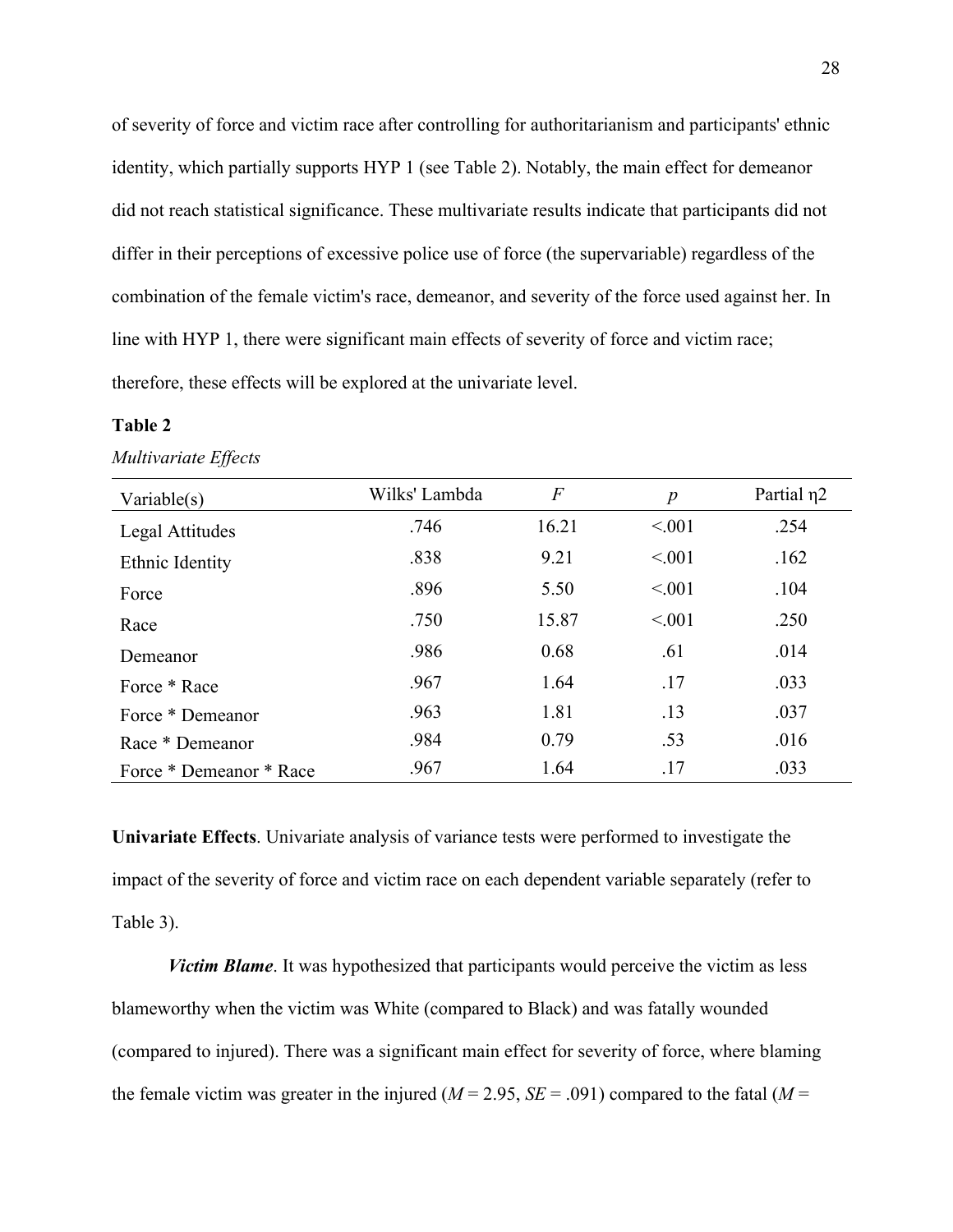2.54, *SE* = .092) condition, lending support to HYP 1. The main effect of victim race on victim blame did not reach significance ( $p > .05$ ), such that participants' perceptions of blame did not differ whether the victim was White or Black.

*Officer Blame*. The main effect of severity of force on officer blame was significant, indicating that participants blamed the officer more when the female victim was fatally shot  $(M =$ 3.45,  $SE = .103$ ) compared to when she was injured ( $M = 2.80$ ,  $SE = .103$ ). The finding supports HYP 1, which predicted that participants would perceive the officer as more blameworthy when the victim was killed during the altercation. The hypothesized main effect of race on officer blame was not statistically significant  $(p > .05)$ . That is, participants' judgment of the officer did not differ based on whether the victim was White or Black.

*Racial Discrimination*. The main effect of severity of force on perceptions of racial discrimination was not significant  $(p > .05)$ . The main effect of race on racial discrimination was statistically significant, such that participants perceived more racial discrimination when the female victim was Black ( $M = 3.31$ ,  $SE = .132$ ) compared to White ( $M = 2.06$ ,  $SE = .126$ ). The hypothesized main effect of victim race on perceived racial discrimination was supported.

*Gender Discrimination*. Greater perceptions of gender discrimination was predicted towards the White woman (compared to the Black woman) and the fatally wounded (compared to injured) woman. Results showed that the main effect of severity of force on perceived gender discrimination was not statistically significant  $(p > .05)$ . There was a marginally significant main effect of victim race on gender discrimination. Similar to racial discrimination, participants perceived more gender discrimination when the woman was Black (*M* = 2.62, *SE = .122*) compared to when she was White  $(M = 2.28, SE = 1.97)$ , which is contrary to HYP 1.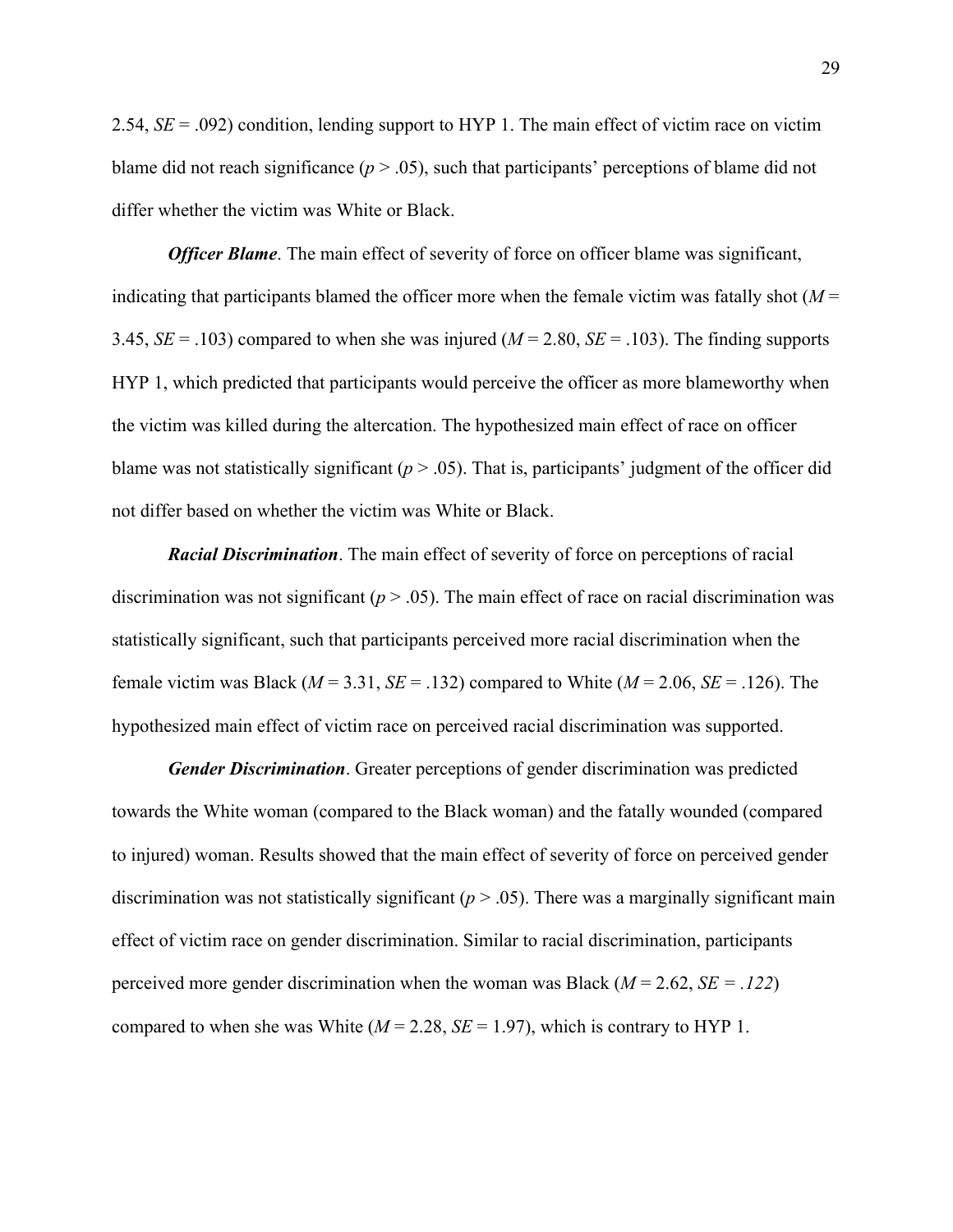# **Table 3**

| Variable                     | Condition    | Mean | $\overline{F}$ | $\boldsymbol{p}$ | Partial $\eta$ 2 |
|------------------------------|--------------|------|----------------|------------------|------------------|
| Victim Blame                 | <b>Black</b> | 2.72 |                |                  |                  |
|                              | White        | 2.77 | 0.13           | .717             | .00.             |
|                              | Injured      | 2.95 |                |                  |                  |
|                              | Killed       | 2.54 | 10.30          | .002             | .05              |
| Officer Blame                | <b>Black</b> | 3.19 |                |                  |                  |
|                              | White        | 3.06 | 0.84           | .361             | .00.             |
|                              | Injured      | 2.80 |                |                  |                  |
|                              | Killed       | 3.45 | 20.00          | < 0.01           | .09              |
| Racial Discrimination        | <b>Black</b> | 3.31 |                |                  |                  |
|                              | White        | 2.06 | 46.54          | < 0.01           | .19              |
|                              | Injured      | 2.54 |                |                  |                  |
|                              | Killed       | 2.83 | 2.47           | .118             | .01              |
| <b>Gender Discrimination</b> | <b>Black</b> | 2.62 |                |                  |                  |
|                              | White        | 2.28 | 3.70           | .056             | .02              |
|                              | Injured      | 2.37 |                |                  |                  |
|                              | Killed       | 2.53 | 0.79           | .375             | .00              |

*Univariate Effects of Victim Race and Severity of Force on Dependent Variables*

**HYP 2a***.* To test ethnic identity as a moderator of the relationship between victim race, demeanor, and severity of force, authoritarianism was entered into the first step of the model as the control variable. Next, the victim race (R), demeanor (D), severity of force (F), and centered ethnic identity (EI) were entered into the second step . In the third step, the two-way interactions between the conditions (i.e., RxF, RxD, FxD), as well as the conditions and centered ethnic identity (i.e., RxEI, FxEI, DxEI), were entered. Then, the three-way interactions were entered into the model. The interaction between the victim race condition, the demeanor condition, and the force condition (i.e., RxDxF) and ethnic identity (i.e., RxFxEI, RxDxEI, FxDxEI) were entered into the fourth step. Finally, the interaction between victim race, demeanor, severity of force, moderated by ethnic identity (RxDxFxEI) was entered in the fifth step. Victim blame,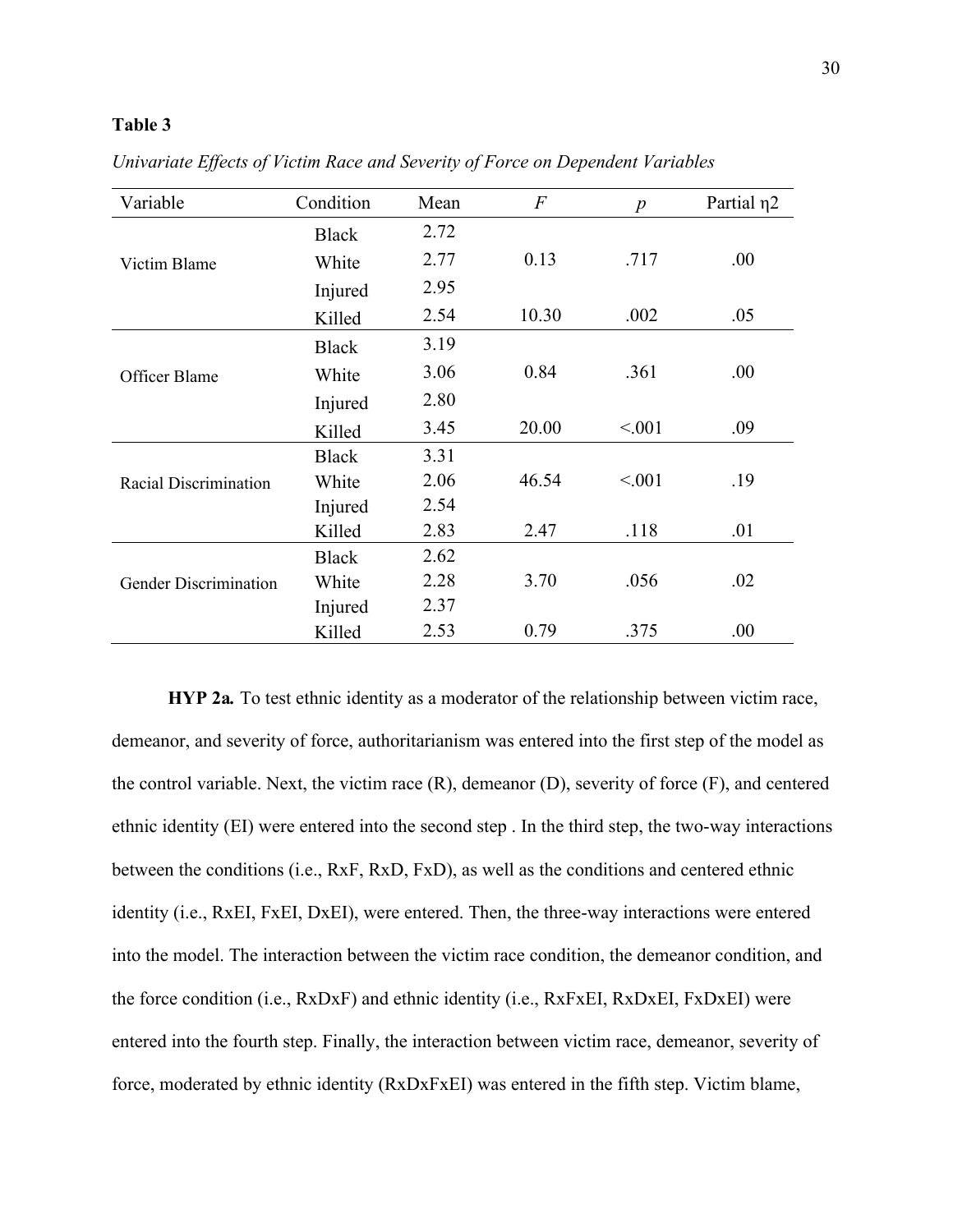officer blame, racial discrimination, and gender discrimination were then entered into separate regressions as the dependent variables. If the three-way moderated interaction term in the fifth step was significant, three-way interactions and the simple slopes were tested. Because significant interactions do not indicate specific patterns of results, PROCESS macro model was used to probe the interactions and simple effects (Hayes, 2018).

The following regression equation was tested for each of the four outcome variables, where  $Y =$  victim blame, officer blame, racial discrimination, or gender discrimination. Covariates are coded as ethnic identity (EI) and authoritarianism (LA).

 $Y = b_0 + b_1 X_{1,R} + b_2 X_{2,D} + b_3 X_{3,F} + b_4 X_{4,EI} + b_5 X_{5,LA} + b_6 X_{6,RF} + b_7 X_{7,RD} + b_8 X_{8,FD} +$  $b_9X_{9,REI} + b_{10}X_{10,DEI} + b_{11}X_{11,FEI} + b_{12}X_{12,RFD} + b_{13}X_{13,RDEI} + b_{14}X_{14,FDEI} + b_{15}X_{15,RFEI} +$  $b_{16}X_{16,RDFEI}+e$ Where:

$$
X_{6,RF} = X_{1,R} + X_{3,F};
$$
  
\n
$$
X_{7,RD} = X_{1,R} + X_{2,D};
$$
  
\n
$$
X_{8,FD} = X_{3,F} + X_{2,D};
$$
  
\n
$$
X_{9,REI} = X_{1,R} + X_{4,EI};
$$
  
\n
$$
X_{10,DEI} = X_{2,D} + X_{4,EI};
$$
  
\n
$$
X_{11,FEI} = X_{3,F} + X_{4,EI};
$$
  
\n
$$
X_{12,RDF} = X_{1,R} + X_{2,D} + X_{3,F};
$$
  
\n
$$
X_{13,RDEI} = X_{1,R} + X_{2,D} + X_{4,EI};
$$
  
\n
$$
X_{14,FDEI} = X_{3,F} + X_{2,D} + X_{4,EI};
$$
  
\n
$$
X_{15,RFEI} = X_{1,R} + X_{3,F} + X_{4,EI};
$$
  
\n
$$
X_{16,RDFEI} = X_{1,R} + X_{2,D} + X_{3,F} + X_{4,EI}
$$

A significant three-way interaction between victim race, demeanor, severity of force, moderated by ethnic identity was predicted for all dependent variables. The results of the hierarchical regressions are discussed separately for each dependent variable.

*Victim Blame.* Contrary to expectations, the Race x Demeanor x Force interaction moderated by ethnic identity on victim blame was not significant,  $B = -0.07$ ,  $SE = .82$ ,  $t(186) =$  $-0.80, p = .94$ , adjusted  $R^2 = .31$ . Similarly, no other three- or two-way interactions were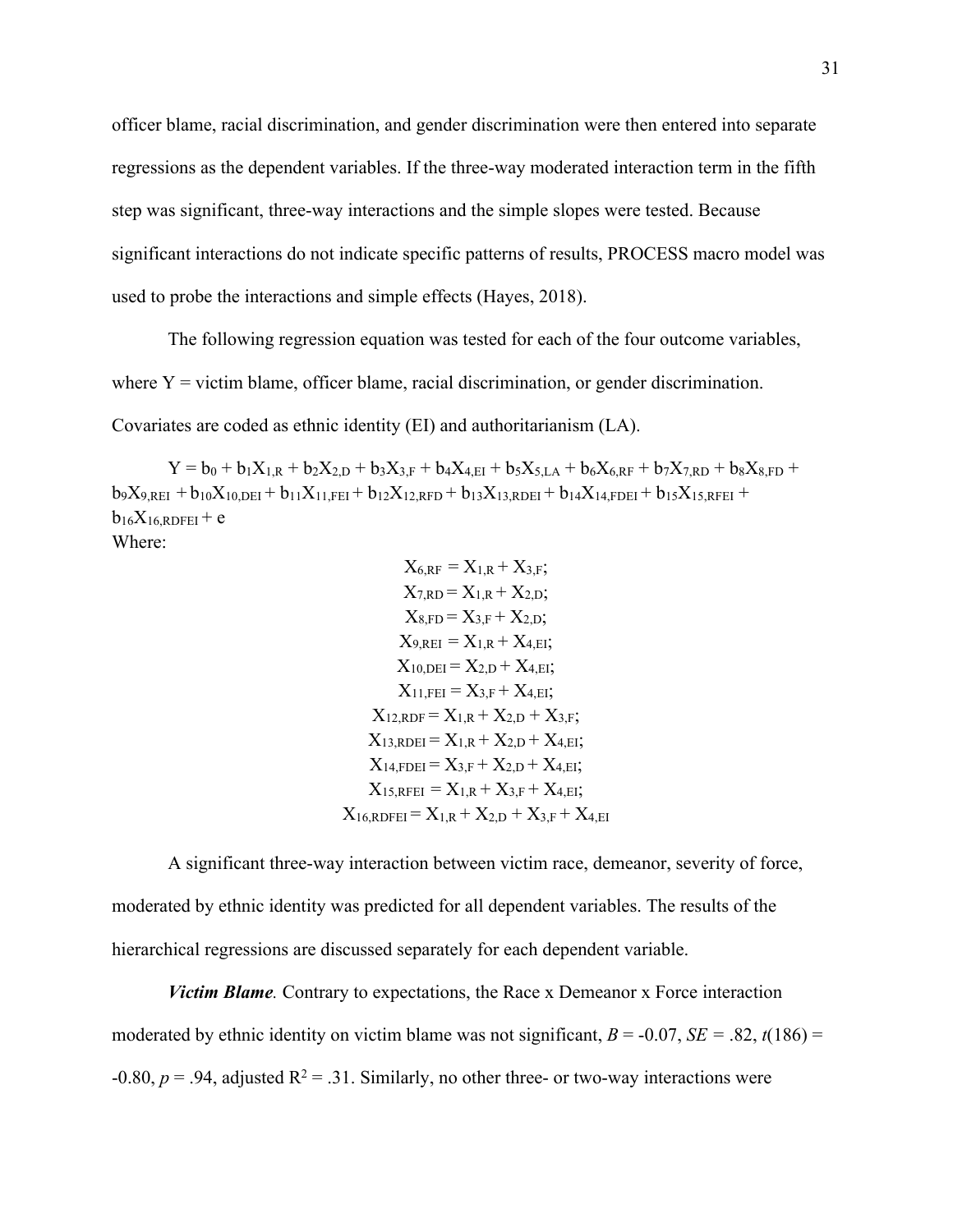statistically significant ( $p > .05$ ). However, there was a significant main effect of ethnic identity,  $B = 0.27$ ,  $SE = .10$ ,  $t(201) = 2.55$ ,  $p = .01$ . Overall, these findings do not support the hypothesis that ethnic identity would moderate the effect of race, demeanor, and severity of force on participants' judgment of the victim. These results suggest that participants' greater connection to their ethnic identity leads to greater perceptions of the female victim's blameworthiness.

*Officer Blame.* For officer blame, the three-way interaction was not significantly moderated by ethnic identity,  $B = 1.05$ ,  $SE = .90$ ,  $t(186) = 1.16$ ,  $p = .25$ , adjusted  $R^2 = .28$ . No other three- or two-way interactions were statistically significant  $(p > .05)$ . Additionally, the main effect of ethnic identity was not statistically significant, indicating that ethnic identity does not influence participants' perceptions of officer blame.

*Racial Discrimination.* For racial discrimination, the hierarchical regression revealed that the four-way interaction was not statistically significant,  $B = 2.19$ ,  $SE = 1.14$ ,  $t(186) = 1.92$ ,  $p =$ .057, adjusted  $R^2 = .25$ . Indeed, no other interactions were statistically significant ( $p > .05$ ). Importantly, the main effect of participants ethnic identity ( $B = 0.45$ ,  $SE = .15$ ,  $t(201) = 3.11$ ,  $p =$ .002) on perceived racial discrimination was statistically significant, indicating that as ethnic identity increases so does participants' perceptions of racial discrimination.

*Gender Discrimination***.** The hypothesis that there would be a three-way interaction between victim race, demeanor, and severity of force moderated by ethnic identity was supported,  $B = 3.11$ ,  $SE = 1.09$ ,  $t(186) = 2.87$ ,  $p = .005$ , adjusted  $R^2 = .17$ . The interaction was probed using PROCESS macro model 3 (Hayes, 2018) to examine the interactions between severity of force, demeanor, and ethnic identity within each victim race condition.

For the White victim, the three-way interaction was statistically significant,  $B = -2.85$ ,  $\mathbb{R}^2$ change = .11,  $F(1, 98) = 14.37$ ,  $p < .001$ . (See Figure 2). Results indicated that the two-way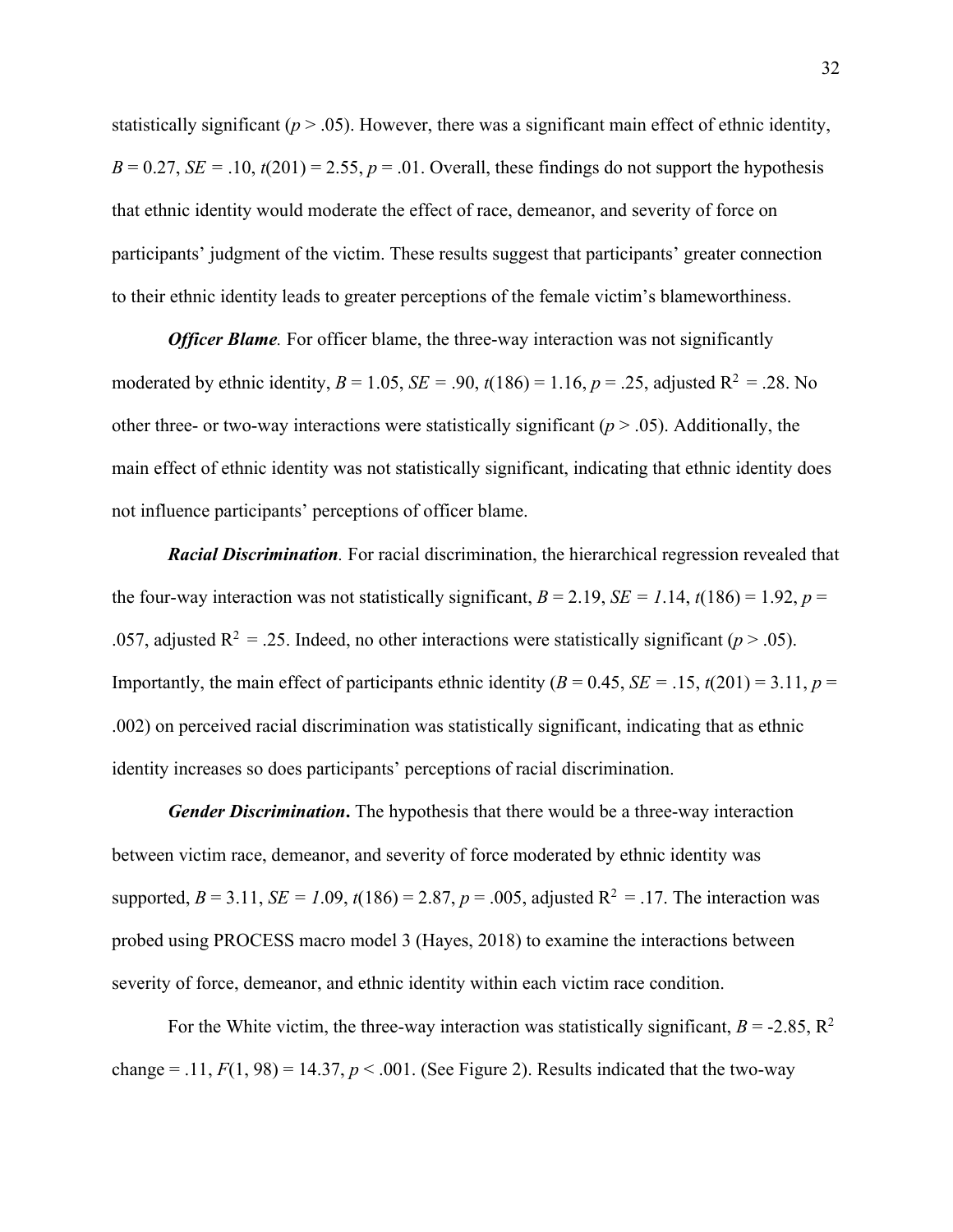interaction Severity of Force x Demeanor was significant at high levels,  $B = -2.96$ ,  $F(1, 98) =$ 21.19,  $p < .001$ , but not low levels of ethnic identity,  $B = 0.51$ ,  $F(1, 98) = .63$ ,  $p = .43$ . Simple slopes were subsequently examined to evaluate the interaction at high levels of ethnic identity. The results indicated that participants perceived significantly more gender discrimination when the respectful White victim was injured ( $M = 3.04$ ) compared to killed ( $M = 1.57$ ),  $B = 1.47$ ,  $t(98) = -3.16$ ,  $p = .002$ . When the White victim was disrespectful towards the officer, participants perceived significantly less gender discrimination when the White victim was injured ( $M = 1.82$ ) compared to killed ( $M = 3.32$ ),  $B = -1.49$ ,  $t(98) = -3.35$ ,  $p = .001$ .

### **Figure 2**

*The Interaction Between Force, Demeanor, and Ethnic Identity on Perceptions of Gender Discrimination for the White Victim*



*Note.* On the z-axis,  $-.6$  = one standard deviation below the mean of ethnic identity,  $0$  = the mean of ethnic identity, and  $.6$  = one standard deviation above the mean of ethnic identity.

For the Black victim, the three-way interaction was not statistically significant,  $B = .43$ ,  $R^2$  change = .002,  $F(1, 89) = .29$ ,  $p = .60$ , suggesting that ethnic identity did not influence the interaction between severity of force and demeanor (see Figure 3).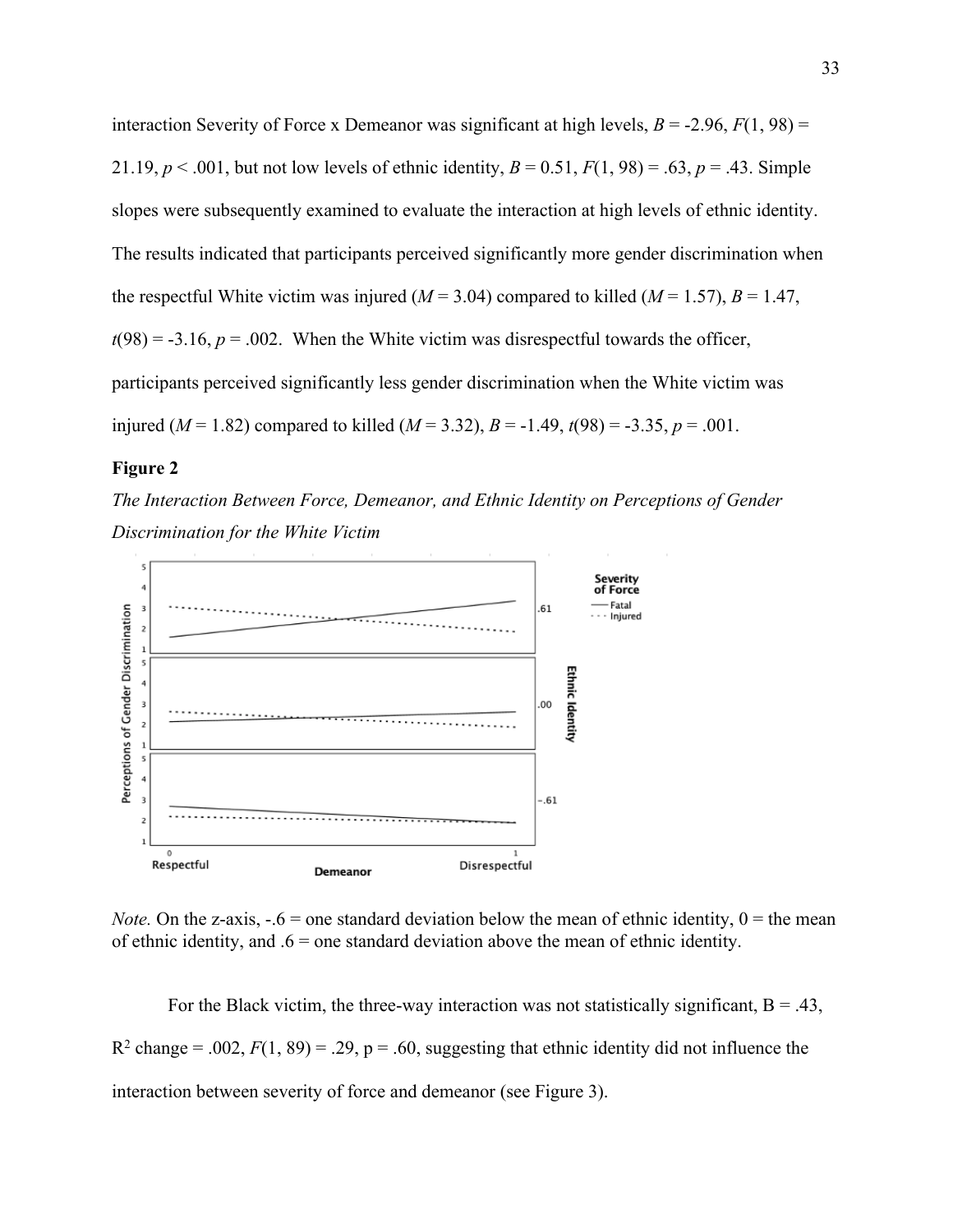In order to fully parse out these findings, these three-way interactions were also assessed another way by looking at the severity of force and demeanor interaction within levels of ethnic identity for the White victim. Simple slopes indicated that when the White victim was respectful and killed, ethnic identity predicted perceived gender discrimination, such that those lower in ethnic identity perceived more gender discrimination (*M* = 2.66) than those who are higher in ethnic identity  $(M = 1.57)$ . However, when the White victim is disrespectful and killed, those low in ethnic identity  $(M = 1.86)$  perceived less gender discrimination than those high in ethnic identity  $(M = 3.32)$ .

Taken as a whole, for the White victim, severity of force and demeanor predicted perceptions of gender discrimination at high levels of ethnic identity. Contrary to the hypothesized effect, individuals high in ethnic identity perceived significantly *less* gender discrimination when the White victim was respectful and fatally wounded (compared to injured) by the officer. When the White victim was disrespectful, however, individuals high in ethnic identity perceived significantly *more* gender discrimination when the White victim was fatally wounded (compared to injured) by the officer.

The three-way interaction did not reach statistical significance for the Black victim, which does not support the hypothesis (see Figure 3). However, an investigation of the means suggests that, at lower levels of ethnic identity, participants perceived more gender discrimination when the respectful Black woman was killed (*M* = 2.40) compared to injured (*M*  $= 1.83$ ). In conjunction, when the Black woman was disrespectful, participants lower in ethnic identity perceived more gender discrimination when the victim was killed  $(M = 2.21)$  rather than injured  $(M = 2.01)$ . At higher levels of ethnic identity, participants perceived more gender discrimination when the respectful Black woman was killed (*M* = 2.92) compared to injured (*M*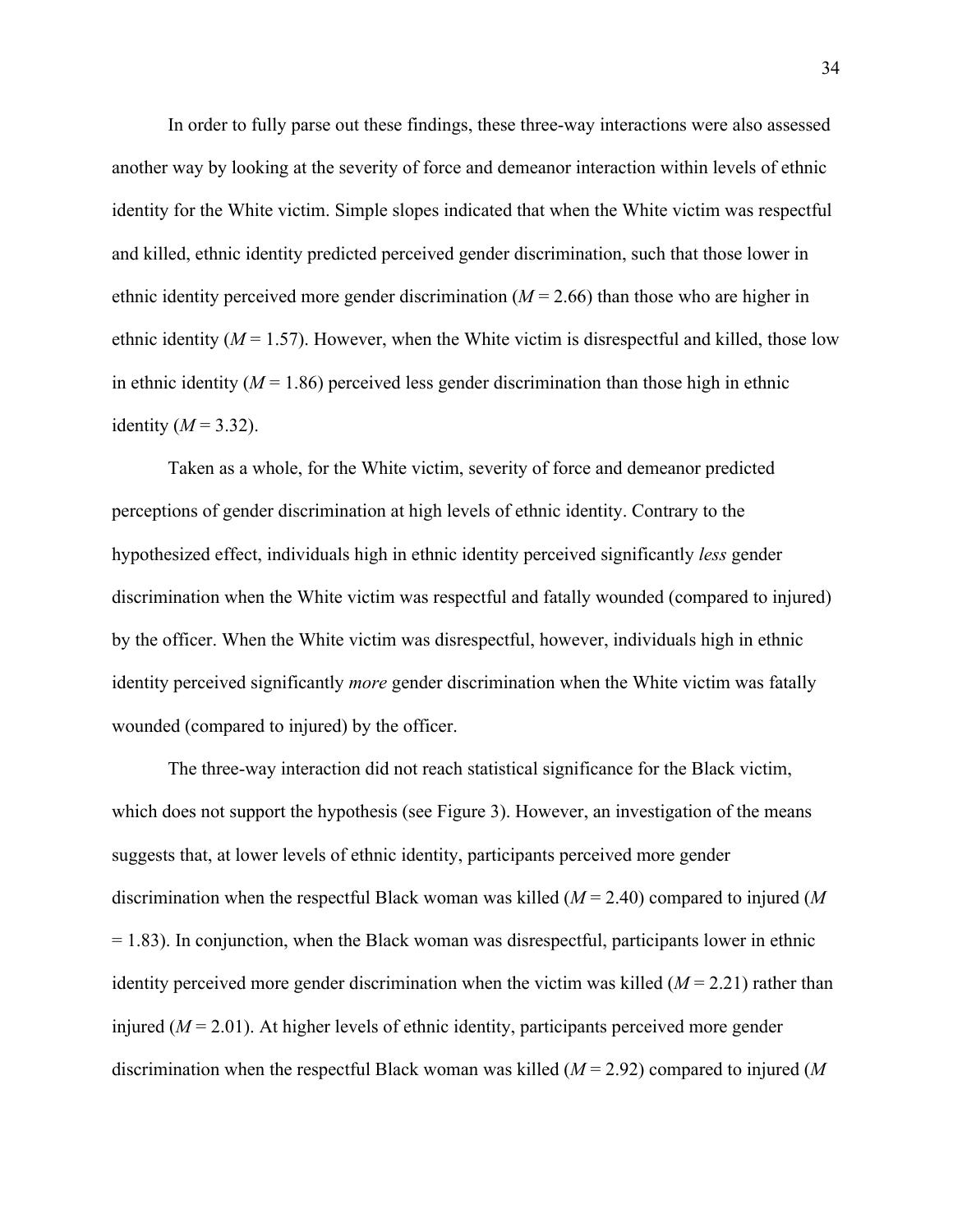$= 2.33$ ). When the Black woman was disrespectful, participants higher in ethnic identity perceived more gender discrimination when the victim was injured  $(M = 3.39)$  rather than killed  $(M = 3.03)$ .

To summarize, contrary to expectations, (1) those who scored higher on ethnic identity perceived more gender discrimination than those lower in ethnic identity, and (2) those higher in ethnic identity perceived more gender discrimination when the Black victim was disrespectful (compared to respectful) and injured (instead of fatally wounded).

#### **Figure 3**

*The Interaction Between Force, Demeanor, and Ethnic Identity on Perceptions of Gender discrimination for the Black Victim*



*Note.* On the z-axis,  $-.67$  = one standard deviation below the mean of ethnic identity,  $0 =$  the mean of ethnic identity, and  $.68$  = one standard deviation above the mean of ethnic identity.

**HYP 2b***.* To test authoritarianism as a moderator of the relationship between victim race,

demeanor, and severity of force, the analytic strategy for testing ethnic identity as a moderator

(described above) was followed, with authoritarianism substituted for ethnic identity.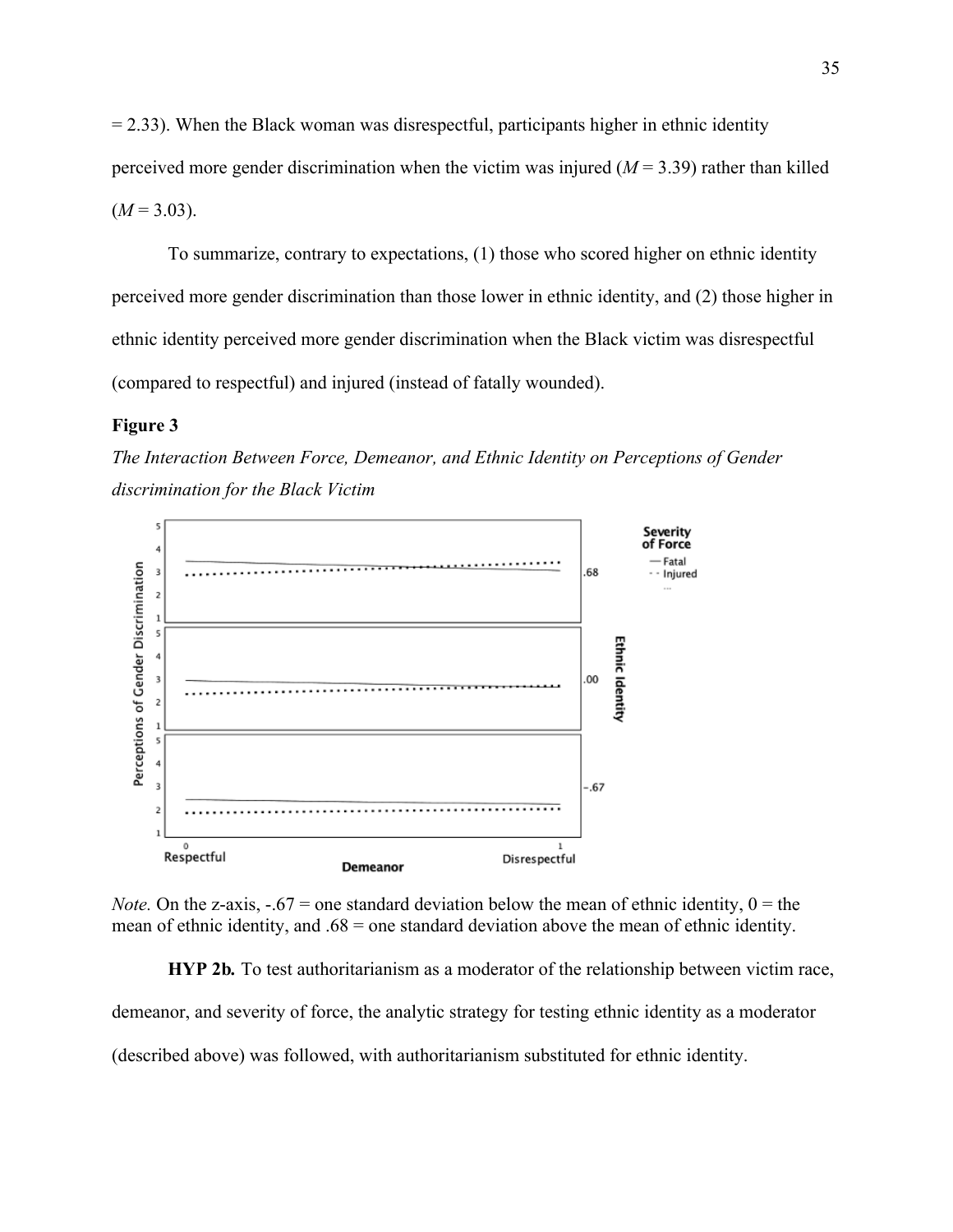*Victim Blame.* Contrary to expectations, the Race x Demeanor x Force interaction moderated by authoritarianism on victim blame was not significant,  $B = 0.38$ ,  $SE = 1.16$ ,  $t(186)$  $= 0.33$ ,  $p = .74$ , adjusted R<sup>2</sup> = .30. No other three- or two-way interactions were significant (*p* >. 05). However, there was a significant main effect of authoritarianism,  $B = 0.95$ ,  $SE = .12$ ,  $t(201)$  $= 7.63$ ,  $p < .001$ , where greater authoritarianism predicts greater victim blame. Overall, these findings do not support HYP 2b that authoritarianism would moderate the effect of race, demeanor, and severity of force on participants' judgment of the victim.

*Officer Blame.* For officer blame, the hypothesized moderating effect of authoritarianism on the three-way interaction was not significant,  $B = -0.05$ ,  $SE = 1.30$ ,  $t(186) = -0.40$ ,  $p = .97$ , adjusted  $R^2 = .29$ . No other three- or two-way interactions were significant at the  $p < .05$  level. Notably, the main effect of authoritarianism on officer blame was statistically significant,  $B =$  $-0.97$ , *SE* = .14,  $t(201)$  =  $-7.03$ ,  $p < .001$ . Overall, these findings do not support the hypothesis and suggests that authoritarianism predicts less officer blame in general, but not in regard to victim race, demeanor, and severity of force.

*Racial Discrimination.* For racial discrimination, the hierarchical regression revealed that the moderated three-way interaction was not statistically significant,  $B = 1.89$ ,  $SE = 1.57$ ,  $t(186)$  $= 1.21, p = .23$ , adjusted R<sup>2</sup> = .27. However, a two-way interaction between authoritarianism and victim race,  $B = -1.01$ ,  $SE = .36$ ,  $t(197) = -2.80$ ,  $p = .006$ , was statistically significant.

The interaction was probed using PROCESS macro model 1 (Weaver & Dubois, 2012). Simple slopes indicated that both individuals who were low  $(B = 1.75, SE = 0.26, t(199) = 6.77,$  $p < .001$ ) and high ( $B = 0.70$ ,  $SE = 0.26$ ,  $t(199) = 2.68$ ,  $p < .008$ ) in authoritarianism perceived more racial discrimination for the Black victim  $(M = 3.83; M = 2.71)$  compared to the White woman ( $M = 2.08$ ;  $M = 2.01$ ) respectively (see Figure 4). Accessed another way, this finding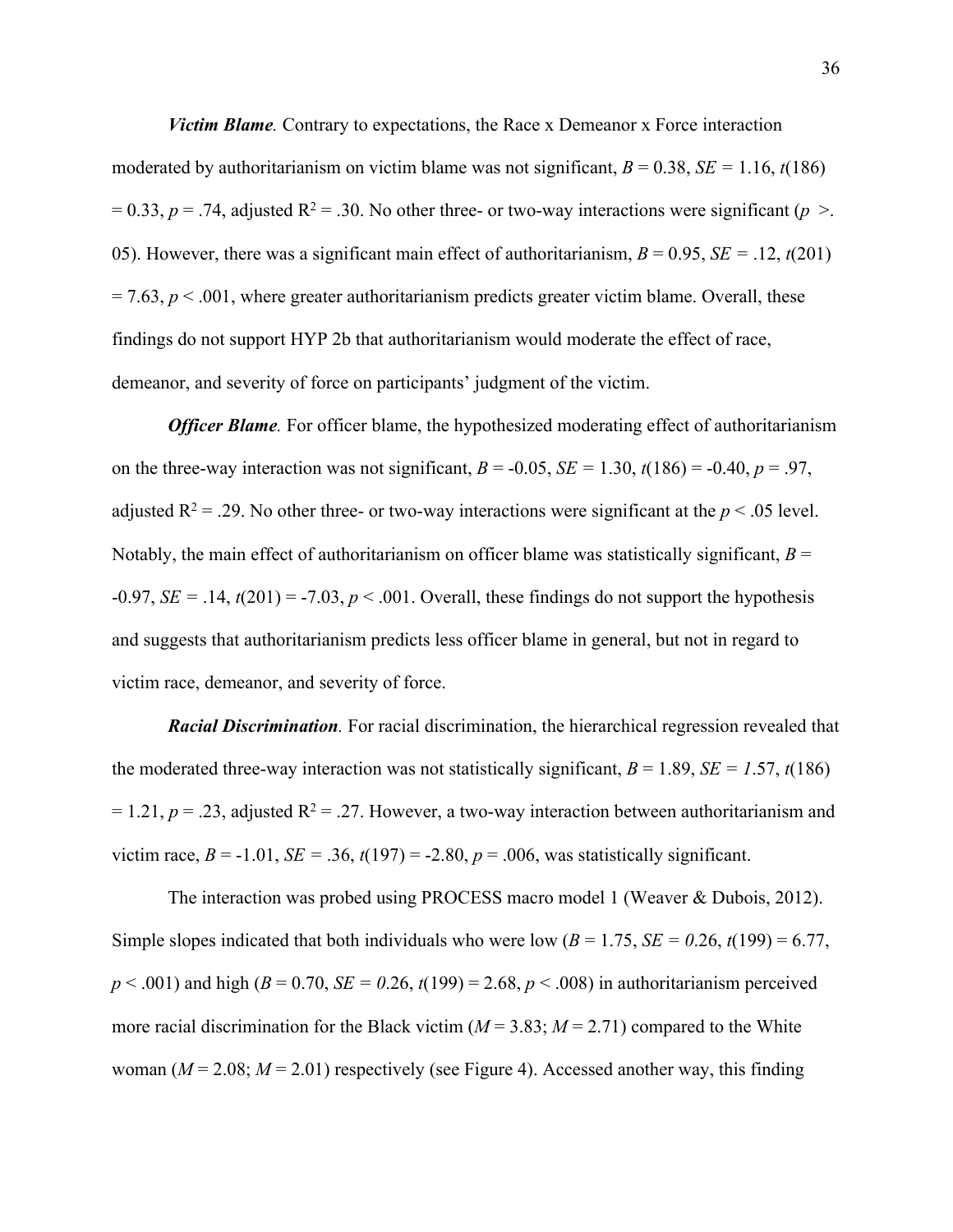lends partial support to HYP 2b because individuals higher in authoritarianism perceived less racial discrimination for the Black victim (*M* = 2.71) than individuals low in authoritarianism (*M*  $= 3.27$ ),  $B = -1.03$ ,  $t(199) = -3.96$ ,  $p < .001$ , whereas, for the White victim, there was no difference in perceptions of racial discrimination between individual's authoritarianism. Importantly, the main effect of authoritarianism on perceived racial discrimination was statistically significant,  $B = -0.59$ ,  $SE = .17$ ,  $t(201) = -3.40$ ,  $p < .001$ , indicating that participants perceived more racial discrimination when they were lower in authoritarian attitudes.

### **Figure 4**

*The Interaction Between Victim Race and Authoritarianism on Perceived Racial Discrimination*



*Note.* On the x-axis,  $-.5 =$  one standard deviation below the mean of authoritarianism,  $0 =$  the mean of authoritarianism, and  $.5 =$  one standard deviation above the mean of authoritarianism

*Gender Discrimination.* For gender discrimination, hierarchical regression revealed that the three-way interaction moderated by authoritarianism was not statistically significant,  $B =$ 0.60, *SE* = 1.60,  $t(186) = 0.37$ ,  $p = .71$ , adjusted R<sup>2</sup> = .07. Additionally, no other three- or twoway interactions were statistically significant  $(p > .05)$ . Importantly, the main effect of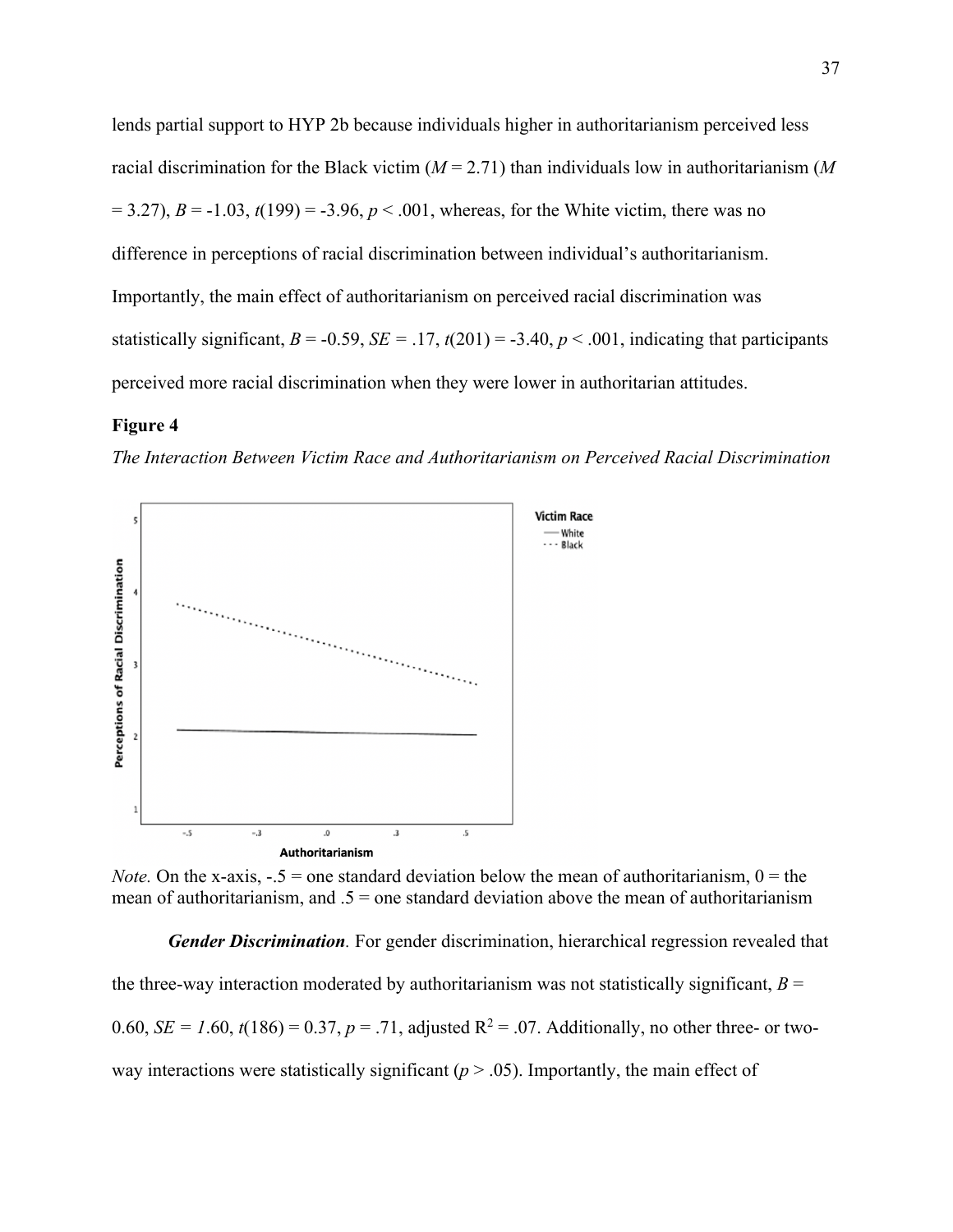authoritarianism on perceived gender discrimination was statistically significant,  $B = -0.51$ ,  $SE =$  $.17, t(201) = -3.04, p = .003$  such that participants' perceived more gender discrimination when they scored lower on authoritarianism.

# **Supplementary Analyses**

Independent sample t-tests were conducted to assess significant mean differences in ethnic identity, authoritarianism, and attitudes towards police between both men and women, as well as between White and racially underrepresented participants.

Results indicated that women ( $M = 2.77$ ,  $SD = 0.49$ ) were significantly higher than men  $(M = 2.53, SD = 0.56)$  in authoritarianism,  $(198) = 3.15, p < .001<sup>4</sup>, d = 0.45$ . According to Kavitz et al.'s (1993), findings have consistently shown that women tend to score higher on the revised legal attitude questionnaire; however there is currently no explanation for this gender difference.

There were no significant differences between women  $(M = 2.81, SD = 0.58)$  and men  $(M = 2.79, SD = 0.68)$  in their connection to their ethnic identity,  $t(198) = 0.22, p = .41, d = 0.03$ , which is consistent with previous findings (Herrington et al., 2016)*.*

For gender differences in attitudes about police, men  $(M = 3.58, SD = 1.28)$  were significantly more likely than women ( $M = 3.16$ ,  $SD = 1.35$ ) to believe that Blacks are commonly pulled over without good cause,  $t(198) = -2.23$ ,  $p = .013$ ,  $d = -0.32$ . Moreover, results indicated that women  $(M = 3.22, SD = 1.49)$  were significantly more likely to believe that police officers are being unfairly scrutinized because of only a handful of officers ("one bad apple") compared to men ( $M = 2.68$ ,  $SD = 1.34$ ),  $t(198) = 2.67$ ,  $p < .01$ ,  $d = 0.38$ , which is inconsistent with prior findings that men tend to harbor more prejudicial views such as racism (Ekehammar

<sup>&</sup>lt;sup>4</sup> A one-sided p-value was utilized for all t-tests. All significant results were also significant at the two-sided pvalue.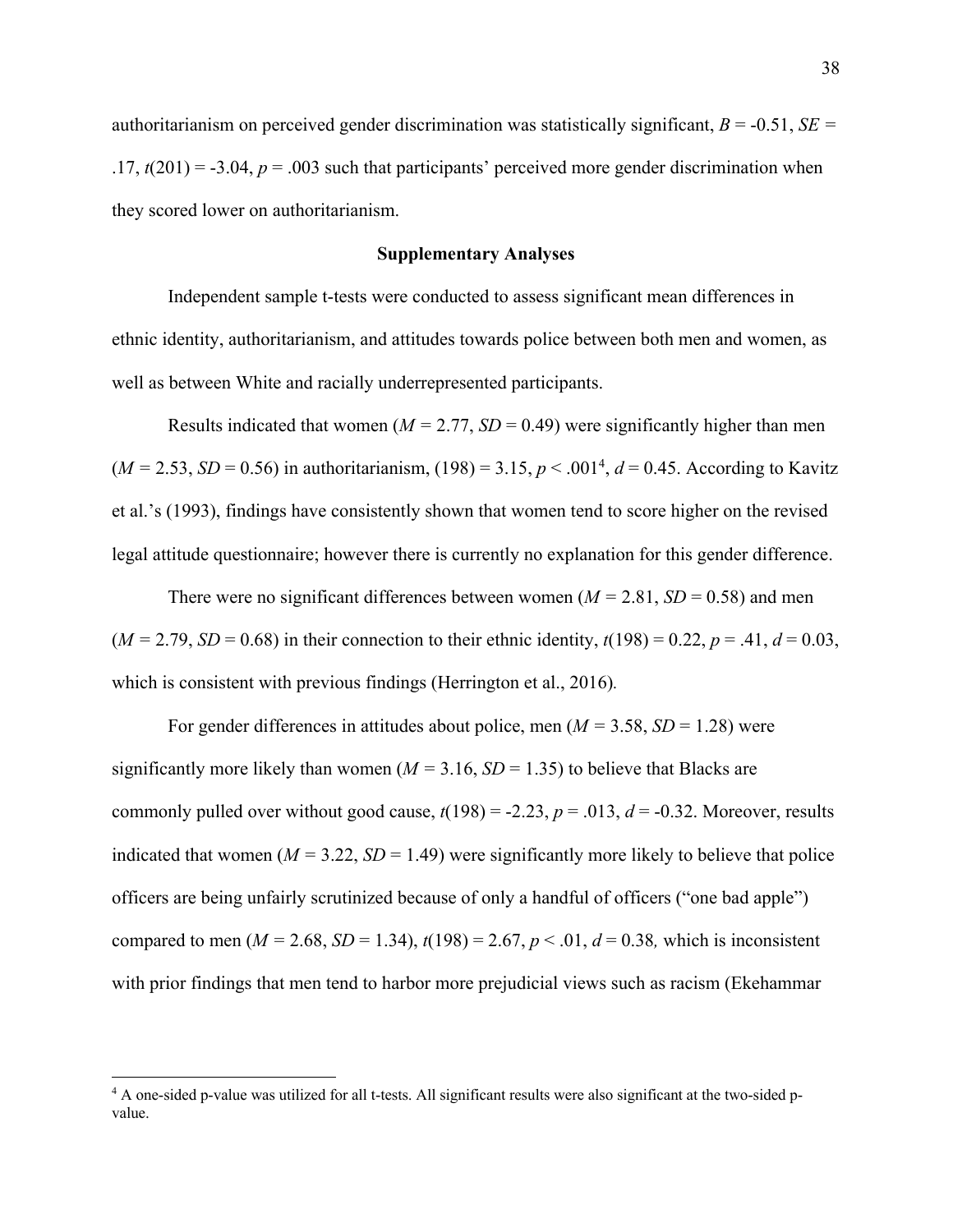& Sidanius, 1982) and are typically more supportive of police use of force than women (Dozo, 2015).

Additionally, White participants ( $M = 2.63$ ,  $SD = 0.56$ ) were not significantly different from racially underrepresented participants ( $M = 2.61$ ,  $SD = 0.48$ ) in authoritarianism,  $t(201) =$ 0.17,  $p = .43$ ,  $d = 0.03$ . This finding is inconsistent with research on ethnic differences on the revised legal attitudes questionnaire which have found that Whites tend to score higher than underrepresented group members (Kravitz et al., 1993; Ross & Morera, 2016). Notably, unequal sample sizes between White ( $n = 156$ ) and underrepresented ( $n = 47$ ) participants may decrease statistical power, contributing to the nonsignificant result.

For ethnic identity, results indicated White participants  $(M = 2.73, SD = 0.65)$  were significantly lower in ethnic identity than racially underrepresented participants (*M =* 3.02, *SD* = 0.56),  $t(201) = -2.82$ ,  $p = .003$ ,  $d = -0.47$ . This finding is consistent with research theory, which indicates that members of higher status groups tend to think less about their group membership than members of lower level social groups seeing as membership in high status groups is seen as the benchmark against which other social groups' identities must be measured (see Spencer  $\&$ Markstrom-Adams, 1990; Tatum, 1997). As a result, members of minority ethnic groups place more value on their group identification since they are compelled to negotiate their identity's 'otherness' as they diverge from the norm (Turner & Brown, 2007).

Results showed that racially underrepresented participants  $(M = 3.74, SD = 1.13)$  were significantly more likely than White participants ( $M = 3.29$ ,  $SD = 1.35$ ) to believe that Blacks are commonly pulled over without good cause,  $t(201) = -2.08$ ,  $p = .02$ ,  $d = -0.35$ . Furthermore, results indicated White participants ( $M = 2.99$ ,  $SD = 1.46$ ) were significantly more likely to believe that police officers are being unfairly scrutinized because of only a handful of officers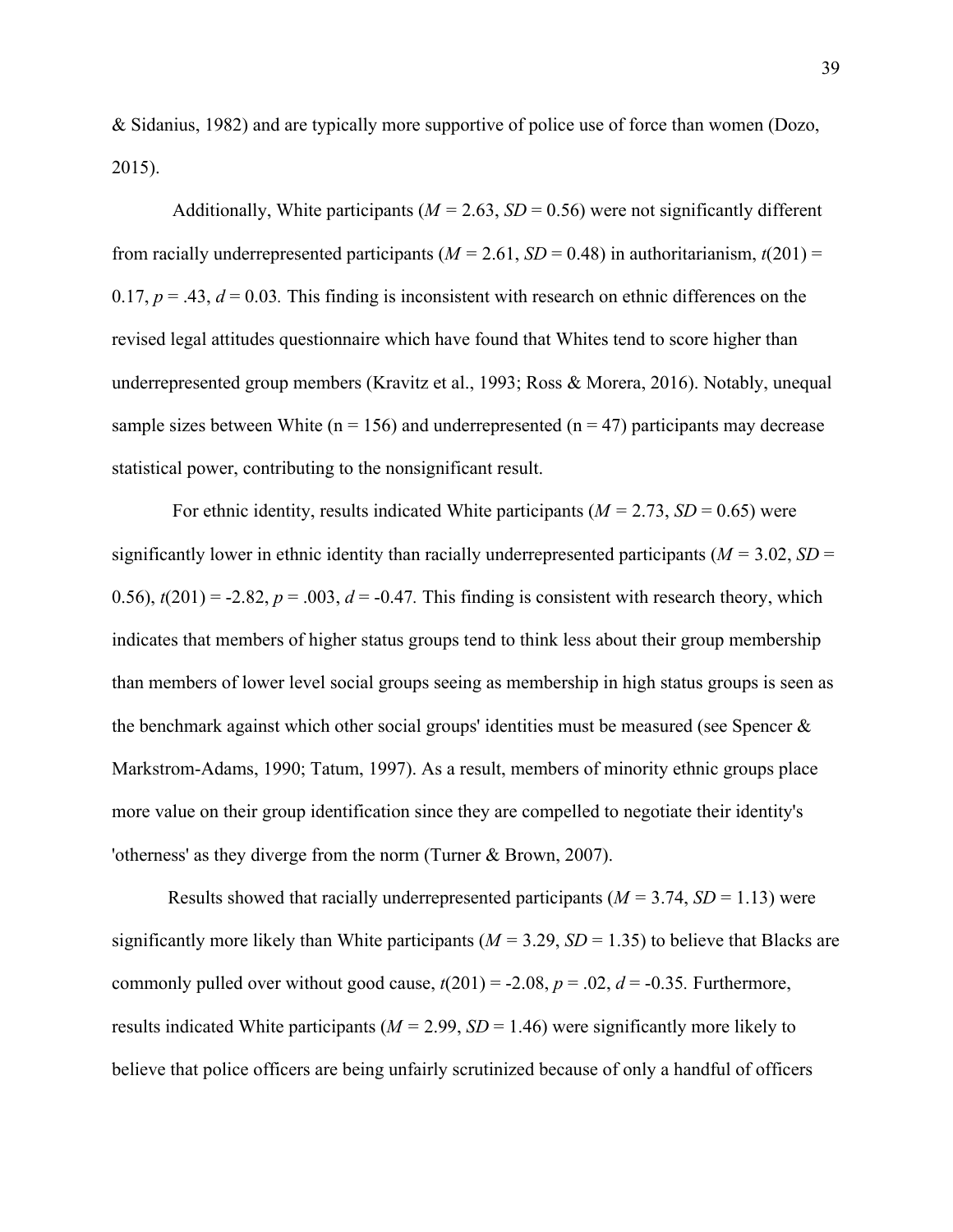("one bad apple") compared to racially underrepresented participants  $(M = 2.66, SD = 1.31)$ ,  $t(201) = 1.68$ ,  $p < .05$ ,  $d = 0.28$ , which is consistent with past research (Rice & Piquero, 2005; Sigelman et al., 1997).

### **Discussion**

#### **The Influence of IV Factors on Perceptions of Excessive Force**

This study examined the relationship between victim race, demeanor, and severity of force on public perceptions of excessive police use of force. It was expected that participants would blame the victim less, blame the officer more, and perceive more gender discrimination when the woman was White, respectful, and killed compared to when she was Black, disrespectful, and injured. It was also expected that participants would perceive greater racial discrimination for the Black victim compared to the White victim. HYP 1 was partially supported.

As predicted, the fatally wounded women did receive more protective responses than women who were injured. More specifically, participants indicated less victim blame and greater officer blame when the victim was killed compared to injured; however, the main effect of severity of force on perceived racial discrimination and perceived gender discrimination was not statistically significant.

This result suggests that participants generally recognized that excessive force that leads to a woman's death is more consequential than excessive force that leads to injury. Given the violent nature of excessive police use of force, less victim blame (and more officer blame) responses in the current study may have been one way for participants to support the women whom they viewed as more harmed by the force used against them.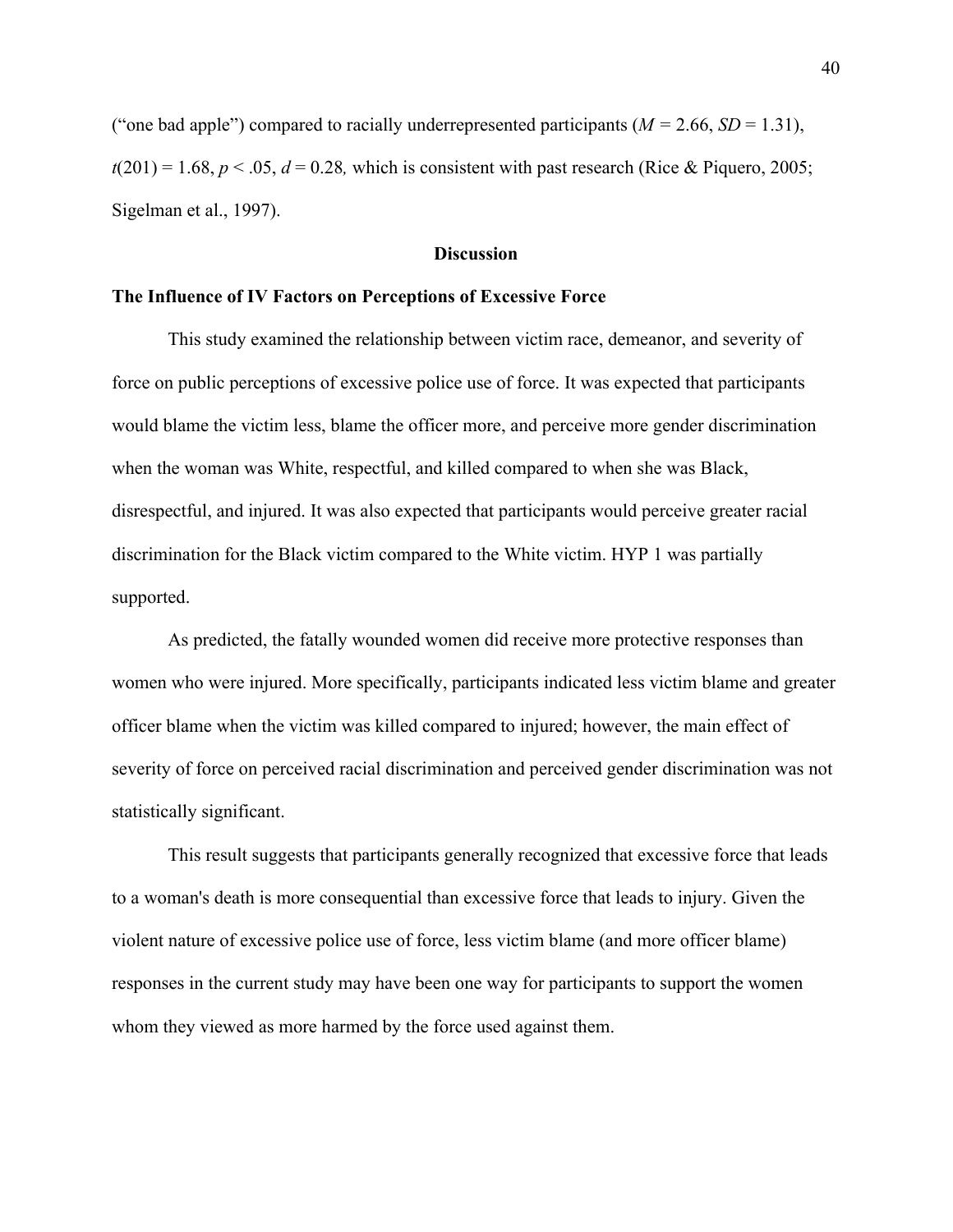This main effect is in line with previous research on lay evaluations of police use of force, which shows that the public tends to scrutinize lethal force by police more than non-lethal force (Friedersdorf, 2015). Celestin and Kruschke (2019) observed that vignettes of police officers using lethal force were perceived as more severe (i.e., less appropriate, less acceptable, and more punitive) than vignettes of non-lethal physical force. Further, because physical force that results in injury is more common than lethal force, the public is more likely to criticize the police officer for excessive lethal force rather than excessive force that leads to injury (Lindström et al., 2018). Indeed, studies have found that when socially unfavorable behavior (e.g., violence) is seen as prevalent, evaluations of that behavior are less harsh (McGraw, 1985; Trafimow et al., 2001; Welch et al., 2005). As a result, it is highly probable that the victim was assigned more blame, and the police officer was viewed less harshly because non-lethal force is seen as a normal, even routine action during police-civilian interactions.

Contrary to the hypothesized main effect, the level of excessive force used against a woman did not play a role in participants' perceptions of racial and gender discrimination. Interestingly, no study to the author's knowledge has directly investigated how differing levels of force influence public perceptions of discrimination. In spite of this, previous research has found that the type of contact with police (i.e., traffic stops, arrests) and experiences (e.g., harassment or compassion) that people have with police does have an impact on whether or not people consider an officer's conduct as discriminatory (Reisig & Parks, 2000, 2003; Weitzer & Tuch, 1999, 2002).

An explanation for this study's contrasting finding is that recent police incidents may have influenced the results. Studies and polls have shown that public opinion is influenced by major events (Tuch & Weitzer, 1997). For example, public perceptions of police were adversely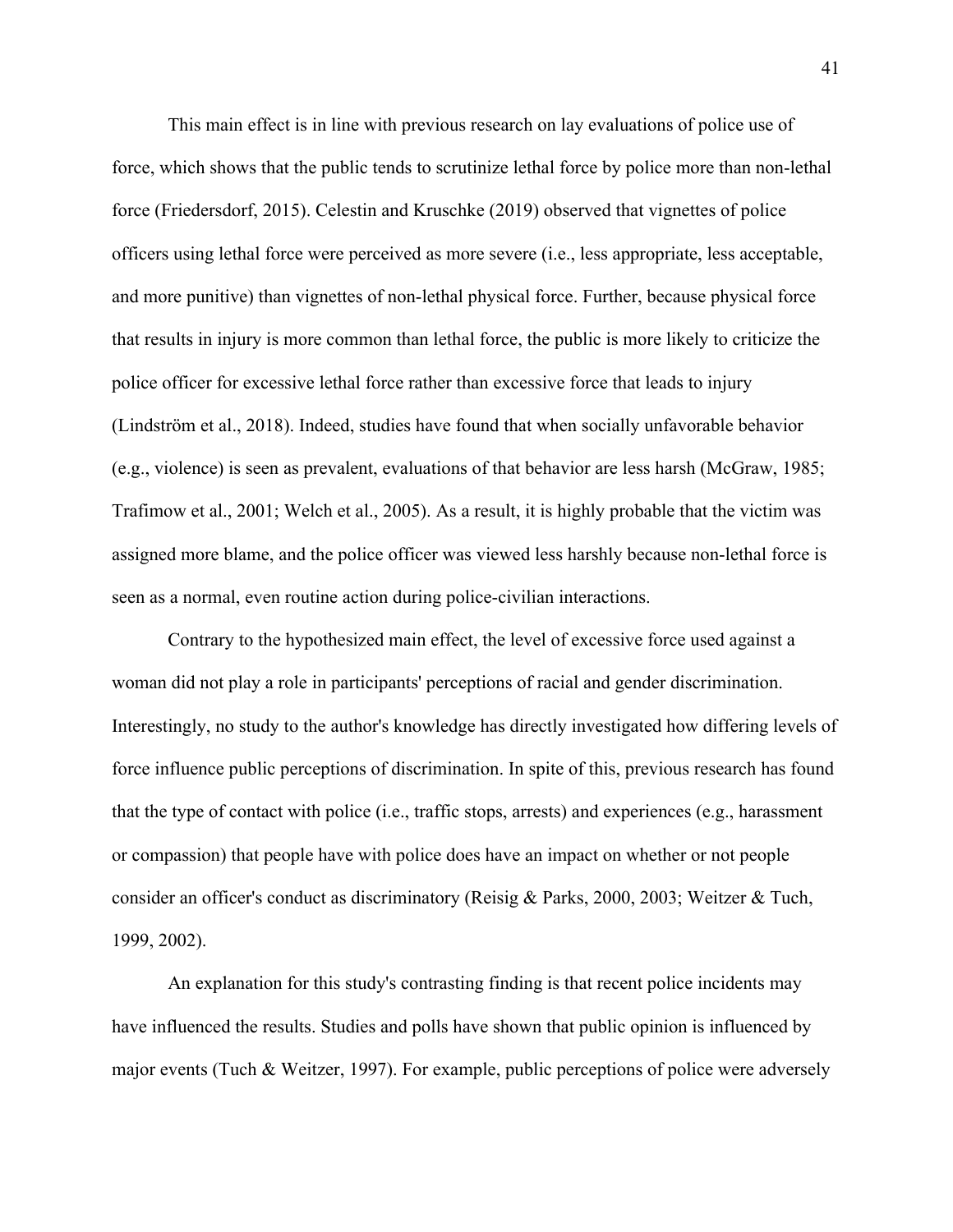affected by Rodney King's beating in 1991 (Lasley, 1994). Tuch and Weitzer (1997) found that a majority of Los Angeles residents viewed racism as commonplace among police officers after the highly publicized incident of police brutality. Further, Trayvon Martin's death in 2012 inspired protests against excessive police violence against Black people (Thebault, 2022). Therefore, participants may have been cognizant that the level of force was excessive in both the injured and the fatal conditions, especially considering that the data was collected following the deaths of George Floyd and Breonna Taylor, just to name a few.

Another possible explanation is that other factors (e.g., victim and perpetrator race and gender) may be more influential to perceptions of discrimination. Indeed, the fact that perceptions of discrimination were consistent across non-lethal and fatal levels of excessive force may suggest that participants perceived that any physical force used by the officer against the women was unjustified. This explanation is supported by research on benevolent sexism. Specifically, women have been perceived as warm, weak, and less competent and should therefore be protected and pitied (Cuddy et al., 2008). Given that both non-fatal and fatal levels of force used physical violence, respondents in both conditions may have perceived similar levels of discrimination because the officer was seen as violating prescribed positive stereotypes of women when he failed to protect the woman by harming her.

The main effect of victim race on participants' perceptions of racial discrimination was statistically significant. As predicted, participants perceived more racial discrimination when the female victim was Black compared to White. This finding indicates that the victim's (and the officer's) racial identity was highly salient to participants when reading the news story and influenced their perceptions of racial discrimination.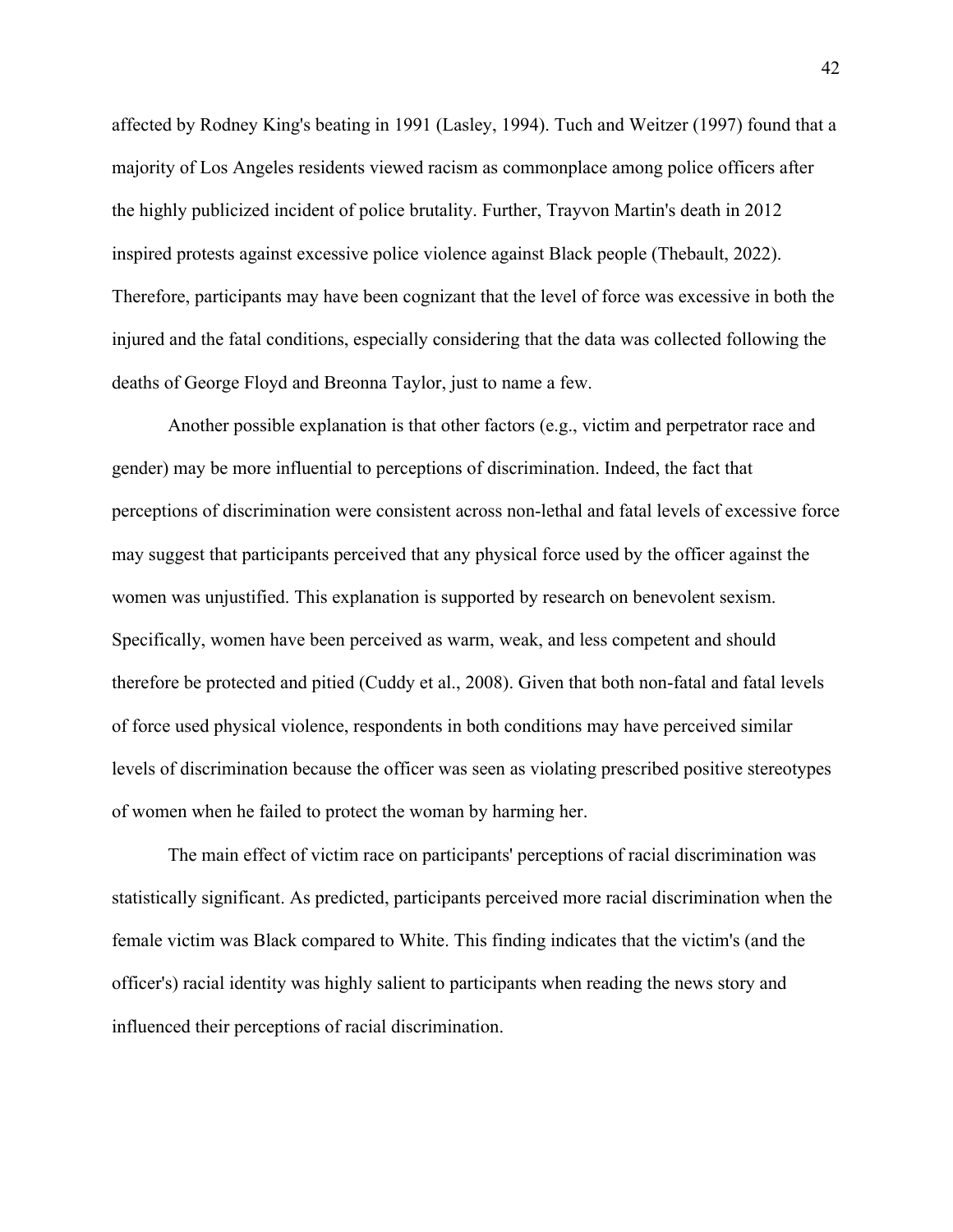Previous research endorses this theory, indicating that a victim's (and perpetrator's) race has an impact on participants' perceptions of prejudice. Individuals are generally aware of the relative status of various groups within society (e.g., Sidanius & Pratto, 1999). Black people, for example, are more likely to face racial prejudice from White people (Axt et al., 2014). When making decisions about whether an action is discriminatory, people may consider whether the perpetrator and victim belong to the same group. Furthermore, people are likely to be aware of ingroup bias and outgroup derogation dynamics, and they expect others to prefer their ingroup and reject outgroups. As defined by Inman and Baron (1996), the outgroup conflict effect is the anticipation that prejudice and discrimination will come from the victim's outgroup rather than the victim's ingroup. Therefore, in this study, when the victim was Black, participants may have been able to discern racial outgroup conflict (i.e., Black victim vs. White officer). Thus, participants accurately perceived, interpreted, and reacted to victim race, establishing validity for the victim race manipulation.

The tendency to expect outgroup conflict may also provide support for the marginal main effect of victim race on perceptions of gender discrimination. Specifically, participants perceived more gender discrimination when the woman was Black compared to when she was White. Given the #SayHerName campaign's claims that Black women's experiences of discrimination are typically taken less seriously because they are deemed non-prototypical members of their particular identity groups, this conclusion was initially surprising (Crenshaw et al., 2015; Purdie-Vaughns & Eibach, 2008).

However, there is some evidence to support the main effect of victim race on gender discrimination, such that people are more likely to make a judgment of gender discrimination when the perpetrator and victim are from different groups as compared with when they are from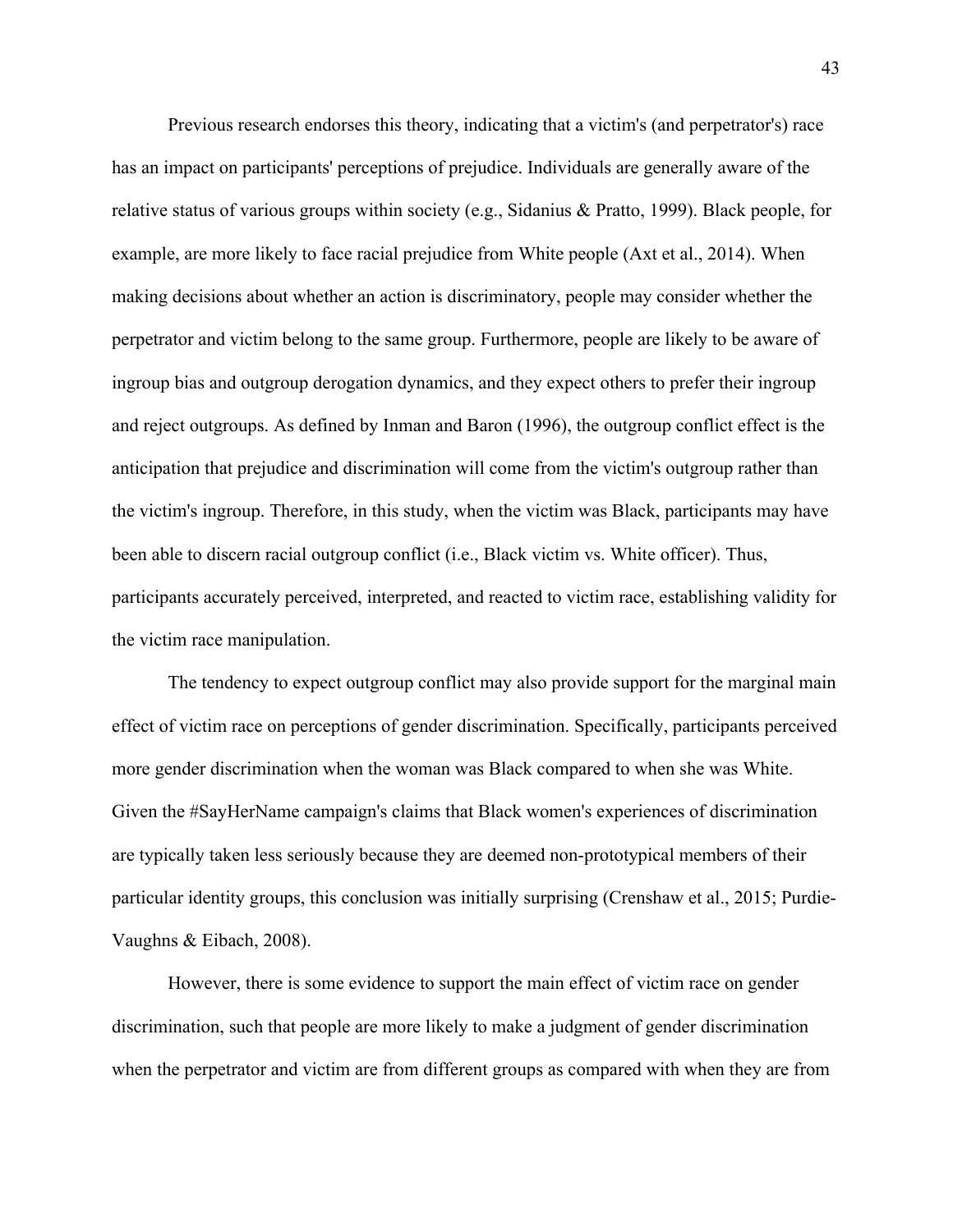the same group. In the White victim condition, the victim and the perpetrator share the same racial ingroup and may be considered part of a high-status group, thereby decreasing the participant's perceptions of gender discrimination for the White victim.

Contrary to expectations, the main effect of race on victim blame and officer blame was not statistically significant, indicating that participants' perceptions of blame did not differ by the race of the victim. This finding contradicts past studies that found victim race (and thus racial stereotypes) impacts victim blame and perpetrator culpability. For example, studies have shown that stereotypes of Black women's hypersexuality led to rape victim blaming, such that the victim was judged as more culpable and the perpetrator as less blameworthy when a White man raped a Black woman (George & Martinex, 2002). Indeed, this finding also contrasts with previous research on men and police use of force, which have demonstrated that when the victim was a Black man compared to a White man, there was a higher perception of culpability (Goff et al., 2014; Johnson & Kuhns, 2009; Smith & Holmes, 2014).

However, recent research on police use of force against Black women suggests that some participants may suppress their prejudice against a Black female victim while displaying anti-White bias (Johnson et al., under review; Money, 2020). These findings differ from those with Black male victims and lend support for the notion that Black women's experiences with discrimination may be distinct from those of Black men (Crenshaw, 1989; Goff & Kahn, 2013). One possible explanation may involve differing stereotypes for each group and may be based, in part, on factors associated with intersectionality. (Goff et al., 2008).

The three-way interaction between victim race, demeanor, and severity of force on perceptions of excessive force was not significant. The lack of an interaction based on victim race, demeanor, and severity of force on perceptions of excessive force is surprising given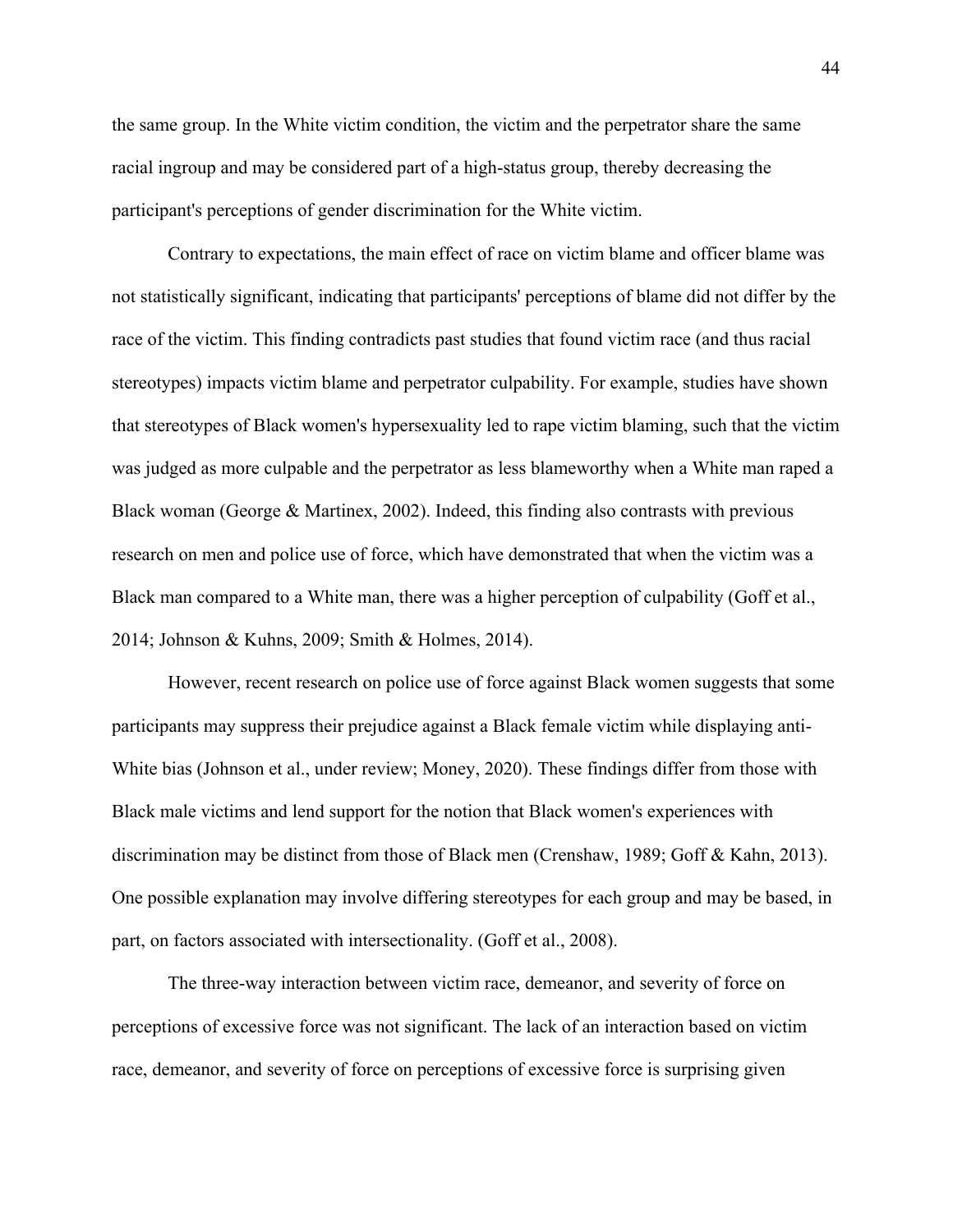research on intersectionality (Crenshaw, 1989). One potential explanation for these findings is that the study was conducted in the aftermath of social movements #BlackLivesMatter and #SayHerName. According to the Pew Research Center, the hashtag #BlackLivesMatter has surged in popularity from roughly 30 times per day in mid-2013 to an average of 3.7 million times per day following the death of George Floyd in May 2020 (Anderson et al., 2021). As a result, widespread condemnation of excessive force against Black women and men may have heightened participants' awareness of racially discriminatory policing practices, which could explain the study's findings.

The suppression of prejudice may also explain, in part, the findings. Research has found that while explicitly articulated prejudice has decreased considerably in recent decades, implicit forms of bias still widely exists (Dovidio & Gaertner, 1986; Glaser & Knowles, 2008). Social norms could be one reason why blatant forms of bias have declined. Sherif (1953) claims that openly expressing bias is linked to social approval. Respondents may have been particularly driven to look non-prejudiced, yet perhaps retaining biased ideas due to heightened global awareness of Black women's experiences of discrimination (Plant & Devine, 1998). Individuals are driven to suppress bias because of their personal ideals and values, as well as social norms (Crandall & Eshlemann, 2003; Crandall et al., 2002). Individuals may require justification to express their prejudiced attitudes openly; for example, stereotypes, belief in a just world, and authoritarian attitudes are all mechanisms that might justify prejudice (Crandall et al., 2002; McFarland, 2010; Money, 2020; Wenzel et al., 2017). Accordingly, demeanor (the victim's (non)stereotypical attitudes towards the officer) was manipulated to see if participants took the opportunity to utilize stereotypes to justify the excessive force used against the women.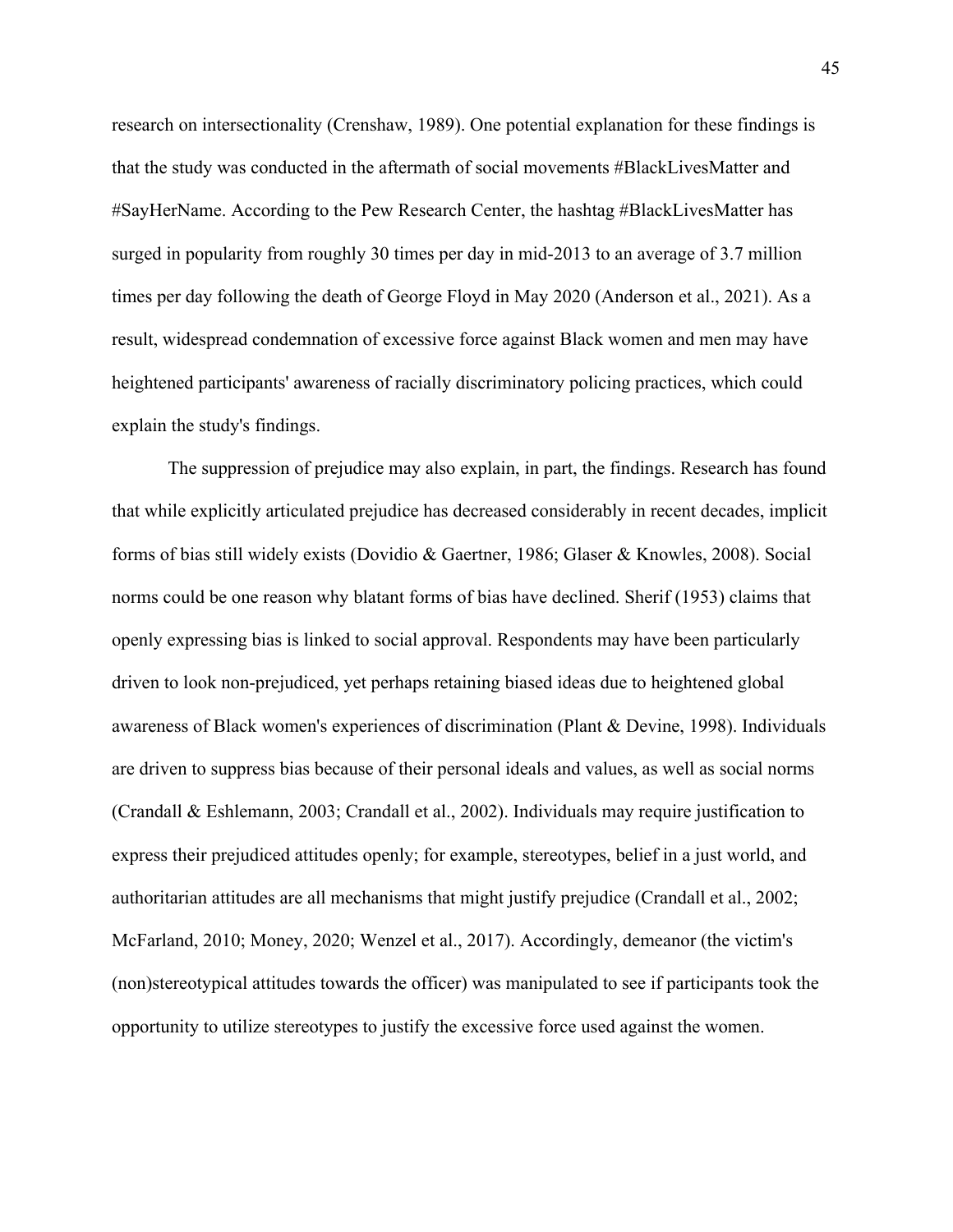However, (non)stereotypical attitudes may not have been sufficient to justify the expression of prejudice towards the victim (e.g., by victim blaming, less officer blame).

Another reason for the insignificant three-way interaction could be that the police interaction was evaluated using different standards determined by racial and gender stereotypes. A Black woman's attitude and behavior may have been judged based on prejudices about Black women (e.g., that they are loud and violent; Collins, 2000), whereas a White woman's attitudes and behavior may have been based on stereotypes about White femininity.

Being disrespectful to an officer may have been stereotype-consistent for a Black woman, whereas being disrespectful to an officer may have been stereotype-inconsistent for a White woman. Because victim culpability, officer blame, and perceived discrimination are all subjective responses, the White woman may have been evaluated harsher for acting in a stereotype-inconsistent manner than a Black woman who behaved in a stereotype-conforming way. Similarly, the victim's demeanor (i.e., disrespectful, pulling away from the officer) could be interpreted as defensive rather than offensive, especially considering the fact that the study took place during the #BlackLivesMatter social movement. Additional research is needed to examine these issues.

# **The Moderating Effect of Ethnic Identity**

Individual differences in ethnic identity were hypothesized to moderate the effect of victim race, demeanor, and severity of force on perceptions of excessive police use of force. Specifically, "prototypical" (i.e., respectful and White) women were expected to be perceived as less blameworthy, experience more gender discrimination, and blame the officer more when police used fatal force by those higher in ethnic identity. On the other hand, more negative outcomes were predicted for disrespectful Black women (compared to respectful Black women)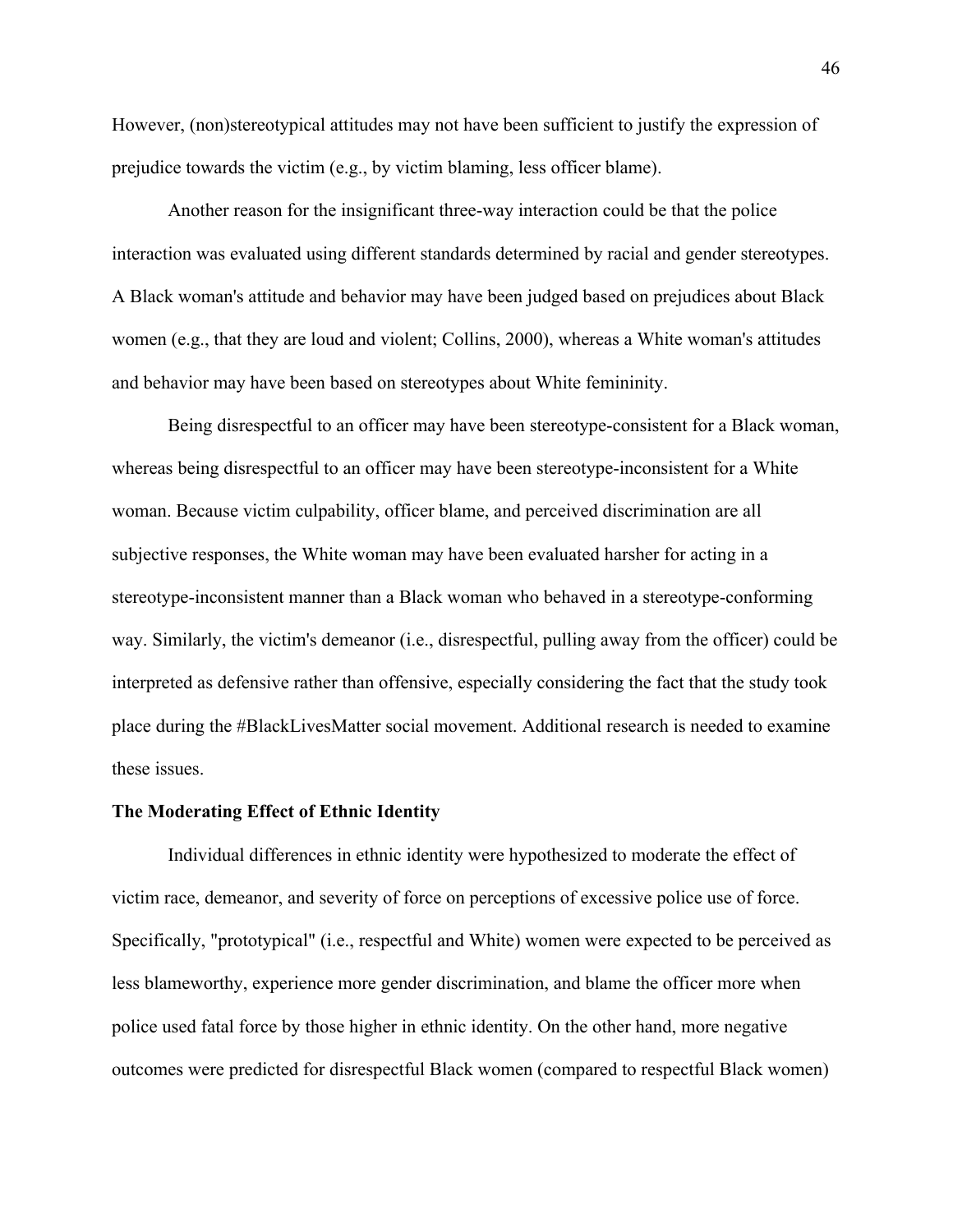who were killed (compared to injured) by those who are higher in ethnic identity. This hypothesis was partially supported.

The moderation of ethnic identity and authoritarianism on the three-way interaction (i.e., HYP 2a and 2b) received partial support. There were no significant three-way interactions between these individual difference variables and the conditions of victim race, demeanor, and severity of force on victim blame, officer blame, and perceived racial discrimination.

There was a significant moderating effect of ethnic identity on the three-way interaction of victim race x demeanor x severity of force on perceived gender discrimination. When the victim was White, HYP 2a was partially supported, such that at lower levels of ethnic identity, the three-way interaction was not significant. This finding indicates that participants' perceptions of gender discrimination were not influenced by the victim's demeanor or the severity of force used against her at lower levels of ethnic identity. This finding is consistent with previous research that showed ethnic identity is positively linked to racism and anti-Black bias (Constantine, 2002; Johnson & Lecci, 2020). As a result, those who are low in ethnic identification are less likely to support unfavorable stereotypes about Black people (Andreychik & Gill, 2009) and are less likely to feel the criminal justice system is just and fair (Stokes-Guinan, 2010).

However, the hypothesis was not supported at higher levels of ethnic identity. Specifically, when the White victim's demeanor was disrespectful, participants perceived significantly more gender discrimination when the White victim was killed rather than injured, which does align with the researcher's expectations. This finding is corroborated by prior research by Andreychik and Gill (2009), who found that the degree to which White people identify with their ethnic group is associated with their external or internal attributions of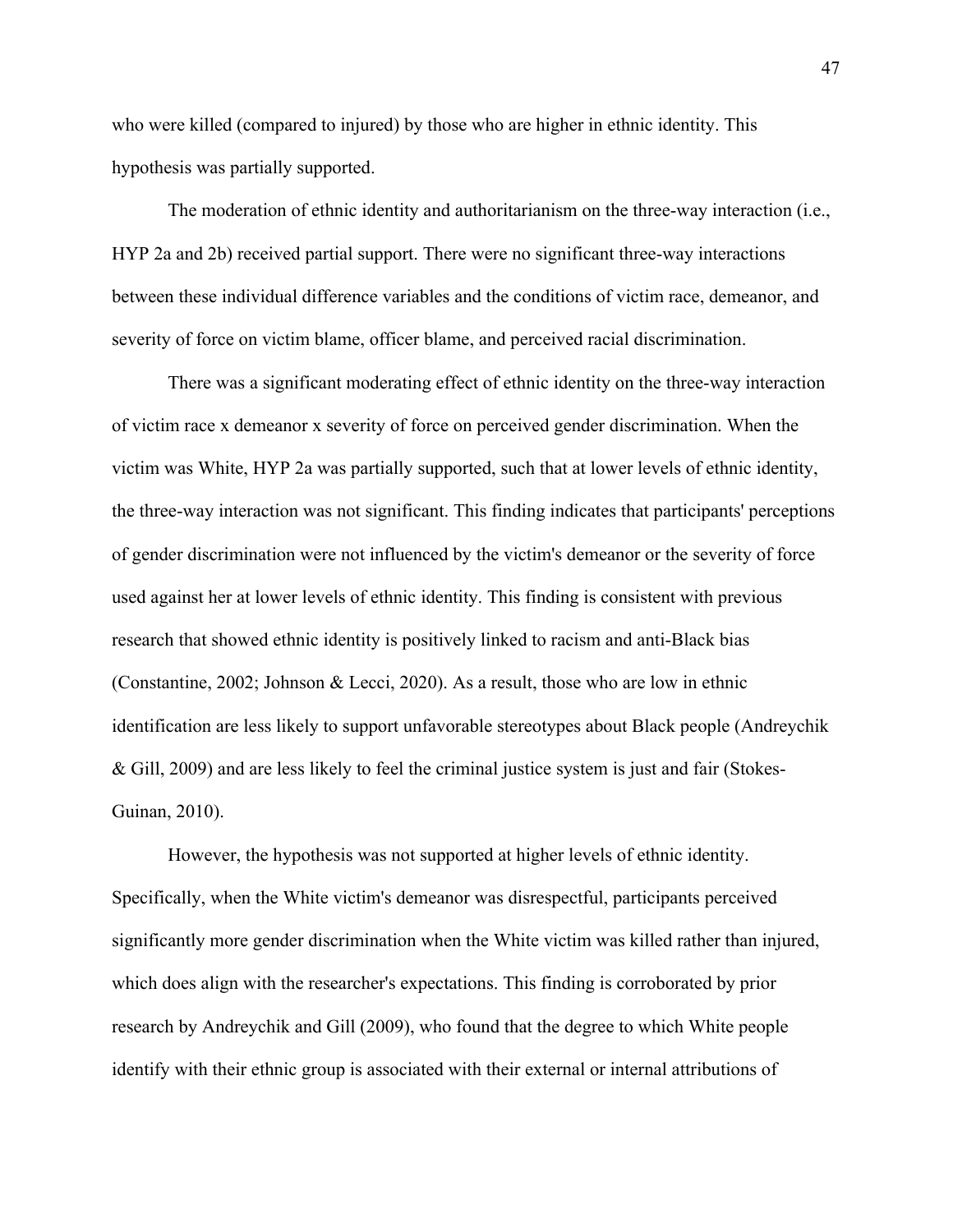outgroup members. They argue that Whites who have a strong sense of belonging, attachment, and social value as a result of being White (i.e., high identifiers) want to believe that the current system is fair and are driven by a desire to endorse external attributions when the victim is White (e.g., the White woman was being rude to the officer because she was scared) rather than internal attributions (e.g., it was the White woman's fault that she was injured or killed).

However, in the respectful condition, participants perceived significantly *less* gender discrimination when the White victim was killed rather than injured. This finding goes against the expectation that White women would be perceived more favorably when they were respectful and killed during the police interaction at higher levels of ethnic identity. According to the literature, highly valuing one's ethnic identity is linked to ingroup bias; therefore, a White woman should have blamed the White victim less and the officer more when individuals strongly identified as White (Tajfel, 1970).

Counter to expectations, the three-way interaction was not significant for the Black victim, indicating that ethnic identity did not influence the interaction between severity of force and demeanor when the victim was Black. In order to investigate these unexpected findings, the three-way interactions were assessed another way by looking at the interactions between victim race, demeanor, and ethnic identity within each severity of force condition. Simple slopes indicated that when the victim was respectful towards the officer, participants higher in ethnic identity perceived more gender discrimination when the victim was Black compared to White. However, when the victim was disrespectful towards the officer, participants higher in ethnic identity did not significantly differ in their perceptions of gender discrimination between the Black and the White victim. This result contrasts with prior research on ethnic identity, which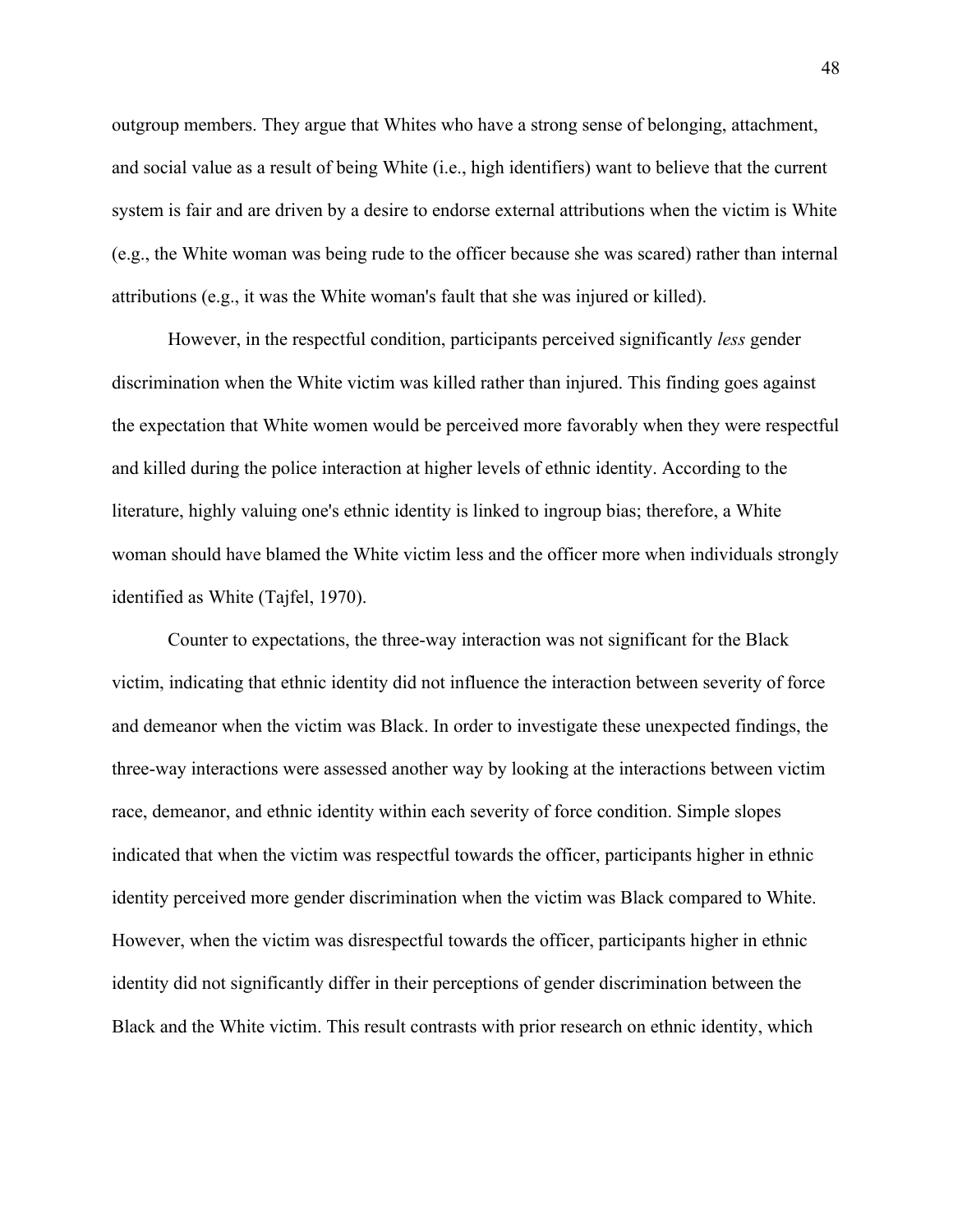suggests that support for the mistreatment of Black women and more structural racism in general, is driven by a motivation to protect White's positive self-identity.

Although ethnic identity did not significantly moderate the three-way interaction on victim race, officer blame, and racial discrimination, there were significant main effects of ethnic identity where greater ethnic identity predicted greater victim blame, greater perceived racial discrimination, and greater gender discrimination. These findings suggest that ethnic identity may be relevant for responses towards women in policing contexts in general, but may not provide a robust explanation for how contextual factors and victim race influence perceptions of police use of force.

One explanation for the contrary findings is that underrepresented participants that were high on ethnic identity showed an ingroup preference for the Black victim. Specifically, some studies have shown that underrepresented group members can show ingroup bias or a preference for their own ethnic group (Stokes-Guinan, 2010). Heightened dangers experienced by underrepresented group members may cause these groups to be more affiliated with their ingroups and thus more prone to favoring more protective outcomes for an ingroup member (i.e., the Black victim) compared to the White victim who experiences excessive force (Jensen et al., 1982)

Further, the just-world hypothesis is a phenomenon that could explain these findings. According to the just-world argument, individuals prefer to believe that they live in a fair world. This theory asserts that an individual's moral standing influences the outcomes based on their actions, with those who act in an "appropriate" manner being rewarded and those who act in a "bad" manner being punished (Wenzel et al., 2017). This assumption becomes troublesome when individuals acquire evidence that contradicts their view of a just world (e.g., the respectful White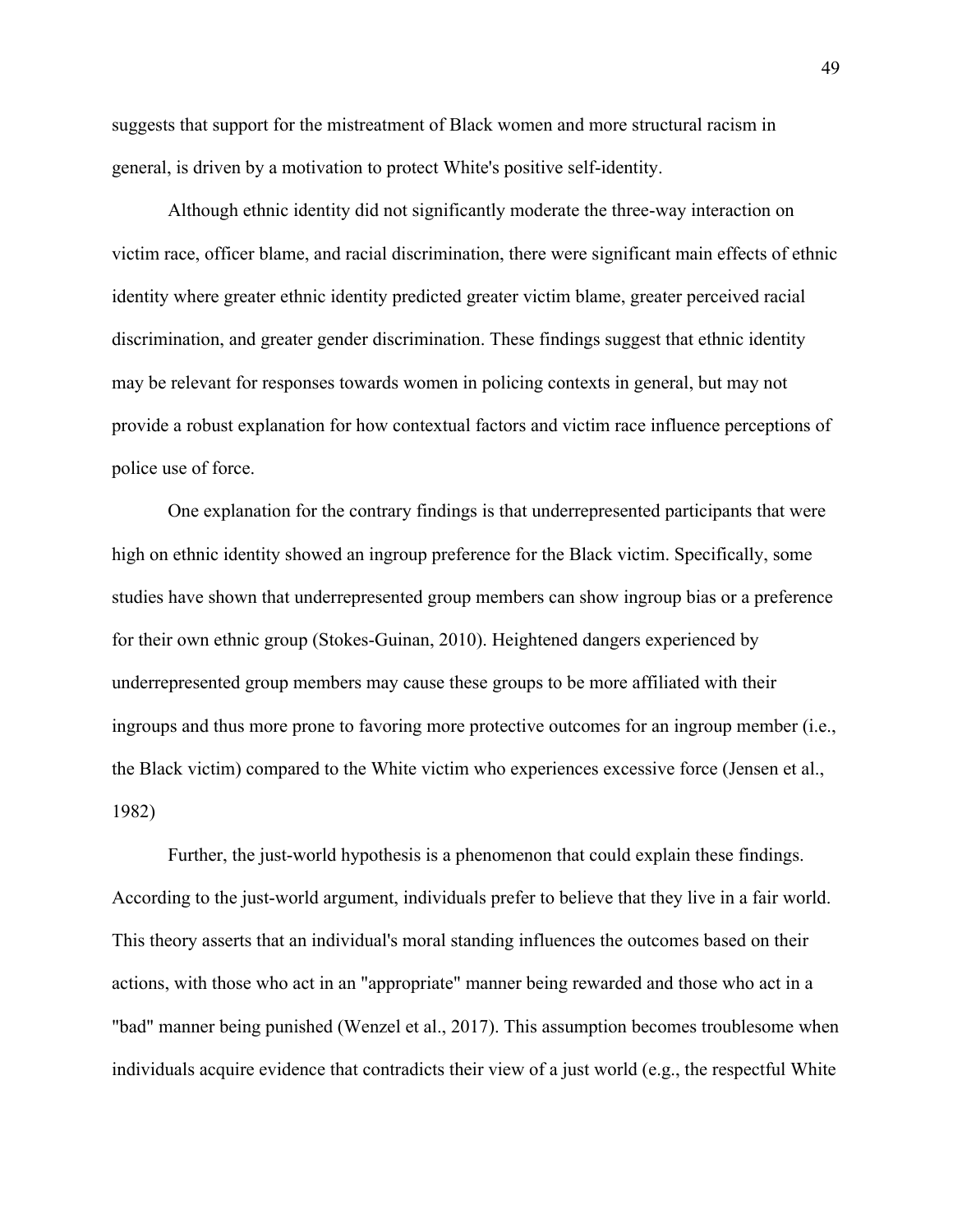woman killed by the officer). Individuals may alleviate their dissonance by justifying the victim's suffering by downplaying their victimization or portraying them in a negative light. Indeed, ethnic identification has been linked to a positive belief in a just society in studies (Wang & Zheng, 2020). Individuals who scored higher on ethnic identity in the current study may be driven to rationalize the respectable White woman's murder by claiming that gender discrimination played no part in her death (compared to when she was injured).

#### **The Moderating Effect of Authoritarianism**

Individual differences in authoritarianism were hypothesized to moderate the relationship between victim race, demeanor, and severity of force. It was predicted that outcomes would be relatively more negative towards the Black woman for participants higher in authoritarianism compared to those low in authoritarianism, even in the respectful and fatal conditions. Specifically, at lower levels of authoritarianism, the three-way interaction should not reach significance. Participants higher in authoritarianism should report more victim blame, and less officer blame, racial and gender discrimination towards the Black woman, especially in the disrespectful and fatal conditions. HYP 2b was not supported.

Specifically, authoritarianism did not significantly moderate the three-way interaction on victim race, officer blame, perceived racial discrimination, and perceived gender discrimination. Despite these null findings, authoritarianism did significantly moderate the effect of victim race on perceptions of racial discrimination. Individuals higher in authoritarianism perceived less racial discrimination than individuals who were lower in authoritarianism which lent partial support to the hypothesized effect that individuals higher in authoritarianism would perceive less racial discrimination for the Black victim. Additionally, significant main effects of authoritarianism were found, such that greater authoritarianism predicted greater victim blame,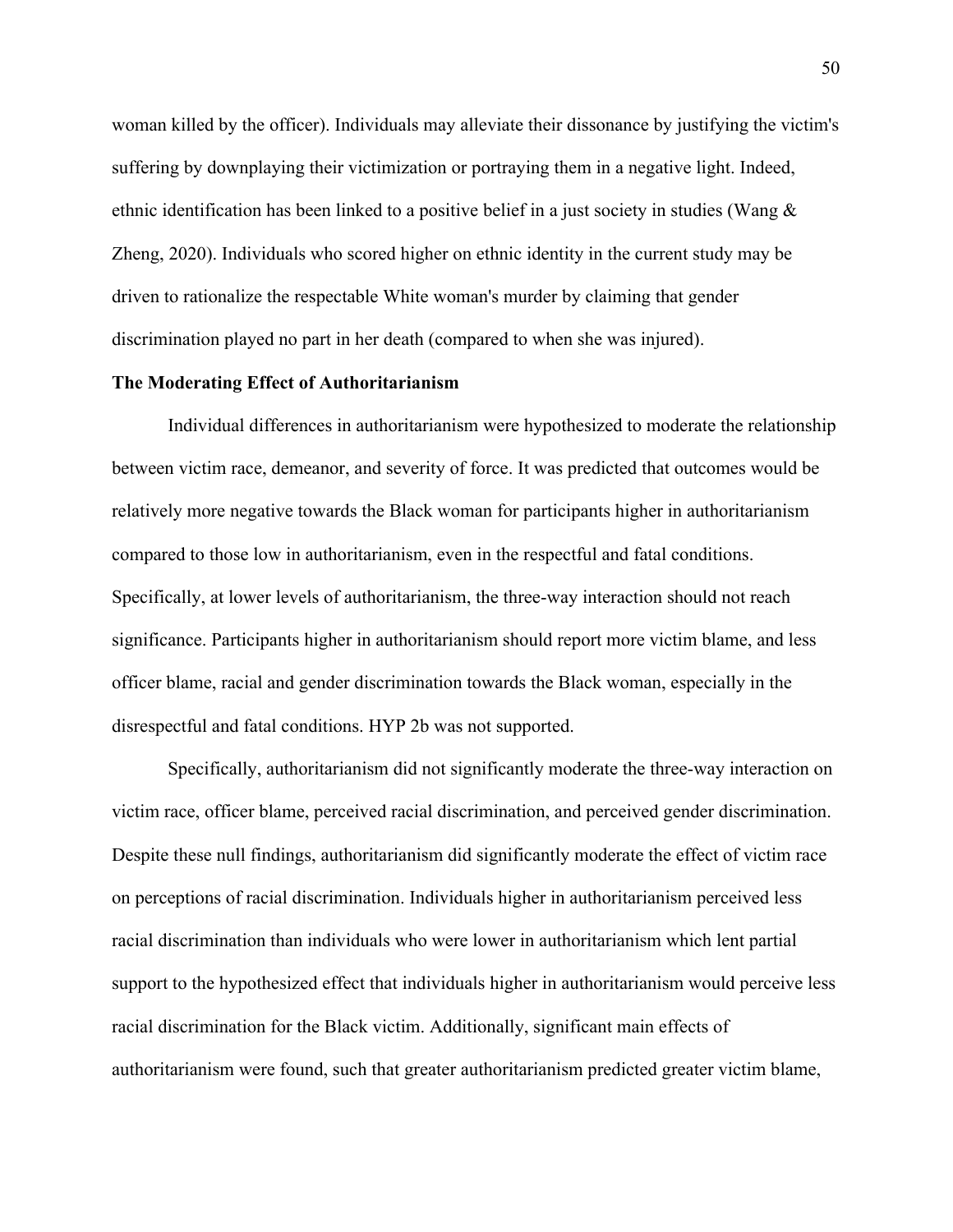less officer blame, less perceived racial discrimination, and less perceived gender discrimination. These findings suggest that authoritarianism may be relevant for responses towards women in policing contexts in general, but may not provide a robust explanation for how contextual factors and victim race influence perceptions of police use of force.

Overall, given the well-established links between authoritarian attitudes and right-wing philosophy, the expression of stereotyped beliefs toward underrepresented outgroups (Cutler, 2008), support for conventional norms and authority (e.g., police officers; Kravitz et al., 1993), and approval of harsh sanctions against deviants (Packer, 1968), the general lack of moderation of the three-way interaction by authoritarianism was surprising. These findings contrast with prior work that has found that differences in authoritarianism influence perceptions of blame and discrimination, with individuals with stronger authoritarianism more likely to blame someone suspected of a crime and perceive an authority's actions as appropriate and fair (Narby et al., 1993).

An explanation for these findings may be that individuals high in authoritarianism perceived the woman in all conditions as a criminal (i.e., the woman was pulled over) and a threat to the police officer (i.e., he could lose his job or be sued by the victim's family) and thus judged her harshly regardless of her race, her demeanor, and the force used against her. It is also possible that other individual difference measures of authoritarian beliefs may have been more influential than those assessing authoritarianism via legal attitudes, resulting in nonsignificant interactions between race, demeanor, severity of force, and authoritarianism on victim blame, officer blame, perceived racial discrimination, and perceived gender discrimination.

Overall, these findings may relate to the argument above that the existing social environment and awareness of discriminatory policing practices influenced participants'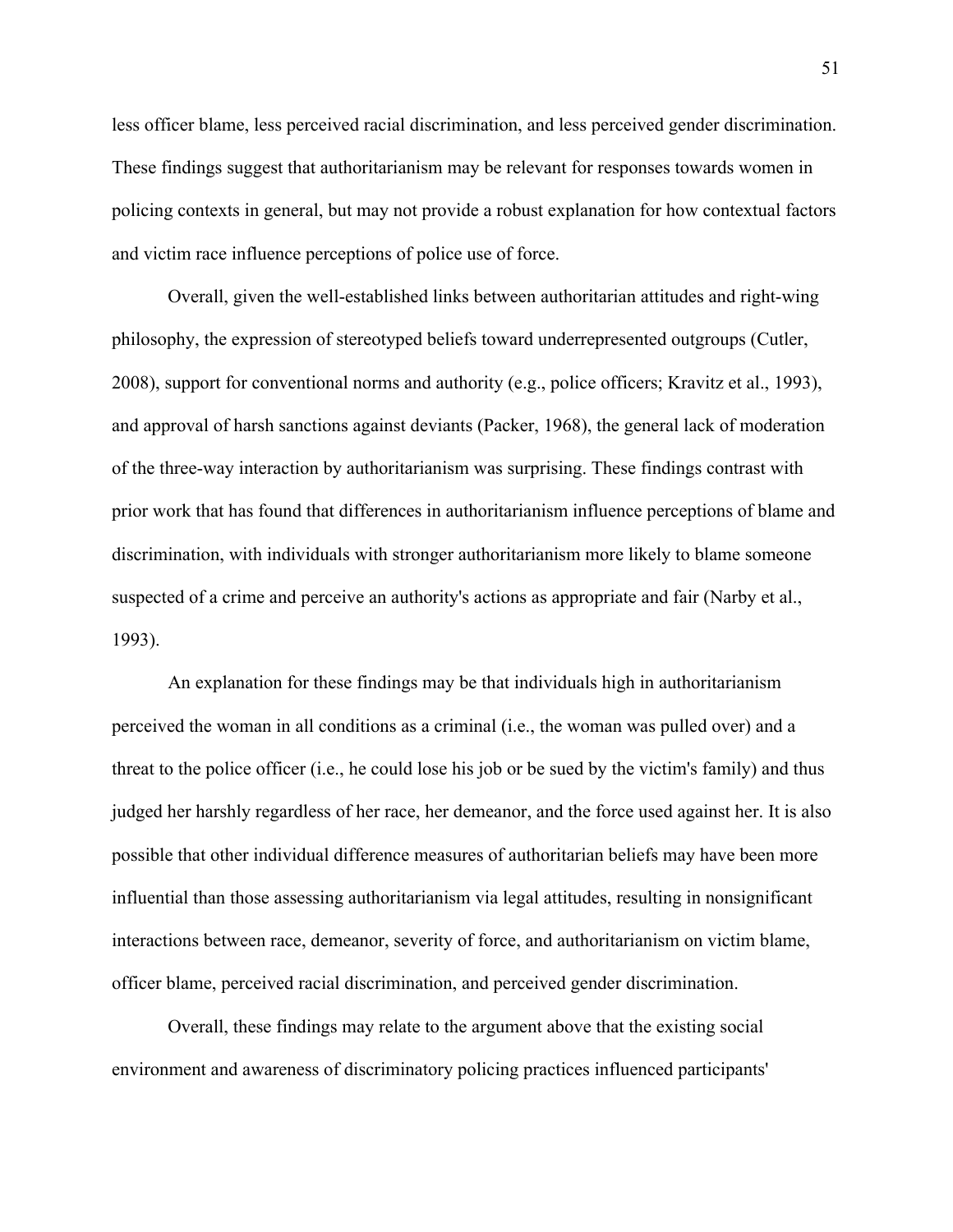responses. Participants who scored higher on ethnic identity and authoritarianism may have felt compelled to overcompensate to conceal their bias (DeVault & Miller, 2019). Thus, in order to appear unbiased, these individuals may respond favorably to non-prototypical women (i.e., Black, disrespectful) in order to compensate for their stereotypical beliefs (Sommers, 2006) and to conceal their biases by acting egalitarian (Plant & Devine, 1998).

### **Limitations and Future Directions**

There are several limitations. A priori power analyses indicated that a sample size of approximately 200 was adequate to detect small-to-medium effect sizes (e.g., .13 for the multivariate test, or .08 for hierarchical regression). Some observed effect sizes in the study were small to moderate (partial  $\eta$ 2 ranged from .00 to .25, adjusted  $\mathbb{R}^2$  ranged from .07 to .30), although observed power for nonsignificant effects was quite low (see Sun et al., 2011). Thus, power may be an issue limiting the analyses.

Next, it is possible that social desirability may have influenced responses. Participants completed the legal attitudes questionnaire (Kravitz et al., 1993) and the Multigroup Ethnic Identity Measure (Phinney, 1992) prior to being presented with the police incident. If participants had prejudicial attitudes, it is possible that they may have attempted to suppress them in order to appear non-prejudiced to the researcher or to themselves (Dovidio & Gaerthner, 2004). It is also possible that these participants were low in prejudicial attitudes. Measures of implicit prejudice, such as the Implicit Association Test (IAT; Rudman et al., 1999) or the social desirability bias (Crowne & Marlowe, 1960), may be useful in examining the degree to which individuals possess prejudiced attitudes or engage in social desirability.

Participants may have believed their responses were identifiable due to the fact that each were assigned a unique identification number in order to receive payment and limit multiple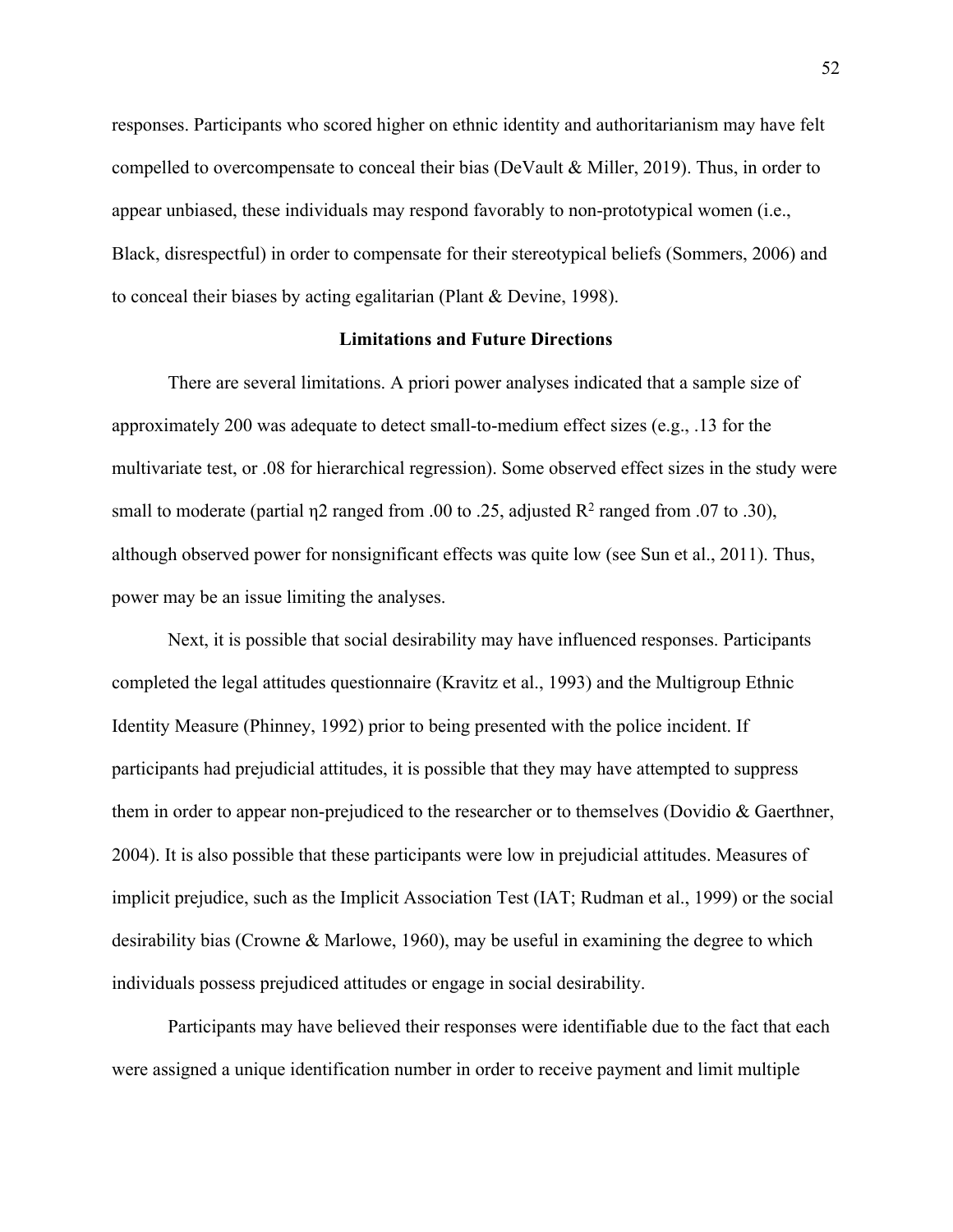submissions to the same study (Casey et al., 2017). Although participant identifiers were deleted after participants received payment, the perception that one is identifiable may influence participants to misrepresent themselves in a way that they think is consistent with researcher or societal expectations, thereby obscuring the results.

The demographic characteristics of MTurk workers are less diverse than the general population (Buhrmester et al., 2011) but more diverse and representative than college samples in general (Kees et al., 2017). Less representation of non-White respondents may introduce some degree of bias and limit generalizability of the findings.

Attention checks were included throughout the survey to help determine whether participants were reading the content thoroughly, and only those who passed the attention checks were included in the data analyses. Because participants completed the survey at a time and place of their choosing, the conditions in which they completed the measures and possible distractions in the environment are unknown. To help address these issues, this study required participants to have an MTurk reputation score of .90 or greater, which has previously been shown to increase the data quality of MTurk samples (Chmielewski & Kucker, 2019).

Future research could analyze perceptions of excessive police violence among members of other groups, as the majority of participants in this study identified as White. Given the disadvantages that racial and ethnic minorities may face in the criminal justice system and documented treatment received during encounters with police, it is reasonable to expect that members of other groups may react differently to an excessive use of force incident than individuals in the present sample.

Future research examining police officer perceptions of problematic police incidents and factors that contribute to biased behavior is warranted. In addition, research could evaluate use of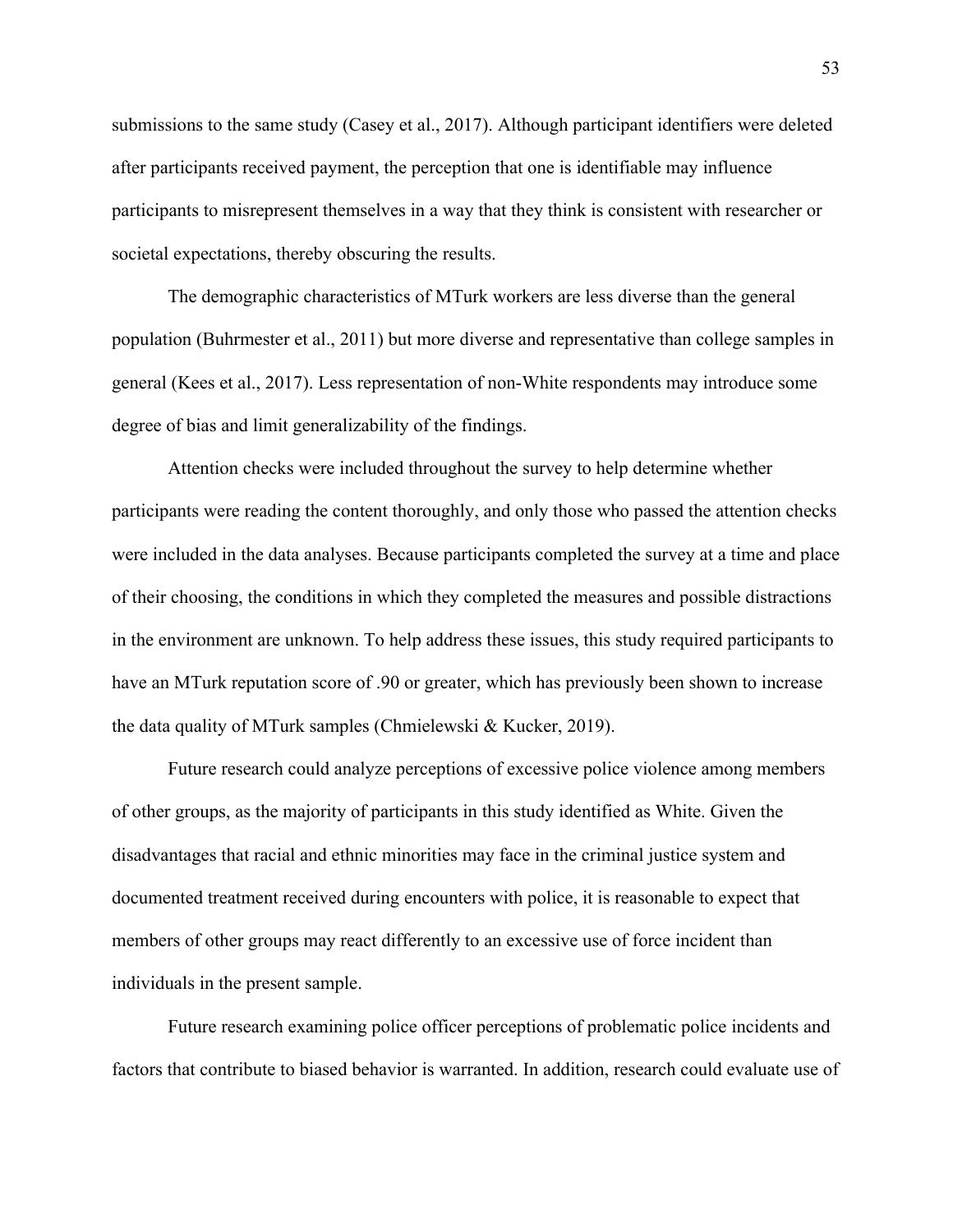force incident reports from police departments concerning interactions with women and members of various groups. Examining the perspectives of police officers may allow researchers to identify important factors that may give rise to excessive force. The resulting information might inform police training and procedures.

While the intersectional framework used in this study allowed an exploration of select variables, future research might explore more identities. Specifically, looking at other intersecting identities such as sexual identity, gender expression, and class would contribute to psychological literature by expanding on how intersectional stereotypes may affect the ways in which police officers interact with persons with multiple marginalized identities. This approach could address gaps in the literature on perceptions of police use of force which fail to represent women of color with multiple identities (e.g., poor, old, young, transgender, lesbian).

### **Conclusion**

The current study was prompted by a call for more women of color to be included in conversations about police violence (Crenshaw et al., 2015; Ritchie, 2017). Social psychological research has highlighted racial disparities at all levels of the criminal justice system (e.g., Eberhardt et al., 2006; Hester & Gray, 2018; Ridgeway, 2006), which has mostly excluded women (see Brown-Ianuzzi et al., 2021; Johnson et al., under review; Money, 2020; Thiem et al., 2019 for a few exceptions). Furthermore, race is largely ignored in gender prejudice research (Goff & Kahn, 2013). This study aimed to understand how Black and White women who have been harmed by a police officers' use of excessive force during an interaction are perceived in terms of culpability and discrimination.

Overall, this study found that after reading about a use of force incident, participants are more protective of Black and fatally wounded women (compared to White and injured women),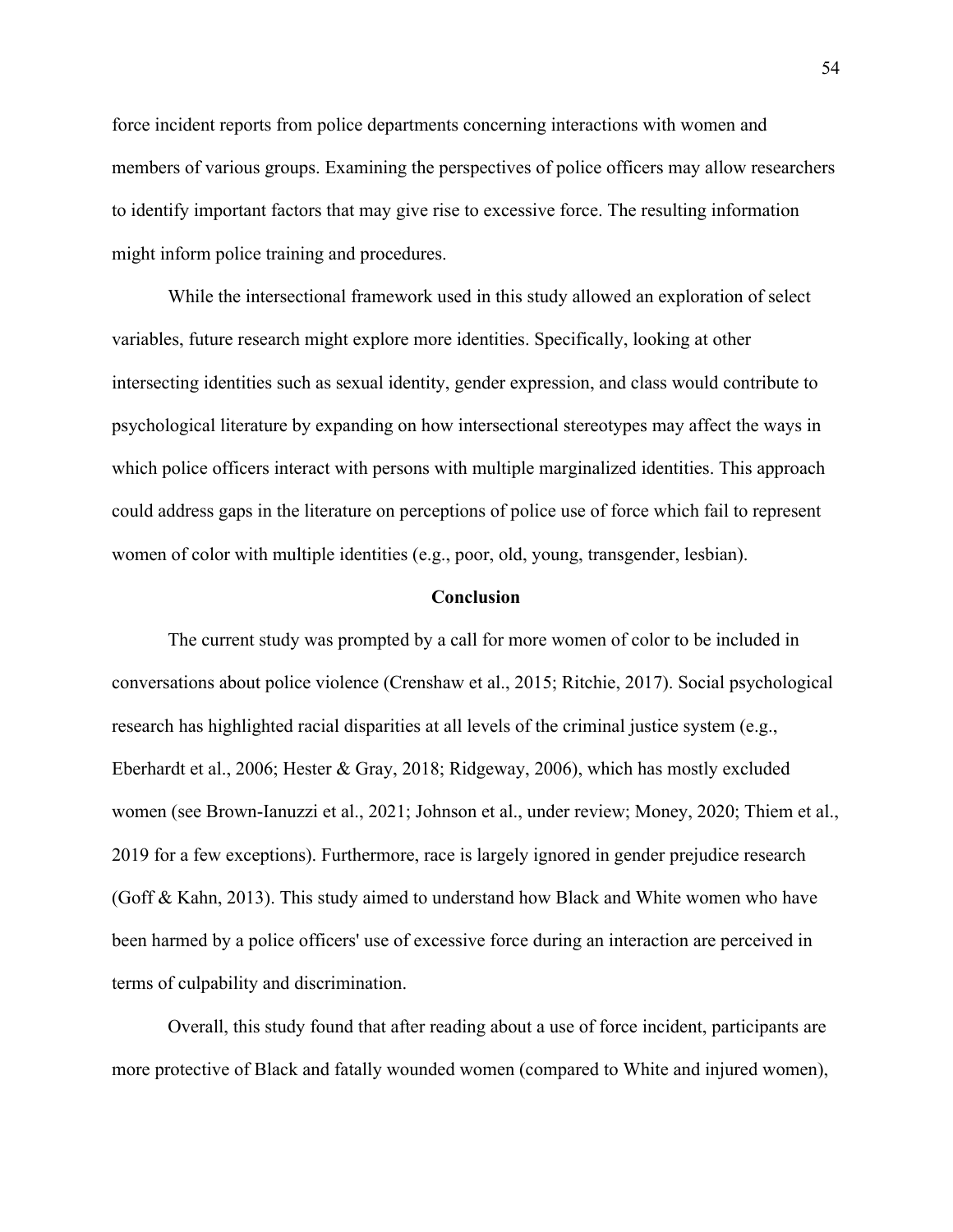with no interactions detected between victim race, demeanor, or severity of force. Highly valuing one's ethnic identity influenced participants' perceptions of gender discrimination for the White victim, such that those with a higher ethnic identity perceived that the respectful White victim faced less gender discrimination when she was killed than when she was injured. Unexpectedly, the effect of demeanor and severity of force on participants' judgments of gender discrimination for the Black victim was not significantly moderated by valuing one's ethnic identity. Further, ethnic identity and authoritarianism may be related to perceptions of excessive force in general, with individuals who scored higher on these measures being more willing to judge the victim negatively, although additional research is needed to confirm these findings. This research could lay the groundwork for future research into how women are discriminated against in policing.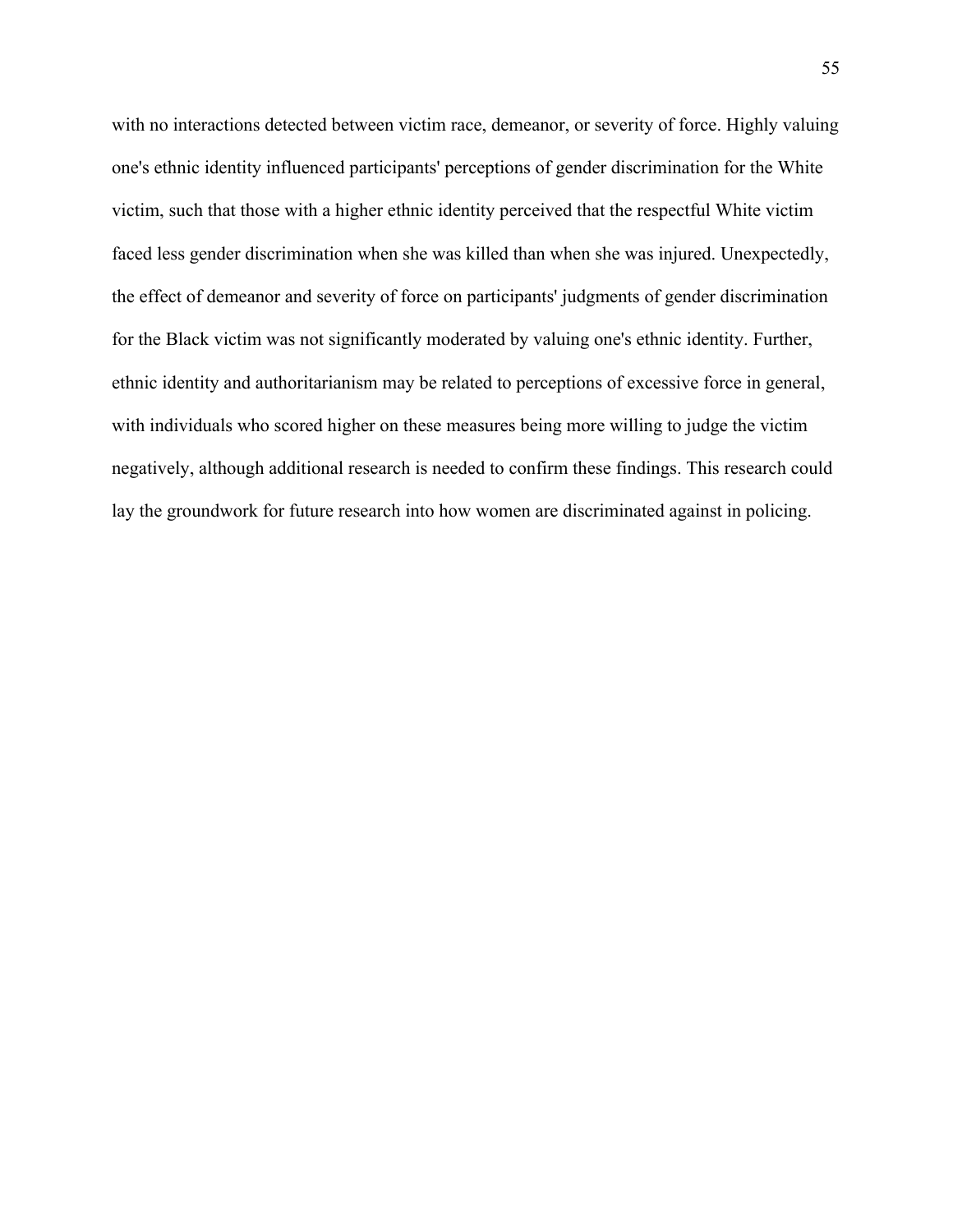### **References**

- Aiken, L. & West, S. (1991). *Multiple regression: Testing and interpreting interactions*. Sage Publications.
- Amuchie, N. (2016).*"*The forgotten victims" How racialized gender stereotypes lead to police violence against black women and girls: Incorporating an analysis of police violence into feminist jurisprudence and community activism. *Seattle Journal for Social Justice*, *14* (3), 617-668. https://digitalcommons.law.seattleu.edu/sjsj/vol14/iss3/8
- Anderson, M., Barthel, M., Perrin, A., & Vogels, E. A. (2021, November 15). *#Blacklivesmatter surges on Twitter after George Floyd's death.* Pew Research Center. https://www.pewresearch.org/fact-tank/2020/06/10/blacklivesmatter-surges-on-twitterafter-george-floyds-death/
- Andreychik, M. R., & Gill, M. J. (2009). Ingroup identity moderates the impact of social explanations on intergroup attitudes: External explanations are not inherently prosocial. *Personality and Social Psychology Bulletin, 35,* 1632–1645. http://dx.doi.org/10.1177/0146167209345285
- Atherley, L. T., & Hickman, L. T. (2014). Controlling use of force: Identifying police use of excessive force through analysis of administrative records. *Policing an International Journal of Police Strategies & Management, 8*, 123-134. https://doi.org/10.1093/police/pau003
- Axt, J. R., Ebersole, C. R., & Nosek, B. A. (2014). The rules of implicit evaluation by race, religion, and age. *Psychological Science*, *25*(9), 1804–1815. https://doi.org/10.1177/0956797614543801
- Belinda, B. & Peat, J., (2014). *Medical statistics: a guide to SPSS, data analysis, and critical appraisal* (2nd ed.). John Wiley & Sons. www.wiley.com/go/barton/medicalstatistics2e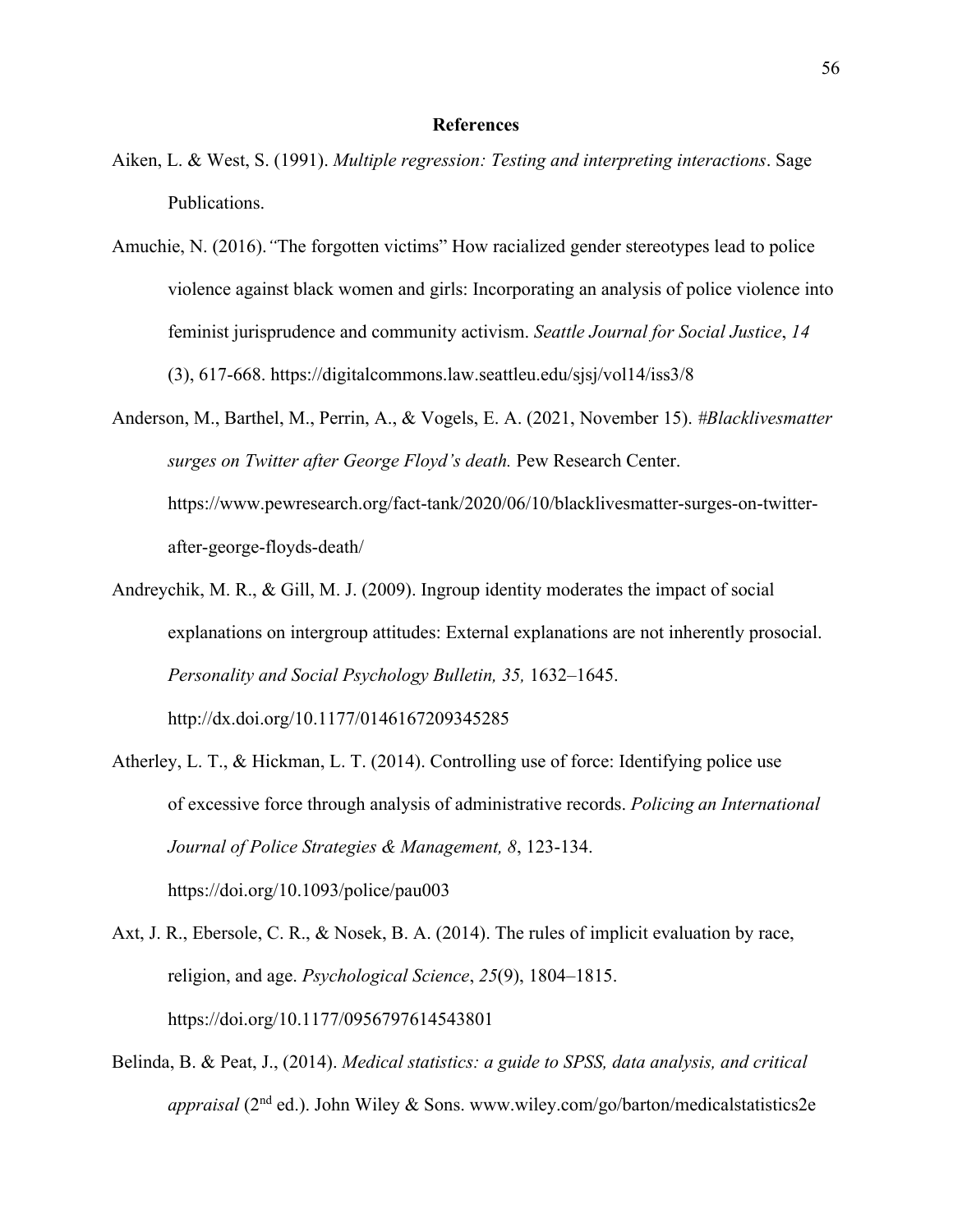- Blodorn, A., O'Brien, L.T., Cheryan, S. & Vick, B. (2016). Understanding perceptions of racism in the aftermath of hurricane katrina: The roles of system and group justification. *Social Justice Research, 29*, 139–158. https://doi.org/10.1007/s11211-016-0259-9
- Boehm, V. R. (1968). Mr. Prejudice, Miss Sympathy, and the authoritarian personality: An application of psychological measuring techniques to the problem of jury bias. *Wisconsin Law Review*, 734-750.
- Bray, J. H. & Maxwell, S. E. (1985). *Multivariate analysis of variance*. Sage University Paper Series on Quantitative Research Methods, *54*.
- Brown-Ianuzzi, J., Cooley, E., Cipolli, W., & Mehta, S. (2021). Race, ambivalent sexism, and perceptions of situations when police shoot Black women. *Social Psychological and Personality Science,* 1-12. https://doi.org/10.1177/1948550620987659
- Buchanan, E. M. (2015, March 30). SPSS–two-way between subjects manova example*.*  Youtube*.* https://www.youtube.com/watch?v=91HS2ZwaxDs
- Buhrmester, M., Kwang, T., & Gosling S. D. (2011). Amazon's mechanical turk: A new source of inexpensive, yet high-quality, data?. *Perspectives of Psychological Science*, *6*(1), 3-5. https://doi.org/10.1177/1745691610393980
- Casey, L. S., Chandler, J., Levine, A. S., Proctor, A., & Strolovitch, D. Z. (2017). Intertemporal differences among Mturk workers: Time-based sample variations and implications for online data collection. *SAGE Open*, 7(2), 2158244017712774. https://doi.org/10.1177/2158244017712774
- Celestin, B. D., & Kruschke, J. K. (2019). Lay evaluations of police and civilian use of force: Action severity scales. *Law and Human Behavior, 43*(3), 290- 305. https://doi.org/10.1037/lhb0000333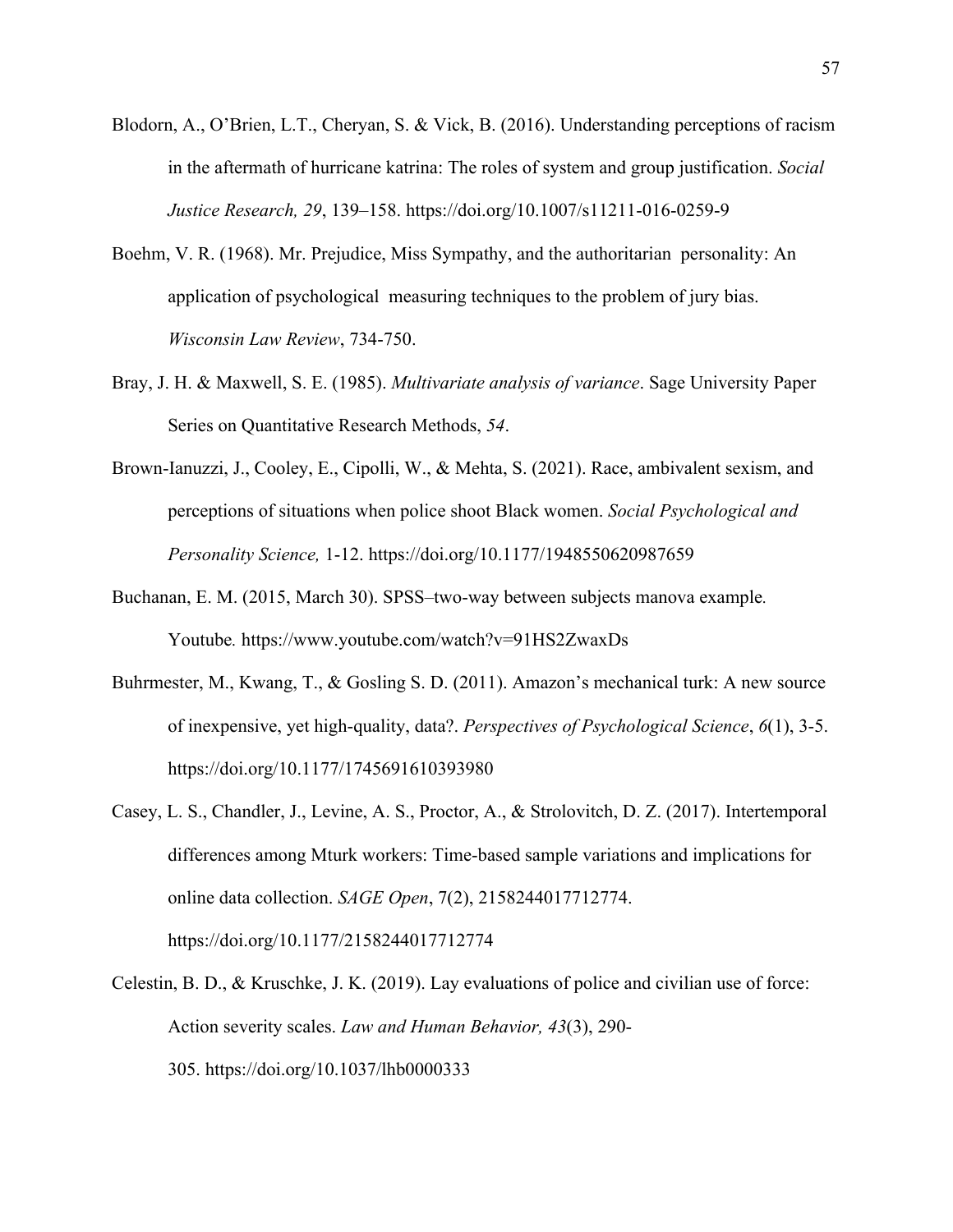- Chiricos, T., & Eschholz, S. (2002). The racial and ethnic typification crime and the criminal typification of race and ethnicity in local television news. *Journal of Research on Crime & Delinquency*, *39*(4), 400–420. https://doi.org/10.1177/002242702237286
- Chmielewski, M., & Kucker, S. C. (2019). An Mturk crisis? Shifts in data quality and the impact on study results. *Social Psychological and Personality Science, 11,* 464-473. https://doi.org/10.1177/1948550619875149
- CloudResearch (2020, August 11). A simple formula for predicting the time to complete a study on mechanical turk. *CloudResearch*. https://www.cloudresearch.com/resources/blog/asimple-formula-for-predicting-the-time-to-complete-a-study-on-mechanicalturk/#:~:text=We%20describe%20a%20general%20formula,should%20take%20approxi mately%2010%20minutes.
- Cochran, J. C., & Warren, P. Y. (2012). Racial, ethnic, and gender differences in perceptions of the police: The salience of officer race within the context of racial profiling. *Journal of Contemporary Criminal Justice*, *28*(2), 206–227.

https://doi.org/10.1177/1043986211425726

- Coles, S. M., & Pasek, J. (2020). Intersectional invisibility revisited: How group prototypes lead to the erasure and exclusion of Black women. *Translational Issues in Psychological Science*, *6*(4), 314–324. https://doi.org/10.1037/tps0000256
- Collins, P. H. (1998). The tie that binds: Race, gender, and US violence. *Ethnic and Racial Studies, 21*(5)*,* 917-938. https://doi.org/10.1080/014198798329720
- Collins, P. H. (2000). *Black feminist thought: Knowledge, consciousness, and the politics of empowerment*. Routledge.

Collins, P. H. (2015). Intersectionality's definitional dilemmas. *Annual Review of*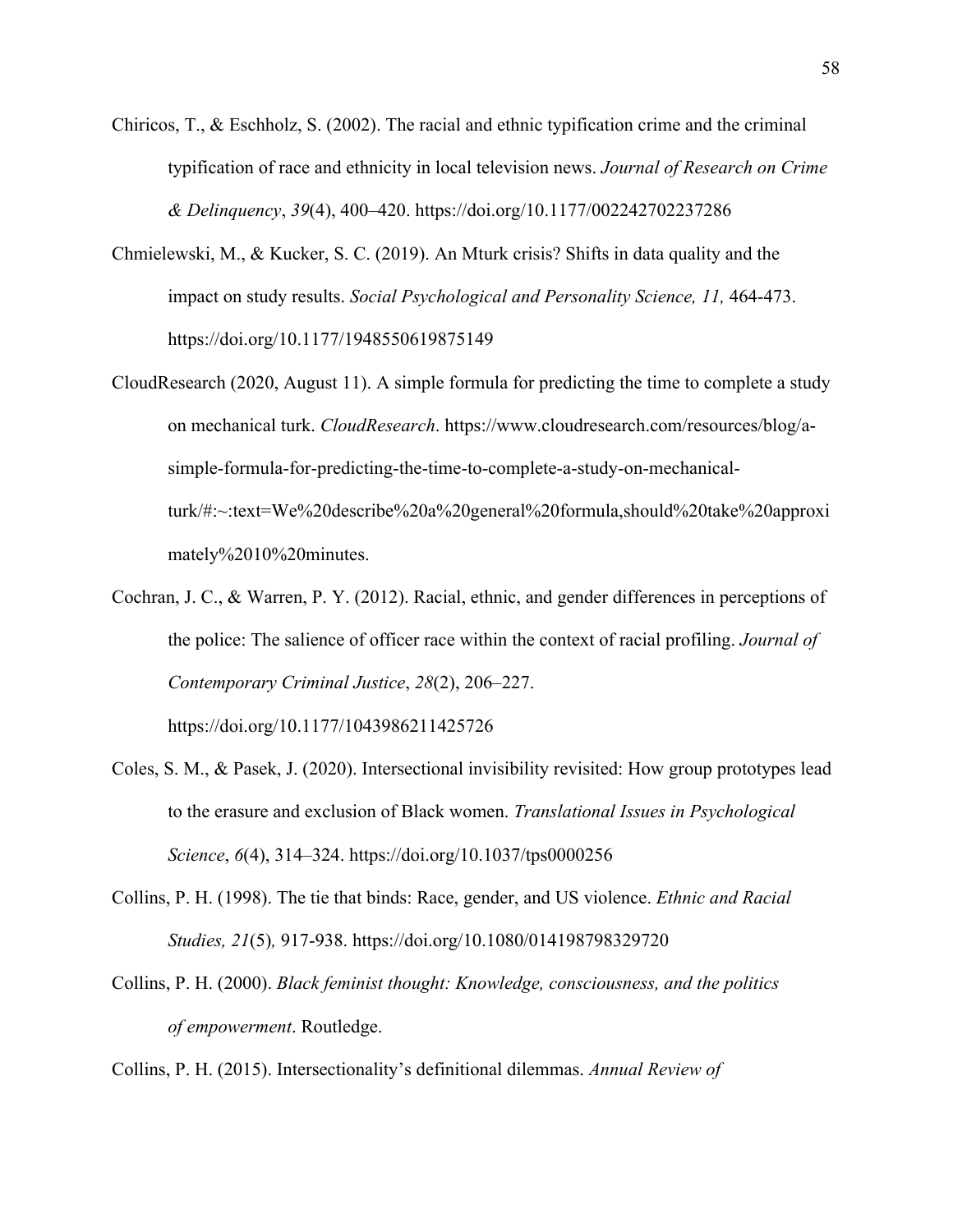*Sociology, 41,* 1-20. https://doi.org/10.1146/annurev-soc-073014-112142

- Constantine, M. G. (2002). Racism attitudes, White racial identity attitudes, and multicultural counseling competence in school counselor trainees. *Counselor Education and Supervision, 41,* 162–174. http://dx .doi.org/10.1002/j.1556-6978.2002.tb01281.x
- Corenblum, B. (2003). What children remember about ingroup and outgroup peers: Effects of stereotypes on children's processing of information about group members. *Experimental Child Psychology*, *86*, 32-66. https://doi.org/10.1016/S0022-0965(03)00105-X
- Correll, J., Wittenbrink, B., Park, B., Judd, C. M., & Goyle, A. (2011). Dangerous enough: Moderating racial bias with contextual threat cues. *Journal of Experimental Social Psychology, 47,* 184-189. https://doi.org/10.1016/j.jesp.2010.08.017
- Crandall, C. S., & Eshleman, A. (2003). A justification-suppression model of the expression and experience of prejudice. *Psychological Bulletin, 129*(3), 414-446. https://doi.org/10.1037/0033-2909.129.3.414
- Crandall, C. S., Eshleman, A., & O'Brien, L. (2002). Social norms and the expression and suppression of prejudice: The struggle for internalization. *Journal of Personality and Social Psychology, 82*(3), 359-378. https://doi.org/10.1037/0022- 3514.82.3.359
- Crenshaw, K. W. (1989). Demarginalizing the intersection of race and sex: A Black feminist critique of antidiscrimination doctrine, feminist theory, and antiracist politics. *University of Chicago Legal Forum*, *1989*(1), 139-167. http://chicagounbound.uchicago.edu/uclf
- Crenshaw, K. W., Ritchie, A. J., Anspach, R., Gilmer R., & Harris, L. (2015, December 16). *Say her name: Resisting police brutality against Black women*. The African American Policy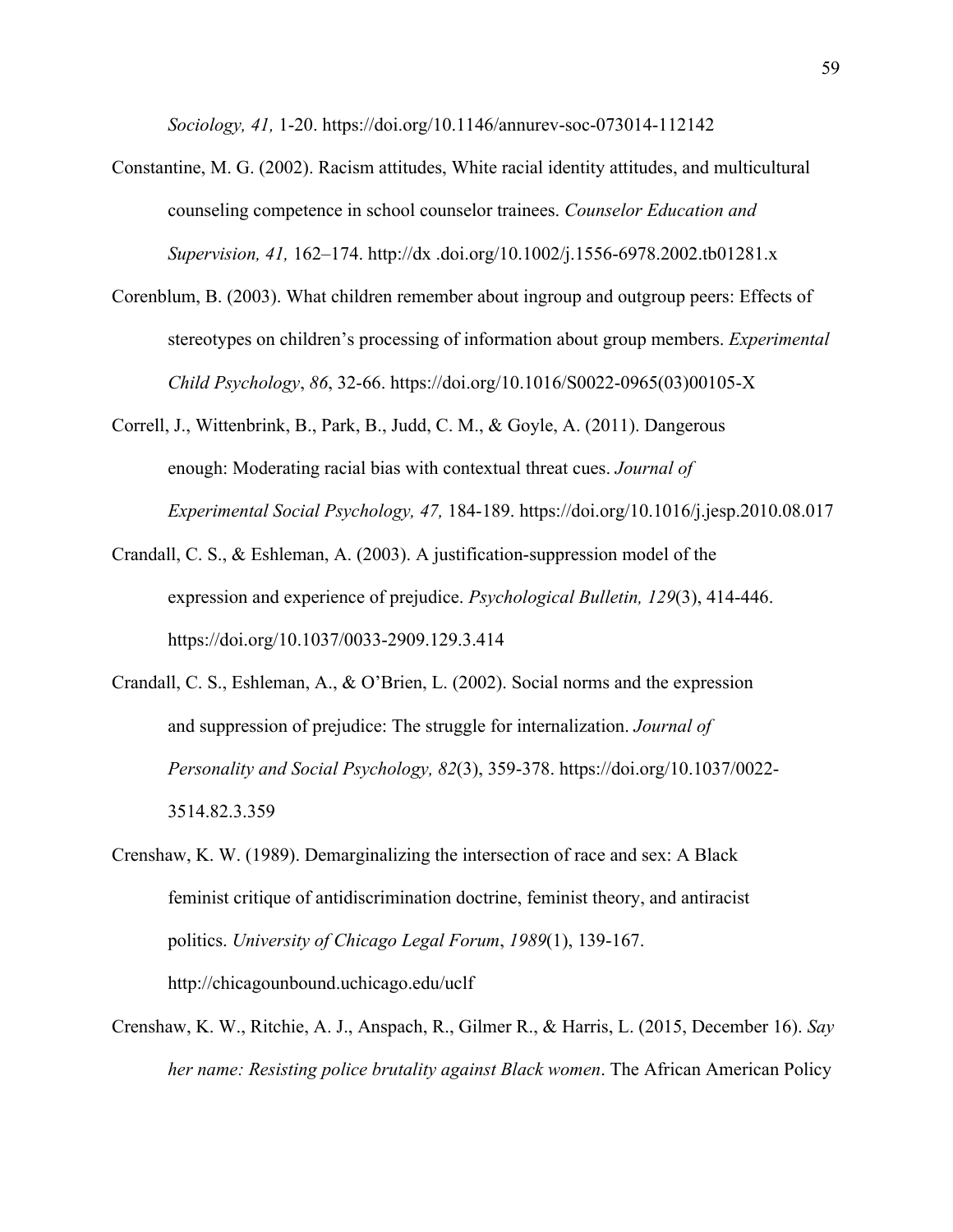Forum. http://static1.squarespace.com/static/53f20d90e4b0b80451158d8c/t/560c068ee4b 0af26f72741df/1443628686535/AAPF\_SMN\_Brief\_Full\_singles-min.pdf

- Crowne, D. P., & Marlowe, D. (1960). A new scale of social desirability independent of psychopathology. *Journal of consulting psychology*, *24*(4), 349-354. https://doi.org/10.1037/h0047358
- Cuddy, A. J. C., Fiske, S. T., & Glick, P. (2008). Warmth and competence as universal dimensions of social perception: The stereotype content model and the BIAS map. In M. P. Zanna (Ed.), *Advances in Experimental Social Psychology, 40,* 61-149. Elsevier Academic Press. https://doi.org/10.1016/S0065-2601(07)00002-0
- Cutler, B. L. (2008). Legal authoritarianism. In *Encyclopedia of psychology and law*, *1*, 445-447. Sage Publications. https://dx.doi.org/10.4135/9781412959537.n171
- Davis, A. W., Levant, R. F., & Pryor, S. (2018). Traditional femininity versus strong black women ideologies and stress among black women. *Journal of Black Studies, 49*(8), 820- 841. https://doi.org/10.1177/0021934718799016
- DeVault, A., & Miller, M. K. (2019). Justification-Suppression and normative window of prejudice as determinants of bias towards lesbians, gays, and bisexual adoption applications. *Journal of Homosexuality, 66,* 465-486. https://doi.org/10.1080/00918369.2017.1414497
- Dewan, S. (2020, September 24). Few police officers who cause deaths are charged or convicted. *The New York Times*. https://www.nytimes.com/2020/09/24/us/police-killingsprosecution-charges.html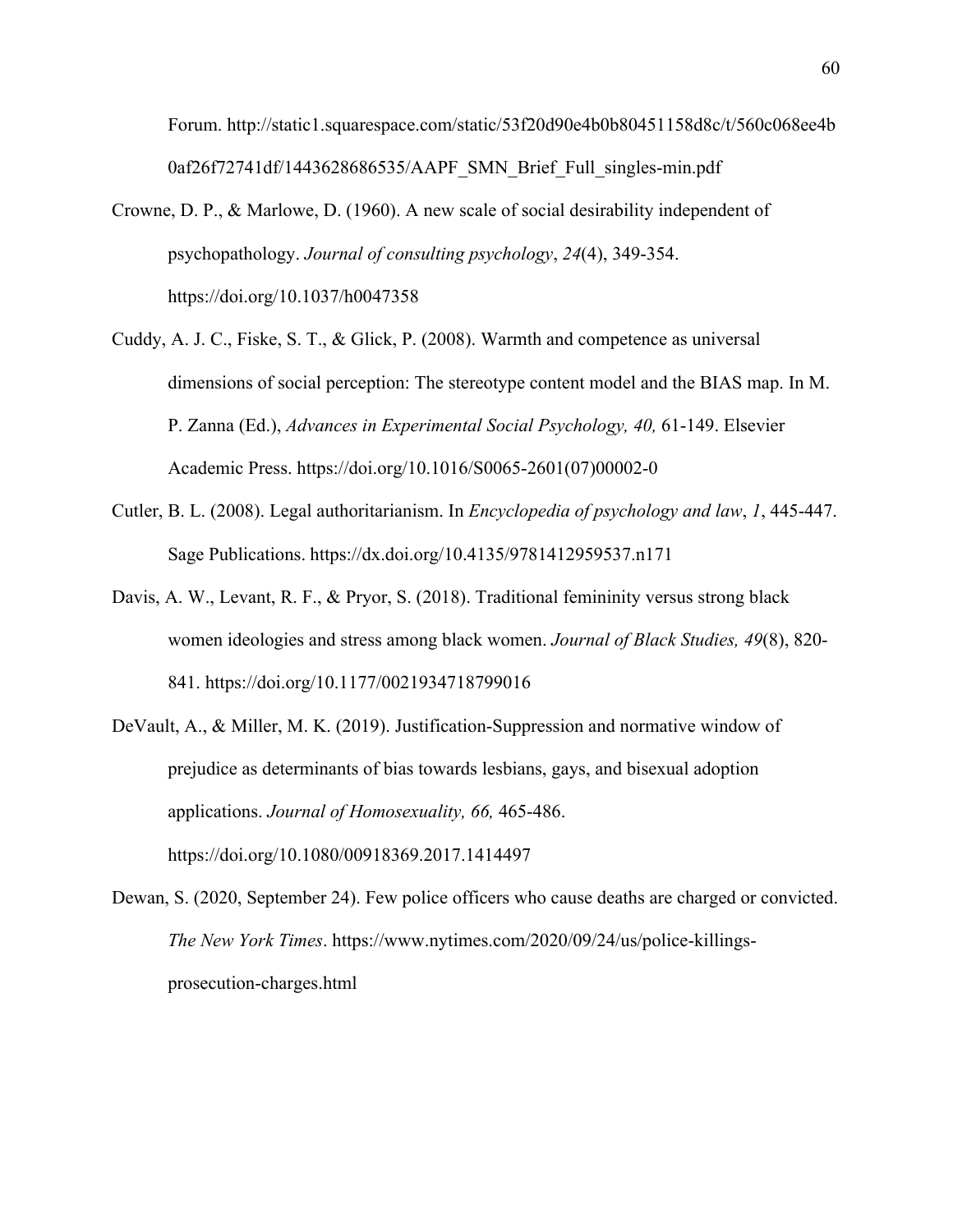Dorfman, L. & Schiraldi, V. (2001). *Off balance: Youth, race & crime in the news*. Justice Policy Institute.

https://justicepolicy.org/wpcontent/uploads/justicepolicy/documents/off\_balance.pdf

- Dovidio, J. F. (2001). On the nature of contemporary prejudice: The third wave. *Journal of Social Issues, 27,* 829-849. https://doi.org/10.1111/0022-4537.00244
- Dovidio, J. F., & Gaertner, S. L. (1986). Prejudice, discrimination, and racism: Historical trends and contemporary approaches. In J. F. Dovidio & S. L. Gaertner (Eds.), *Prejudice, discrimination, and racism,* 1–34. Academic Press. http://www3.psych.purdue.edu/~willia55/392F-'06/Dovidio&Gaertner.pdf
- Dovidio, J. F., & Gaertner, S. L. (2004). Aversive Racism. *Advances in Experimental Social Psychology, 36,* 1-52. Elsevier Academic Press. https://doi.org/10.1016/S0065- 2601(04)36001-6
- Dovidio, J. F., Hewstone, M., Glick, P., & Esses, V. (2010). Prejudice, stereotyping, and discrimination: Theoretical and empirical overview. *The Sage Handbook of Prejudice, Stereotyping and Discrimination*. 3-28. https://dx.doi.org/10.4135/9781446200919.n1
- Dozo, N. (2015). *Gender Differences in Prejudice: A biological and social psychological analysis*. [PhD Thesis, The University of Queensland]. https://doi.org/10.14264/uql.2015.777
- Dukes, K., & Gaither, S. E. (2017). Black racial stereotypes and victim blaming: Implications for media coverage and criminal proceedings in cases of police violence against racial and ethnic minorities. *Journal of Social Issues, 73,* 789- 807. https://doi.org/10.1111/josi.12248

Eberhardt, J. L., Davies, P. G., Purdie-Vaughns, V. J., & Johnson, S. L. (2006). Looking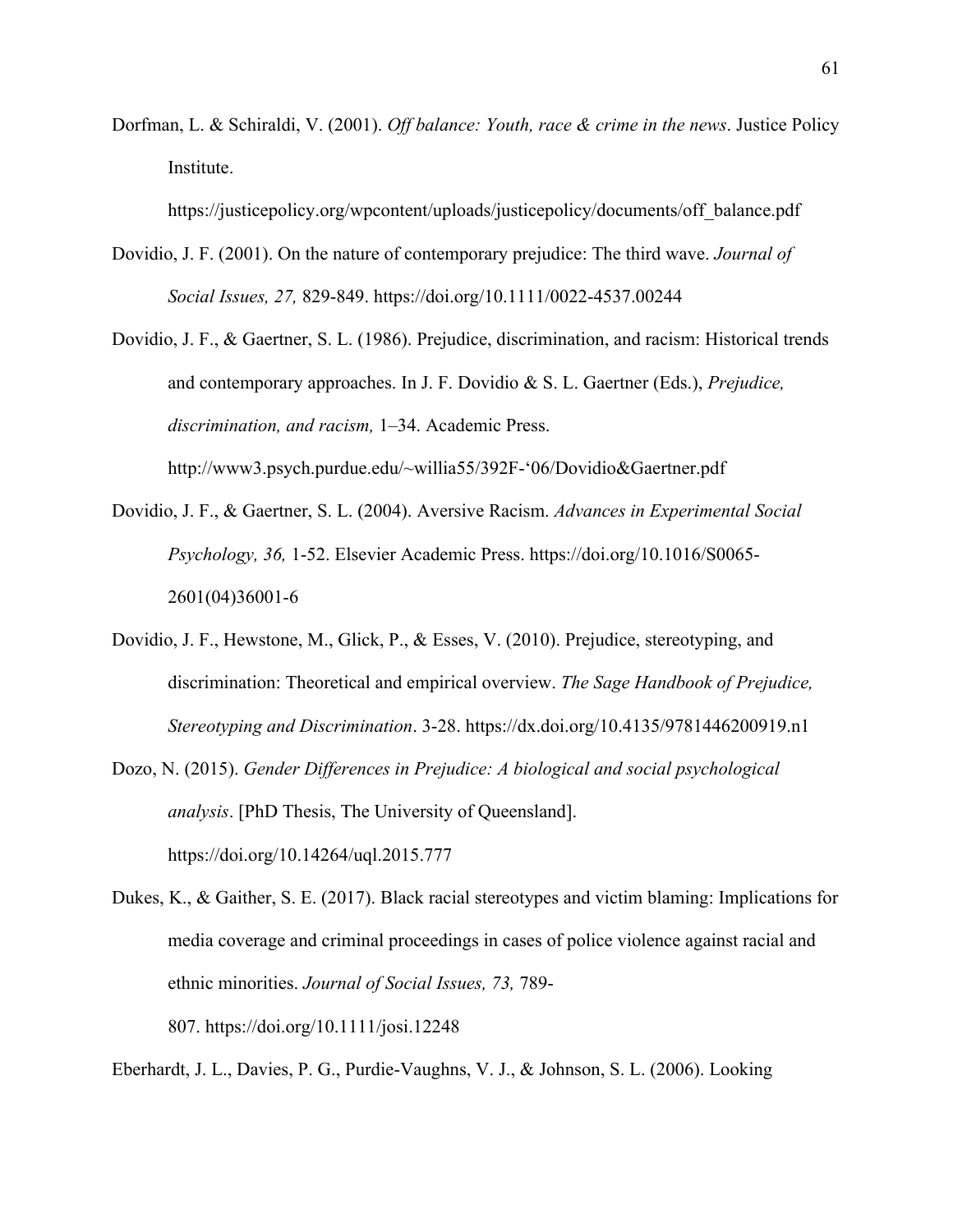deathworthy: Perceived stereotypicality of Black defendants predicts capitalsentencing outcomes. *Psychological Science, 17*(5)*,* 383-386. https://doi.org/10.1111/j.1467-9280.2006.01716.x

- Eigenberg, H. M., & Park, S. M. (2016). Marginalization and invisibility of women of color: A content analysis of race and gender images in introductory criminal justice and criminology texts. *Race and Justice, 6*(3), 257-279. https://doi.org/10.1177/2153368715600223
- Ekehammar, B., & Sidanius, J. (1982). Sex differences in sociopolitical attitudes: A replication and extension. *British Journal of Social Psychology, 21*(3), 249-257. https://doi.org/10.1111/j.2044-8309.1982.tb00546.x
- Ekins, E. (2016, December 7). *Policing in America: Understanding Public Attitudes toward the Police. Results from a National Survey*. Cato Institute. https://www.cato.org/surveyreports/policing-america-understanding-public-attitudes-toward-police-results-national
- Faul, F., Erdfelder, E., Lang, A. G., & Buchner, A. (2007). G\* Power 3: A flexible statistical power analysis program for the social, behavioral, and biomedical sciences. *Behavior research methods*, *39*(2), 175-191. https://doi.org/10.3758/BF03193146
- Fedina, L., Backes, B. L., Jun, H. J., Shah, R., Nam, B. Link, B. G., & DeVylder, J. E. (2018). Police violence among women in four US cities. *Preventive Medicine, 106*, 150–156. https://doi.org/10.1016/j.ypmed.2017.10.037
- Fiske, S. T. (2017). Prejudices in cultural contexts: Shared stereotypes (gender, age) versus variable stereotypes (race, ethnicity, religion). *Perspectives on Psychological Science*, *12*(5), 791–799. https://doi.org/10 .1177/1745691617708204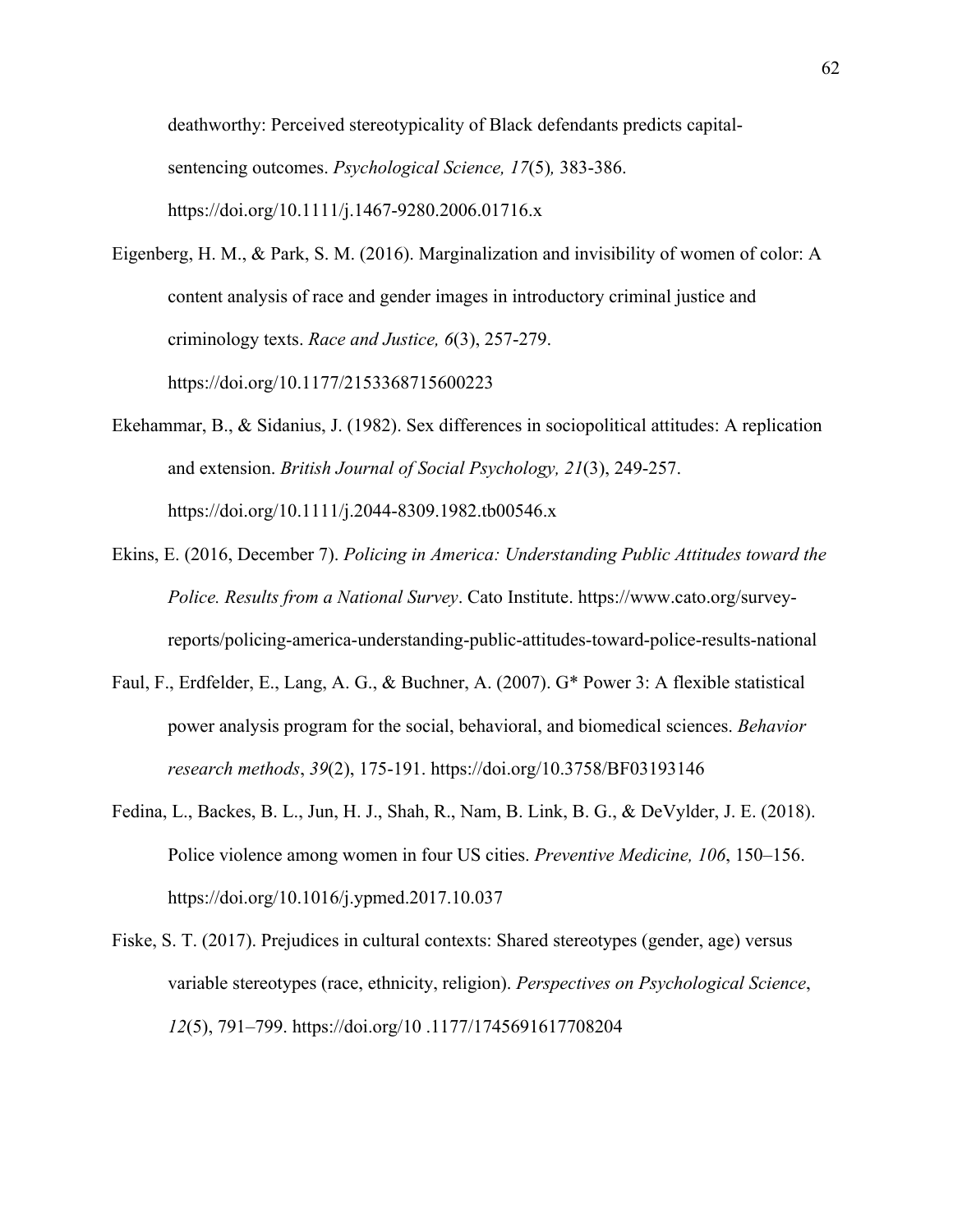- Fiske, S. T., Cuddy, A. J. C., Glick, P., & Xu, J. (2002). A model of (often mixed) stereotype content: Competence and warmth respectively follow from perceived status and competition. *Journal of Personality and Social Psychology, 82,* 878-902. https://doi.org/10.1037/0022-3514.82.6.878
- Fiske, S. T., Neuberg, S. L., Beattie, A. E., & Milberg, S. J. (1987). Category-based and attribute-based reactions to others: Some informational conditions of stereotyping and individuating processes. *Journal of Experimental Social Psychology, 23*(5), 399-427. https://doi.org/10.1016/0022-1031(87)90038-2
- Fox News (2006, April 6). New orleans police probed after brutality claims. *Fox News*. https://www.foxnews.com/story/new-orleans-police-probed-after-brutality-claims
- Friedersdorf, C. (2015, June 27). It's time for good cops to do something about bad cops. *The Atlantic*. http://www.theatlantic.com/politics/archive/2015/06/its-time-fo-good-copsto-do-something-about-bad-cops/396890/#disqus\_thread
- George, W.H. & Martínez, L.J. (2002). Victim blaming in rape: Effects of victim and perpetrator race, type of rape, and participant racism. *Psychology of Women Quarterly*, *26*, 110- 119. https://doi.org/10.1111/1471-6402.00049
- Ghavami, N., & Peplau, L. A. (2013). An intersectional analysis of gender and ethnic stereotypes: Testing three hypotheses. *Psychology of Women Quarterly, 37,* 113- 127. https://doi.org/10.1177/0361684312464203
- Glaser, J., & Knowles, E. D. (2008). Implicit motivation to control prejudice. *Journal of Experimental Social Psychology, 44*, 164 –172. https://doi.org/10.1016/j.jesp.2007.01.002

Goff, P. A., Jackson, M. C., Di Leone, B. A. L., Culotta, C. M., & DiTomasso, N. A.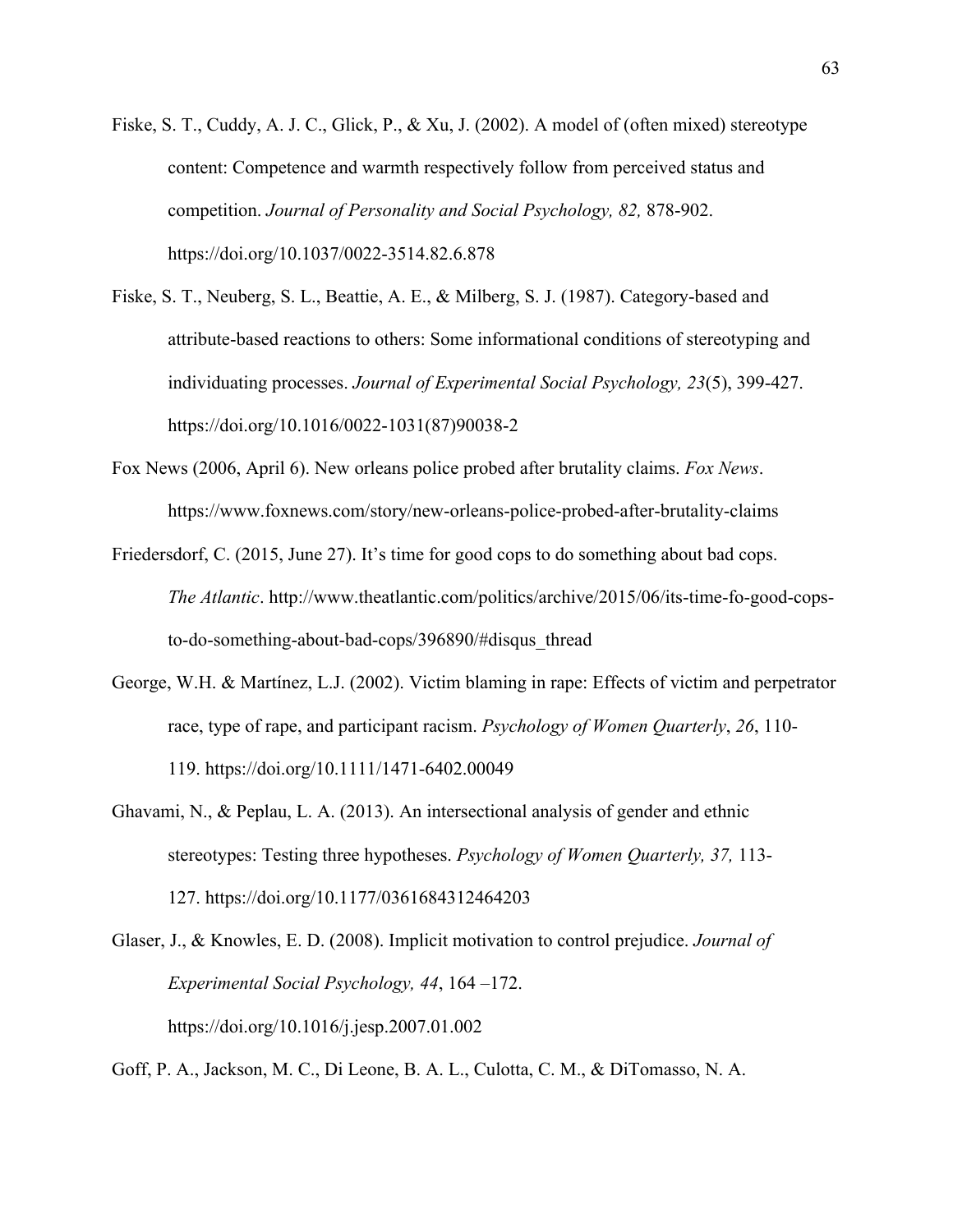(2014). The essence of innocence: Consequences of dehumanizing Black children. *Interpersonal Relations and Group Processes, 106,* 526-545. https://doi.org/10.1037/a0035663

Goff, P. A., Lloyd, T., Geller, A., Raphael, S., & Glaser, J. (2016). *The science of justice: Race, arrests, and police use of force.* Center for Policing Equity*.*  https://policingequity.org/images/pdfs-doc/CPE\_SoJ\_Race- Arrests-UoF\_2016-07-08-1130.pdf

- Goff, P. A., & Kahn, K. B., (2013). How psychological science impedes intersectional thinking. *Du Bois Review: Social Science Research on Race, 10*(2)*,* 365-384. DOI:10.1017/S1742058X13000313
- Goff, P. A., Thomas, M. A., & Jackson, M. C. (2008). "Ain't I a woman?": Towards an intersectional approach to person perception and group-based harms. *Sex Roles, 59,* 392- 403. https://doi.org/10.1007/s11199-008-9505-4

Goh, J. X., Bandt-Law, B., Cheek, N. N., Sinclair, S. & Kaiser, C. R. (2021). Narrow prototypes and neglected victims: Understanding perceptions of sexual harassment. *Journal of Personality and Social Psychology*, *122*(5), 873–893. https://doi.org/10.1037/pspi0000260

- Greenwald, A. G., Oakes, M. A., & Hoffman, H. G. (2003). Targets of discrimination: Effects of race on responses to weapons holders. *Journal of Experimental Social Psychology, 39*(4)*,*  399-405. https://doi.org/10.1016/S0022-1031(03)00020-9
- Hair, J. F., Black, W. C., Babin, B. J., & Anderson, R. E. (2014). *Multivariate data analysis* (7th ed.)*.* Pearson New International Edition.

https://files.pearsoned.de/inf/ext/9781292035116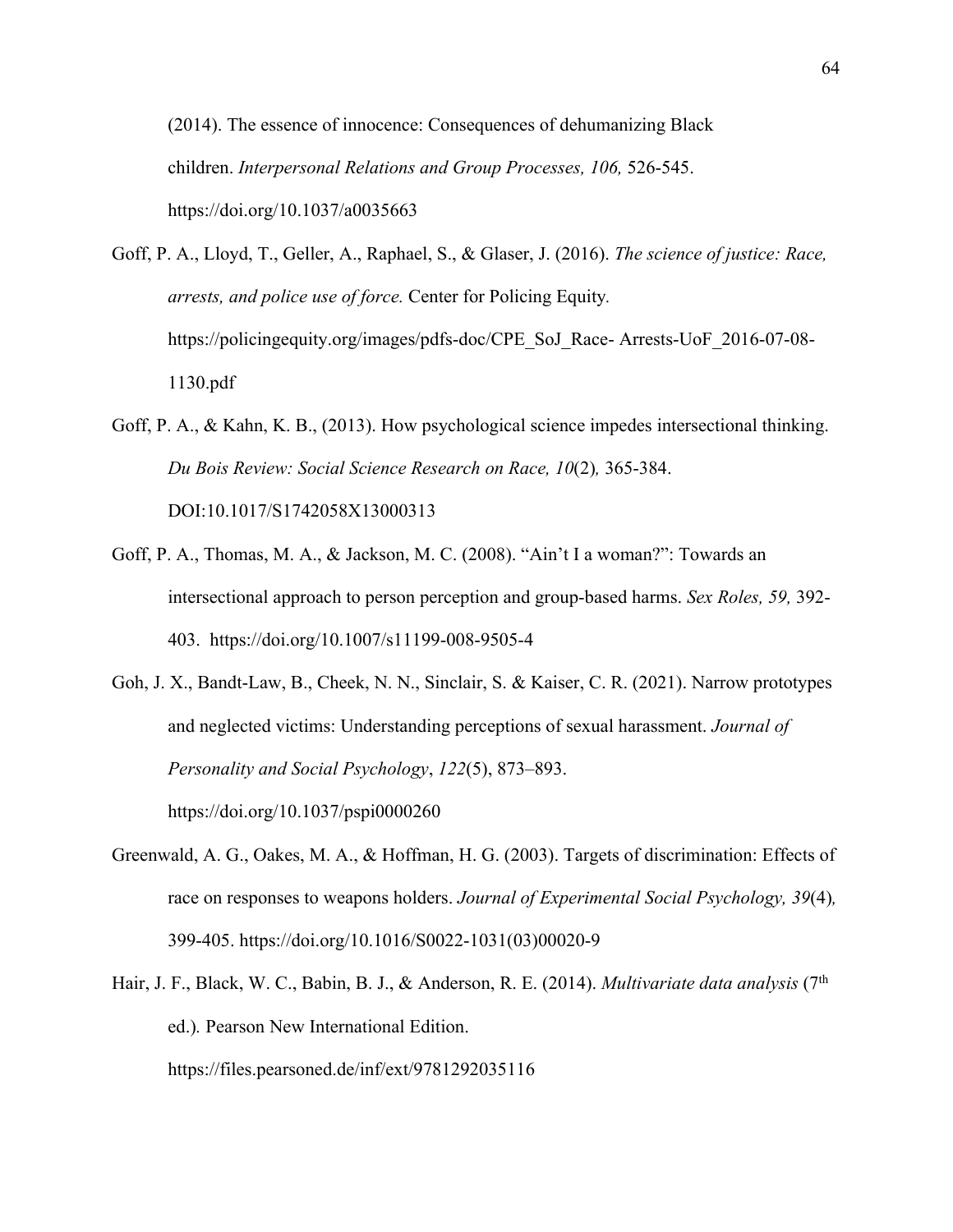- Hayes, A. F. (2018). *Introduction to mediation, moderation, and conditional process analysis: A regression-based approach* (2nd ed.). Guilford.
- Henderson, L. (1991). Authoritarianism and the rule of law. *Scholarly Works*, 867. https://scholars.law.unlv.edu/facpub/867
- Hester, N., & Gray, K. J. (2018). For Black men, being tall increases threat stereotyping and police stops. *Proceedings of the National Academy of Sciences of the United States of America*, *115*(11), 2711-2715. https://doi.org/10.1073/pnas.1714454115
- Hitlin, P. (2016, July 11). *Research in the Crowdsourcing Age, a Case Study.* Pew Research Center. https://www.pewresearch.org/internet/2016/07/11/research-in-the-crowdsourcingage-a-case-study/
- Huberty, C. J., & Morris, J. D. (1989). Multivariate analysis versus multiple univariate analyses *Psychological Bulletin, 105*(2), 302-308. https://doi.org/10.1037/0033- 2909.105.2.302
- Iati, M., Jenkins, J., & Brugal, S. (2020, September 4). Nearly 250 women have been fatally shot by police since 2015. *The Washington Post*.

https://www.washingtonpost.com/graphics/2020/investigations/police-shootings-women

Inman, M. L., & Baron, R. S. (1996). Influence of prototypes on perceptions of prejudice. *Journal of Personality and Social Psychology*, *70*(4), 727–739. https://doi.org/10.1037/0022- 3514.70.4.727

Ito, T. A., & Urland, G. R. (2003). Race and gender on the brain: Electrocortical measures of attention to the race and gender of multiply categorizable individuals. *Journal of Personality and Social Psychology, 85*(4), 616–626. https://doi.org/10.1037/0022- 3514.85.4.616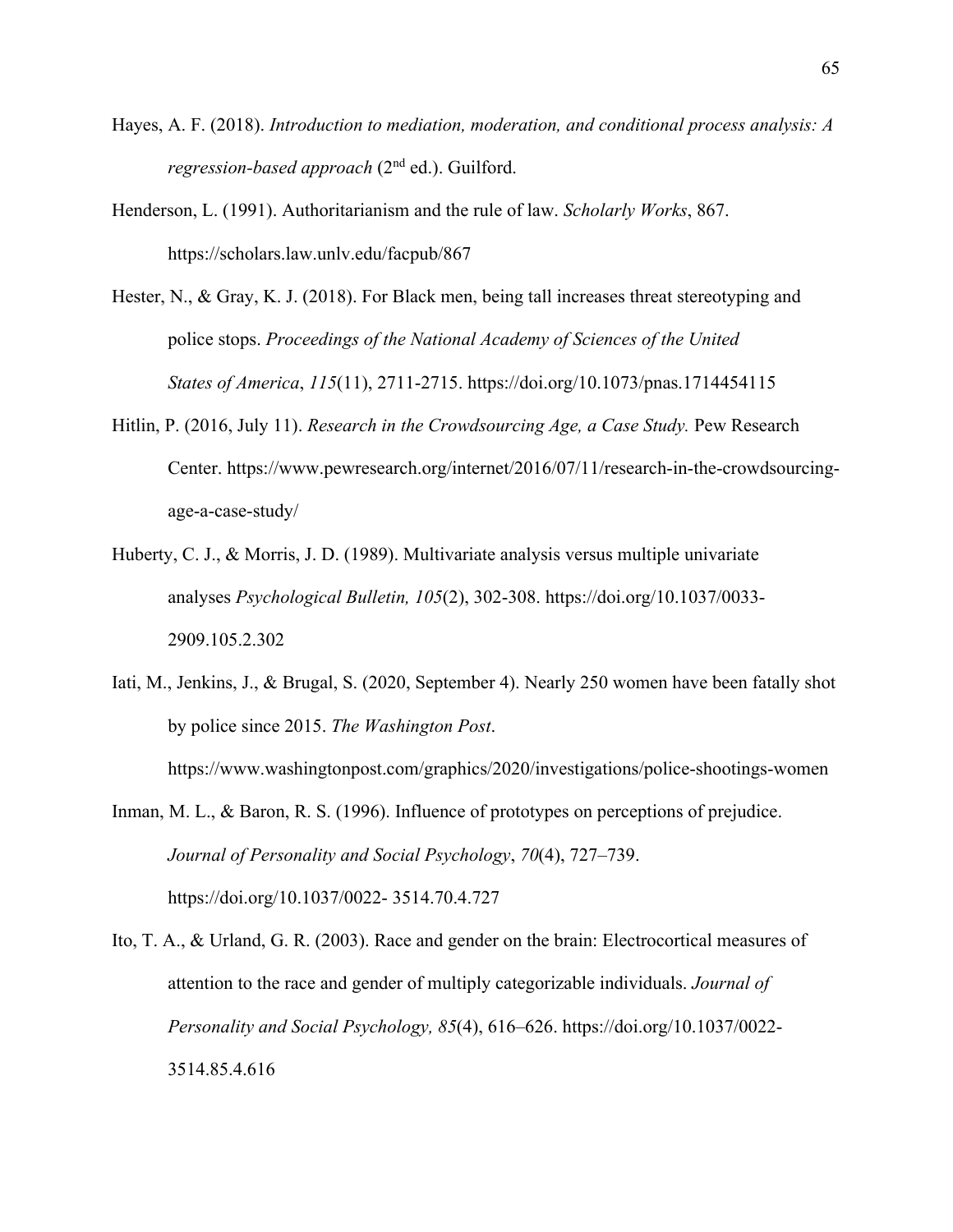Jacobs, M. S. (2017). The violent state: Black women's invisible struggle against police violence. *William & Mary Journal of Women and the Law, 29,* 38-100. https://scholarship.law.wm.edu/wmjowl/vol24/iss1/4

- Jensen, G. F., White, C. S., & Galliher, J. M. (1982). Ethnic status and adolescent selfevaluations: An extension of research on minority self-esteem. *Social Problems*, *30*(2), 226-239.
- Johnson, D., & Kuhns, J. B. (2009). Striking out: Race and support for police use of force. *Justice Quarterly, 26*(3)*,* 592-623. https://doi.org/10.1080/07418820802427825
- Johnson, O., Keon G., & Habiba I. (2018). Race, gender, and the contexts of unarmed fatal interactions.https://cpbusw2.wpmucdn.com/sites.wustl.edu/dist/b/1205/files/2018/02/Rac e-Gender-and-Unarmed-1y6zo9a.pdf
- Johnson, J. D., & Lecci, L. (2020). Does empathy undermine justice? Moderating the impact of empathy for a White policeman on responses to police interracial violence. *British Journal of Social Psychology, 59*, 752-772. https://doi.org/10.1111/bjso.12347
- Johnson, J., Sattler, D. N., Ginther, K., Smith, B., & Otton, K. (under review). "Say her name": Valuing a White police officer "triggers" symbolic racism when he shoots and kills a Black woman.
- Kahn, K. B., Goff, P. A., Lee, K. J., & Motamed, D. (2016). Protecting whiteness: White phenotypic racial stereotypicality reduces police use of force. *Social Psychological and Personality Science, 7*(5), 403-411. https://doi.org/10.1177/1948550616633505
- Kahn, K. B., & McMahon, J. M. (2015). Shooting deaths of unarmed racial minorities: Understanding the role of racial stereotypes on decisions to shoot. *Translational*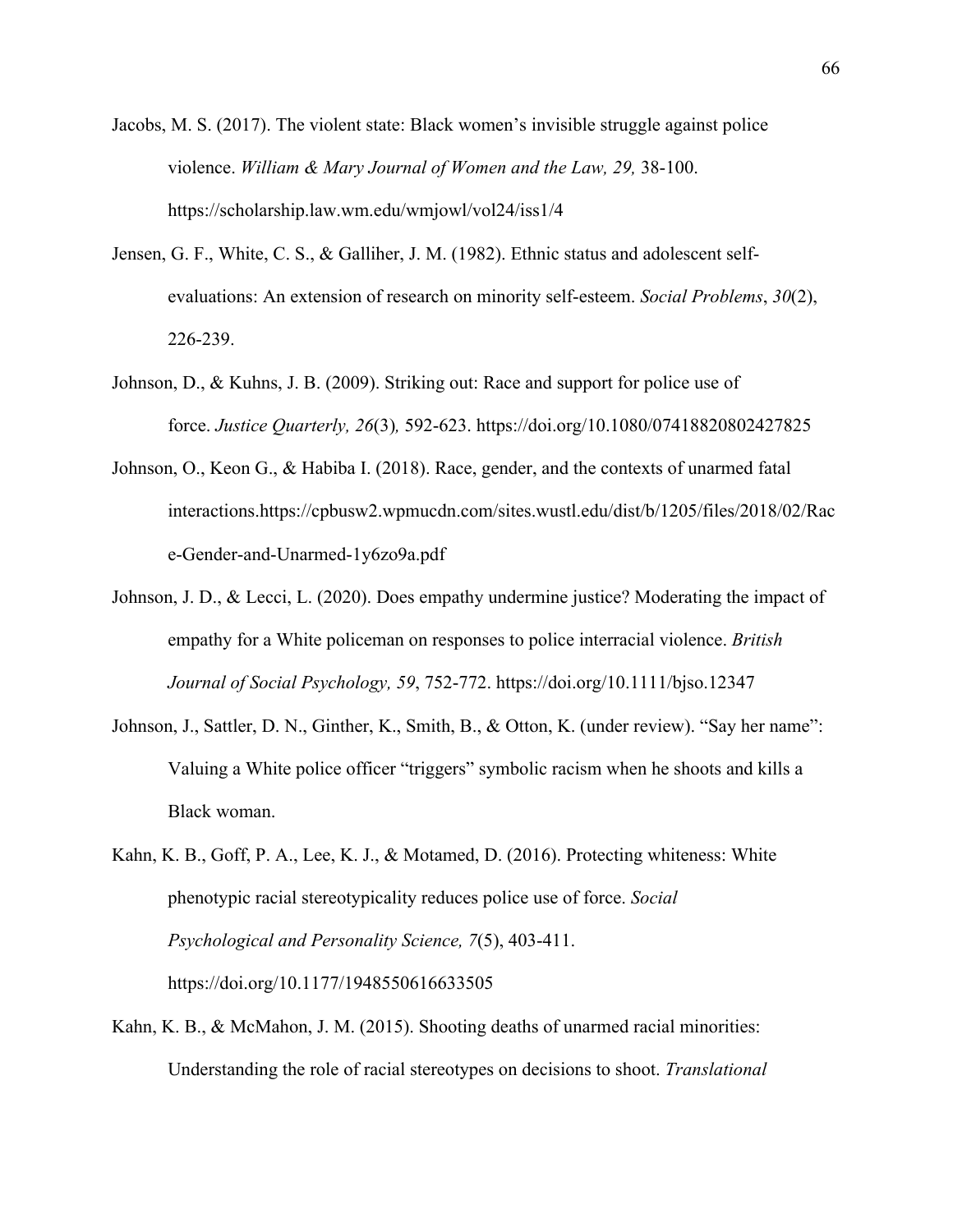*Issues in Psychological Sciences, 1*(4), 310-320. https://doi.org/10.1037/tps0000047

- Kaiser, C. R. & Wilkins, C. L. (2010). Group identification and prejudice: Theoretical and empirical advances and implications. *Journal of Social Issues*. *66*(3), 461- 476. https://doi.org/10.1111/j.1540-4560.2010.01656.x
- Kajstura A. (2019). *Women's mass incarceration: The whole pie 2019*. Prison Policy Initiative. https://www.prisonpolicy.org/reports/pie2019women.html
- Kang, S. K., & Bodenhausen, G. V. (2015). Multiple identities in social perception and interaction: Challenges and opportunities. *Annual Review of Psychology, 66*, 547- 574. https://doi.org/10.1146/annurev-psych-010814-015025
- Kees, J., Berry, C., Burton, S., & Sheehan, K. (2017). An analysis of data quality: Professional panels, student subject pools, and Amazon's mechanical turk. *Journal of Advertising, 46,*  141-155. https://doi.org/10.1080/00913367.2016.1269304
- Kravitz, D. A., Cutler, B. L., Brock, P. (1993). Reliability and validity of the original and revised Legal Attitudes Questionnaire. *Law and Human Behavior, 17*, 661–667. https://doi.org/10.1007/BF01044688
- Lait, M. & Glover, S. (2000, July 21). Killing of a homeless woman unjustified, officer says. *Los Angeles Times*. https://www.latimes.com/archives/la-xpm-2000-jul-21-mn-56723 story.html

Lewis, J. A., & Grzanka, P. R. (2016). Applying intersectionality theory to research on perceived racism. In A. N. Alvarez, C. T. H. Liang, & H. A. Neville (Eds), *The cost of racism for* 

Lasley, J. R. (1994). The impact of the Rodney king incident on citizen attitudes toward police. *Policing and Society*, *3*(4), 245-255. https://doi.org/10.1080/10439463.1994.9964673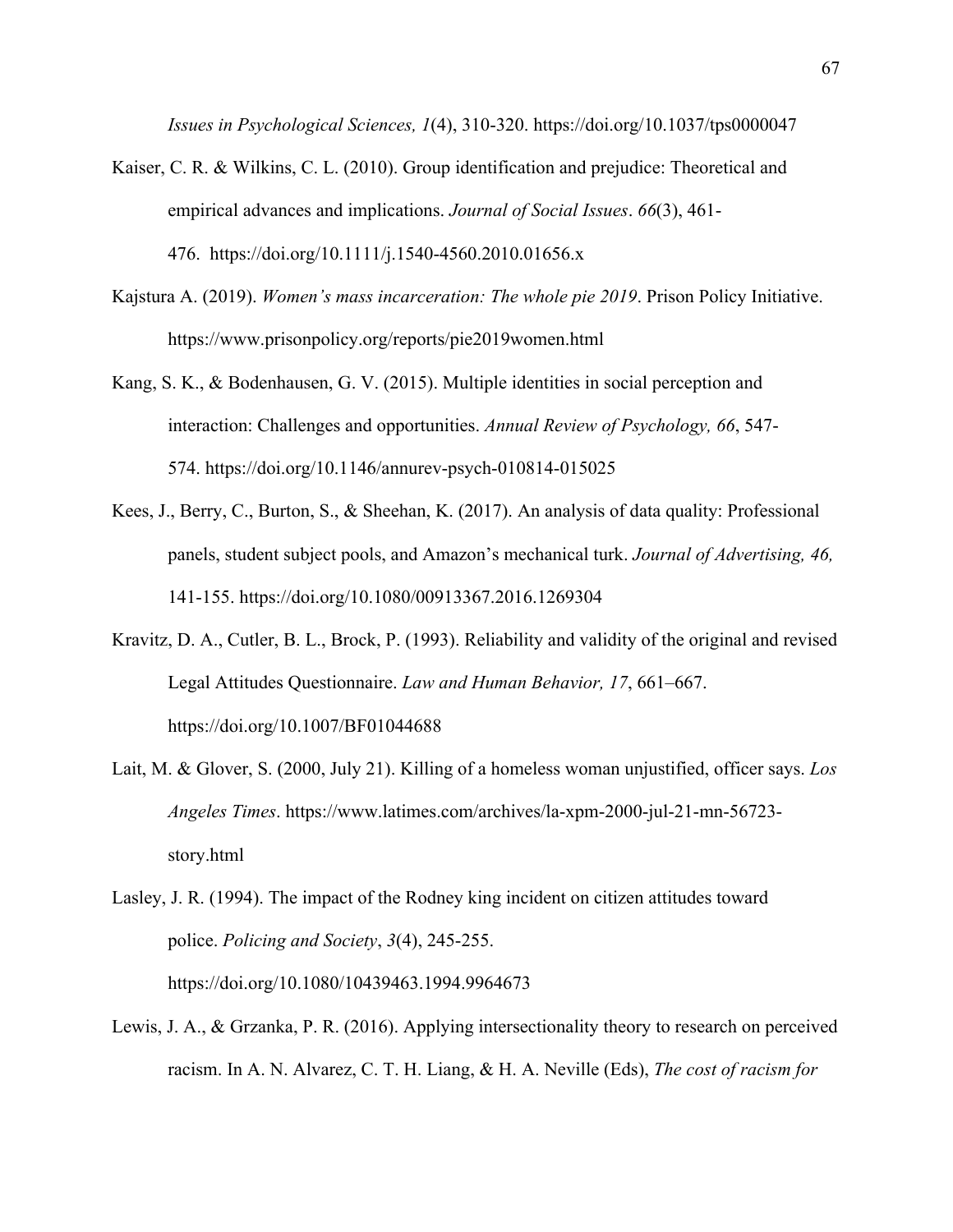*people of color: Contextualizing experiences of discrimination*, 31-54. Washington, DC, US: American Psychological Association. https://doi.org/10.1037/14852-003

- Lindström, B., Jangard, S., Selbing, I., & Olsson, A. (2018). The role of a "common is moral" heuristic in the stability and change of moral norms. *Journal of Experimental Psychology: General, 147*(2), 228–242. https://doi.org/10.1037/xge0000365
- Lopez, W. D. (2019, November 3). Police killed Atatiana Jefferson, then implied she was responsible for her death. *Truthout*. https://truthout.org/articles/police-killed-atatianajefferson-then-implied-she-was-responsible-for-her-death/
- Mbuba, J. M. (2010). Attitudes toward the police: The significance of race and other factors among college students. *Journal of Ethnicity in Criminal Justice, 8*(3), 201-215. https://doi.org/10.1080/15377938.2010.502846
- McFarland, S. (2010). Authoritarianism, social dominance, and other roots of generalized prejudice. *Political Psychology*, *31*(3), 453–477. https://doi.org/10.1111/j.1467- 9221.2010.00765.x
- McGraw, K. M. (1985). Subjective probabilities and moral judgments. *Journal of Experimental Social Psychology*, *21*(6), 501–518. https://doi.org/10.1016/0022-1031(85)90022-8
- Miller, J. & Davis, R. C. (2008). Unpacking public attitudes to the police: Contrasting perceptions of misconduct with traditional measures of satisfaction. *International Journal of Police Science & Management*.1*0*(1). 9-22. https://doi.org/10.1350/ijps.2008.10.1.9
- Money, E. (2020). Perceptions of police use of force at the intersection of race and pregnancy. *Dissertations and Theses[Portland State University].* https://doi.org/10.15760/etd.7468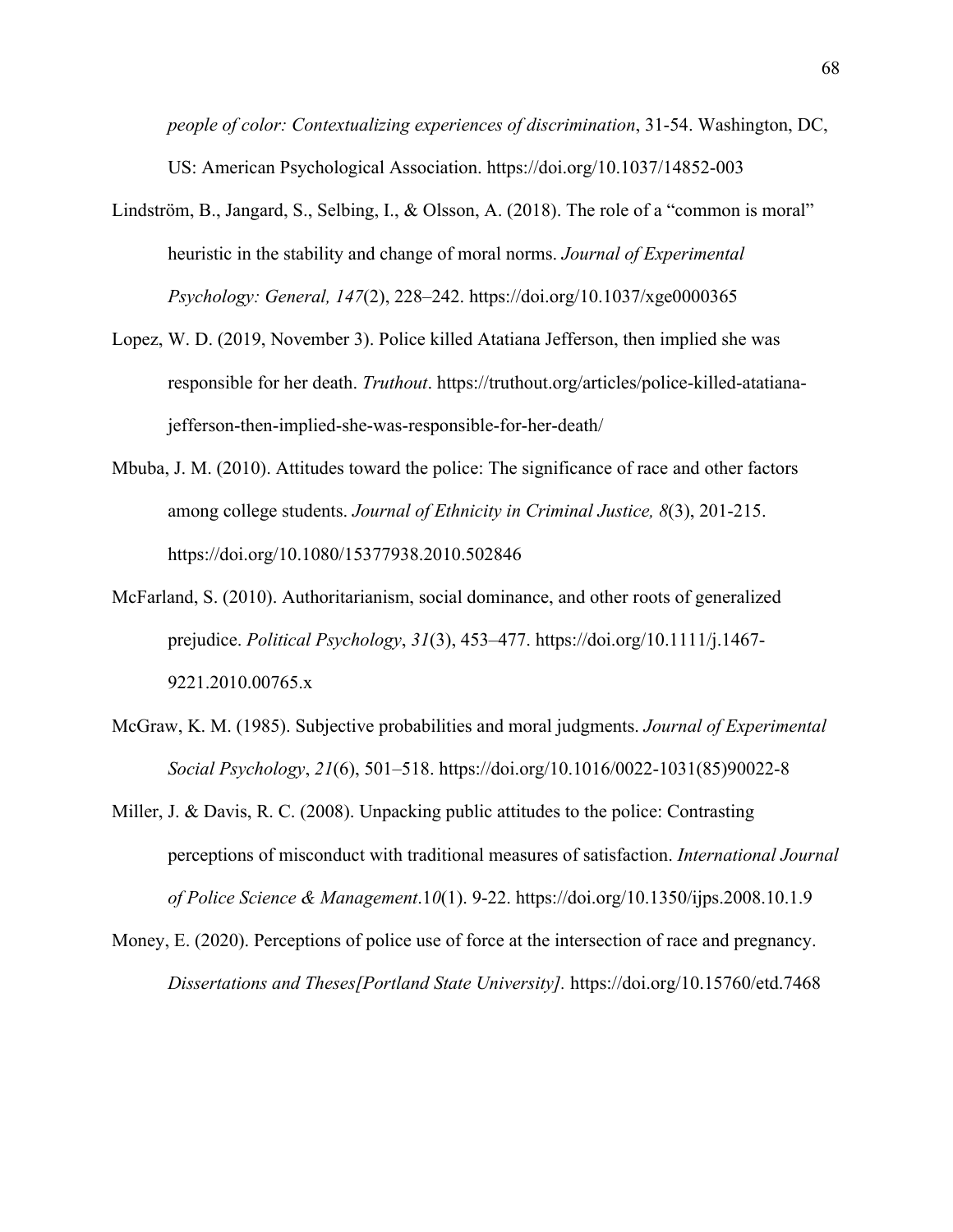- Morrison, K. & Chung, A. (2011). "White" or "European American"? Self-identifying labels influence majority group members' interethnic attitudes. *Journal of Experimental Social Psychology. 47*(1), 165-170. https://doi.org/10.1016/j.jesp.2010.07.019
- Nadal, K. L., Davidoff, K. C., Allicock, N., Serpe, C. R., & Erazo, T. (2017). Perceptions of police, racial profiling, and psychological outcomes: A mixed methodological study. *Journal of Social Issues*, *73*(4), 808–830. https://doi.org/10.1111/josi.12249
- Narby, D., Cutler, B., & Moran, G. (1993). A meta-analysis of the association between authoritarianism and jurors' perceptions of defendant culpability. *Journal of Applied Psychology*, *78*, 34-42. https://doi.org/10.1037/0021-9010.78.1.34
- National Institute of Justice (2020). Overview of police use of force*. https://nij.ojp.gov/topics/articles/overview-police-use-force*
- National Institute of Justice (2016). Police use of force*.* https://www.nij.gov/topics/lawenforcement/officer-safety/use-of- force/pages/welcome.aspx
- Nichols, D. P. (1993). Interpreting MANOVA parameter estimates. *SPSS Keywords, 50*, 8-14.
- Packer, H. L.(1968). *The limits of the criminal sanction*. Stanford University Press. http://www.sup.org/books/title/?id=2971
- Perdue, C. W., Dovidio, J. F., Gurtman, M. B., & Tyler, R. B. (1990). Use and them: Social categorization and the process of intergroup bias. *Journal of Personality and Social Psychology, 59*, 475-486. https://doi.org/10.1037/0022-3514.59.3.475
- Phinney, J. S. (1992). The Multigroup Ethnic Identity Measure: A new scale for use with diverse groups. *Journal of Adolescent Research, 7*(2), 156-176. https://doi.org/10.1177/074355489272003

Plant, E. A., & Devine, PG. (1998). Internal and external motivation to respond without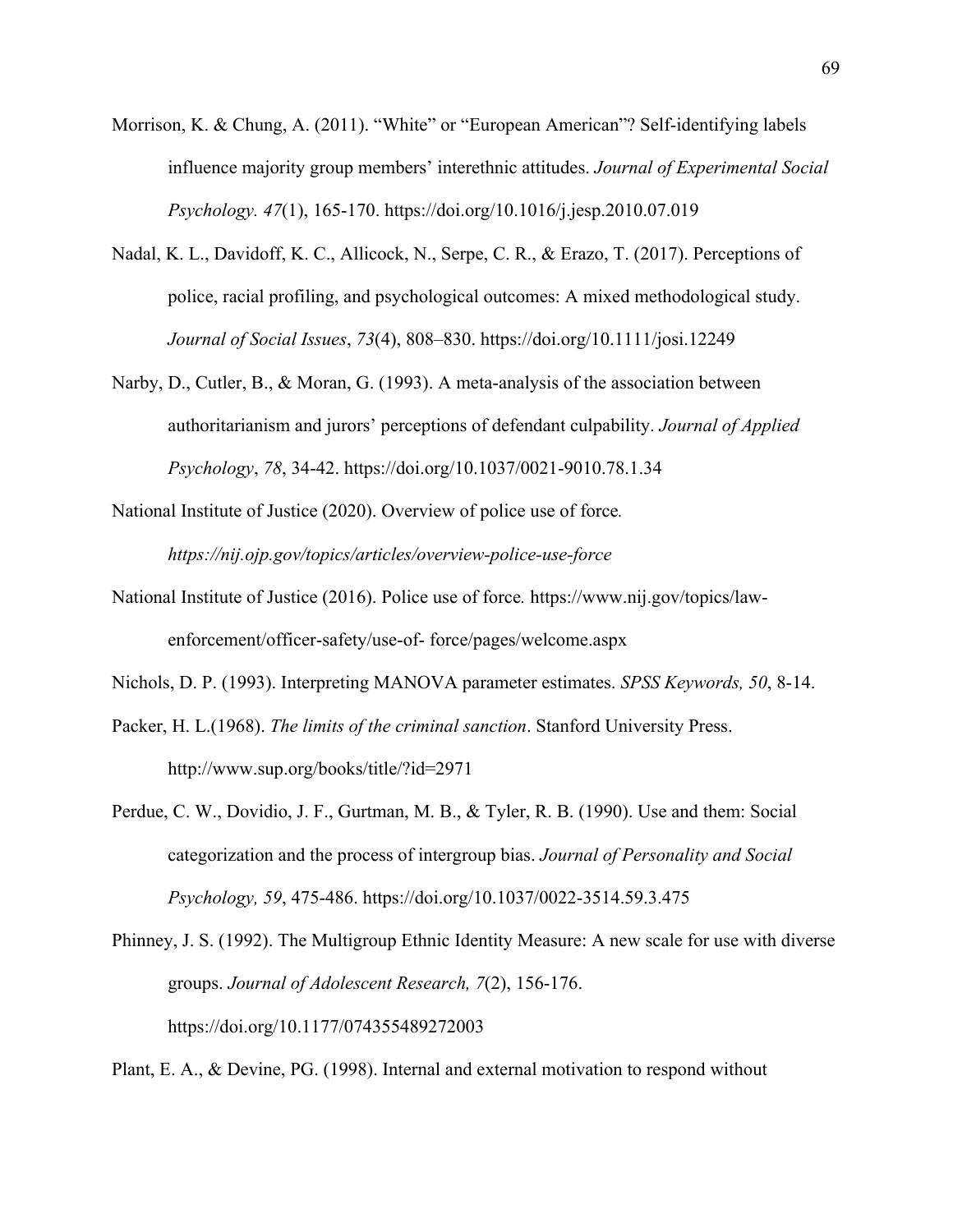prejudice. *Journal of Personality and Social Psychology, 75*(3), 811-832. https://doi.org/10.1037/0022-3514.75.3.811

- Purdie-Vaughns, V., & Eibach, R. P. (2008). Intersectional invisibility: The distinctive advantages and disadvantages of multiple subordinate-group identities. *Sex Roles*, *59*(5– 6), 377–391. https://doi.org/10.1007/s11199-008-9424-4
- Reisig, M., & Parks, R. (2000). Experience, quality of life, and neighborhood context: A hierarchical analysis of satisfaction with police. *Justice Quarterly, 17*(3), 607–630. https://doi.org/10.1080/07418820000094681
- Reisig, M., & Parks, R. (2003). Neighborhood context, police behavior, and satisfaction with police. *Justice Research and Policy, 3*, 37–65. https://doi.org/10.3818/JRP.5.1.2003.37
- Rice, S., & Piquero, A. (2005). Perceptions of discrimination and justice in New York City. *Policing: An International Journal of Police Strategies & Management*, *28*, 98-117. DOI: 10.1108/13639510510581002.
- Ridgeway, G. (2006). Assessing the effect of race bias in post-traffic stop outcomes using propensity scores. *Journal of Quantitative Criminology, 22,* 1-29. https://doi.org/10.1007/s10940-005-9000-9
- Ritchie, A. (2017). *The violent policing of Black motherhood: How and why cops target mothers of color.* Beacon Press.
- Ross, S. J. & Morera, O. F. (2016). Comparing legal attitudes of Anglo- and Latino-Americans: Confirming the factor structure of the Legal Attitudes Questionnaire, *Journal of Ethnicity in Criminal Justice*, *14*(3), 195-212. https://doi.org/10.1080/15377938.2016.1187233
- Rudman, L. A., Greenwald, A. G., Mellott, D. S., & Schwartz, J. L. (1999). Measuring the automatic components of prejudice: Flexibility and generality of the Implicit Association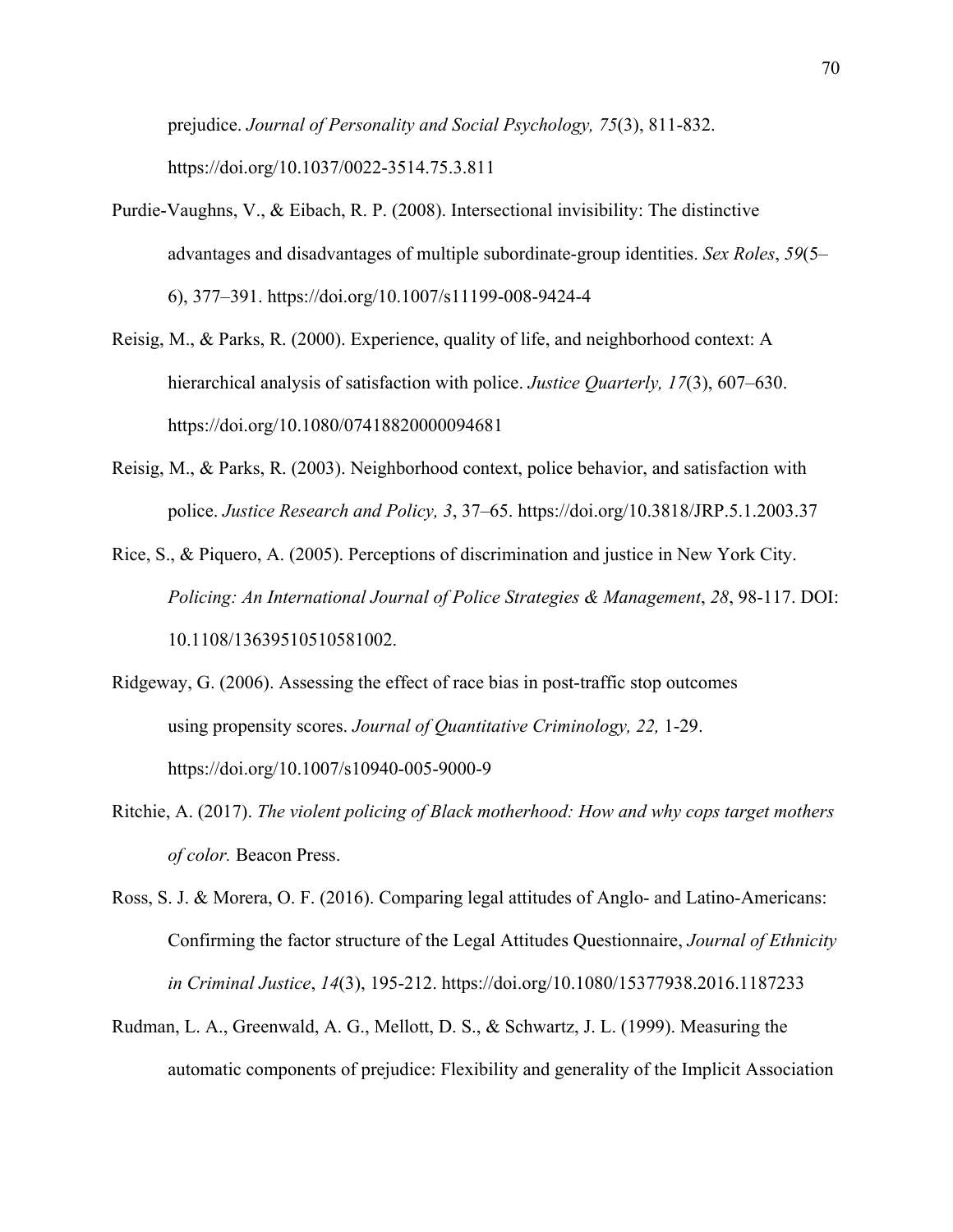Test. *Social cognition*, *17*, 437-465.

https://faculty.washington.edu/agg/pdf/Rudman%20&%20al.Social%20Cognition(1999). pdf

- Schruijer, S., Blanz, M., Mummendey, A., Tedeschi, J., Banfai, B., Dittmar, H. et al. (1994). The group-serving bias in evaluating and explaining harmful behavior. *Journal of Social Psychology, 134*, 47-53. https://doi.org/10.1080/00224545.1994.9710882
- Sherif, M. (1953). The concept of reference groups in human relations. In M. Sherif & M. O. Wilson, *Group relations at the crossroads* (pp. 203–231). Harper.
- Sherman, D. K. & Kim, H. S. (2005). Is there is "I" in "team"? The role of the self in groupserving judgments. *Journal of Personality and Social Psychology, 88*, 108-120. https://doi.org/10.1037/0022-3514.88.1.108
- Sidanius, J., & Pratto, F. (1999). *Social dominance: An intergroup theory of hierarchy and oppression.* Cambridge University Press. https://doi.org/10.1017/CBO9781139175043
- Sigelman, L., Welch, S., Bledsoe, T., Combs, M. (1997). Police brutality and public perceptions of racial discrimination: A tale of two beatings. *Political Research Quarterly*, *50*(4), 777- 791. https://doi.org/10.1177/106591299705000403
- Smith, H. F. (1958). A multivariate analysis of covariance. *Biometrics, 14*, 107-127. https://doi.org/10.2307/2527733
- Smith, B. & Holmes., M. D. (2014). Police use of excessive force in minority communities: A test of the minority threat, place, and community accountability hypotheses. *Social Problems, 61*, 83–104. https://doi.org/10.1525/sp.2013.12056
- Sommers, S. R. (2006). On racial diversity and group decision making: Identifying multiple effects of racial composition on jury deliberations. *Interpersonal*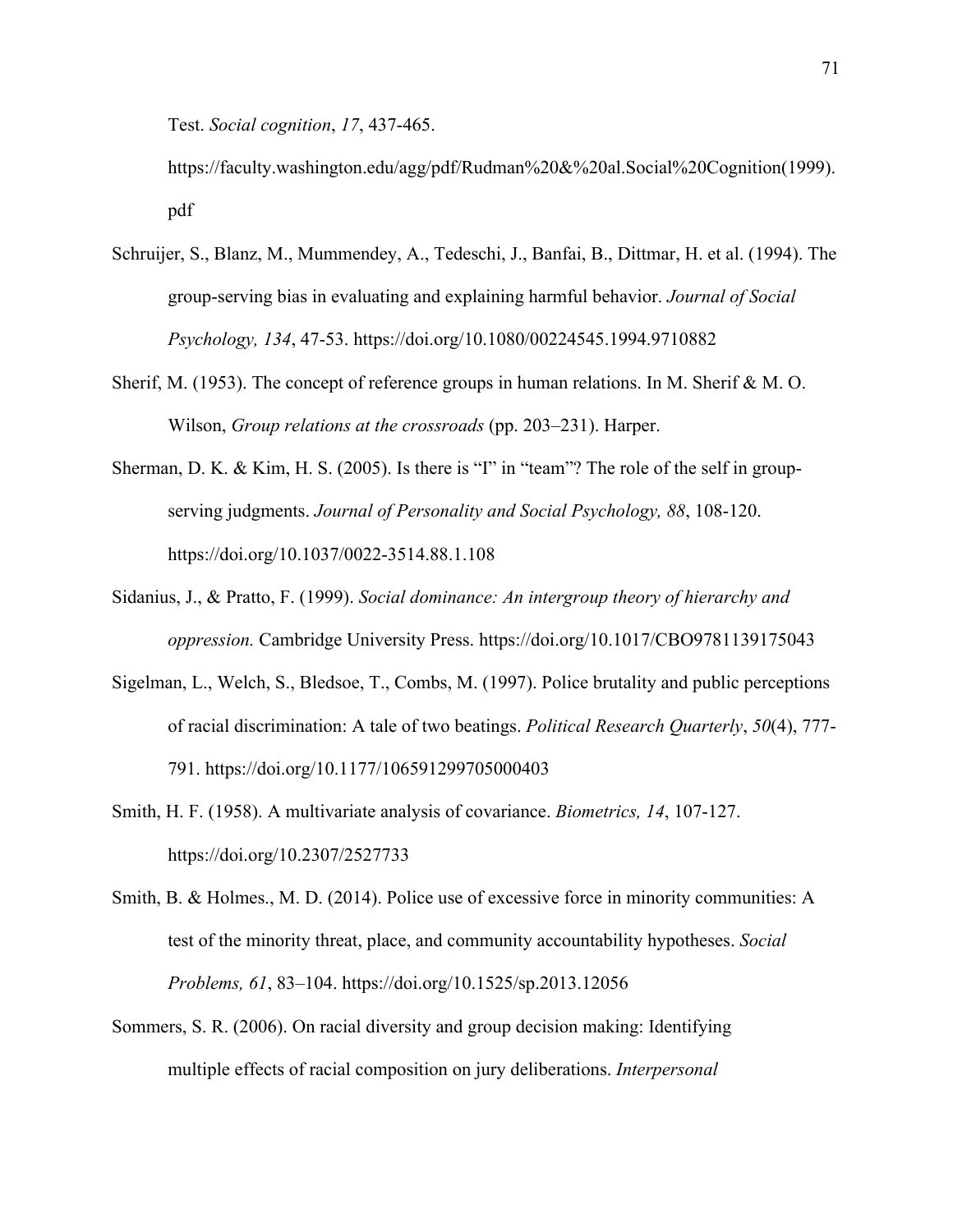*Relations and Group Processes, 4,* 597-612. https://doi.org/10.1037/0022-3514.90.4.597

- Spencer, M. B., & Markstrom-Adams, C. (1990). Identity processes among racial and ethnic minority children in America. *Child Development, 61*(2), 290– 310. https://doi.org/10.2307/1131095
- Steen, S., Engen, R. L., & Gainey, R. R. (2005). Images of danger and culpability: Racial stereotyping, case processing, and criminal sentencing. *Criminology: An Interdisciplinary Journal, 43*(2), 435-468. https://doi.org/10.1111/j.0011-1348.2005.00013.x
- Stewart, A. & Tran, J. (2018). Protesting racial hierarchy: Testing a social dominance theory model of collective action among White Americans. *Journal of Social Issues*, *74*(2), 299- 316. https://doi.org/10.1111/josi.12270
- Stokes-Guinan, K. (2010). Ethnic identity as a moderator of ingroup bias. *Master's Theses[San Jose State University]. 3791*. https://doi.org/10.31979/etd.s3ww-pm3m
- Sun, S., Pan, W., & Wang, L. (2011). Rethinking observed power concept, practice, and implications. *Methodology European Journal of Research Methods for the Behavioral and Social Sciences*, *7*(3), 81-87. https://doi.org/10.1027/1614-2241/a000025
- Tajfel, H. (1970). Experiments in intergroup discrimination. *Scientific American, 223*, 96-102. https://www.jstor.org/stable/24927662
- Tajfel, H. & Turner, J. C. (1986). The social identity theory of intergroup behavior. In S. Worchel & W. G. Austin (Eds.), *Psychology of Intergroup Relations*. Hall Publishers.
- Tatum, B. D. (1997). Racial identity development and relational theory: The case of Black women in White communities. In J. V. Jordan (Ed.), *Women's growth in diversity: More writings from the Stone Center* (pp. 91–106). The Guilford Press.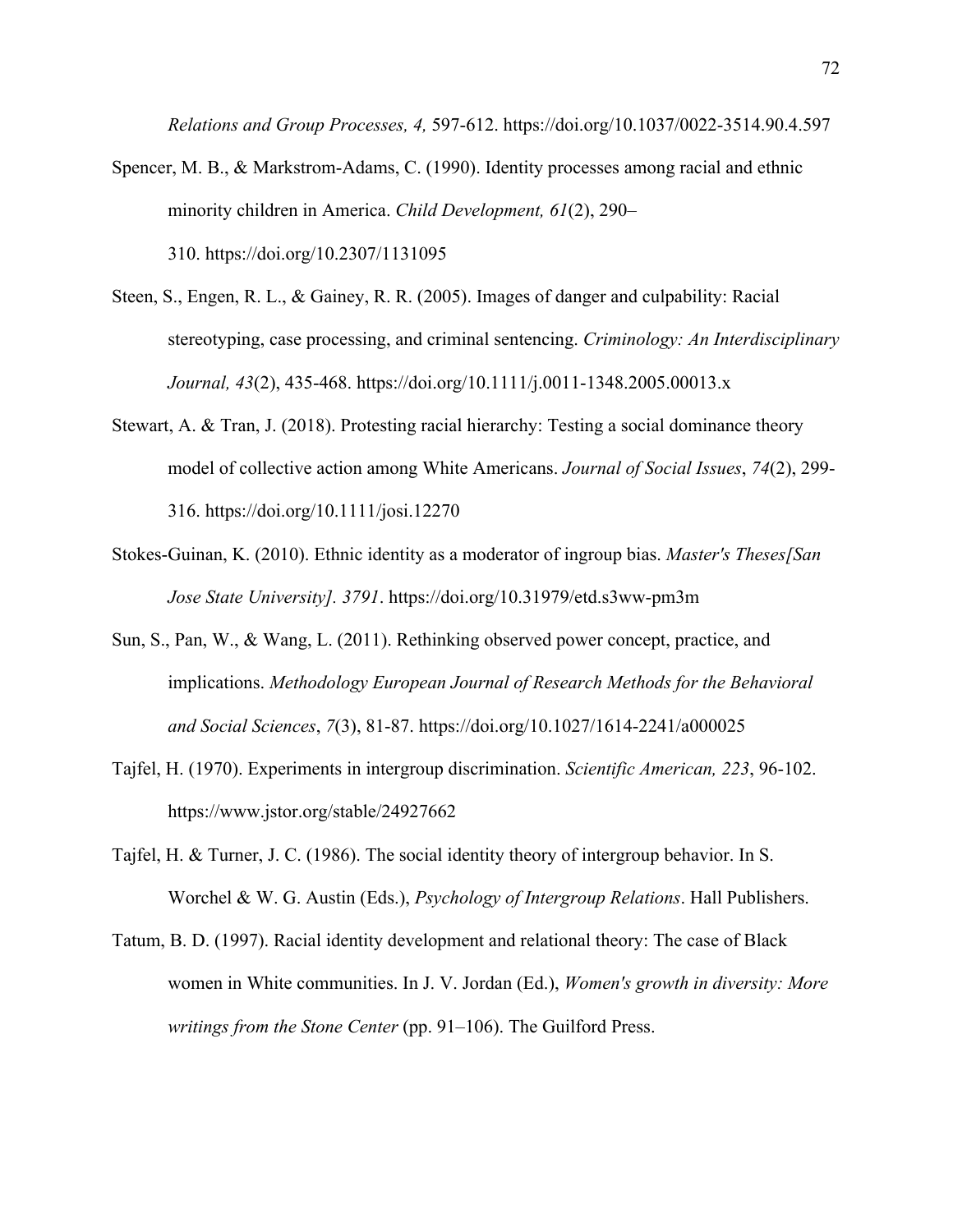- Thebault, R. (2022, February 25). Trayvon Martin's death set off a movement that shaped a decade's defining moments. *The Washington Post*. https://www.washingtonpost.com/nation/2022/02/25/trayvon-martins-death-set-offmovement-that-shaped-decades-defining-moments/
- Thiem, K. C., Neel, R., Simpson, A. J., & Todd, A. R. (2019). Are Black women and girls associated with danger? Implicit racial bias at the intersection of target age and gender. *Personality and Social Psychology Bulletin, 45*(10)*,* 1427-1439. https://doi.org/10.1177/0146167219829182
- Thomas, E. L., Dovidio, J. F., & West, T. V. (2014). Lost in the categorical shuffle: Evidence for the social non-prototypicality of Black women. *Cultural Diversity and Ethnic Minority Psychology, 20*(3), 370-376. https://doi.org/10.1037/a0035096
- Trafimow, D., Reeder, G. D., & Bilsing, L. M. (2001). Everybody is doing it: the effects of base rate information on correspondent inferences from violations of perfect and imperfect duties. *The Social Science Journal, 38*, 421–433. https://doi.org/10.1016/S0362- 3319(01)00132-X
- Tuch, S. A., & Weitzer, R. (1997). The poll-trends: Racial differences in attitudes toward the police. *The Public Opinion Quarterly*, *61*(4), 642–663. https://doi.org/10.1086/297822
- Turner, K. L., & Brown, C. S. (2007). The centrality of gender and ethnic identities across individuals and contexts. *Social Development, 16*(4), 700– 719. https://doi.org/10.1111/j.1467-9507.2007.00403.x
- Tyler, T. R. (2005). Policing in black and white: Ethnic group differences in trust and confidence in the police. *Police Quarterly, 8,* 322–342. https://doi.org/10.1177/1098611104271105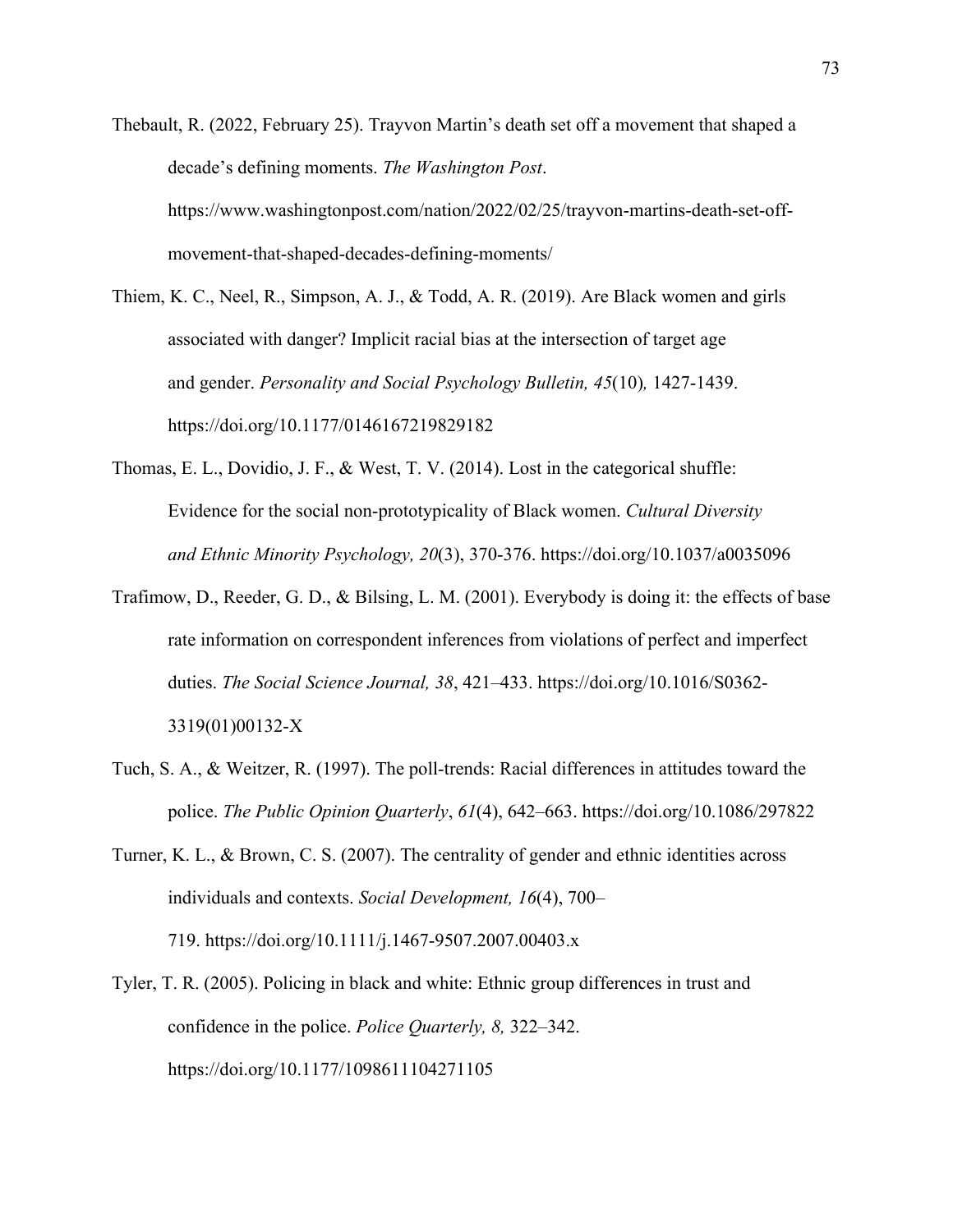- Unok, C. H. (2020). An intersectional analysis of structural racism and police violence against black women. *Senior Theses [University of South Carolina],* 372.
- Wang, E. & Zheng, Y. (2020). Exploring the relationship between ethnic identity, belief in a just world and self-esteem among ethnic minority students in Guangxi, China. *International Journal of School and Cognitive Psychology*, *7*(2), 1-5. DOI: 10.35248/2469- 9837.19.6.222
- Warr, M. (2000). Fear of crime in the United States: Avenues for research and policy. *Criminal Justice. 4*(4).
- Weaver, B., Dubois, S. (2012). SPSS macros to compare any two fitted values from a regression model. *Behav Res 44***,** 1175–1190. https://doi.org/10.3758/s13428-012-0204-2
- Weitzer, R., & Tuch, S. (1999). Race, class, and perceptions of discrimination by the police. *Crime and Delinquency, 45*, 494–507. https://doi.org/10.1177/0011128799045004006
- Weitzer, R., & Tuch, S. (2002). Perceptions of racial profiling: Race, class, and personal experience. *Criminology, 40*, 435–457. DOI:10.1111/j.1745-9125.2002.tb00962.x
- Welch, M. R., Xu, Y., Bjarnason, T., Petee, T., O'Donnell, P., & Magro, P. (2005). "But everybody does it. . .": The effects of perceptions, moral pressures, and informal sanctions on tax cheating. *Sociological Spectrum, 25*, 21–52. http://dx.doi.org/10.1080/027321790500103
- Wenzel, K., Schindler, S., & Reinhard, M. (2017). General belief in a just world is positively associated with dishonest behavior. *Frontiers in Psychology, 8.* https://doi.org/10.3389/fpsyg.2017.01770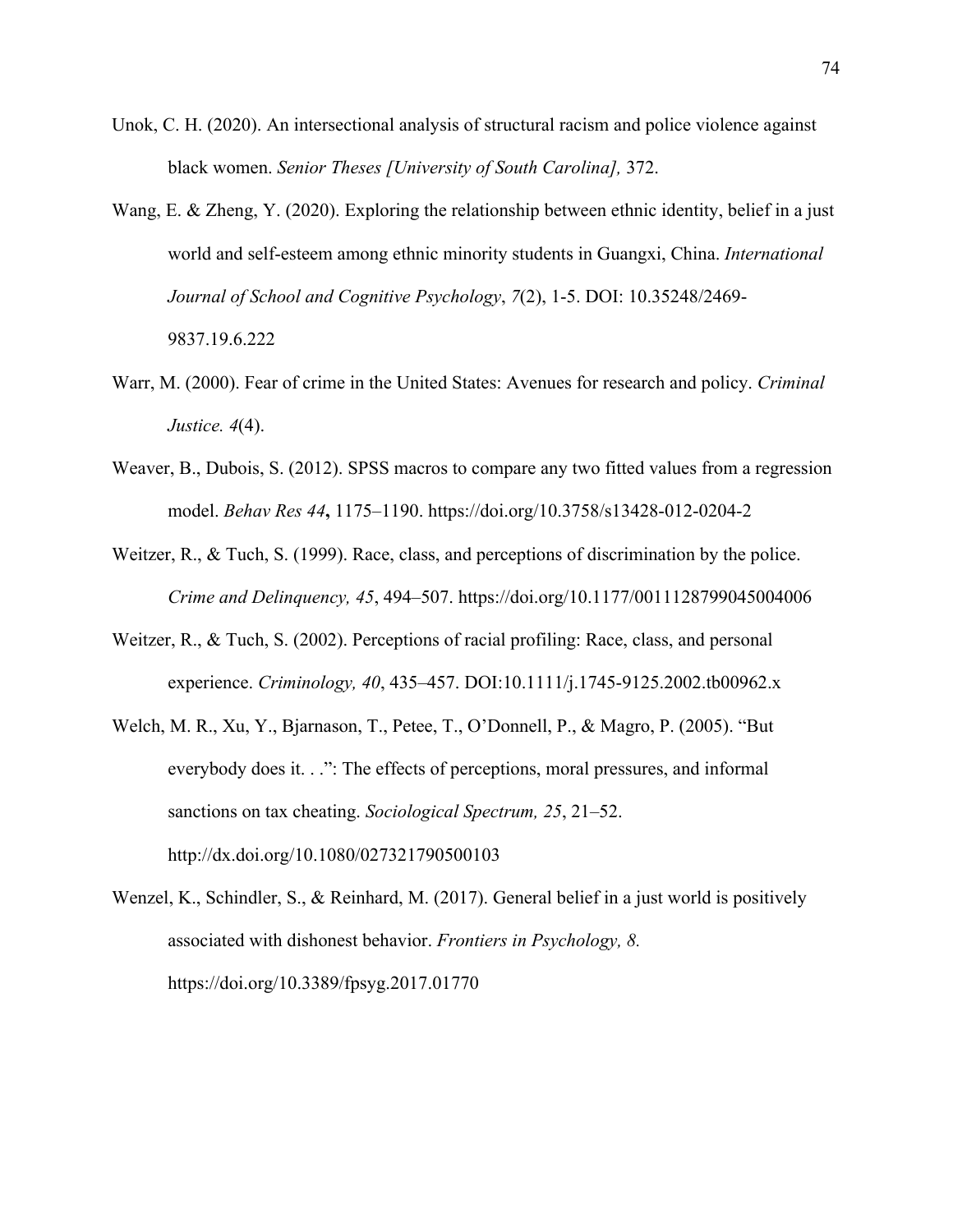West, S. G., Finch, J. F., Curran, P. J. (1995). Structural equation models with nonnormal variables: Problems and remedies. In: Hoyle RH, editor. *Structural equation modeling: Concepts, issues and applications.* Sage Publications, 56–75.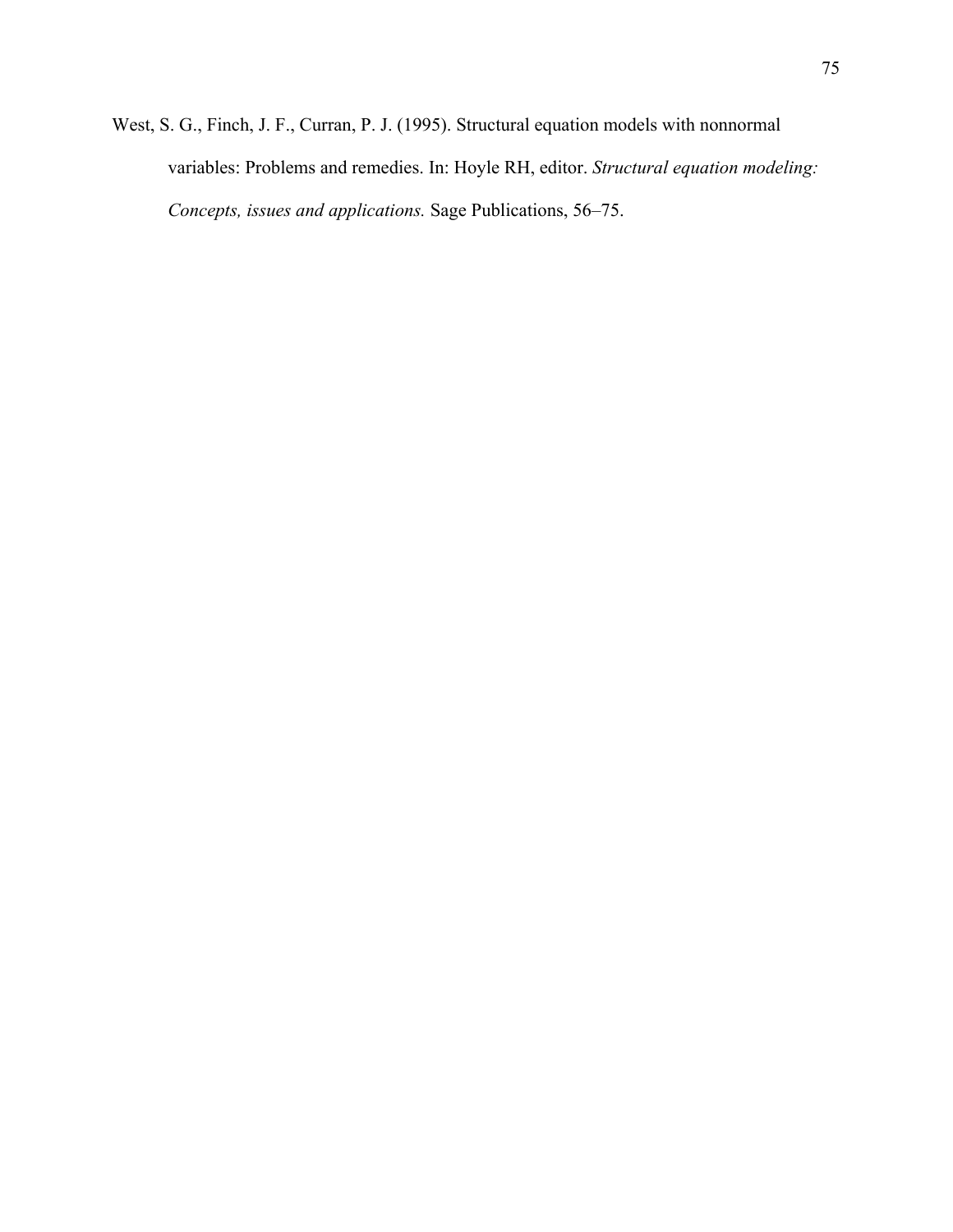# **Appendix Study Materials**

### **Consent Form**

Thank you for considering to participate in the Police Interactions Study conducted by Brooklynn Smith and Dr. David Sattler at Western Washington University. This consent form provides information to help you decide if you would like to participate in the study.

The purpose of this project is to increase understanding about how people perceive interactions between a female civilian and a police officer, including characteristics of both individuals (e.g., physical appearance, race, gender) and their behaviors during the interaction. First, participants will complete surveys that ask about attitudes about society and ethnic diversity. Second, participants will then read a situation involving a police officer and a female civilian and answer questions about their impressions of the individuals and the situation.

This study includes checks to make sure participants are answering the questions honestly and completely. If you read the instructions and complete the tasks honestly, your HIT will be approved. If you fail the checks, your HIT will be rejected. Please carefully read the instructions and questions. Thank you!

It will take about 20 minutes to complete the surveys. We would be pleased to provide additional explanation of the project at your request.

Participation is voluntary. You may withdraw at any time if you so choose or skip any question. By completing the survey, some persons may be reminded about events they may have experienced. By participating in the project, you will be helping to increase our understanding about police perceptions.

Your responses are confidential. Your MTurk identification is used only to compensate you for your participation. We will remove any identifying information from the data file, and there will be no way to identify your responses with your name. The data file will be stored in a secure office. We will take precautions to protect this information but we cannot guarantee that security is absolute; the chances of you or your responses being identified are low due to protections in place. Your information will not be used by us for future studies.

You must be at least 18 years of age to participate.

Upon completion of the entire survey, you will receive US \$4.00 for compensation, which will be credited to your MTurk account.

If you would like a copy of the results of the project, please contact Brooklynn Smith at smithb69@wwu.edu. If you have any additional questions or concerns about the research project, please contact Dr. Sattler at 360-650-3525 or at david.sattler@wwu.edu. For questions regarding your rights as a participant, please contact the WWU Office of Research and Sponsored Programs at compliance@wwu.edu or (360) 650-2146.

If you agree with these terms and consent to participate in the study, check the box. Please print a copy of this consent form for your records.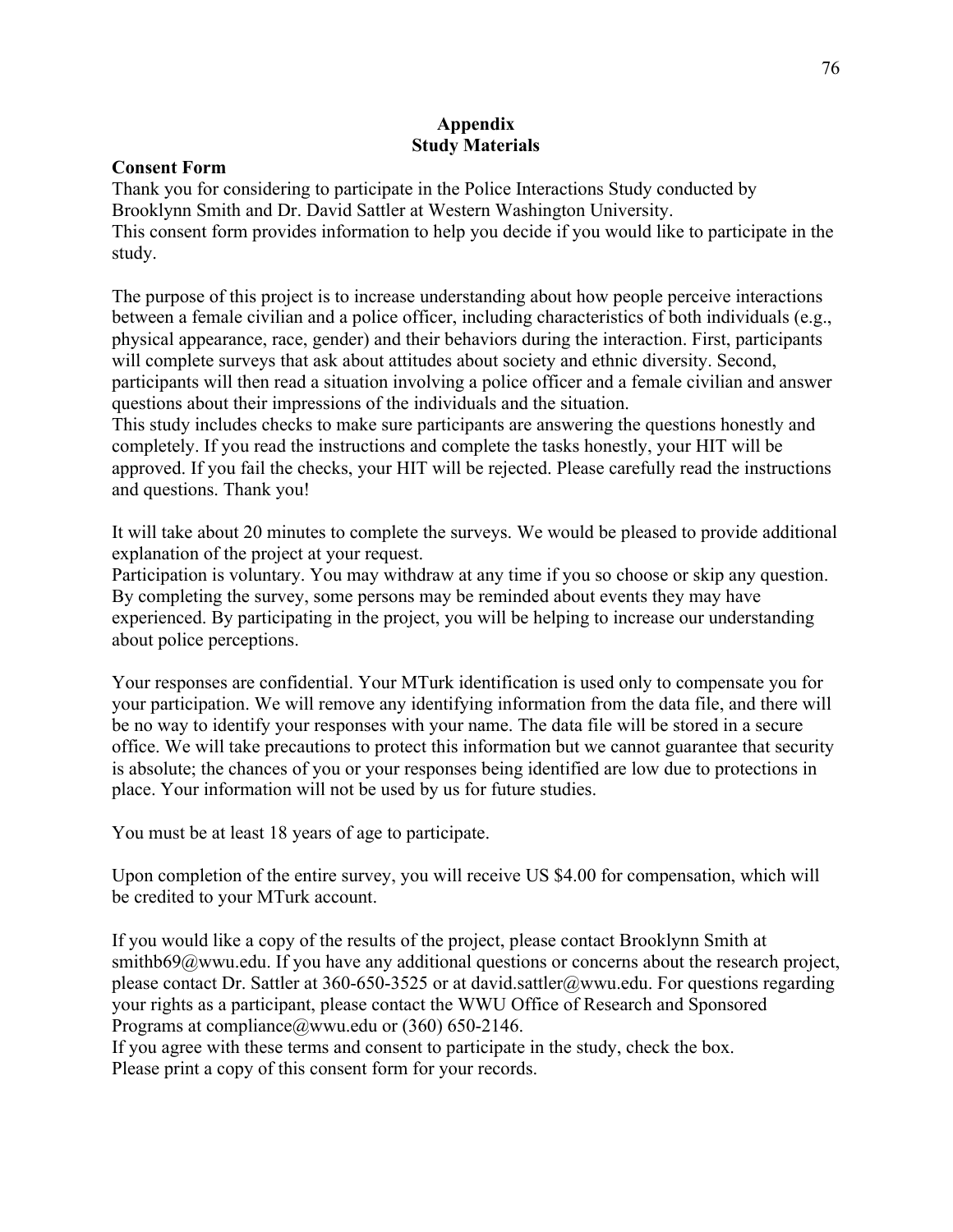IMPORTANT REMINDER: There will be reliability questions in this survey, such as "For this item, check strongly agree." You must enter the reliability questions accurately in order to get compensated for your work.

#### **Survey**:

Please enter your MTurk ID: How would you describe your gender identity? Man

Woman Non-binary transgender If your gender identity is not listed, please specify:

How old are you?

With which racial/ethnic group(s) do you identify? Check all that apply: Asian/East Asian/South Asian Black/African American Hawaiian/Pacific Islander Latinx/a/o/Hispanic Native American/Indigenous/Alaska native White/Caucasian If your race/ethnicity isn't listed, please specify:

How would you describe your political orientation? (1-7 slider; *Very left- leaning* to *Very rightleaning*)

What is your highest level of education? Completed primary/elementary school Some secondary school Completed secondary school Some college/University Completed college/University University postgraduate/advanced

What is your marital status? Single, never married Married/Domestic partnership Divorced/Separated **Other** 

Do you live a rural or urban area?

\_\_\_\_\_ Urban \_\_\_\_\_ Rural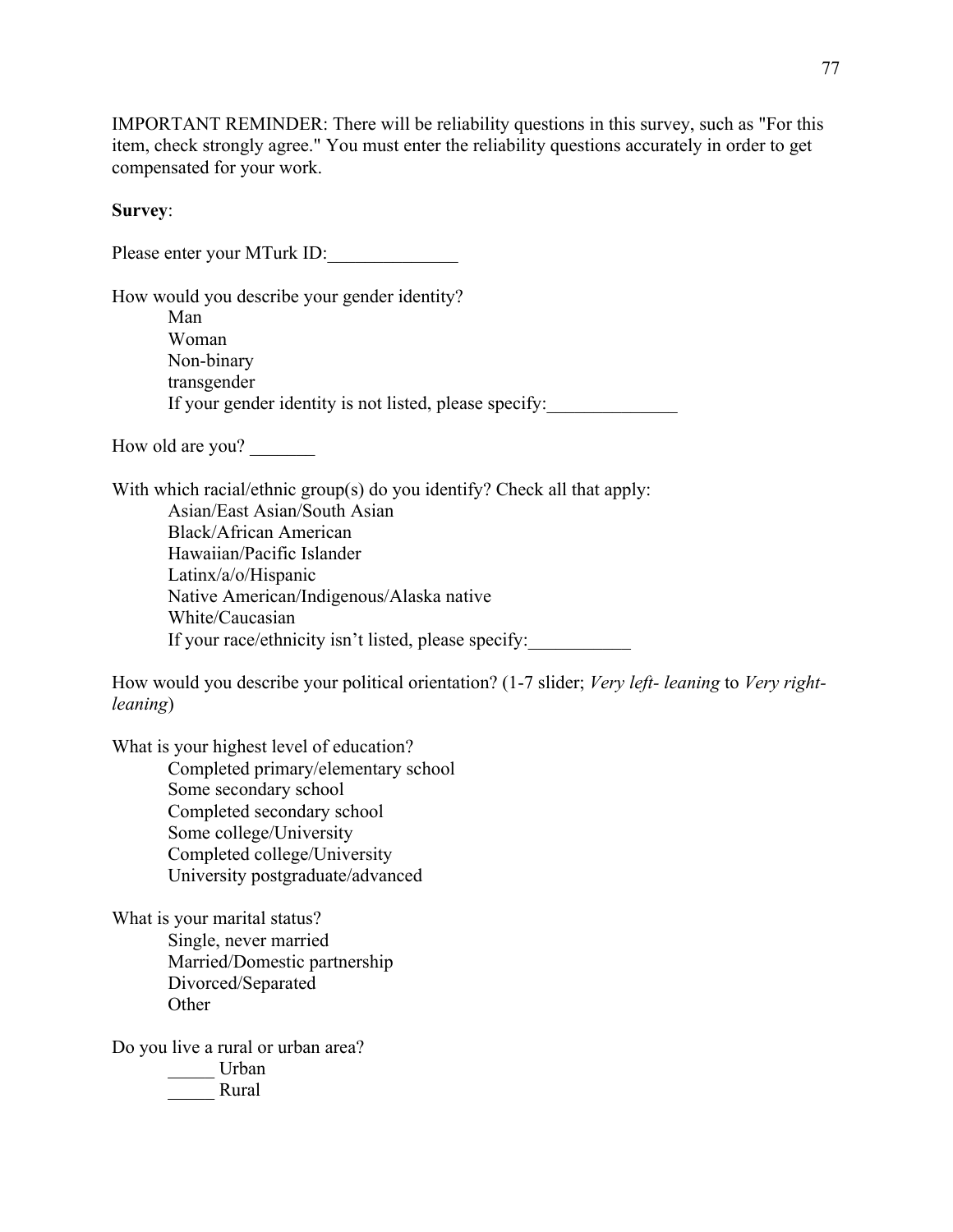How many times have you been approached or stopped by the police? Type in number of times

How many times have you been approached or stopped by the police within the last 12 months? Type in number of times

On the last occasion you were approached by the police, how do you think you were treated? Would you say you were treated: Very well Reasonably well

Neither well nor badly Somewhat badly Very badly

As far as you are aware, how often have the following people that you know been approached or stopped by the police within the last year?

Members of your immediate family (never, rarely, sometimes, often, very often) Other family relatives (never, rarely, sometimes, often, very often) Friends or Neighbors (never, rarely, sometimes, often, very often) Other acquaintances (never, rarely, sometimes, often, very often)

Are you currently or have you been a law enforcement officer (e.g., sheriff, state trooper, police)?

Yes No

Do you have any family members or friends in law enforcement officer (e.g., sheriff, state troopers, police)?

Yes

No

For each item, indicate how much you agree with the statements on a scale from 1 = *Strongly Disagree* to 4 = *Strongly Agree*.

- 1. I have spent time trying to find out more about my racial/ethnic group, such as its history, traditions, and customs.
- 2. I am active in organizations or social groups that include mostly members of my own racial/ethnic group.
- 3. I have a clear sense of my racial/ethnic background and what it means for me.
- 4. I think a lot about how my life will be affected by my racial/ethnic group membership.
- 5. I am happy that I am a member of the group(s) I belong to.
- 6. I have a strong sense of belonging to my own racial/ethnic group.
- 7. I understand pretty well what my racial/ethnic group membership means to me.

8. To learn more about my racial/ethnic background, I have often talked to other people about my ethnic group.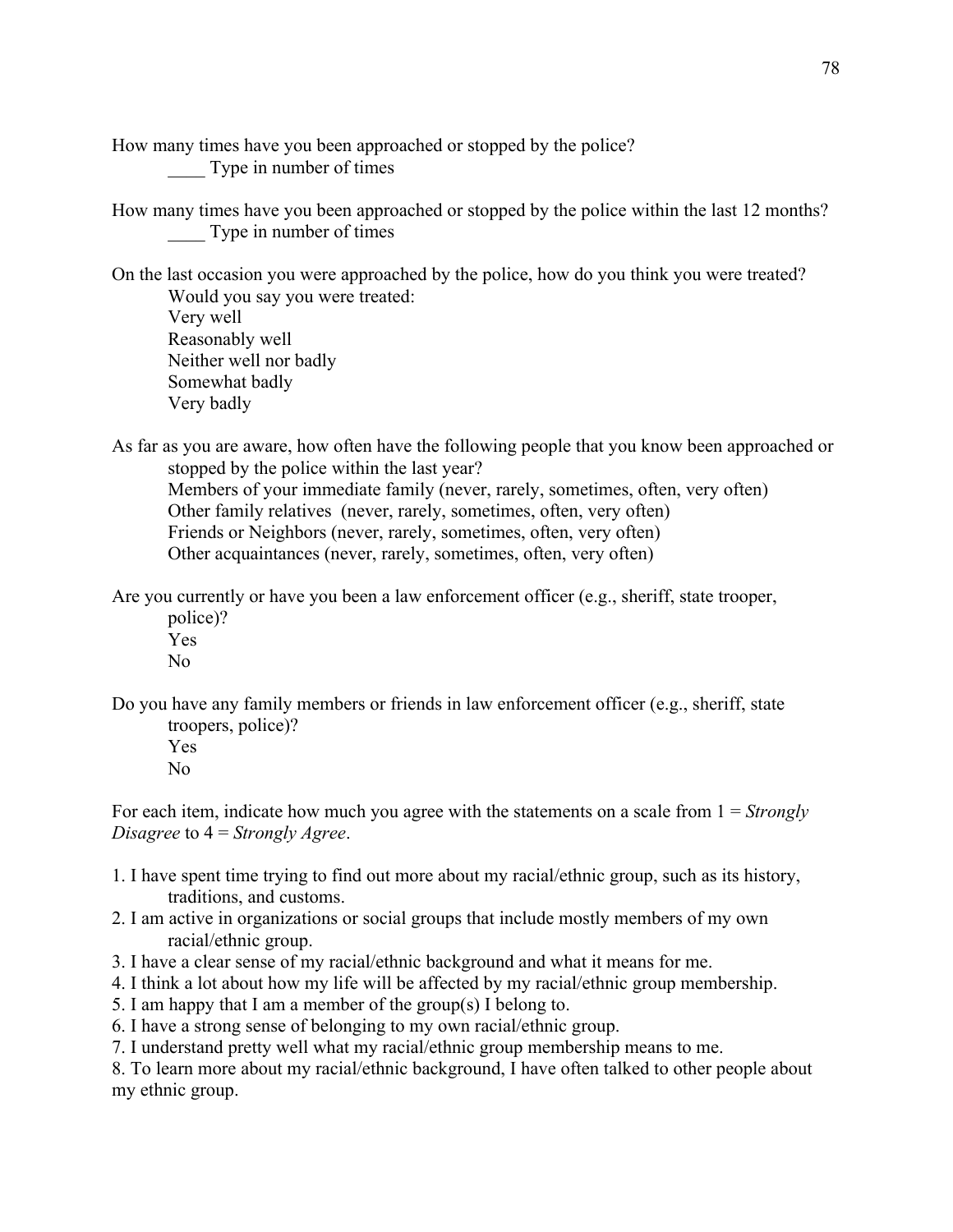9. I have a lot of pride in my racial/ethnic group and its accomplishments.

10. I participate in cultural practices of my own group(s), such as special food, music, or customs.

- 11. I feel a strong attachment towards my own racial/ethnic group.
- 12. I feel good about my cultural or racial/ethnic background.

How much do you agree with each item? 1 = *Strongly Disagree* to 5 = *Strongly Agree*

- 1. Unfair treatment of underprivileged groups and classes is the chief cause of crime.
- 2. No one should be convicted of a crime on the basis of circumstantial evidence, no matter how strong such evidence is.
- 3. Wiretapping by anyone or for any reason should be completely illegal.
- 4. Because of the oppression and persecution minority group members suffer, they deserve leniency and special treatment in the courts.
- 5. A society with true freedom and equality for all would have very little crime.
- 6. When there is a "hung" jury in a criminal case, the defendant should always be freed and the indictment dismissed.
- 7. Too many obviously guilty persons escape punishment because of legal technicalities.
- 8. Evidence illegally obtained should be admissible in court if such evidence is the only way of obtaining a conviction.
- 9. Any person who resists arrest commits a crime.
- 10. Defendants in a criminal case should be required to take the witness stand.
- 11. Accused persons should be required to take lie-detector tests.
- 12. Police should be allowed to arrest and question suspicious looking persons to determine whether they have been up to something illegal.
- 13. The law coddles criminals to the detriment of society.
- 14. Upstanding citizens have nothing to fear from the police.
- 15. Search warrants should clearly specify the person or things to be seized.
- 16. There is no need in a criminal case for the accused to prove his innocence beyond a reasonable doubt.
- 17. When determining a person's guilt or innocence, the existence of a prior arrest record should not be considered.
- 18. All too often, minority group members do not get fair trials.
- 19. Citizens need to be protected against excess police power as well as against criminals.
- 20. It is better for society that several guilty men be freed than one innocent one wrongfully imprisoned.
- 21. It is moral and ethical for a lawyer to represent a defendant in a criminal case even when he believes his client is guilty.
- 22. The freedom of society is endangered as much by zealous law enforcement as by the acts of individual criminals.
- 23. In the long run, liberty is more important than order.

Legal Matter: In legal matters, people often differ in their opinions about the situation. Our opinions may differ depending on the amount of information we have about the situation or own experiences. This section presents a story about a legal matter and then asks for your opinions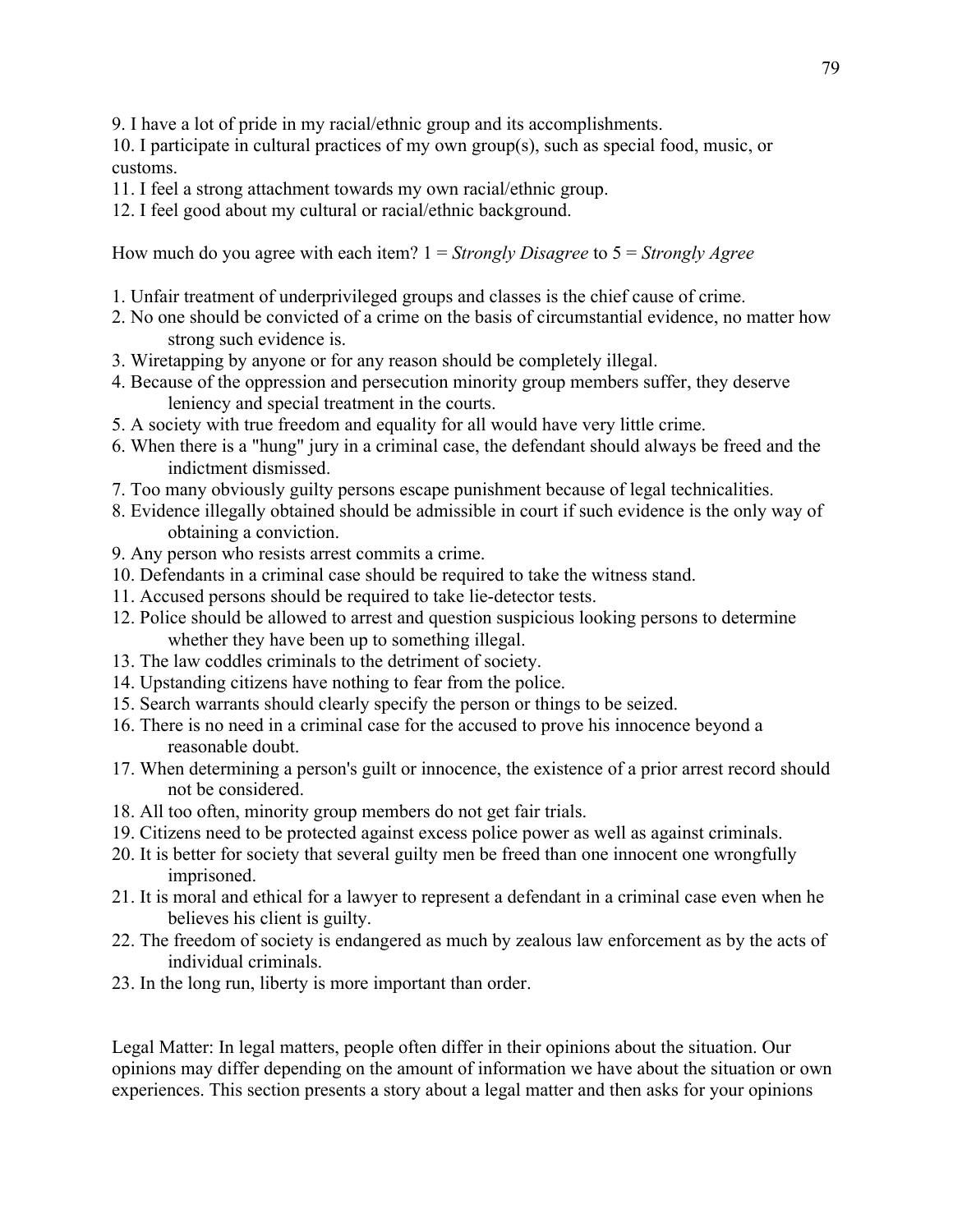about it. The story you will read is about an incident with a police officer. Please read it carefully and pay close attention to the details because you will be asked to make several judgments regarding the case and the individuals involved in the case. Story from Newspaper: Police Officer Shooting Female Driver

Late Friday night, White police officer Billy Warner [fatally injured, injured] Samantha Anderson, a 26-year old [Black, White] woman during a traffic stop.

Video from the police bodycam showed Officer Billy Warner asking Samantha Anderson why she had "changed lanes erratically" and if she "had been drinking." Samantha Anderson replied, saying ["I have done nothing wrong! Are you targeting and harassing me because of who I am?"; "Sir, I didn't realize I changed lanes so quickly."] The officer asked for her license and registration. Samantha Anderson replied, ["Why should I have to give you my driver's license? Don't you have something better to do?"; "Yes, officer. Here is my driver's license."] and then gave the license and registration to the officer.

After looking at the license and registration, Billy Warner directed Samantha Anderson to "Get out of the car." As Samantha Anderson began to slowly get out of the car, she moved her right hand towards her purse, which was in the front seat. Billy Warner immediately yelled "Stop and put your hands up!" but Samantha Anderson continued reaching for her purse. Billy Warner [opened fire with his gun and shot and killed Samantha Anderson; grabbed her arm and forcefully pulled Samantha Anderson from the car and handcuffed her.]

A search of the car showed that no weapons were in Samantha Anderson's purse. A lawsuit was filed against the police department and is seeking to have Officer Billy Warner charged in court and fired. Billy Warner stated that what happened to Samantha Anderson "was devastating" but she "brought this upon herself" by her actions. The police department released a statement that Officer Billy Warner's actions were in the line of duty and that he felt "severely threatened" by Samantha Anderson's actions.

## **The following questions ask about your impressions of the legal matter you just read. Read each item carefully and then answer the questions.**

How much do you agree with each statement? (1 = *Not at All*, 5 = *Very Much*)

- 1. Samantha Anderson is responsible for the events that occurred during the traffic stop.
- 2. If Samantha Anderson would have behaved differently, it would have changed the outcome of the incident.
- 3. Samantha Anderson was a threat to the officer Billy Warner's safety.
- 4. Samantha got what she deserved.
- 5. The lawsuit is just an excuse to exploit officer Billy Warner for the money.
- 6. Samantha is NOT to blame for the incident.

How much do you agree with each statement? (1 = *Not at All*, 5 = *Very Much*)

- 1. Officer Billy Warner should be held responsible for the incident.
- 2. Officer Billy Warner's use of force during the incident was justified.
- 3. Officer Billy Warner should be fired from the Police Department.